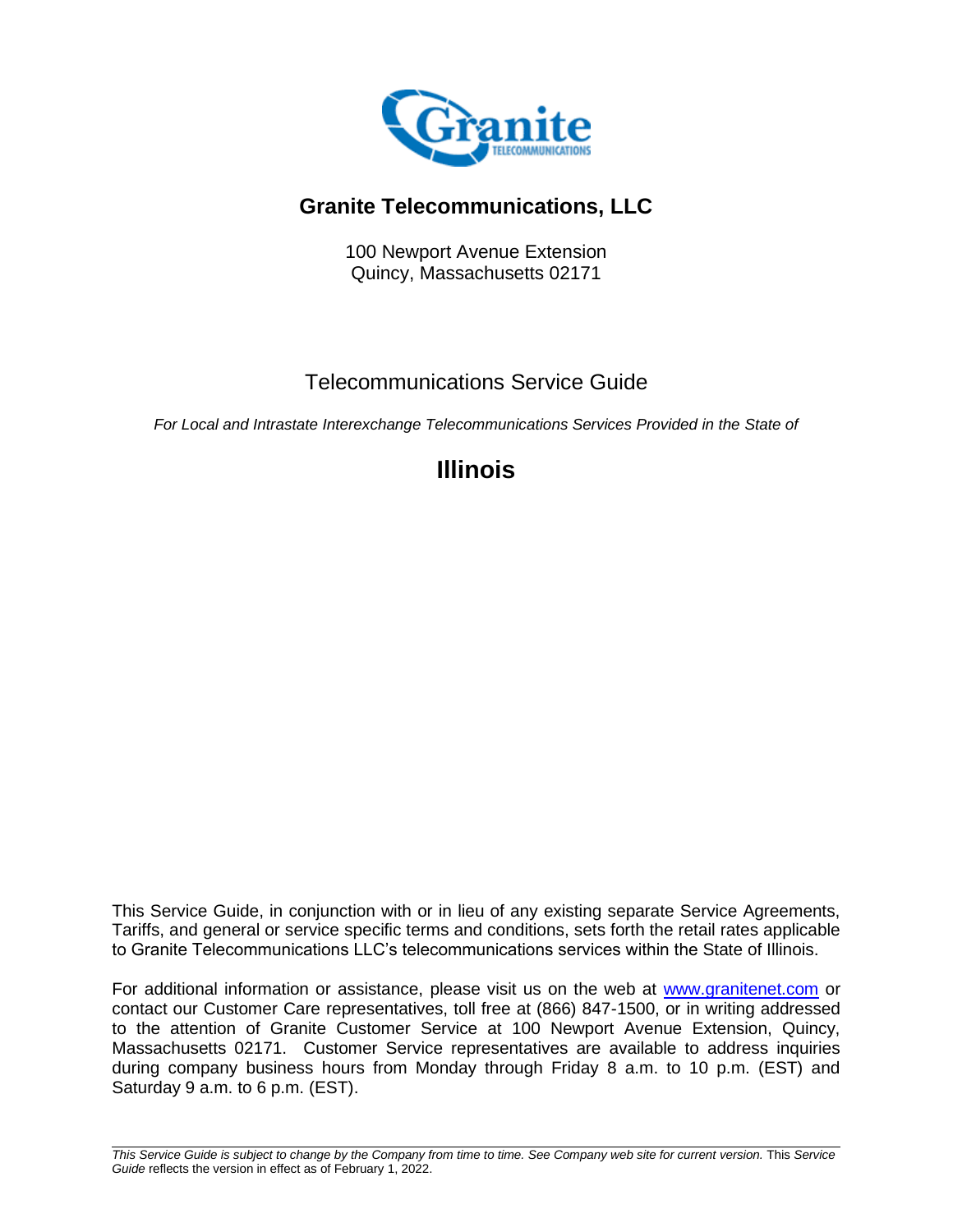

# **TABLE OF CONTENTS**

| <b>Description</b>                                                                                                                                       | Sheet No. |
|----------------------------------------------------------------------------------------------------------------------------------------------------------|-----------|
|                                                                                                                                                          |           |
|                                                                                                                                                          |           |
|                                                                                                                                                          |           |
|                                                                                                                                                          |           |
|                                                                                                                                                          |           |
|                                                                                                                                                          |           |
|                                                                                                                                                          |           |
|                                                                                                                                                          |           |
|                                                                                                                                                          |           |
|                                                                                                                                                          |           |
|                                                                                                                                                          |           |
|                                                                                                                                                          |           |
|                                                                                                                                                          |           |
|                                                                                                                                                          |           |
|                                                                                                                                                          |           |
|                                                                                                                                                          |           |
|                                                                                                                                                          |           |
|                                                                                                                                                          |           |
|                                                                                                                                                          |           |
|                                                                                                                                                          |           |
|                                                                                                                                                          |           |
| Determination of Line Charge and Assessment Pursuant to                                                                                                  |           |
|                                                                                                                                                          |           |
|                                                                                                                                                          |           |
|                                                                                                                                                          |           |
|                                                                                                                                                          |           |
|                                                                                                                                                          |           |
|                                                                                                                                                          |           |
|                                                                                                                                                          |           |
| Customer Specific Pricing (CSP).                                                                                                                         |           |
|                                                                                                                                                          |           |
| Illinois Bell Telephone Company, LLC dba AT&T Illinois Service                                                                                           |           |
|                                                                                                                                                          |           |
|                                                                                                                                                          |           |
| Illinois Consolidated Telephone Company Service Area Service Charges  74<br>Frontier Communications of the Carolinas LLC Service Area Service Charges 80 |           |
|                                                                                                                                                          |           |
|                                                                                                                                                          |           |

This Service Guide is subject to change by the Company from time to time. See Company web site for current version. This Service<br>Guide reflects the version in effect as of February 1, 2022.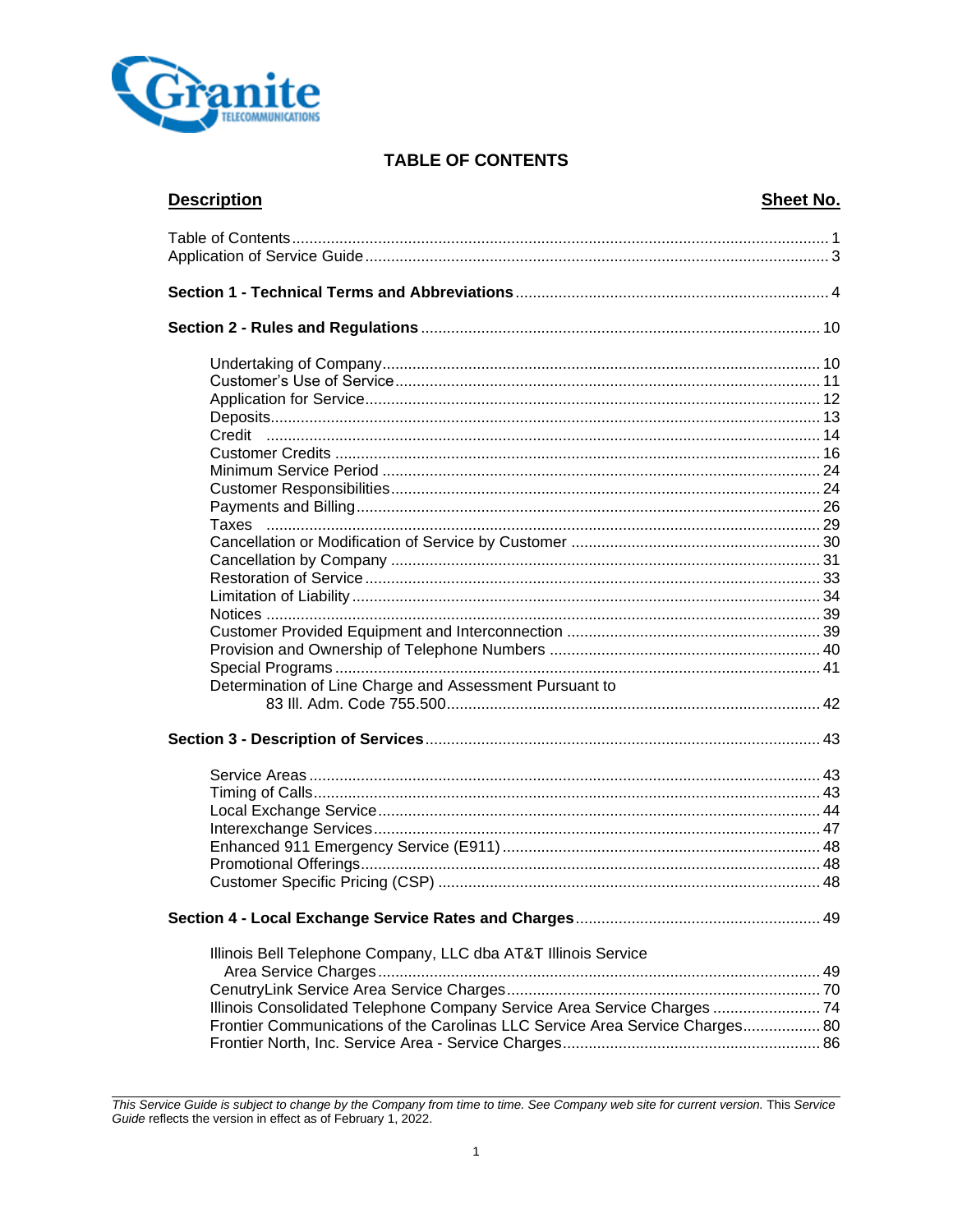

# **TABLE OF CONTENTS**, Continued

| <b>Description</b>                                                            | Sheet No. |
|-------------------------------------------------------------------------------|-----------|
|                                                                               |           |
| Illinois Bell Telephone Company, LLC dba AT&T Illinois Service                |           |
|                                                                               |           |
| Illinois Consolidated Telephone Company Service Area Local Calling Areas 100  |           |
| Frontier Communications of the Carolinas LLC Service Area Service Charges 101 |           |
|                                                                               |           |
|                                                                               |           |
|                                                                               |           |
|                                                                               |           |
|                                                                               |           |
|                                                                               |           |
|                                                                               |           |
|                                                                               |           |
|                                                                               |           |
|                                                                               |           |
| Emergency/Crisis/Disaster/Restoration and Provisioning<br><b>Section</b><br>8 | $\sim$    |
|                                                                               | 109       |
|                                                                               | 109       |
|                                                                               | 110       |
|                                                                               | 111       |
|                                                                               | 112       |
|                                                                               | 113       |
|                                                                               | 114       |
|                                                                               | 115       |
|                                                                               | 115       |
|                                                                               | 115       |
|                                                                               | 116       |
|                                                                               | 116       |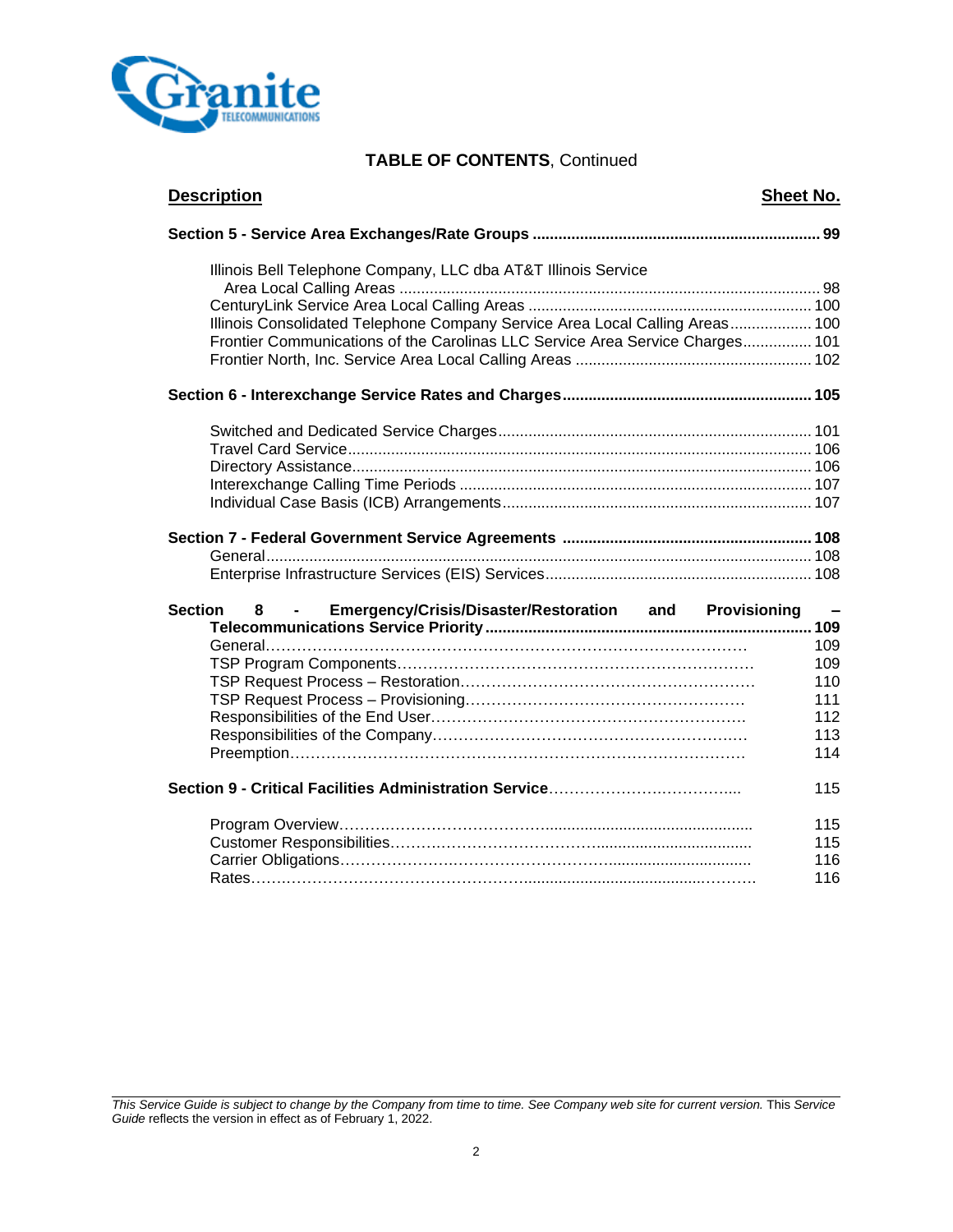

#### **APPLICATION OF SERVICE GUIDE**

This Service Guide establishes the standard rates, terms, and conditions that apply to the provision and your use of Granite Telecommunications, LLC ("Granite" or "Company) retail local exchange and interexchange long distance telecommunications Services in the State of Illinois. Your verbal or written Service Order or any use by you of Granite's Service constitutes agreement by you to all of the rates, terms, and conditions set forth in this Service Guide, including any other documents specifically incorporated herein.

The provisions of this Service Guide apply only to retail intrastate telecommunications Services furnished by Granite and do not apply, unless otherwise specified, to any other services, including, without limitation, Information Services and other unregulated services offered by Granite. Except as expressly specified in this Service Guide with respect to particular Service plans ordered by Customers, the rates and charges set forth in this Service Guide do not cover lines, facilities, or services furnished to Customers by other carriers, including, without limitation, lines, facilities, or services that are used by Customers to access Granite's long distance Services or to complete calls to or from points beyond Granite's local network calling areas. Customers are solely responsible for obtaining any customer premises equipment and for establishing suitable agreements or other arrangements with other carriers that may be needed to access and use Granite's Services.

The provisions of this Service Guide, together with any Applicable Tariffs, establish the sole and exclusive rates, terms, conditions, and understandings pertaining to Granite's provision and Customer's use of Services ordered by Customer, and supersede all prior agreements, proposals, representations, and understandings, whether written or oral, with respect to such Services. No provisions of this Service Guide or any Applicable Tariff may be changed, waived, or otherwise amended, or modified in any manner except pursuant to a Written Contract document that has been duly executed by Granite for such purpose.

In the event of any conflict between the provisions of this Service Guide and any applicable Written Contract Tariff, such conflict will be resolved by giving preference, first, to the Applicable Written Contract Tariff provisions and, second, to this Service Guide.

BY PRESUBSCRIBING, OTHERWISE UTILIZING, OR PAYING, DIRECTLY OR INDIRECTLY FOR COMPANY's SERVICES, YOU HEREBY AGREE TO THE RATES, CHARGES, TERMS, AND CONDITIONS WHICH FOLLOW. IF YOU BELIEVE THAT YOUR USE OF SERVICES HAS BEEN MADE IN ERROR, PLEASE CONTACT GRANITE TELECOMMUNICATIONS, LLC'S SERVICE DEPARTMENT IMMEDIATELY AT 866.847.1500.

The rates, rules, terms, and conditions contained in this Service Guide are subject to change at Granite's sole discretion. Customers will be notified of changes through bill messages or inserts or otherwise in accordance with Applicable Law and regulations prior to the date on which changes become effective. Changes will also be posted on Granite's website at http://www.granitenet.com/Legal. Your continued use of Granite's Service following any such changes constitutes your agreement to such changes.

This Service Guide is governed by and interpreted according to Applicable Laws and regulations of Illinois.

*This Service Guide is subject to change by the Company from time to time. See Company web site for current version.* This *Service Guide* reflects the version in effect as of February 1, 2022.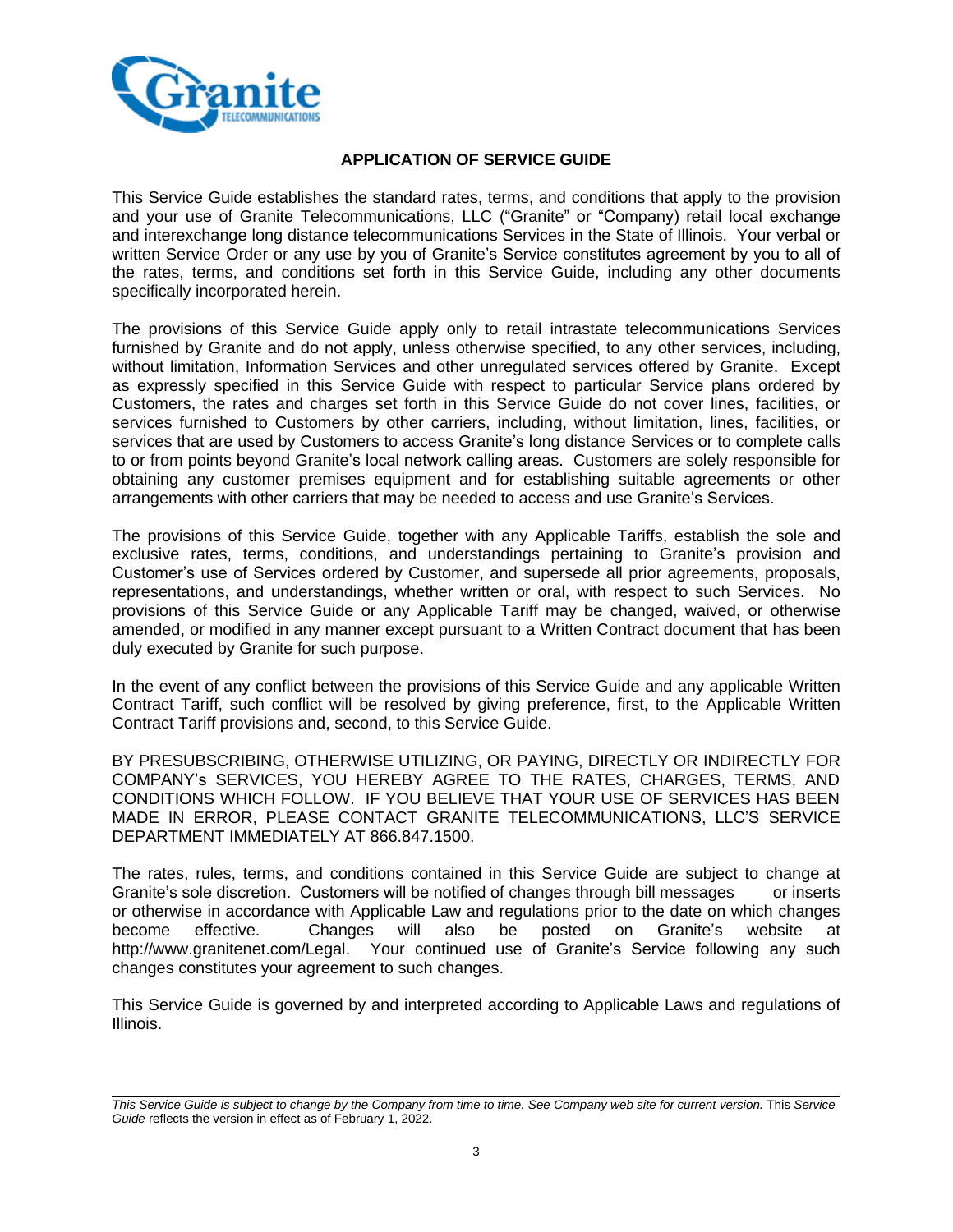

# **SECTION 1 - TECHNICAL TERMS AND ABBREVIATIONS**

Certain terms used generally throughout this Service Guide for Services of Company are defined below.

Authorized User:

A person, firm, corporation or other entity that either is authorized by the Customer to use Service or is placed in a position by the Customer, either through acts or omissions, to use Service.

#### Business Service:

Service that conforms to one or more of the following criteria:

- the Service is primarily for paid commercial, professional or institutional activity;
- the Service is situated in a commercial, professional or institutional location, or other location serving primarily or substantially as a site of an activity for pay;
- the Service number is listed as the principal or only number for a business in any telecommunications directory;
- the Service is used to conduct promotions, solicitations, or market research for which compensation or reimbursement is paid or provided. However, such use of Service, without compensation or reimbursement, for a charitable or civic purpose will not constitute business use of Service unless other criteria apply.

#### Called Station:

The terminating point of a call (i.e., the called number).

Carrier:

A company authorized by the Colorado State Corporation Commission to provide telecommunications services.

#### Channel:

A communications path between two or more points of termination.

#### Collect Call:

A billing arrangement where a call is billed to the called station.

#### Commission:

The Illinois Commerce Commission

*This Service Guide is subject to change by the Company from time to time. See Company web site for current version.* This *Service Guide* reflects the version in effect as of February 1, 2022.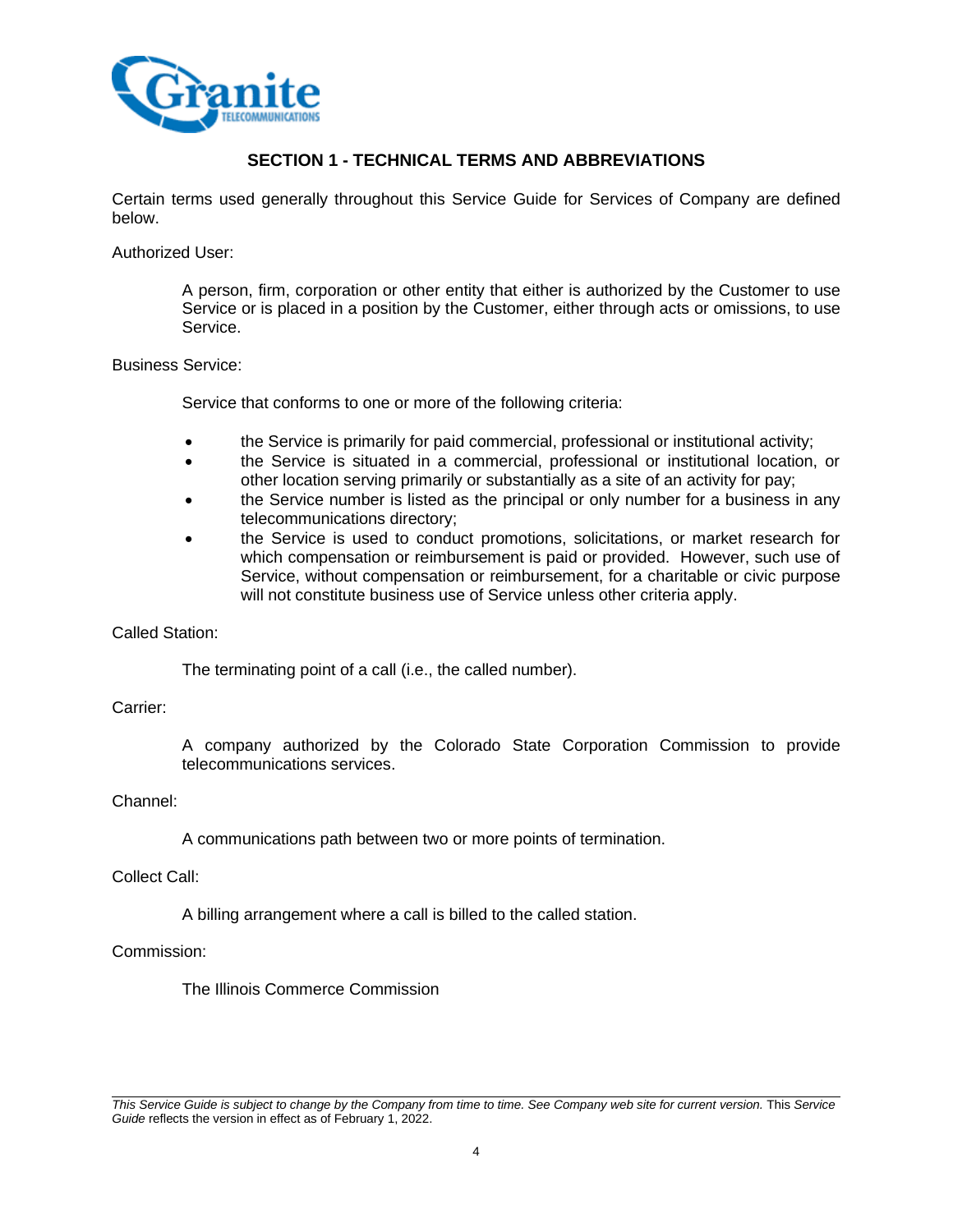

## Company:

Granite Telecommunications, LLC

## Contract:

A binding agreement between Customer and Company specifying terms, pricing, and other conditions of Service. A Contract for a particular Service is formed upon the Company's acceptance of a Service Order or the Customer's use of the Service provided by the Company. Except as otherwise provided in a Written document signed by the Company and the Customer, the provisions of this Service Guide, together with the applicable Service Order, constitute the Contract for the Service requested or used by the Customer.

Customer or Subscriber:

The person, firm, partnership, corporation, municipality, cooperative organization, governmental agency, etc., that is provided a Service and that is responsible for the payment of charges and compliance with the terms and conditions of this Service Guide and any Written Contract for Service.

Customer Premises:

A location(s) designated by the Customer for the purposes of connecting to Company's Services.

Customer Premises Equipment (CPE):

Equipment located at the Customer's Premises for use with Company's Services.

Disconnect or Disconnection:

The termination of a circuit connection between the Originating Station and the Called Station or Company's operator.

Emergency Number Service:

A telephone exchange communication service whereby a Public Safety Answering Point (PSAP) designated by the Customer may receive telephone calls dialed to the telephone number 911. The 911 Services includes lines and equipment necessary for transferring and dispatching public emergency telephone calls originated by persons within the telephone central offices areas arranged for 911 calling.

*This Service Guide is subject to change by the Company from time to time. See Company web site for current version.* This *Service Guide* reflects the version in effect as of February 1, 2022.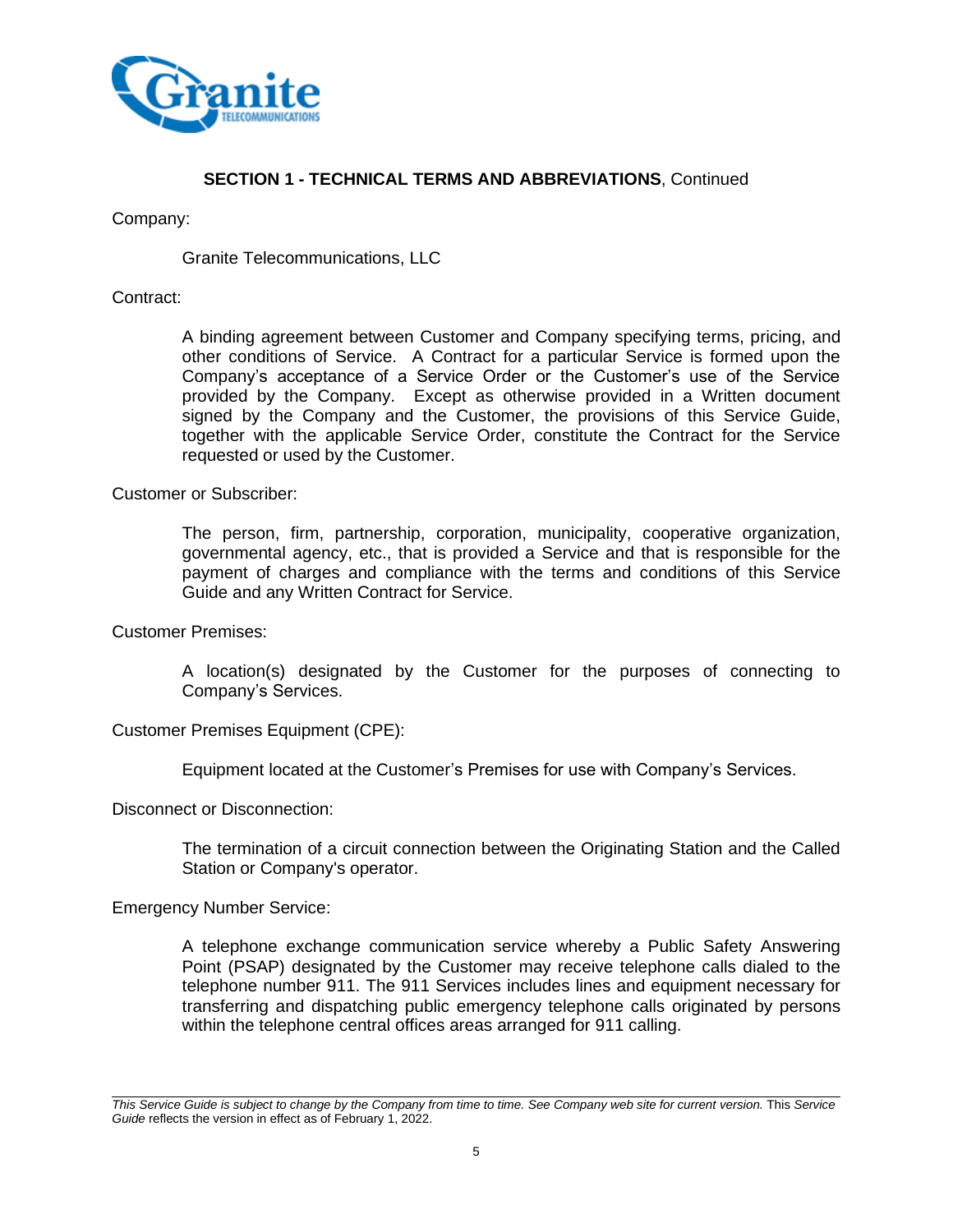

Facility:

Includes, in the aggregate or otherwise, but is not limited to, the following:

| channels             | lines       |
|----------------------|-------------|
| apparatus            | devices     |
| equipment            | accessories |
| communications paths | systems     |

which are provided by Company and utilized by it in the furnishing of telecommunications Services or which are provided by a Customer and used for telecommunications purposes.

#### Force Majeure:

Causes beyond Company's control, including but not limited to: acts of God, fire, flood explosion or other catastrophes; any law, order, regulation, direction, action or request of the United States Government, or of any other government, including state and local governments having or claiming jurisdiction over Company, or of any department, agency, commission, bureau, corporation, or other instrumentality of any one or more of these federal, state, or local governments, or of any civil or military authority; national emergencies; insurrection, riots, wars, unavailability of rights-of-way or materials; or strikes, lock-outs, work stoppages, fraudulent acts of a third party, or other labor difficulties.

#### Holidays:

New Year's Day, Memorial Day, Independence Day, Labor Day, Thanksgiving Day, Christmas Day, or any day which is a legally observed federal government holiday.

#### Individual Case Basis ("ICB"):

Aa Service arrangement in which the regulations, rates and charges are developed based on the specific circumstances of the Customer.

Interexchange Carrier (IXC):

A Long Distance Telecommunications service provider.

*This Service Guide is subject to change by the Company from time to time. See Company web site for current version.* This *Service Guide* reflects the version in effect as of February 1, 2022.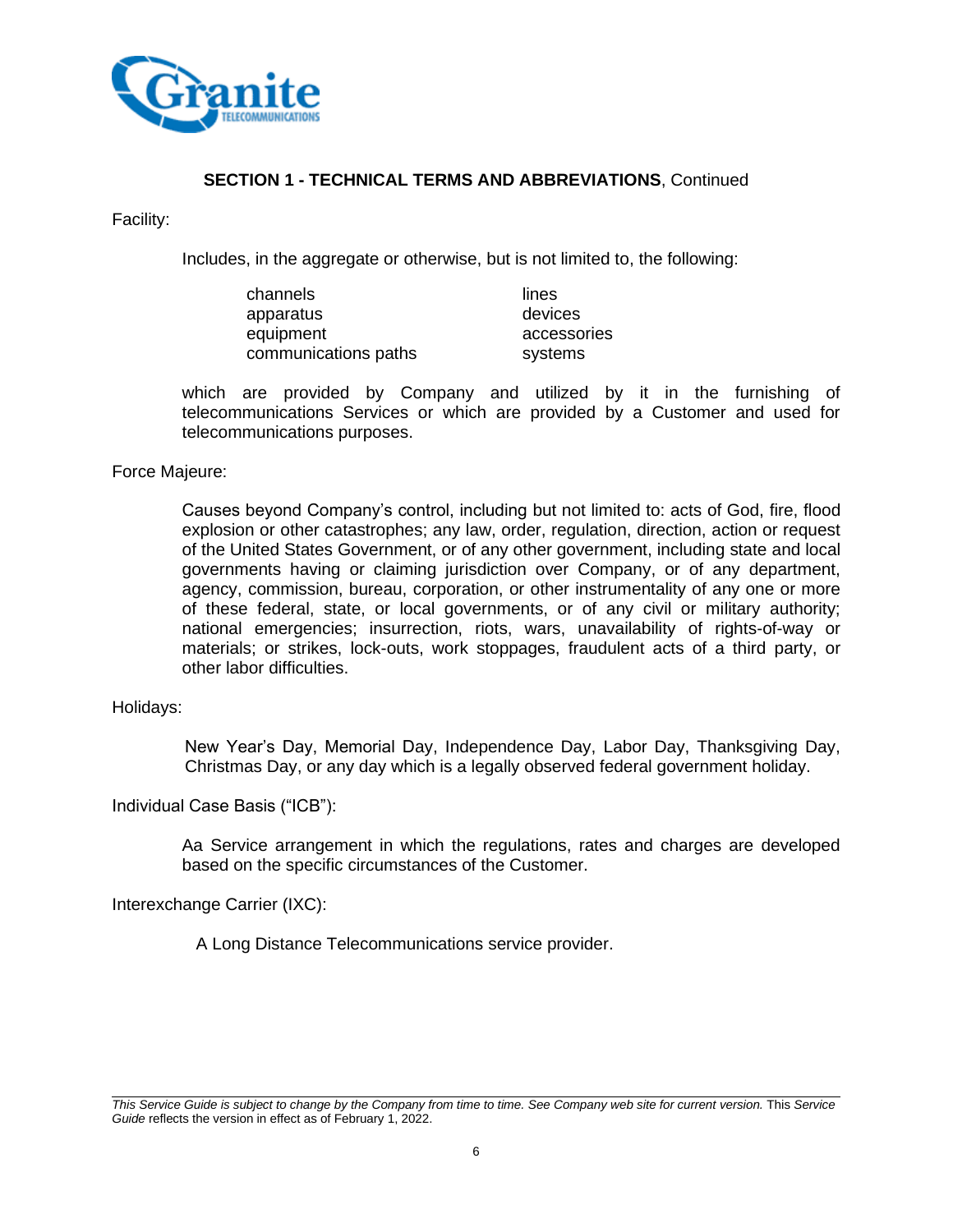

#### Interruption:

The inability to complete calls due to equipment malfunctions or human errors. Interruption shall not include, and no allowance shall be given for Service difficulties such as slow dial tone, Circuits busy or other network and/or switching capability shortages. Nor shall Interruption include the failure of any service or facilities provided by a Common Carrier or other entity other than the Company. Any Interruption allowance provided within this Service Guide by the Company shall not apply where Service is interrupted by the negligence or willful act of the Customer, or where the Company, pursuant to the terms of this Service Guide, terminates Service because of non-payment of bills, unlawful or improper use of the Company's facilities or service, or breach of the provisions of this Service Guide, or as required by applicable law.

#### LATA:

Local Access and Transport Area ("LATA"). A geographic area established for the provision and administration of communications service. A LATA encompasses designated exchanges, which are grouped to serve common social, economic and other purposes.

Local Telephone or Local Exchange Service:

Public switched communication service between points within an Exchange Area

Long Distance Telecommunications ("Toll") Service:

Public switched communication service between points in different Exchange Areas.

Monthly Recurring Charges (MRC):

Monthly charges to the Customer for Services, that continue for the agreed upon duration of the service.

Non-Recurring Charge (NRC):

A one-time charge assessed to initiate and establish a Service or in connection with other work performed by the Company.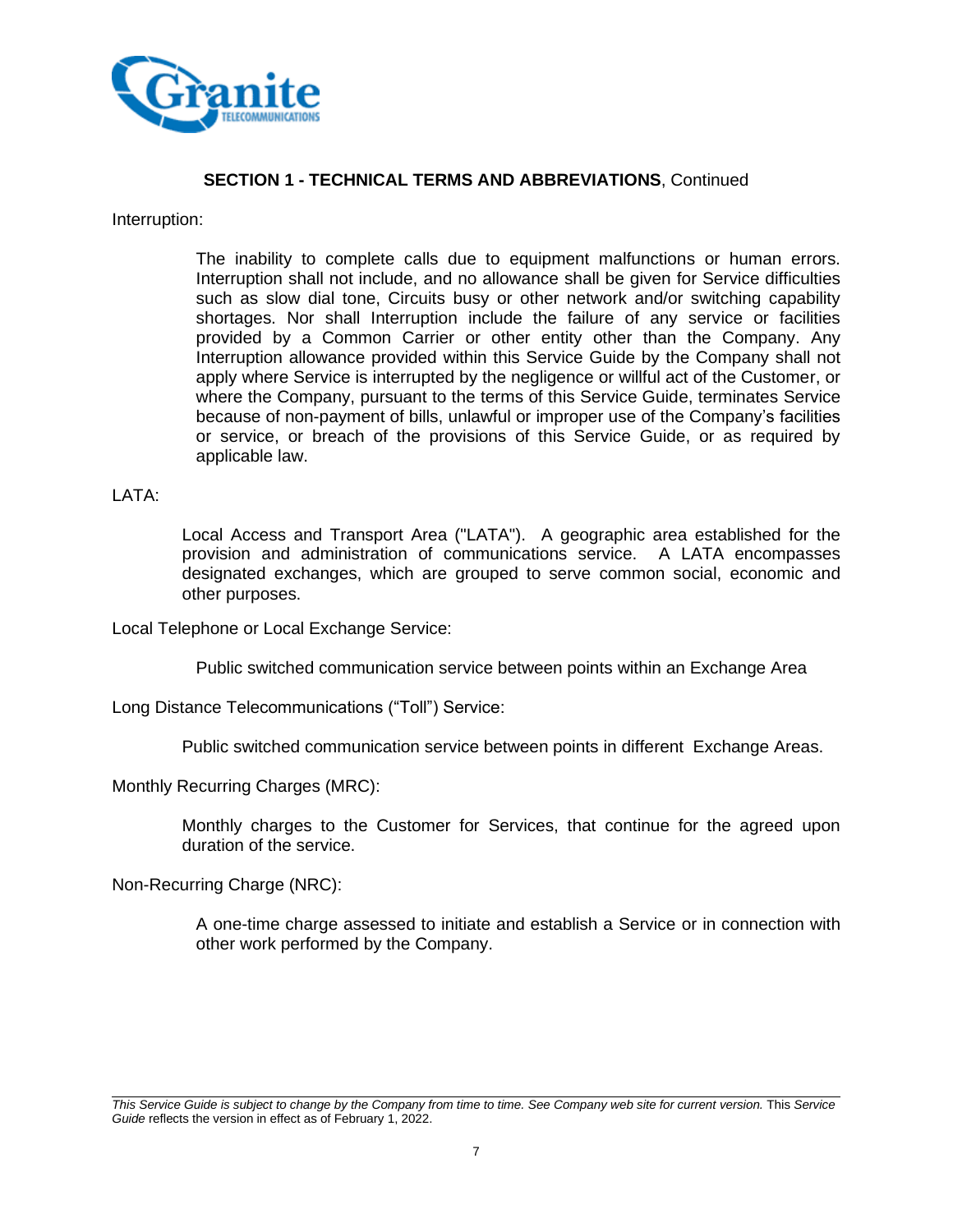

#### Measured Rate Service:

Measured rate service is a classification of Local Exchange Service in connection with which local exchange usage is calculated on a per-minute, time of day, and distancecalled basis for the purpose of charging for the service. For this service the dial tone line is offered with a limited monthly usage option, with an Exchange Flat/Measured Rate monthly usage option or without a monthly usage option.

#### Message Rate Service:

Message rate service is a classification of Local Exchange Service in connection with which local exchange message usage is calculated in terms of message units for the purpose of charging for the service. For this service the dial tone line is offered with or without a limited monthly usage option.

#### Message Unit

A message unit is a unit of measurement by which the charges for certain local messages are ascertained. Each message is charged for at least one message unit except as otherwise specified.

#### Network Interface Device (NID)

A device that readily permits the disconnection of all Customer Premises Wiring from the Company's network and provides access to the company network through an industry registered jack of a type provided for in 47 CFR Part 68 for testing purposes.

#### Premises:

A building or buildings or contiguous property, not separated by a public highway or right-of-way.

#### Public Safety Answering Point (PSAP)

The answering point for a 911 call. A PSAP may be designated as Primary or Secondary, which refer to the order in which calls are directed for answering. Primary PSAPs answer first; Secondary PSAPs receive calls on a transfer basis only. Any person dialing 911 from a telephone number that is used for local exchange telephone network access and arranged to provide 911 service will be automatically connected to the appropriate PSAP for that telephone.

#### Service(s):

The intrastate telecommunications Services that Company offers pursuant to this Service Guide.

*This Service Guide is subject to change by the Company from time to time. See Company web site for current version.* This *Service Guide* reflects the version in effect as of February 1, 2022.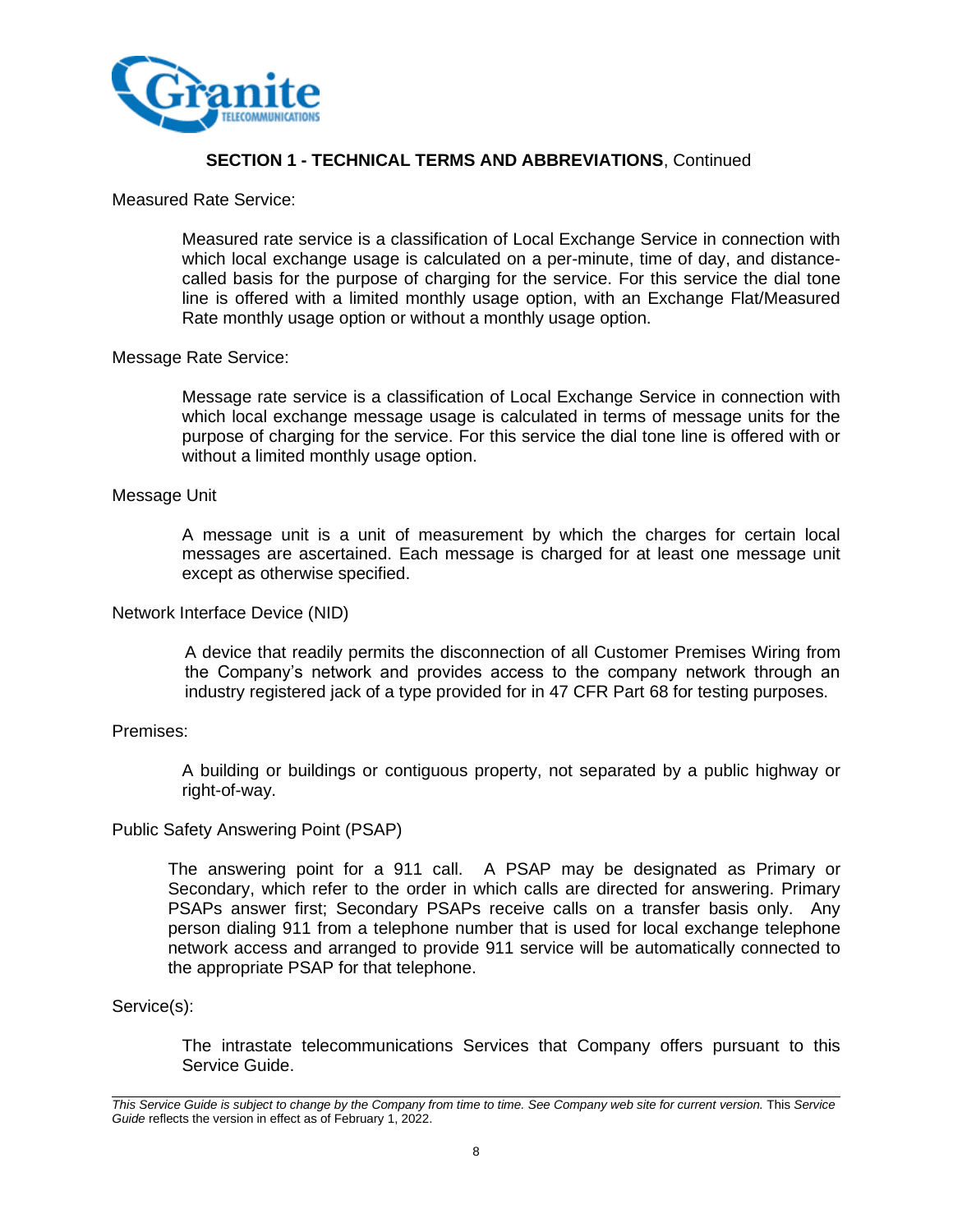

Station:

Each telephone on a line where no telephone number associated with the line is provided on the same premises and in the same building; the first termination in station key equipment or a jack for use with a portable telephone.

#### Station-to-Station:

Any operator handled call where the person originating the call does not specify a particular person to be reached, or a particular station, room number, department, or office to be reached through a PBX attendant.

#### Telecommunications Relay Service (TRS):

Enables deaf, hard-of-hearing or speech-impaired persons who use a text telephone or similar devices, to communicate freely with the hearing population not using text telephone and visa versa.

## V & H Coordinates:

Geographic Points which define the originating and terminating points of a call in mathematical terms so that the airline mileage of the call may be determined. Call mileage is used for the purpose of rating calls.

#### White Pages Directory Listing:

A directory listing found in the local White Pages telephone directory.

Written; In Writing:

Both "written" and "in –writing" describe materials intended to be read, either in hardcopy document form (including fax) or transmitted through electronic media. For purposes of these rules, whenever anything is required to be provided "in writing" or in "written" form (e.g., a disclosure, a notice, or a confirmation), the requirement may be satisfied through the use of electronic media if both the Company and Subscriber parties to the communication have agreed to do so. If they have not, a tangible, hardcopy document is required. (The Company's electronic communications with customers and agreements to use electronic communications must satisfy the requirements of the federal Electronic Signatures Act, 15 USCA §§ 7001 et seq. and/or state law, as applicable.)

*This Service Guide is subject to change by the Company from time to time. See Company web site for current version.* This *Service Guide* reflects the version in effect as of February 1, 2022.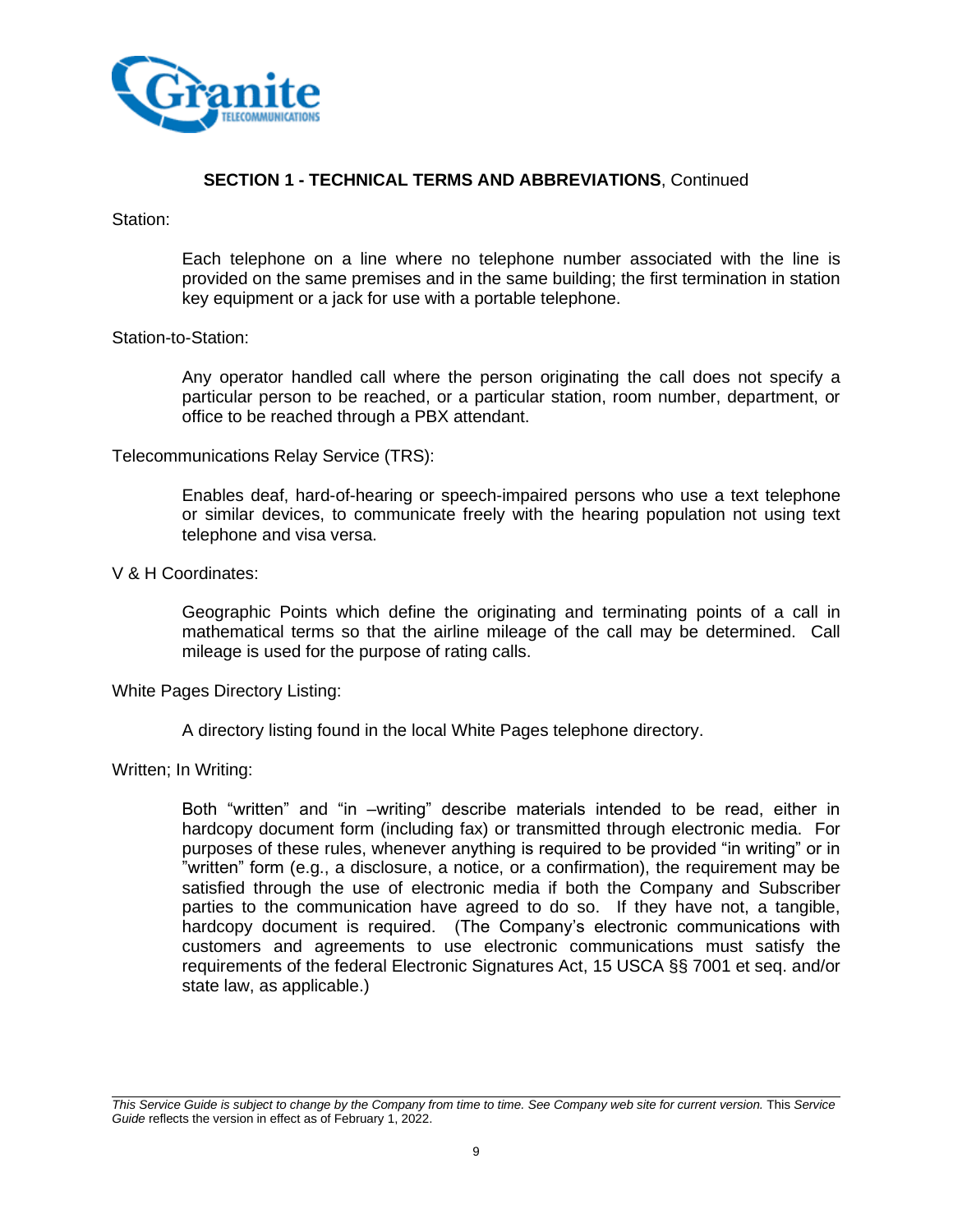

# **SECTION 2 - RULES AND REGULATIONS**

## **UNDERTAKING OF COMPANY**

Company undertakes to provide Services subject to the terms and conditions of this Service Guide.

Company's Services are furnished for telecommunications originating and/or terminating in any area within the State of Illinois.

Company offers Services to Customers for the transmission and reception of voice, data, and other types of communications.

Company does not transmit messages pursuant to this Service Guide, but its Services may be used for that purpose.

Company's Services are provided on a monthly basis unless otherwise provided, and are available twenty-four (24) hours per day, seven (7) days per week.

Company may, at Company's sole discretion, elect to employ third parties to perform any of its obligations under this Service Guide.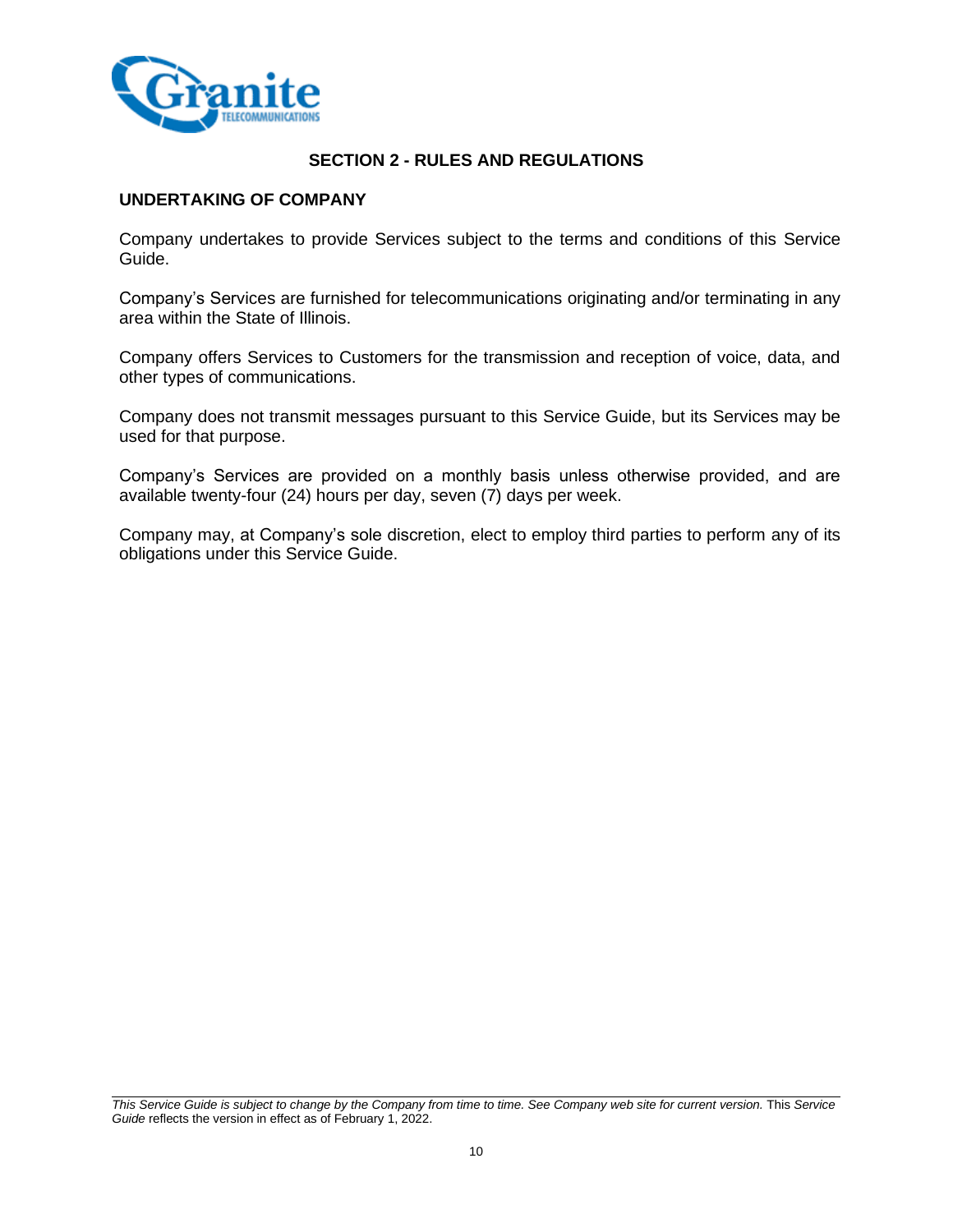

# **CUSTOMER'S USE OF SERVICE**

Service may be used for any lawful purpose consistent with this Service Guide and with the transmission and switching parameters of the telecommunications facilities utilized in the provision of Services.

Equipment Company provides or installs at the Customer's premises for use in connection with the Services Company offers may not be used for any other purpose other than for which Company provided it. Customer may not, and may not permit others to, rearrange, disconnect, remove, attempt to repair, or otherwise interfere with any of the Services or equipment installed by Company or Company's agent, except upon the consent of Company.

The Services Company offers may not be used for any unlawful purpose or for any use as to which the Customer has not obtained all governmental approvals, authorizations, licenses, consents and permits required to be obtained by Customer with respect thereto.

Service may not be used for any purpose for which the Customer receives any payment or other compensation, except when the Customer is a duly authorized and regulated common carrier, receives any payment or other compensation. This provision does not prohibit an arrangement between the Customer or Authorized User to share the cost of Service.

Service may not be used in any manner, which interferes with other persons in the use of their Service, prevents other persons from using their Service, otherwise impairs the quality of Service to other Customers, or impairs the privacy of any communications over any Service provided by Company. Company may require a Customer to shut down its transmission of signals if said transmission is causing interference to others.

Service may not be used in any manner so as to annoy, abuse, threaten, or harass other persons.

The use of Company's Services either without payment for Service or attempting to avoid payment for Service by fraudulent means or devices, schemes, false or invalid numbers, or false calling or credit cards is prohibited.

The Customer obtains no property right or interest in the use of any specific type of facility, Service, equipment, telephone number, process or code. All rights, titles and interests remain, at all times, solely with Company.

Customer's use of any resold service obtained from other service providers is also subject to any applicable restrictions in the underlying provider's publicly available tariffs.

*This Service Guide is subject to change by the Company from time to time. See Company web site for current version.* This *Service Guide* reflects the version in effect as of February 1, 2022.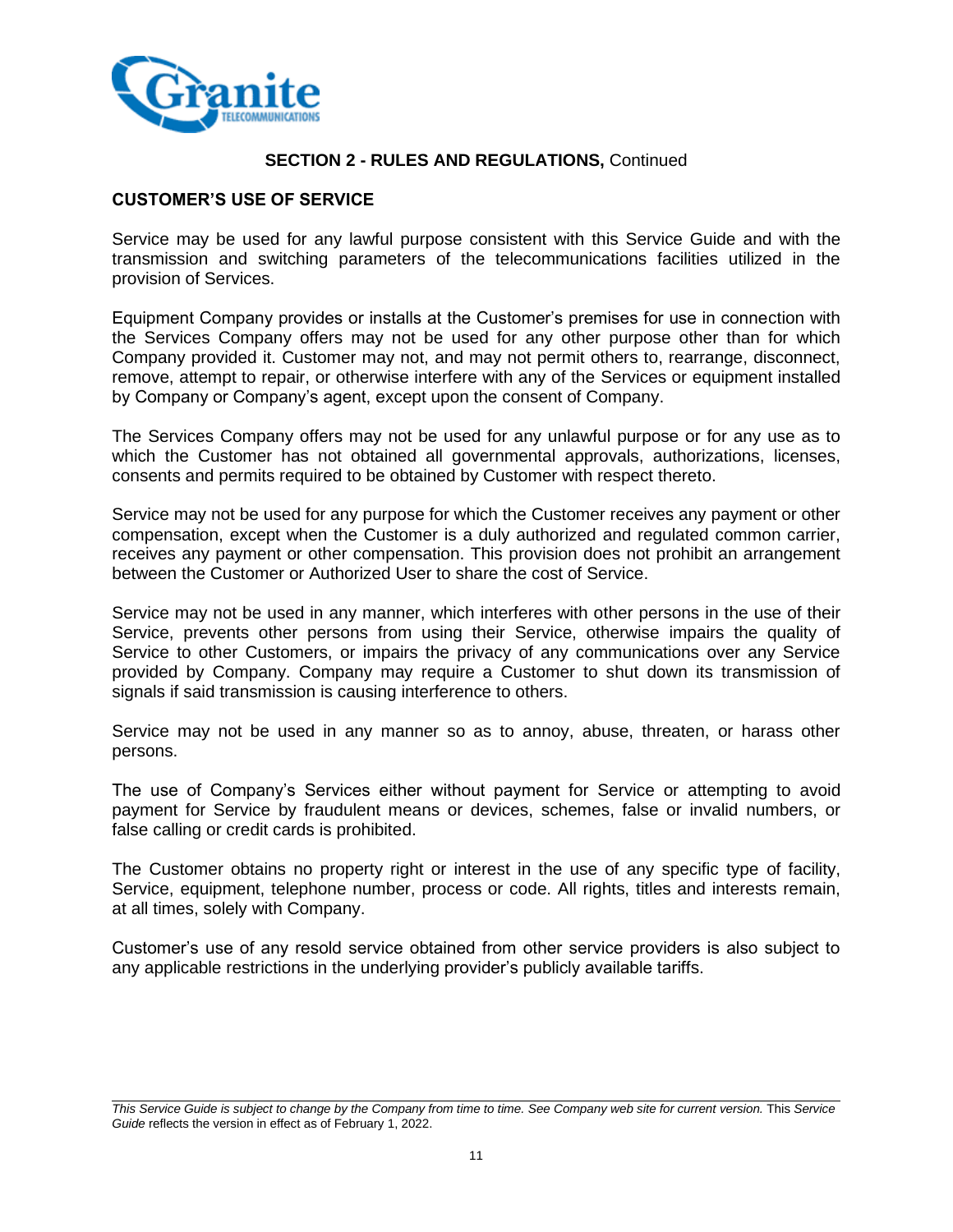

## **APPLICATION FOR SERVICE**

A Customer desiring to obtain Service must complete the appropriate service order form and submit the service order in compliance with Company subscription requirements as may be established from time to time.

The name(s) of the Customer(s) desiring to use the Service must be set forth in the application for Service.

Company reserves the right to refuse an application for Service made by a present or former Customer who is indebted to Company for Service previously rendered pursuant to this Service Guide until the indebtedness is satisfied. Company may also refuse an application when, in Company's sole discretion, provision of Service is precluded under Section 2.6.1., below.

Request for Service under this Service Guide will authorize Company to conduct a credit search on the Customer. Company reserves the right to refuse Service on the basis of credit history and to refuse further Service due to late payment or nonpayment by the Customer.

Where the Customer cancels an application for Service, a cancellation charge will apply as specified in the Cancellation or Modification of Service by Customer Section of this Service Guide.

Company may require an applicant for Service, who intends to use Company's offerings for resale and/or for shared use, to file a letter with Company confirming that

the applicant's use of Company's offerings complies with relevant laws and Commission regulations, policies, orders, and decisions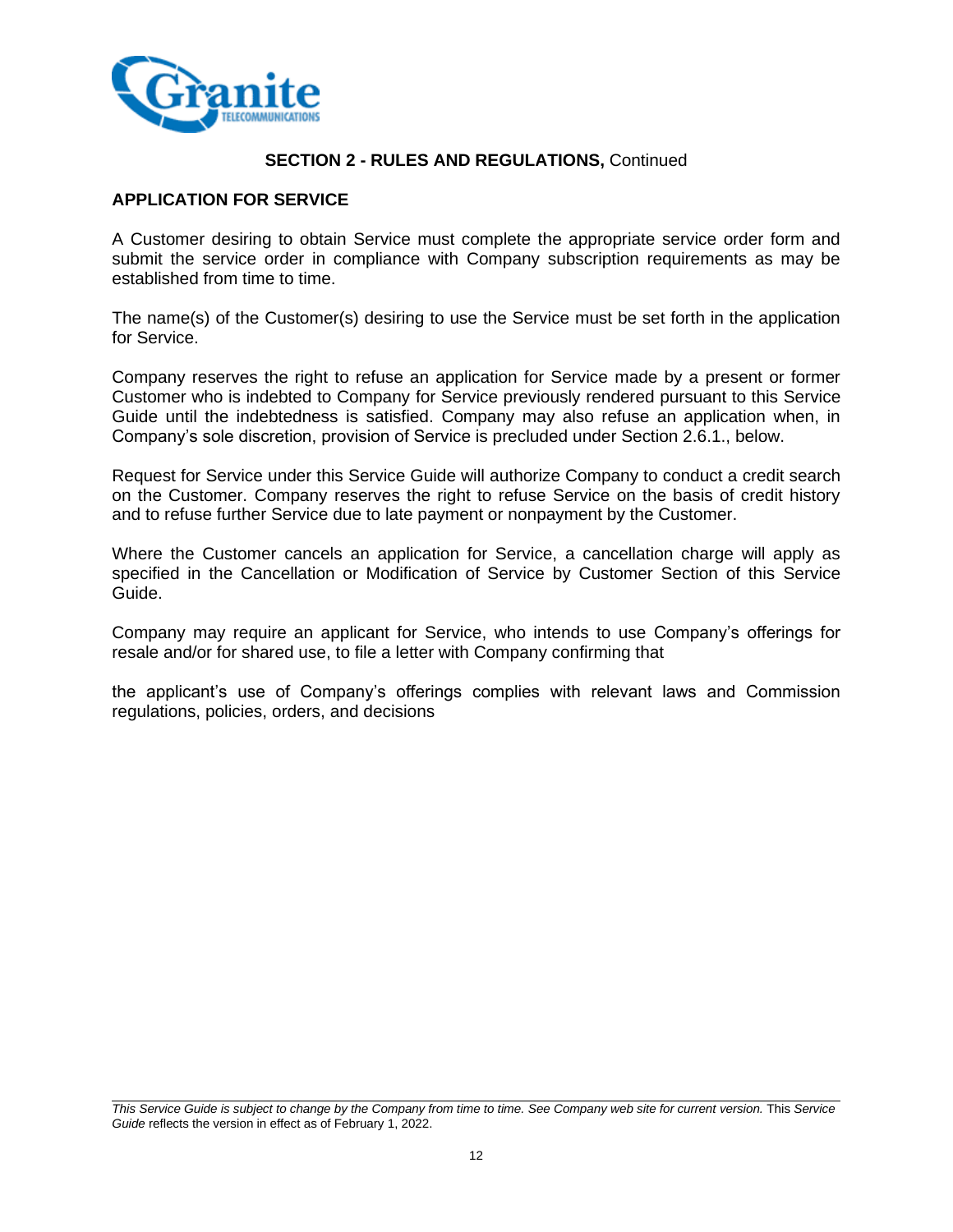

#### **DEPOSITS**

Company may require a deposit from an applicant for new Service pursuant to 83 Illinois Administrative Code Sections 735.100 and 735.110. A deposit may be waived if, according to Company's assessment, the applicant is a satisfactory credit risk.

Company may require a deposit from an existing Customer as a condition to the further provision of Service pursuant to 83 Illinois Administrative Code Sections 735.100 and 735.110. if, according to Company's assessment, the Customer has become a credit risk.

Company will calculate the maximum deposit required from an applicant for Business Service or an existing Business customer by estimating the expected charges for Service for a two (2) month period. Company may adjust the amount of deposit to be held in order to maintain a two (2) month estimated amount when, according to Company's assessment, such adjustment is deemed necessary to adequately secure the account.

Company may request that a maximum of ⅓ of the amount of a requested deposit from any customer be paid within 12 days after the date of the request for deposit. An applicant may be requested to pay no more than ⅓ of the deposit amount prior to the establishment of service. At least two billing periods shall be allowed for the balance of the deposit. A customer or applicant may, at their option, pay the deposit on a more expedited schedule.

Customer's may satisfy deposit requirements as follows:

- A. In cash,
- B. By an acceptable bank letter of credit,
- C. A surety bond issued by an insurance company that has received a certificate of authority from the Department of Insurance to do business in Illinois.
- D. Other forms of security acceptable to Company.

Deposits will be refunded to Business Service Customers as prescribed by the Commission.

When Service has been terminated or disconnected, Company will deduct any and all unpaid amounts from the deposit, and the difference will be refunded, if applicable.

Interest rates applied to Customer deposits held by Company are prescribed by the Commission.

*This Service Guide is subject to change by the Company from time to time. See Company web site for current version.* This *Service Guide* reflects the version in effect as of February 1, 2022.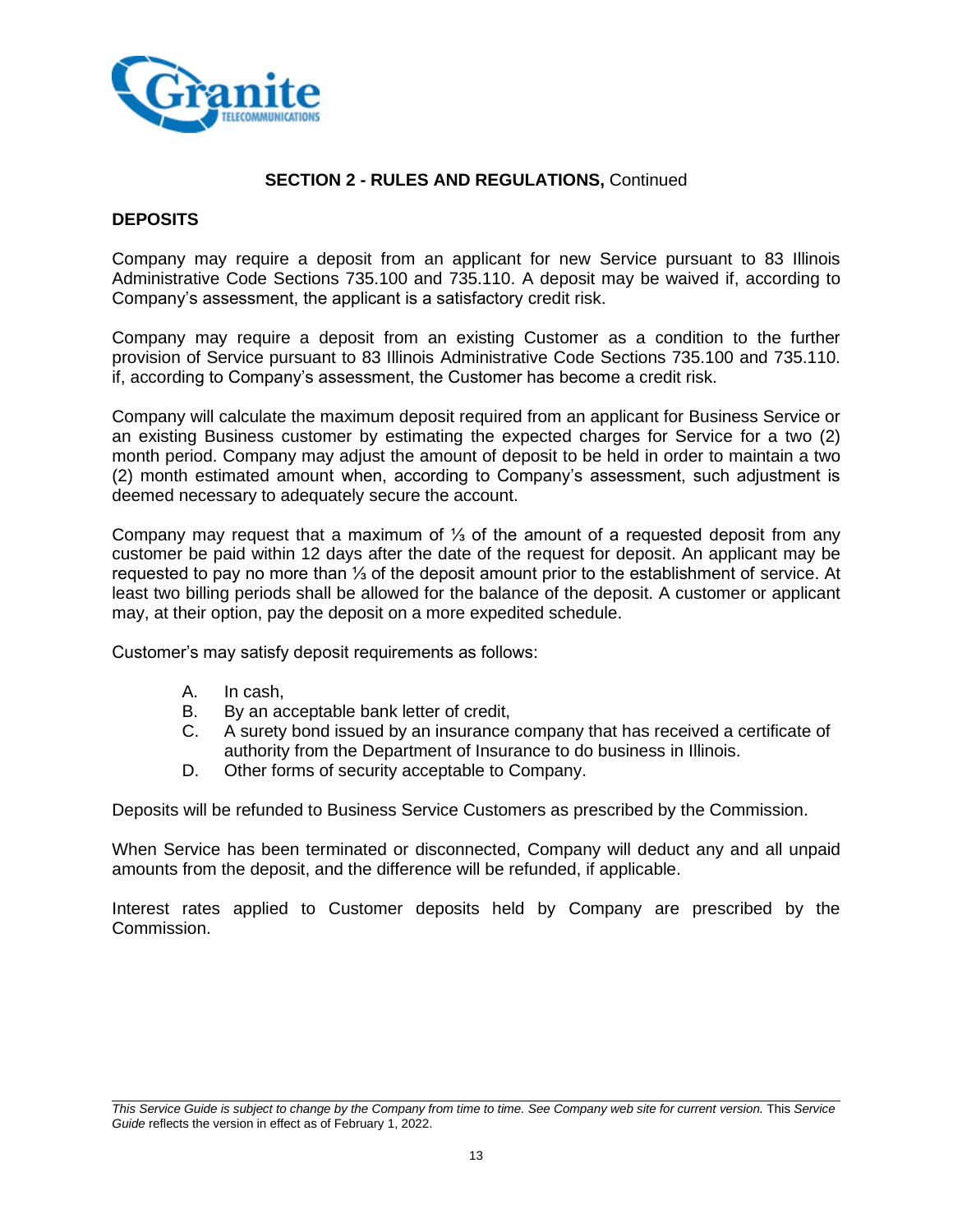

## **CREDIT**

Company, in order to ensure payment of its charges for Service or for loss of or damage to Company property, will require Applicants and Customers to establish and maintain credit. The establishment or re-establishment of credit as provided in this Section does not relieve an applicant or Customer from compliance with other provisions of this Service Guide as to the payment of bills and in no way modifies the Sections regarding disconnection and Termination of Service for failure to pay bills due for Service furnished.

Company may require any applicant or Customer to establish and maintain credit in one of the following ways:

- A. Demonstrating credit satisfactory to Company by providing information pertinent to the applicant's or Customer's credit standing;
- B. By submitting a business credit evaluation plan. Such a plan will be submitted to the Commission, pursuant to 83 Illinois Administrative Code, Section 735.100(e)(4).
- C. Providing a suitable guarantee in writing, in a form presubscribed by Company; or
- D. Paying a cash deposit pursuant to Section 2.4.

Company may determine, in its sole discretion, whether or not a particular reference or guarantee in writing would be acceptable as a substitute for demonstrating satisfactory credit.

Company will extend credit to an applicant for new Service without a deposit if the applicant has verifiable previous or existing telephone service with any telephone company in the United States for at least twelve (12) months, and the payment record is made available and the account history is satisfactory. The payment record of an account will be deemed satisfactory if all the following are met:

- A. The previous or existing service was not discontinued for nonpayment, and was not abandoned, within the past twelve (12) months;
- B. The applicant has not been sent denial notices for previous or existing service within the past twelve (12) months;
- C. The applicant has paid for all previous and existing service without referral to a collection agency and without a declaration of uncollectibility; and
- D. The applicant provides accurate credit information as appropriate.

*This Service Guide is subject to change by the Company from time to time. See Company web site for current version.* This *Service Guide* reflects the version in effect as of February 1, 2022.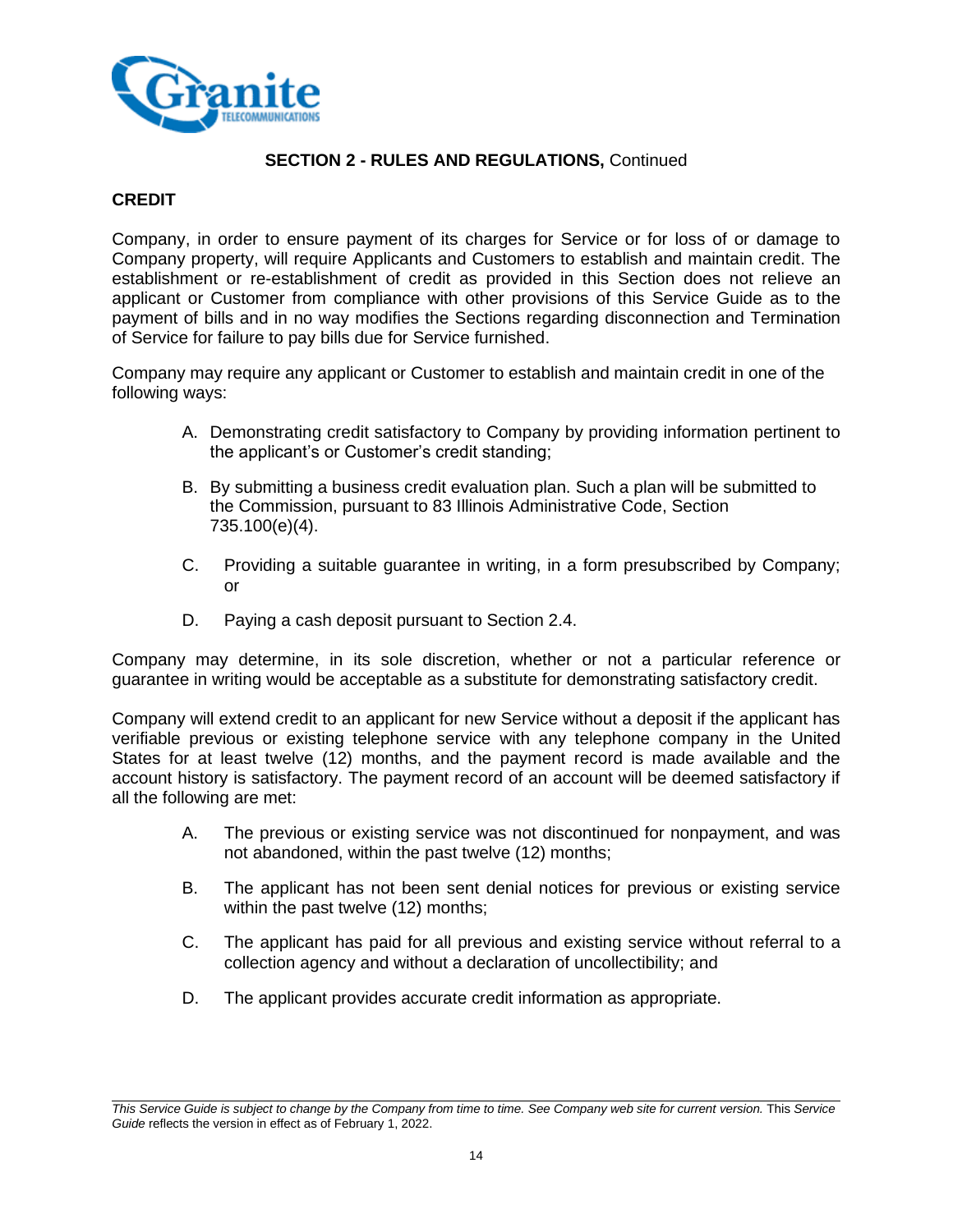

#### **CREDIT,** Continued,

To safeguard its interests, Company may require a Customer to make an advance payment before Services are furnished. The advance payment will not exceed an amount equal to the nonrecurring charge(s) and one (1) month's recurring charges for the Service. In addition, where special construction is involved, the advance payment may also include an amount equal to the estimated nonrecurring charges for the special construction and recurring charges for a period to be set between Company and the Customer (if any). The advance payment will be credited to the Customer's initial bill. An advance payment will be required in addition to a deposit.

Customer credit information may be exchanged between telecommunications companies and other utilities. Customer credit information will be retained for two (2) years, unless otherwise required by the Commission.

If an applicant for Service is unable to provide satisfactory credit information, Company may refuse to provide Service unless the applicant furnishes a deposit pursuant to the Deposit section.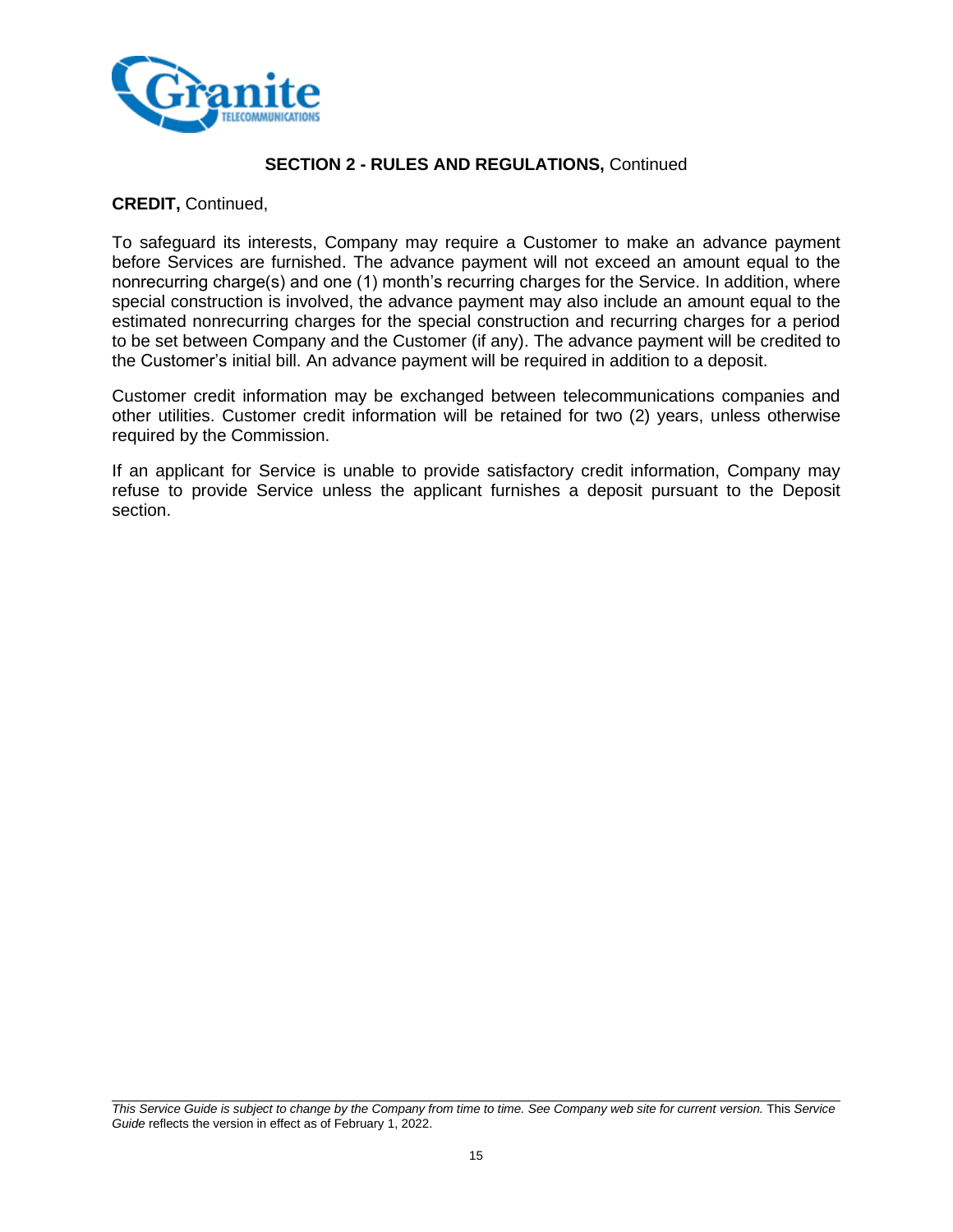

#### **CUSTOMER CREDITS**

This section addresses basic local exchange service quality standards, rules and applicable Customer credits in compliance with 83 Ill. Adm. Code 732.

#### **Definitions**

- A. Advanced Telecommunications Service means high speed, switched, broadband telecommunications capability that enables users to originate and receive high-quality voice, data, graphics, and video telecommunications using any technology.
- B. Alternative Telephone Service means, except where technically impracticable, a wireless telephone capable of making local calls, and may also include, but is not limited to, call forwarding, voice mail, or paging services.
- C. Appointment a four-hour time period such as AM or PM, or such other time period agreed to by the Company and the Customer, in which the Company has agreed to arrive at a Customer location when a network installation or network repair requires that the Company have access to the Premises.
- D. Basic Local Exchange Service Installation means the installation of basic local exchange service whereby the physical connecting and diagnostic testing of a local loop results in the provisioning of dial tone to the requesting customer's network interface device. It includes move orders and orders for additional lines.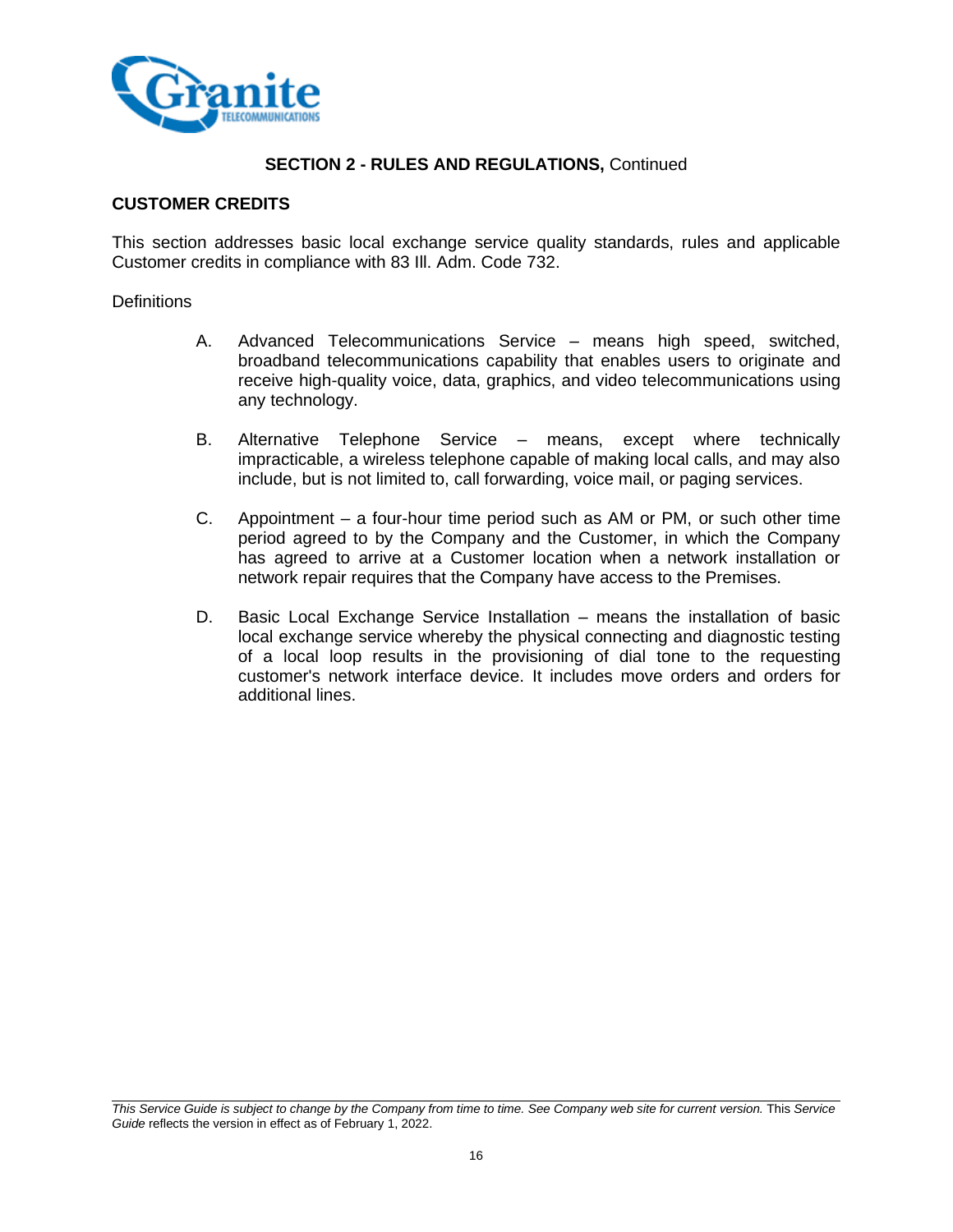

## **CUSTOMER CREDITS**, Continued

Definitions, Continued

- E. Emergency Situation means a Single Event that causes an interruption of service or installation affecting end users of the Company. The Emergency Situation shall begin with the first end user whose service is interrupted by the Single Event and shall end with the restoration of the service of all affected end users.
	- 1. The term "Single Event" shall include:
		- (a) A declaration made by the applicable state or federal government agency that the area served by the Company is either a state or federal disaster area; or
		- (b) An act of third parties, including acts of terrorism, vandalism, riot, civil unrest, war or acts of parties that are not agents, employees or contractors of the Company.
		- (c) A severe storm, tornado, earthquake, flood or fire, including any severe storm, tornado, earthquake, flood or fire that prevents the Company from restoring service due to impassable roads, downed power lines, or the closing off of affected areas by public safety officials.
	- 2. The term Emergency Situation does not include:
		- (a) A single event caused by high temperature conditions alone; or
		- (b) A single event caused, or exacerbated in scope and duration, by acts or omissions of the local exchange carrier, its agents, employees or contractors or by the condition of facilities, equipment, or premises owned or operated by the local exchange carrier; or
		- (c) A service interruption that occurs during a single event listed in above, but not caused by those single events; or
		- (d) A single event that the Company could have reasonably foreseen and taken precaution to prevent. However, in no event shall the Company be required to take precautions that are technically infeasible or economically prohibitive.

*This Service Guide is subject to change by the Company from time to time. See Company web site for current version.* This *Service Guide* reflects the version in effect as of February 1, 2022.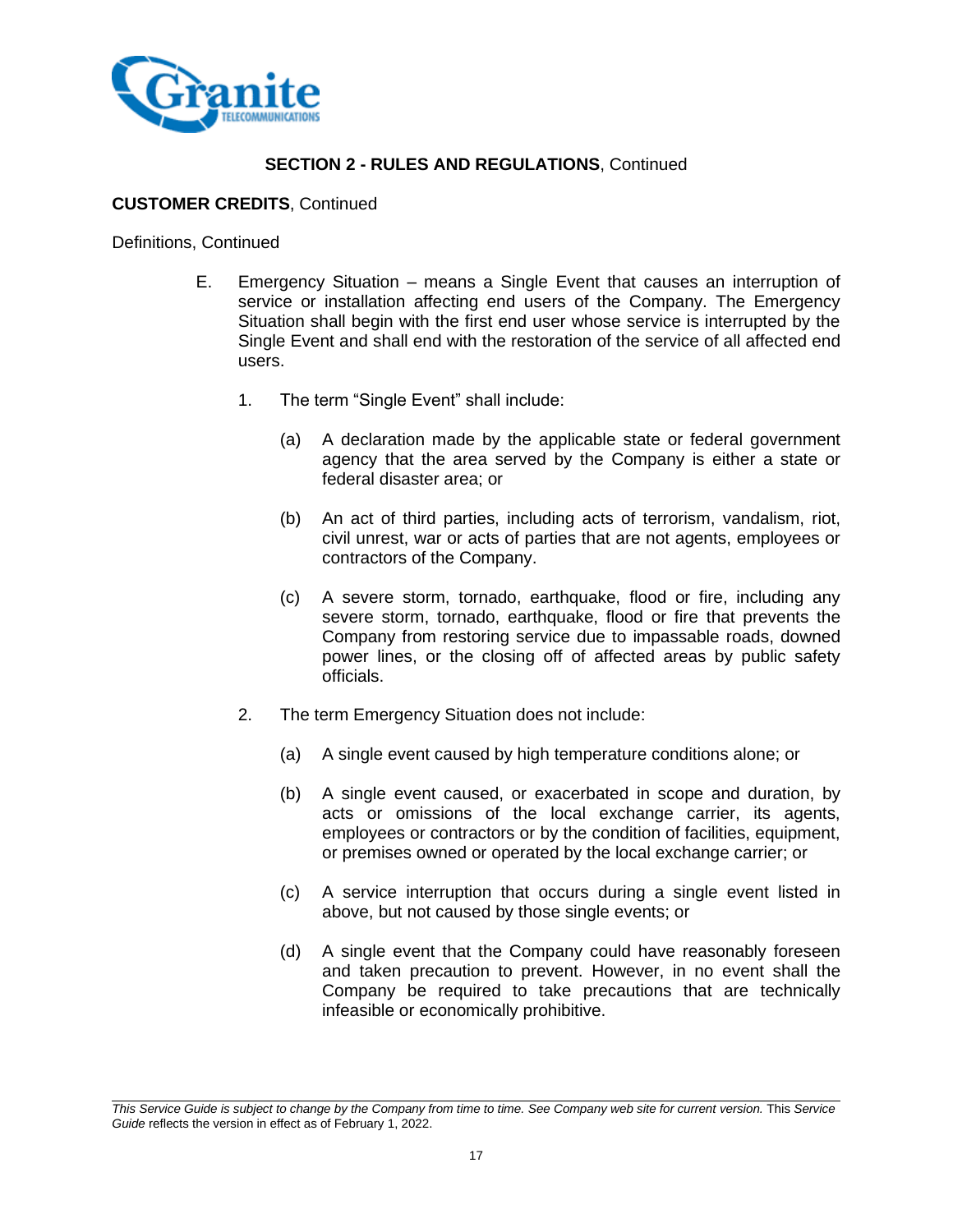

## **CUSTOMER CREDITS,** Continued

Definitions, Continued

- F. Monthly Recurring Charge means monthly access/usage rate, end user common line charge and tariffed vertical services.
- G. Vertical Services means optional telecommunications services, including, without limitation, Caller ID or Call Waiting, which a Customer may choose to have added to their basic local exchange service.

#### Company Commitments

- A. Local Exchange Service Installation Commitment The Company is committed to the installation of basic local exchange service within five (5) business days after receipt of an order from a Customer unless the Customer requests an installation date that is beyond five (5) business days after placing an order for basic local exchange service. Where the Company is providing service using the network or network elements of another carrier, the Company is committed to the installation of basic local exchange service within three (3) business days after provisioning of the line or lines by the carrier whose network or network elements the Company is utilizing is completed. If the Company fails to meet this commitment, credit will be issued pursuant to Section 2.6.3(A) following.
- B. Out of Service Repair Commitment The Company is committed to the restoration of basic local exchange for a Customer within twenty-four (24) hours of receiving notice that a Customer is out of service, including those service disruptions that occur when a Customer switches basic local exchange service from one carrier to another. If the Company fails to meet this commitment, credit will be issued pursuant to Section 2.6.4 following.
- C. Commitment to Keep Appointments The Company is committed to keeping all repair and installation appointments for basic local exchange service when a Customer Premises visit requires a Customer to be present. Company will Inform a customer when a repair or installation appointment requires the customer to be present. If the Company fails to meet this commitment, credit will be issued pursuant to Section 2.6.3 (B) following, unless the Company has provided the Customer with 24-hour advance notice of its inability to keep the appointment. 24-hour notice will be deemed to have been met if the Customer is contacted by noon the preceding day for an AM appointment and by 5:00 PM the preceding day for a PM appointment.

*This Service Guide is subject to change by the Company from time to time. See Company web site for current version.* This *Service Guide* reflects the version in effect as of February 1, 2022.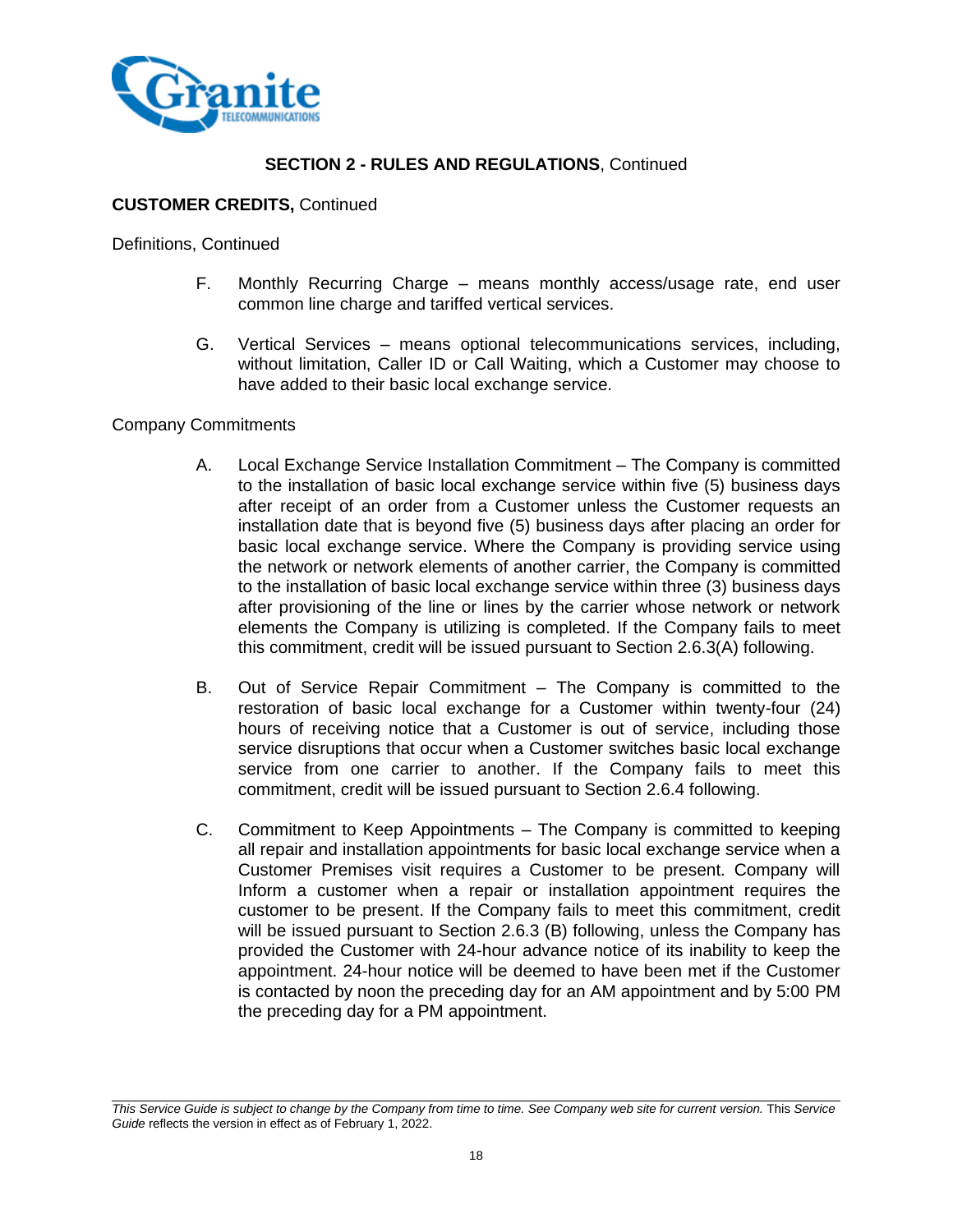

## **CUSTOMER CREDITS,** Continued

#### Customer Credits for Missed Company Commitments

Except as stated in Section following, the Company will provide credit to any Customer whenever the Company fails to install or repair service pursuant to paragraphs (A), (B) and (C) preceding. Credits provided to Customers, when applicable, will be applied on the statement issued to the Customer for the next monthly billing cycle following the commitment that was missed or following the discovery of a commitment that was missed. The credits shall be as shown below:

- A. Customer Credits Installation
	- 1. If the Company fails to install basic local exchange service within five (5) business days or, in the case where the Company is utilizing the network or network elements of another carrier, within three (3) business days after provisioning is completed, the Company will provide the affected Customer with a credit of 50% of any regulated network installation charges.
	- 2. If the Company fails to install the service within ten (10) business days after the service application is placed or fails to install service within five (5) business days after the Customer's requested installation date (if the requested date was more than five (5) business days after the date of the order) the Company will provide the affected Customer with a credit of 100% of the regulated network installation charges.
	- 3. For each day that the failure to install service continues beyond the initial ten (10) business days, or beyond five (5) business days after the Customer's requested installation date (if the requested date was more than five (5) business days after the Customer's requested installation date), the Company will also provide the Customer with either Alternative Telephone Service as defined in paragraph 2.6.1 (B) preceding, if available, or an additional credit of \$20.00 per day, at the Customer's option, until such time as the service is installed. When alternative telephone service is appropriate, the Customer may select one of the alternative telephone services offered by the Company. The alternative telephone service shall be provided at no cost to the customer for the provision of local service. In the absence of an election by the customer, the customer shall receive \$20 per day.

*This Service Guide is subject to change by the Company from time to time. See Company web site for current version.* This *Service Guide* reflects the version in effect as of February 1, 2022.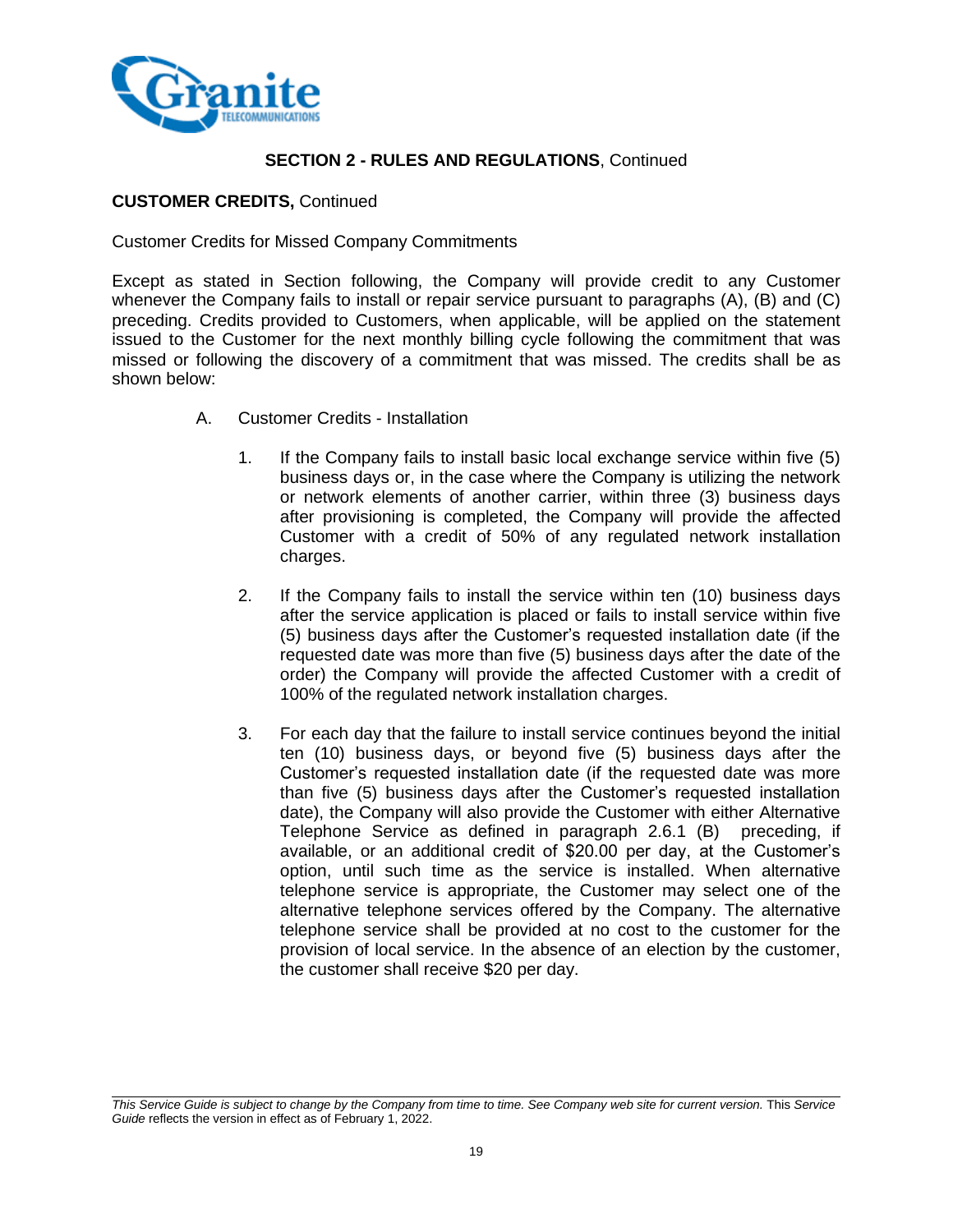

#### **CUSTOMER CREDITS,** Continued

Customer Credits for Missed Company Commitments

B. Customer Credits - Missed Appointments

If the Company fails to keep a scheduled repair or installation appointment when a Customer Premises visit requires a Customer to be present, the Company will provide the Customer with a credit of \$50.00, so long as the Customer was not provided with 24-hour notice, pursuant to paragraph 2.6.2 (C) preceding, of the Company's inability to keep the appointment. The 24-hour notice period shall be construed to mean 24 hours notice by the end of each 4 hour window the day before the scheduled appointment.

#### Customer Credits for Out Of Service Repair

Except as stated below, if the Company fails to repair an out of service condition for basic local exchange service within 24 hours, the Company will provide the affected Customer with a credit according to the following schedule. It is the Customer's responsibility to provide the Company with notice of the out of service condition.

| <b>Credit Amount</b>                                                                                                                                                            |
|---------------------------------------------------------------------------------------------------------------------------------------------------------------------------------|
| Pro-rata share of the monthly recurring<br>charges for all local services disrupted. In<br>determining the pro-rata share, each month<br>shall be considered to have 720 hours. |
| 33% of one month's recurring charges for<br>all local services disrupted                                                                                                        |
| 67% of one month's recurring charges for<br>all local services disrupted.                                                                                                       |
| One month's recurring charges for all local<br>services disrupted.                                                                                                              |
|                                                                                                                                                                                 |

For each day or portion of a day after 120 hours that service is non-operational, the Company will provide Alternative Telephone Service, if available, or an additional credit of \$20.00 per day.

*This Service Guide is subject to change by the Company from time to time. See Company web site for current version.* This *Service Guide* reflects the version in effect as of February 1, 2022.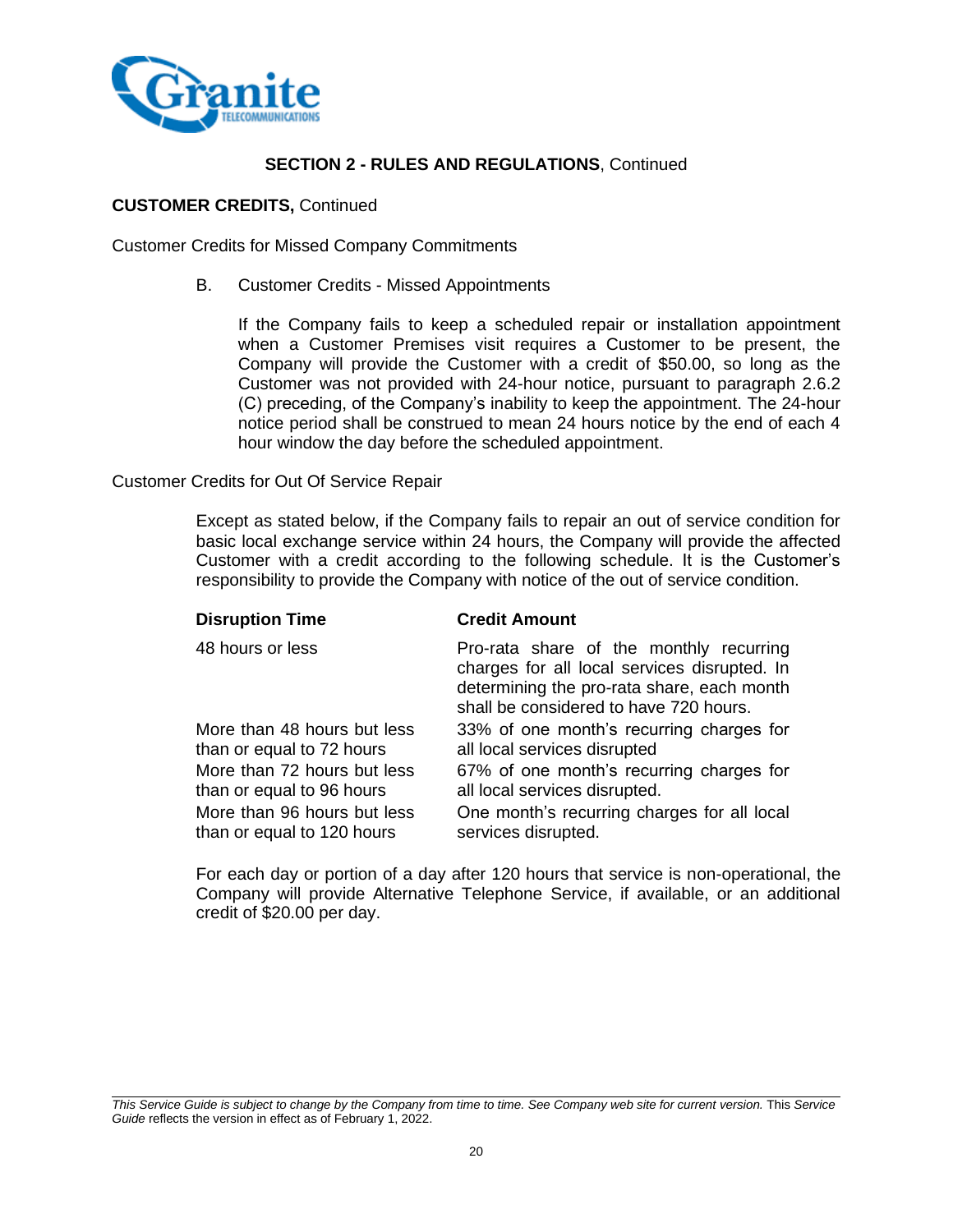

#### **CUSTOMER CREDITS**, Continued

Conditions Under Which Customer Credits Do Not Apply

The credits shown in paragraphs  $(A) - (C)$  preceding do not apply if the missed service commitment occurred as a result of any of the following reasons:

- A. Interruptions due to the negligence or willful acts of, or noncompliance with the provisions of this tariff by the Customer, Authorized User or Joint User.
- B. Interruptions due to the malfunction of Customer-owned telephone equipment or inside wiring.
- C. Interruptions that occur as the result of, or are extended by, an Emergency Situation as defined in Section 2.6.1 (E) and in 83 Ill. Adm. Code 732, which includes, but is not limited to, any act of a third party.
- D. Interruptions that occur as a result of a carrier's inability to gain access to the Customer's premises due to the Customer missing an appointment, provided that the incident is not further extended by the Company.
- E. Interruptions that occur as a result of a Customer request to change the scheduled appointment, provided that the incident is not further extended by the Company.
- F. Interruptions that occur as a result of a lack of facilities where a Customer requests service at a geographically remote location, a Customer requests service in a geographic area where the Company is not currently offering service, or there are insufficient facilities to meet the Customer's request for service.
- G. Occurs as a result of the Company's right to refuse service to a customer as provided in 83 Ill. Adm. Code 735.

*This Service Guide is subject to change by the Company from time to time. See Company web site for current version.* This *Service Guide* reflects the version in effect as of February 1, 2022.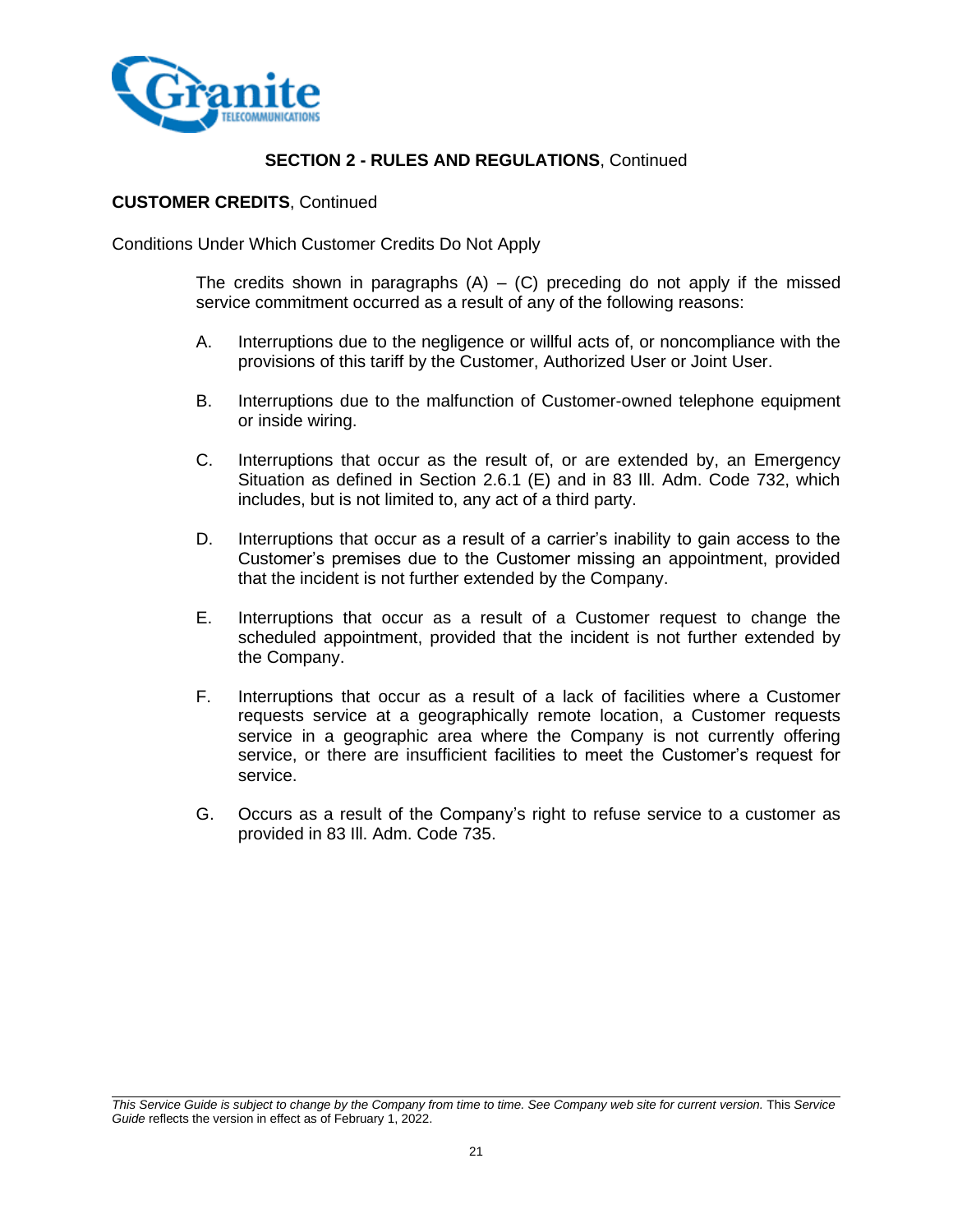

## **CUSTOMER CREDITS**, Continued

The lack of facilities or other operational impediments, including regulatory approvals, may preclude or delay provision of Service (a) in a particular location or to a particular Customer and/or (b) at any promised performance level. Actual transmission speeds and service characteristics of a Service may vary from those expected by the Customer due to such factors as the length and gauge of the line and other operational characteristics of the equipment and facilities used.

At the request of the Customer, installation or maintenance may be performed outside of Company's regular business hours or in hazardous locations. In such cases, charges based on cost of the actual labor, material or other costs incurred by or charged by Company will apply. If installation or maintenance is started during regular business hours, but, at the Customer's request, extends beyond regular business hours into time periods including, but not limited to, weekends, holidays, and/or night hours, additional charges may apply.

Company will have control over the installation, rearrangement, repair, maintenance, and disconnection of all network elements owned or otherwise obtained to ensure the required level of Service. Company may substitute, change or rearrange any equipment or facility at any time and from time to time, but will not thereby alter the technical parameters of the Service provided to the Customer.

Company will use reasonable efforts to maintain the Service that it furnishes to the Customer. Company may make such tests, adjustments and inspections as may be necessary to maintain Company's Services and equipment in satisfactory operating condition. When possible, Company may, in its sole discretion, provide the Customer with reasonable notice of Serviceaffecting activities that may occur in the normal operation of Company business.

Company may, upon reasonable notice, make such tests and inspections as may be necessary to determine whether the terms and conditions of this Service Guide are being complied with in the installation, operation or maintenance of the Customer's or Company's facilities or equipment. If the protective requirements of Customer-provided equipment are not being complied with, Company may take such action as it deems necessary to protect its Services, equipment and personnel. Company will notify the Customer promptly if there is any need for further corrective action. Within ten (10) days of receiving this notice, the Customer must take such action. If the Customer fails to do this, Company may take whatever additional action is deemed necessary, including the suspension of Service to protect its Services, equipment and personnel from harm.

*This Service Guide is subject to change by the Company from time to time. See Company web site for current version.* This *Service Guide* reflects the version in effect as of February 1, 2022.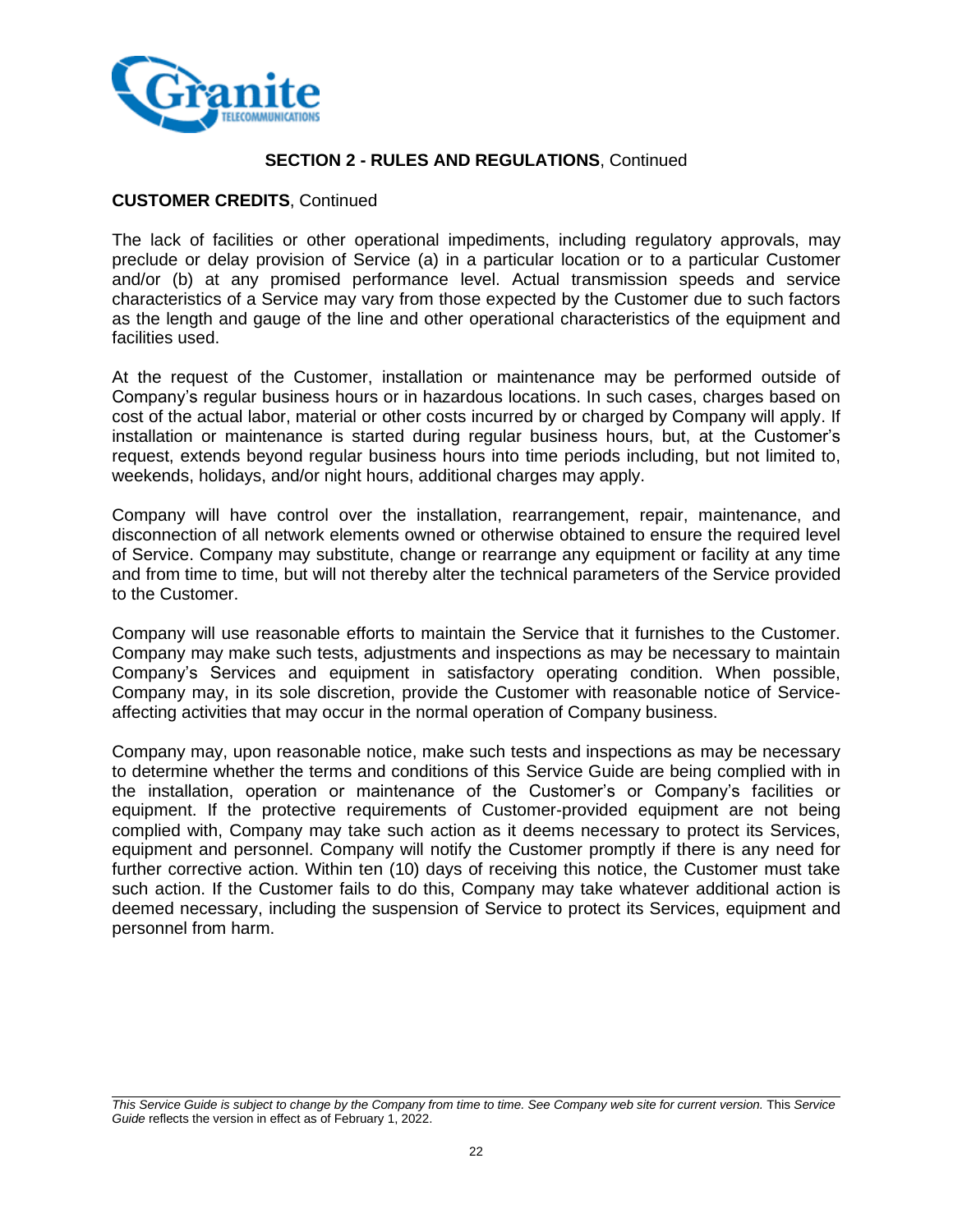

#### **CUSTOMER CREDITS**, Continued

At the time installation, repair or an appointment is requested, Company will inform the Customer of its duty to install, repair, and meet appointments within the specific timeframes set forth in this Section, as relevant to the Customer's request. Additionally, the Company shall inform the Customer at the time a request for installation, repair and/or an appointment is made, whether or not the Company has the requisite information to complete the request. If the Company requires additional information or is waiting for the Customer to provide information before the installation, repair, and appointment can be completed, the Customer shall be informed at the time the request is made that the order is incomplete and what information is needed from the Customer to complete the order. If the Company is installing service through multiple platforms and needs additional information at the time of a Customer request for installation Company shall inform the Customer by telephone not later than 2 business days after the receipt of the installation request of its duty to install service by a specific date.

Service will continue to be provided until cancelled by the Customer on not less than thirty (30) days notice.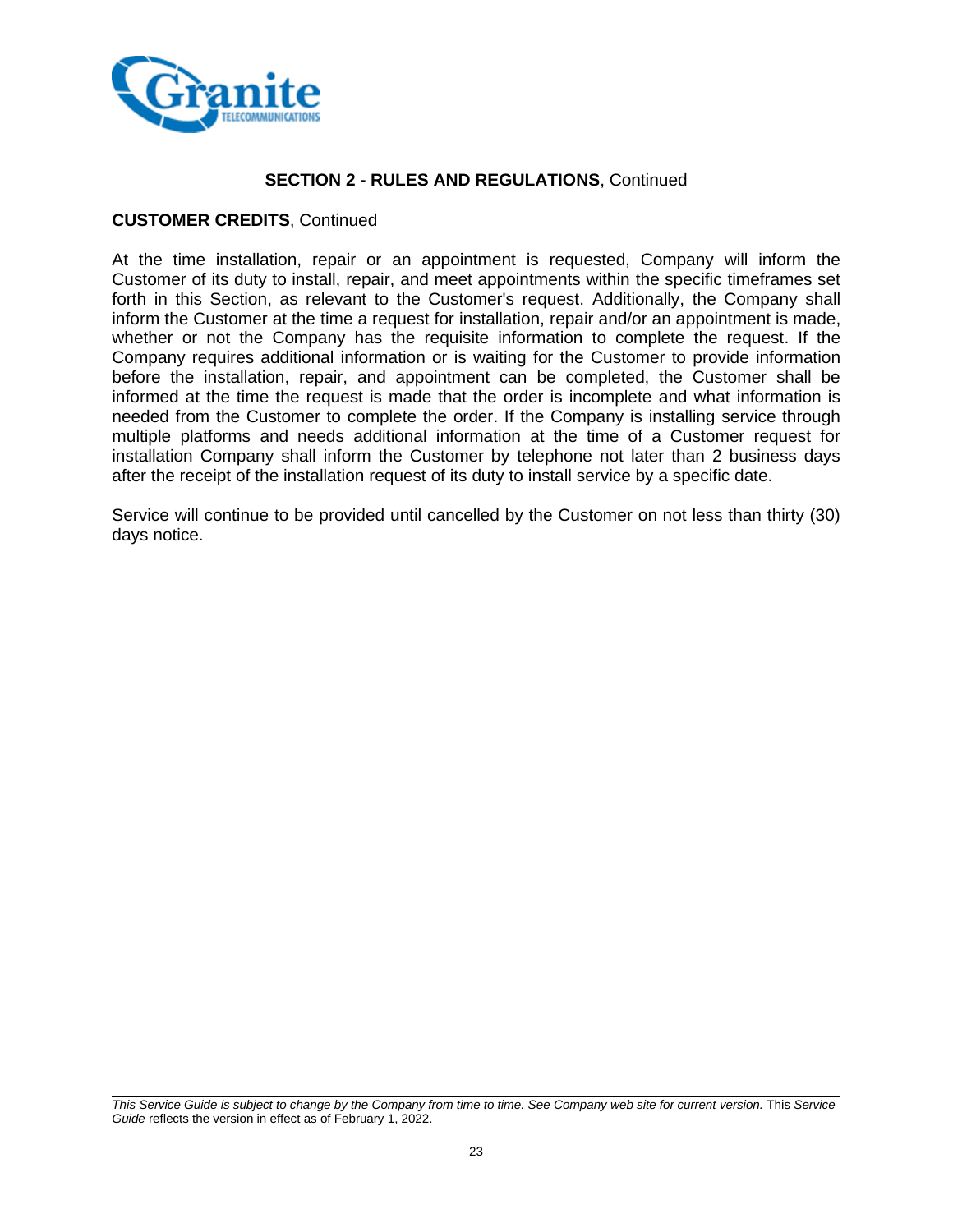

#### **MINIMUM SERVICE PERIOD**

The Minimum Service period is one month (30 days). The Customer must pay the regular tariffed rate for Service for the Minimum period of Service. If a Customer disconnects Service before the end of the Minimum Service period, that Customer must pay the regular rates for the remainder of the Minimum Service period. When the Service is moved within the same building, to another building on the same Premises, or to a different Premises entirely, the period of Service at each location is accumulated to calculate if the Customer has met the Minimum Service period obligation.

If Service is terminated before the end of the Minimum period of Service as a result of condemnation of property, damage to property requiring the Premises to be abandoned, or by the death of the Customer, the Customer is not obligated to pay for Service for the remainder of the Minimum period.

If Service is transferred to a new Customer at the same Premises during the first month of Service, the new Customer assumes responsibility to meet the remainder of the Minimum Service period requirements. For Services not taken over by the new Customer, the original Customer is responsible for the remaining payment for the Minimum Service period obligation in accordance with the terms under which the Service was originally furnished.

#### **CUSTOMER RESPONSIBILITIES**

The Customer is responsible for the payment of all charges for Service furnished to the Customer and for all additional charges for calls the Customer elects to continue making.

The Customer is responsible for compliance with applicable regulations set forth in this Service Guide.

Upon Company request, the Customer must verify the name(s) of Authorized Users allowed to request and use the Customer's Service.

Customer will return to Company within five (5) days of Termination of Service all Companyprovided equipment. All returned equipment must be in the same condition as when delivered to the Customer by Company. Upon demand, Customer will reimburse Company for any costs incurred by Company due to Customer's failure to comply with this Section.

*This Service Guide is subject to change by the Company from time to time. See Company web site for current version.* This *Service Guide* reflects the version in effect as of February 1, 2022.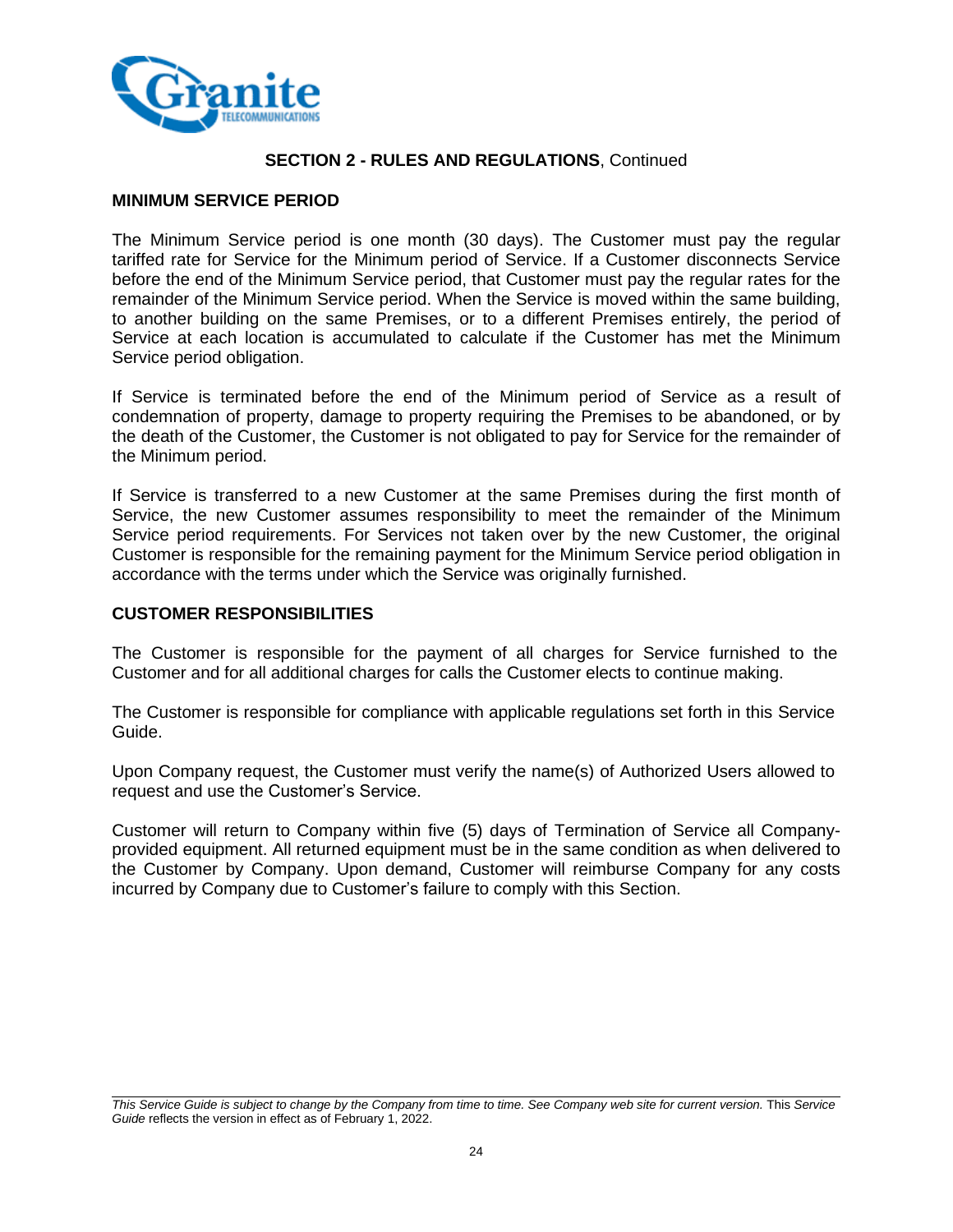

## **CUSTOMER RESPONSIBILITIES**, Continued

Customer is responsible for the payment of any bills for Services and for the resolution of any disputes or discrepancies with Company. Company has no responsibility with respect to billings, charges or disputes related to services used by Customer which are not included in Services herein including, without limitation, any local, regional and long distance services not provided by Company.

The Customer is responsible for establishing identity as often as is necessary during the course of the call or when seeking credits from Company.

The Customer must make arrangements or obtain permission for safe, reasonable and continuous access and right-of-way for Company employees or agents of Company to enter the Premises of the Customer or any Authorized User of the Customer at any reasonable hour for the purpose of performing Company's obligations under this Service Guide.

The Customer is responsible for the payment of (a) Service charges as set forth herein and (b) charges for visits by Company's agents or employees to the Premises of the Customer or Authorized User when the Service difficulty or trouble report results from the use of Services and equipment by the Customer or Authorized User.

Customer will, at Customer's expense, provide reasonable space, power, and level of heating and air conditioning, and otherwise maintain the proper environment to operate Company's Service at Customer's or Authorized User's premises.

The Customer may not, without prior written consent of Company, which consent shall not be unreasonably withheld, assign, transfer, or in any other manner dispose of, any of its rights, privileges, or obligations under this Service Guide, and any attempt to make such an assignment, transfer, disposition without consent will be null and void.

A Customer or Authorized User may not represent in any way that the relationship between Customer or Authorized User and Company is anything other than one of customer and supplier, respectively. Nothing in this Service Guide gives Customer or Authorized Users any authority to bind or otherwise incur liability on behalf of Company. Nothing in this Service Guide constitutes an endorsement by Company of any activity, service or product of Customer or Authorized Users.

The Customer is responsible for any damages, including usage charges that the Customer may incur as a result of the unauthorized use of its communications equipment. The unauthorized use of the Customer's communications equipment includes, but is not limited to, the placement of calls from the Customer's Premises and the placement of calls through Customer-controlled or Customer-provisioned equipment that are transmitted or carried over Company's network without the authorization of the Customer.

*This Service Guide is subject to change by the Company from time to time. See Company web site for current version.* This *Service Guide* reflects the version in effect as of February 1, 2022.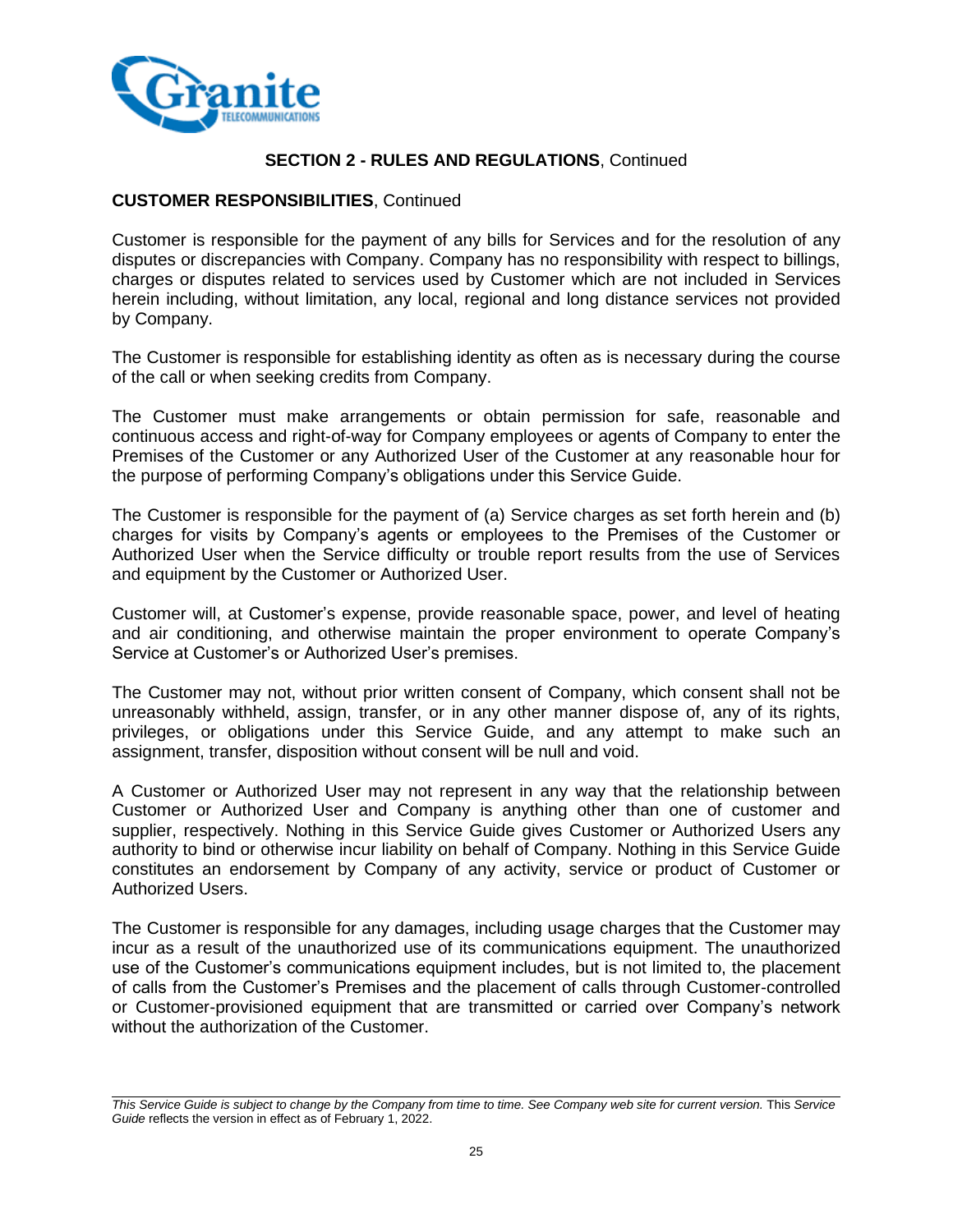

## **PAYMENTS AND BILLING**

Service is provided and recurring Service Charges billed on a monthly (30 day) basis. The billing date is dependent on the billing cycle assigned to the Customer.

Non-recurring charges and charges based on actual usage, are billed monthly in arrears, except as provided below.

Usage charges may be billed without being detailed as to the duration, time of day, or destination of individual calls. If a Customer accumulates, within any consecutive five (5) day period, usage charges exceeding twice the average monthly usage charges for the previous two (2) monthly billing periods, and the Customer's credit record indicates that satisfactory payment may not be made on this amount, Company may issue a special usage bill. The special bill shall be due ten (10) days from the mailing date of the bill, seven (7) days if hand delivered.

If any portion of the payment is not received by the Company, or if any portion of the payment is received by the Company in funds that are not immediately available, within twenty (20) days of the mail date on the bill, then a late payment penalty shall be due the Company. The late payment penalty shall be that portion of the payment not received by the date due minus any charge billed as local taxes multiplied by five percent of the unpaid balance.

A Customer will not be liable for any late payment charge applicable to a disputed portion of that Customer's bill, so long as the Customer pays the undisputed portion of the bill and enters into bona fide negotiations to resolve the dispute on a timely basis.

Checks presented in payment for Services and subsequently returned to Company by the Customer's financial institution for "Non-Sufficient Funds" or other reasons will incur a nonrecurring charge of \$25.00 per check.

*This Service Guide is subject to change by the Company from time to time. See Company web site for current version.* This *Service Guide* reflects the version in effect as of February 1, 2022.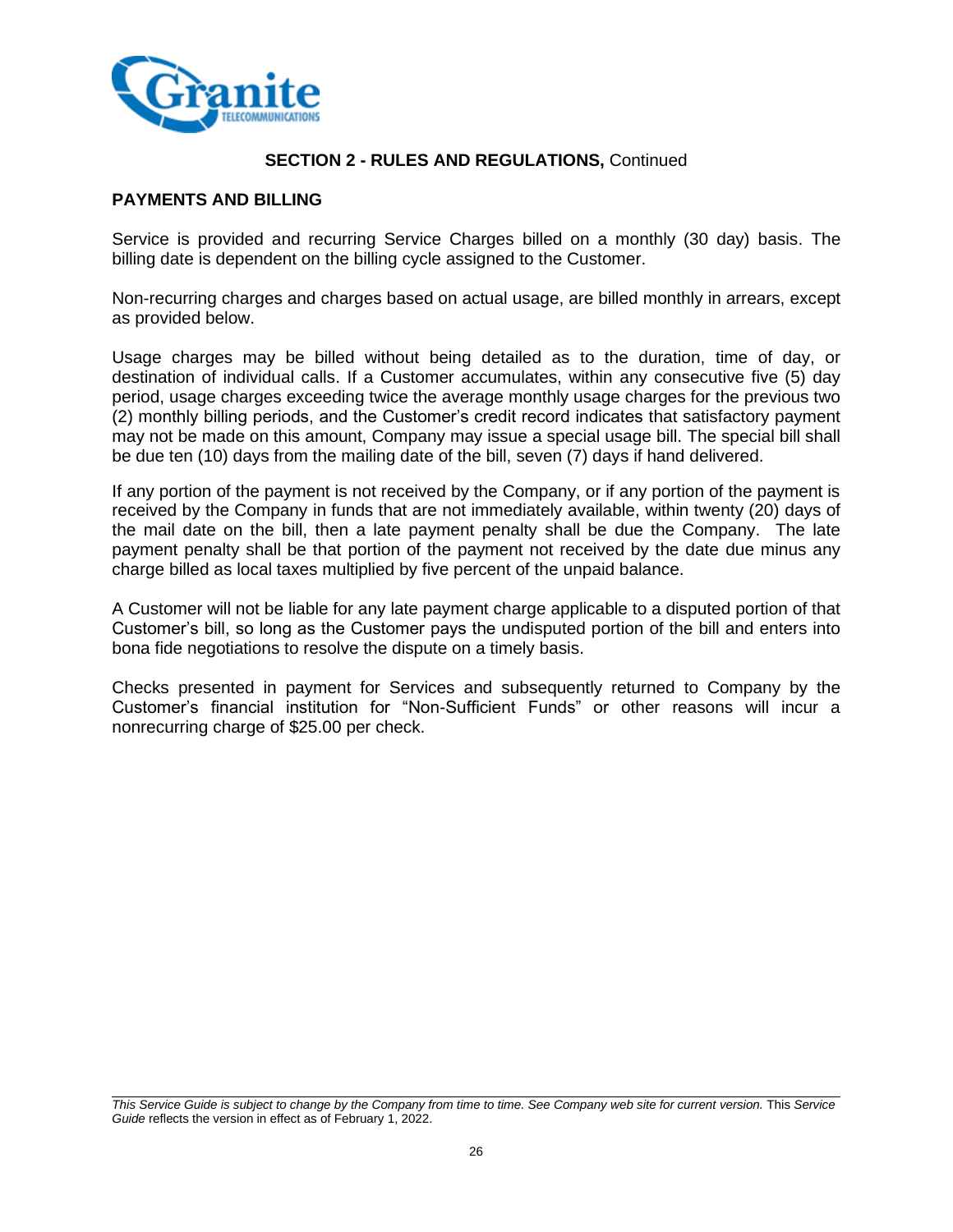

## **PAYMENTS AND BILLING,** Continued

A Customer will be placed on a "cash only" basis upon receipt of two (2) returned checks within a twelve (12) month period of time. "Cash only" is herein defined as cashier's checks, U.S. currency, or money orders.

Receipt of a subsequently dishonored negotiable instrument in response to a notice of discontinuance will not constitute payment of a Customer's account and Company will not be required to issue additional notice prior to discontinuance. However, three (3) banking days must be allowed for redemption of such instrument.

In the event that a Customer pays a bill as submitted by the Company and the billing is later found to be incorrect due to an error either in charging more than the published rate, in measuring the quantity or volume of service provided, or in charging for the incorrect class of service, the Company shall refund the overcharge with interest from the date of overpayment by the Customer. The rate of interest shall be the rate as established by the Commission to be paid on deposits in 83 Ill. And. Code 735.120 (h) (1). The refund shall be accomplished by a credit on a subsequent bill for telephone service, or by check if the account is final, or if so requested by the Customer

Billing disputes should be addressed to Company's Customer service organization via a toll-free telephone number (866) 847-5500. Customer service representatives are available from 9 a.m. to 6 p.m. Eastern Time. Messages may be left for Customer services from 6:01 p.m. to 8:59 a.m. Eastern Time, which will be answered on the next business day, unless in the event of an emergency which threatens Customer service.

In case of a billing dispute between Customer and Company as to the correct amount of a bill, which cannot be adjusted with mutual satisfaction, Customer may enter the following arrangement:

- A. First, Customer requests, and Company will comply with the request, an investigation and review of the disputed amount.
- B. The Customer pays the undisputed portion of the bill by the Due By Date shown on the bill or the Service will be subject to disconnection if Company has notified Customer by written notice of such delinquency and impending Termination.
- C. If there is still disagreement after the investigation and review by a manager of Company, Customer may appeal to Commission for its investigation and decision.

*This Service Guide is subject to change by the Company from time to time. See Company web site for current version.* This *Service Guide* reflects the version in effect as of February 1, 2022.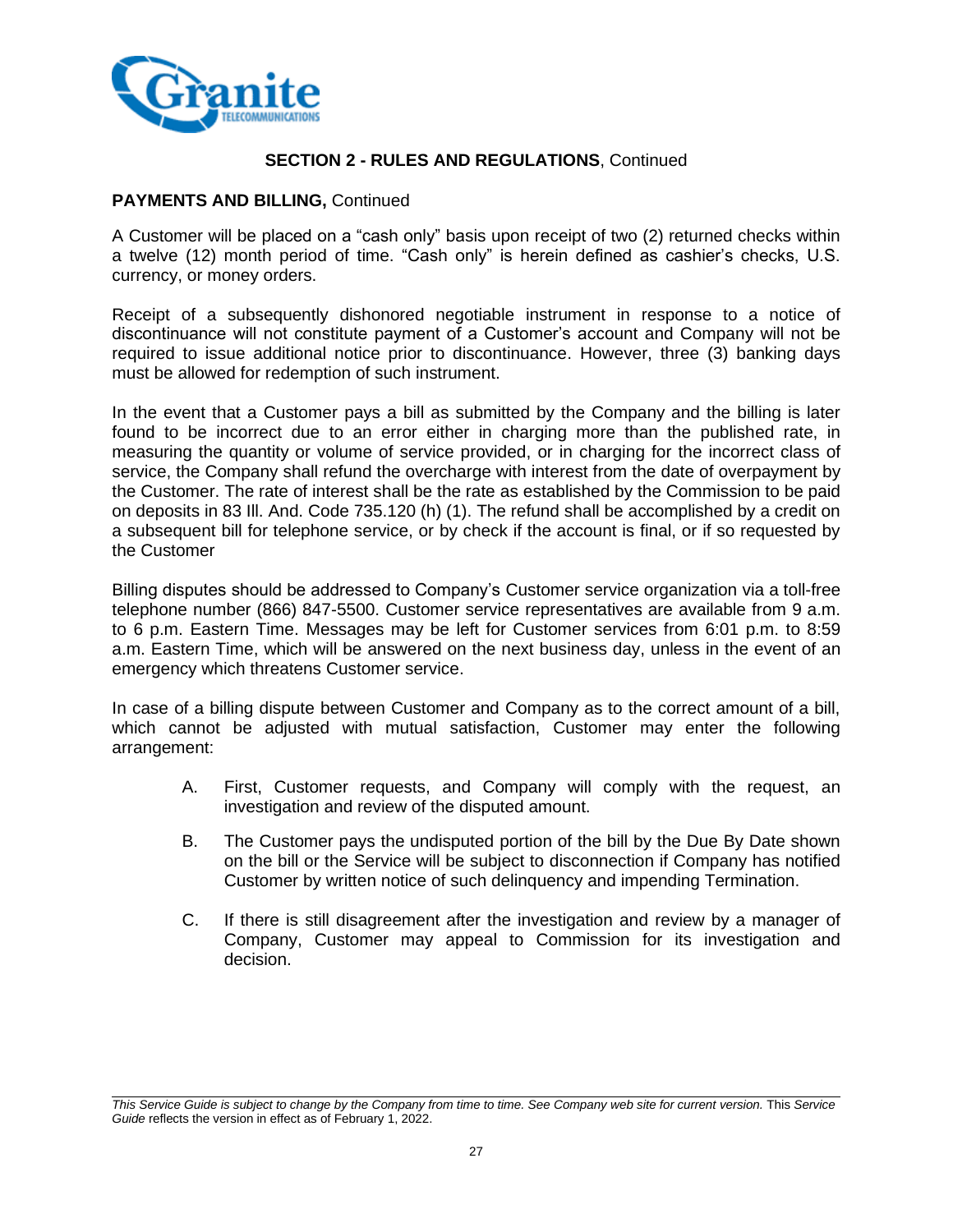

#### **PAYMENTS AND BILLING,** Continued

- D. Company will not disconnect Customer's Service for nonpayment as long as Customer complies with this arrangement.
- E. Company will respond to the Commission's requests for information within ten (10) business days.
- F. The Commission will review the claim regarding the disputed amount, communicate the results of its review to Customer, and require disbursement according to those results.
- G. After the investigation and review are completed by Company as noted in subsection A, above, if Customer elects not to deposit the amount in dispute with Commission, such amount becomes due and payable at once. In order to avoid disconnection of Service, such amount must be paid within seven (7) calendar days after the date Company notifies Customer that the investigation and review are completed and that such payment must be made or Service will be interrupted. However, the Service will not be disconnected prior to the Due By Date shown on the bill.
- H. The addresses and telephone numbers of the Commission are:

| <b>Consumer Affairs Division</b> |  |
|----------------------------------|--|
| Illinois Commerce Commission     |  |
| 527 East Capitol Avenue          |  |
| Springfield, Illinois 62794-9280 |  |
| Telephone: 217.782.2024          |  |

Consumer Affairs Division **Illinois Commerce Commission** 160 North LaSalle, Suite C-800 Chicago, Illinois 60601-3104 Telephone: 800.524.0795

I. Limitations of Damages and of Period for Bringing Claims - The entire liability of Company for any claim, loss, damage or expense from any cause whatsoever shall in no event exceed sums actually paid to Company by the Customer for the specific Services giving rise to the claim, and no action or proceeding against Company shall be commenced more than one (1) year after the Service related to the claim is rendered. Claims applicable to overbilling against Company shall be commenced no more than two (2) years after the Service related to the claim is rendered pursuant to Section 415, U.S. Code, 47 U.S.C. §415.

*This Service Guide is subject to change by the Company from time to time. See Company web site for current version.* This *Service Guide* reflects the version in effect as of February 1, 2022.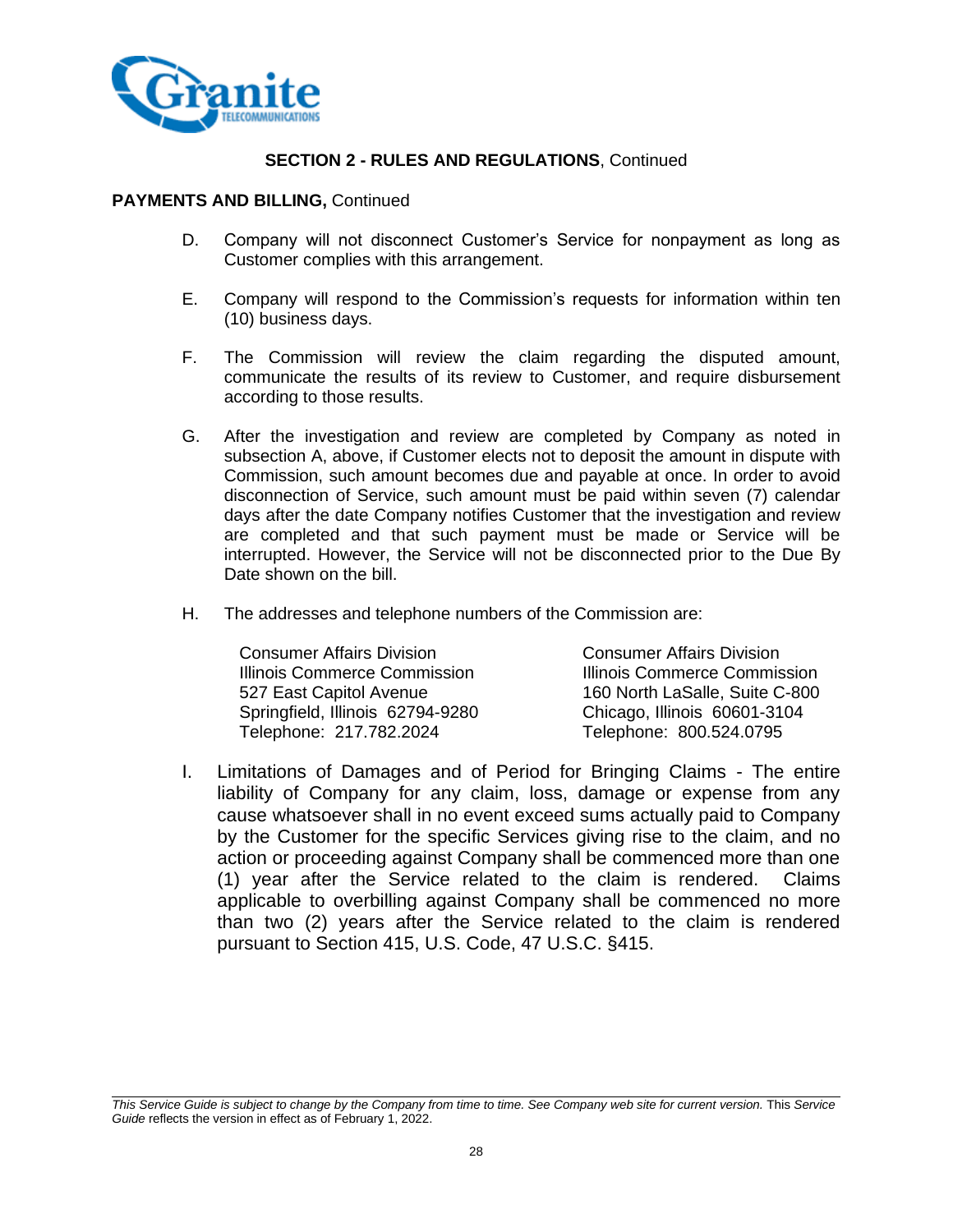

# **TAXES**

Customer must pay, without limitation, all sales, use, gross receipts, excise, access, bypass, and other local, state and federal taxes, charges, fees, and surcharges, however designated, imposed on or based upon the provision, sale or use of the Services (excluding taxes on Company's net income). Such taxes may be separately stated on the applicable invoice.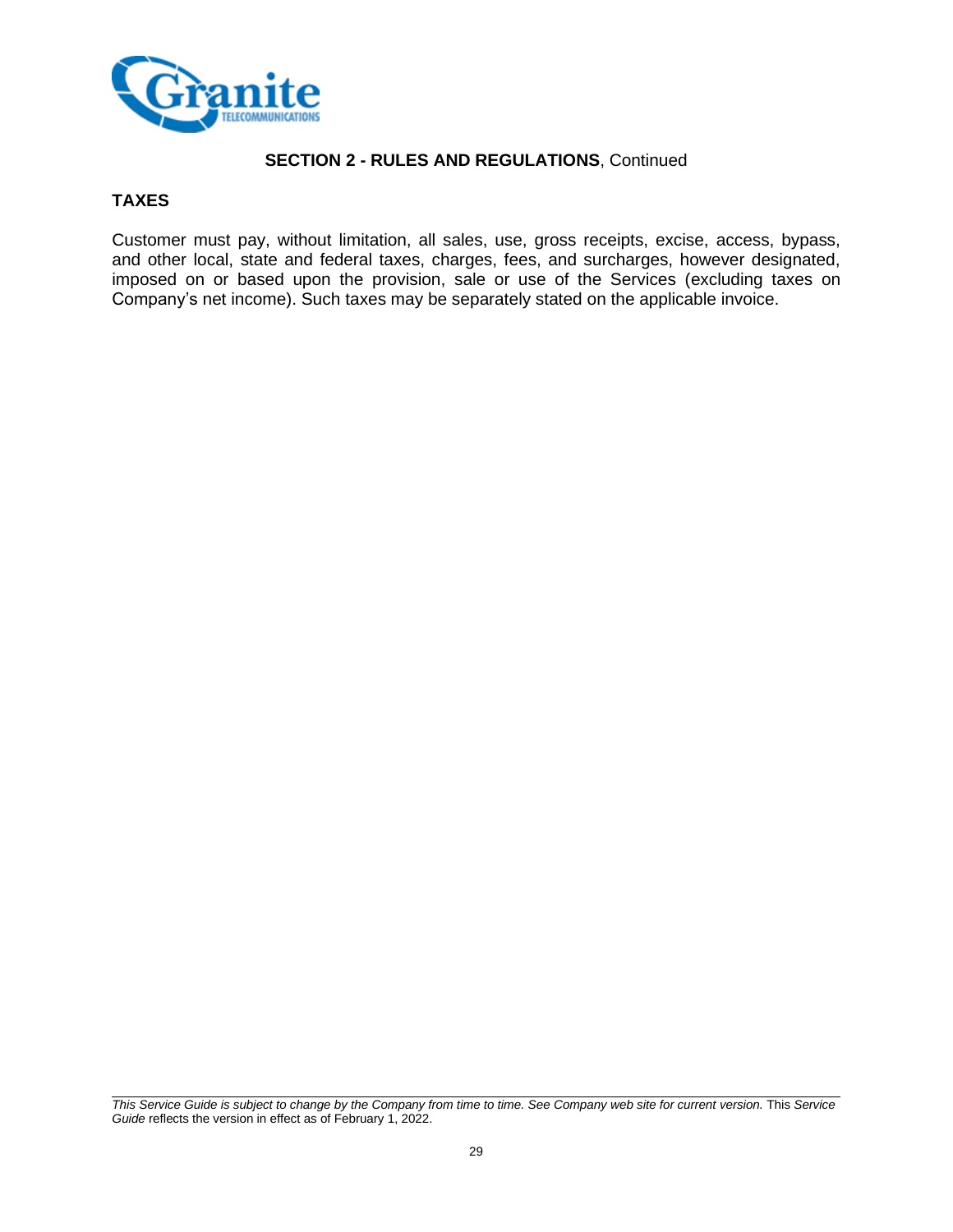

# **CANCELLATION OR MODIFICATION OF SERVICE BY CUSTOMER**

Customers may cancel Service by providing written notice to Company at least thirty (30) days prior to cancellation. The notice must specify the date on which Service is to be discontinued.

The Customer remains responsible for all Service charges until the day and time on which Service is actually disconnected.

If Customer cancels Service before Company completes installation of the Service and at the time of cancellation Company has incurred any expense in installing Services or preparing to install Service that it would not otherwise have incurred, a charge equal to the cost Company incurred will apply. In no case will this charge exceed the charge for the Minimum period of Services ordered, including installation charges and Non-Recurring charges and all amounts others may charge Company that would have been chargeable to the Customer had Service been initiated.

If the Customer cancels Service after Company has completed installation, the charge set forth above will apply to the extent Company has not yet recovered the costs described above. In addition, the Minimum Service period obligations will apply regardless of whether Service has been initiated and the charges due apply.

In the case of a Customer-initiated modification of Service, charges for the subsequent order are in addition to the costs incurred before the Customer changed the original order.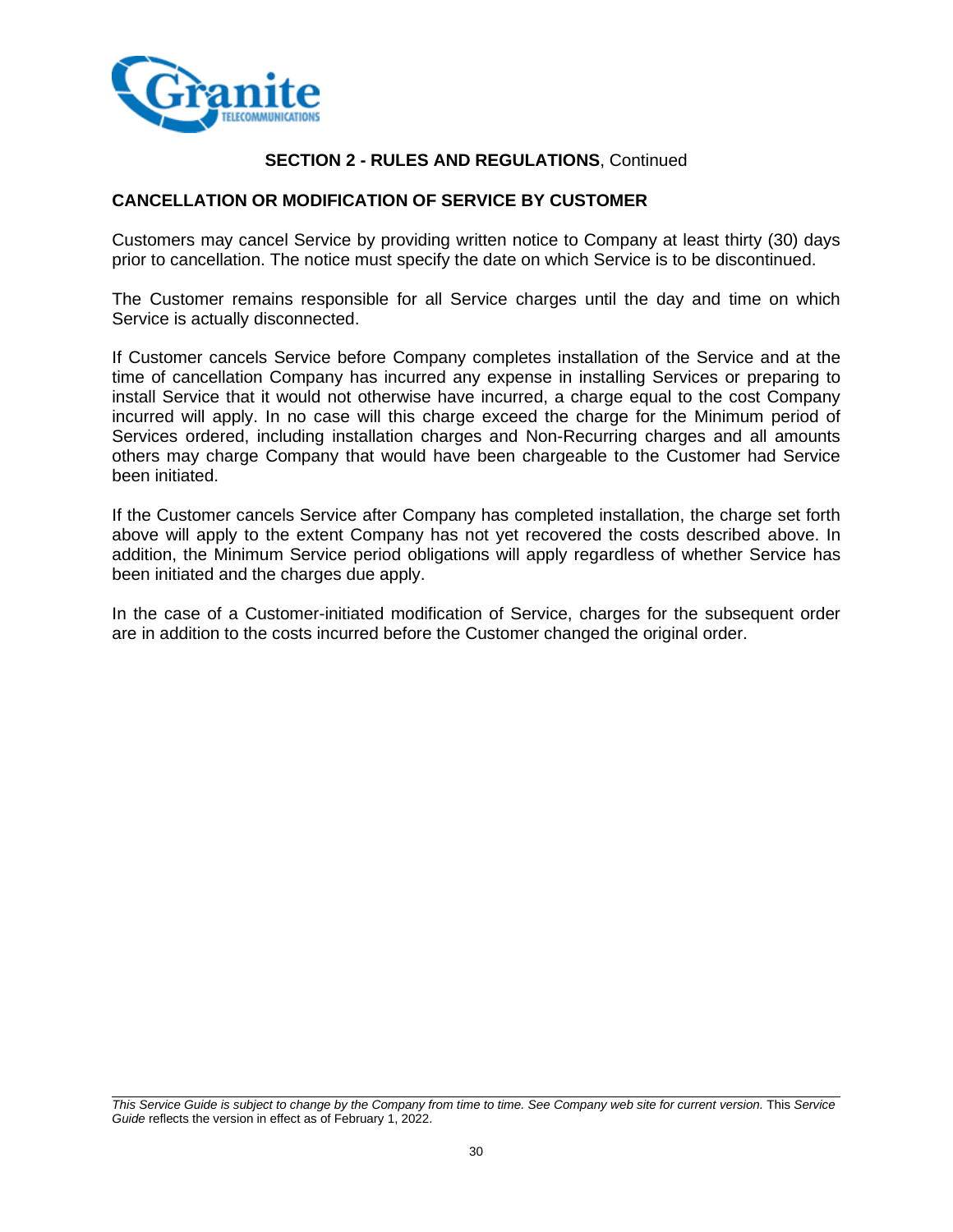

# **CANCELLATION BY COMPANY**

Company may immediately discontinue furnishing the Service to a Customer without incurring liability:

- A. If there is a condition determined in Company's sole discretion to be hazardous to the Customer, to other Customers of Company, to Company's equipment, to the public or to employees or agents of Company;
- B. If Company deems refusal or disconnection necessary to protect itself or third parties against fraud or to otherwise protect its personnel, agents, facilities or Services;
- C. For non-compliance with and/or violation of any State or municipal law, ordinance or regulation pertaining to Service;
- D. For use of Company's Services for any purpose other than that described in the application;
- E. In the event of Customer use of equipment in such a manner as to adversely affect Company's equipment or the Service to others;
- F. In the event of tampering with the equipment furnished and owned by Company; or
- G. In the event of unauthorized or fraudulent use of Service.

Company may discontinue Service without liability upon five (5) days written notice to the Customer via first-class mail prior to discontinuance of Service:

- A. For violation of this Service Guide, except as provided above, including without limitation, non-payment of bills for Service, refusal to provide Company with either a deposit or advance payment, or failure to meet Company's credit requirements;
- B. For failure of the Customer to make proper application for Service including, without limitation, the provision of false information; or
- C. When necessary, for Company to comply with any order or request of any governmental authority having jurisdiction. Company will provide the Customer with written notice via first class U.S. Mail stating the reason for discontinuance and allow the Customer not less than five (5) days to remove the cause for discontinuance. In cases of non-payment of charges, deposits or, advance payments due the five (5) days exclude Sundays and holidays. In all other cases, the five (5) days will mean calendar days including Sundays and holidays.

*This Service Guide is subject to change by the Company from time to time. See Company web site for current version.* This *Service Guide* reflects the version in effect as of February 1, 2022.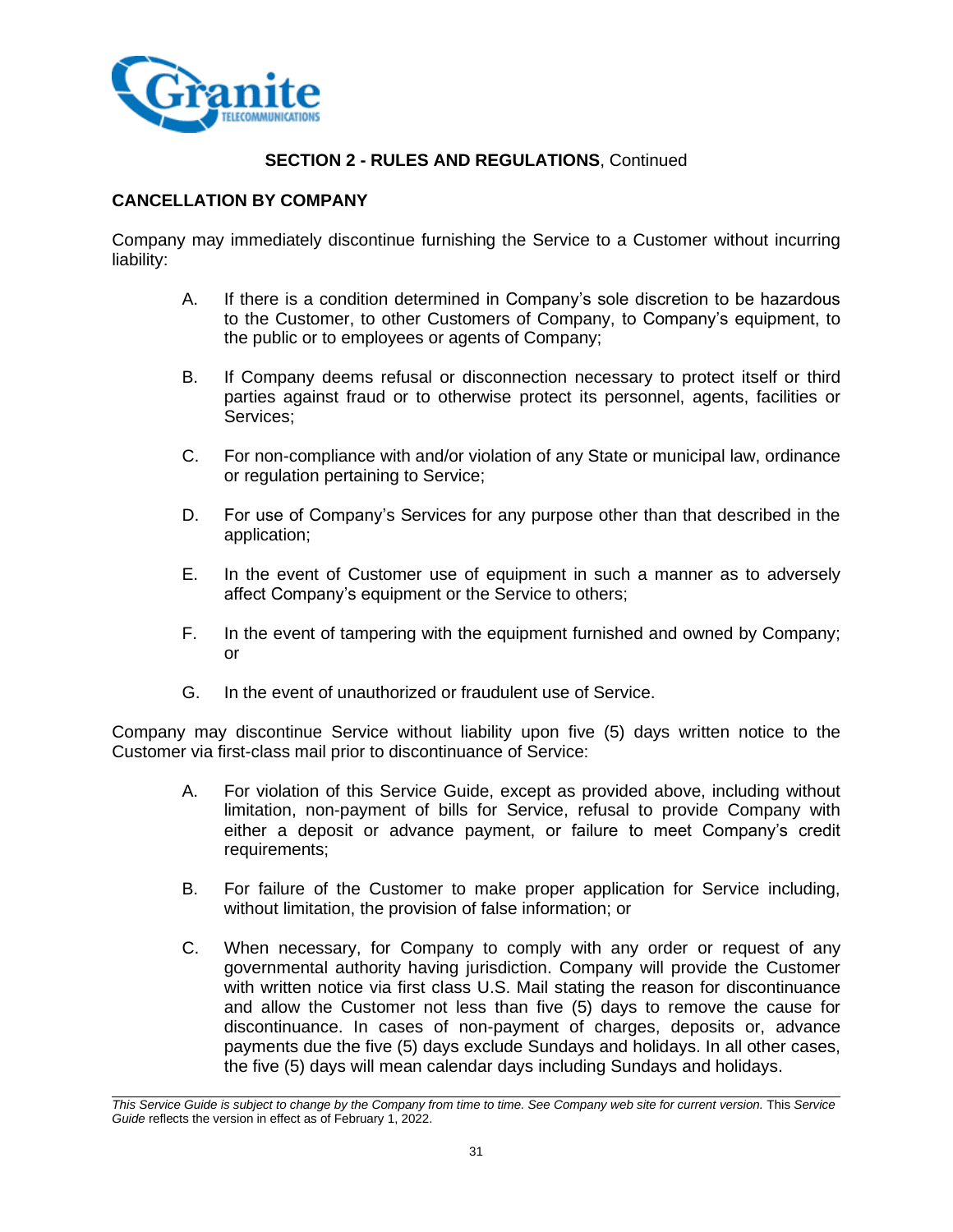

#### **CANCELLATION BY COMPANY**, Continued

In the event of disconnection, the notice to the Customer will inform the Customer of the right to appeal to the Consumer Affairs Division of the Illinois Commerce Commission, pursuant to 83 Illinois Administrative Code, Part 735.

Notice of disconnection will be conducted according to the procedures of 83 Illinois Administrative Code, Section 735.130.

The discontinuance of Service(s) by Company pursuant to this section does not relieve the Customer of any obligations to pay Company for charges due and owing for Service(s) furnished up to the time of discontinuance. The remedies set forth herein are not exclusive, and Company is at all times entitled to all the rights available to it under law or equity.

Company may refuse to permit collect calling, calling card, third number billing which it determines to be fraudulent and/or may limit the use of these billing options or Services.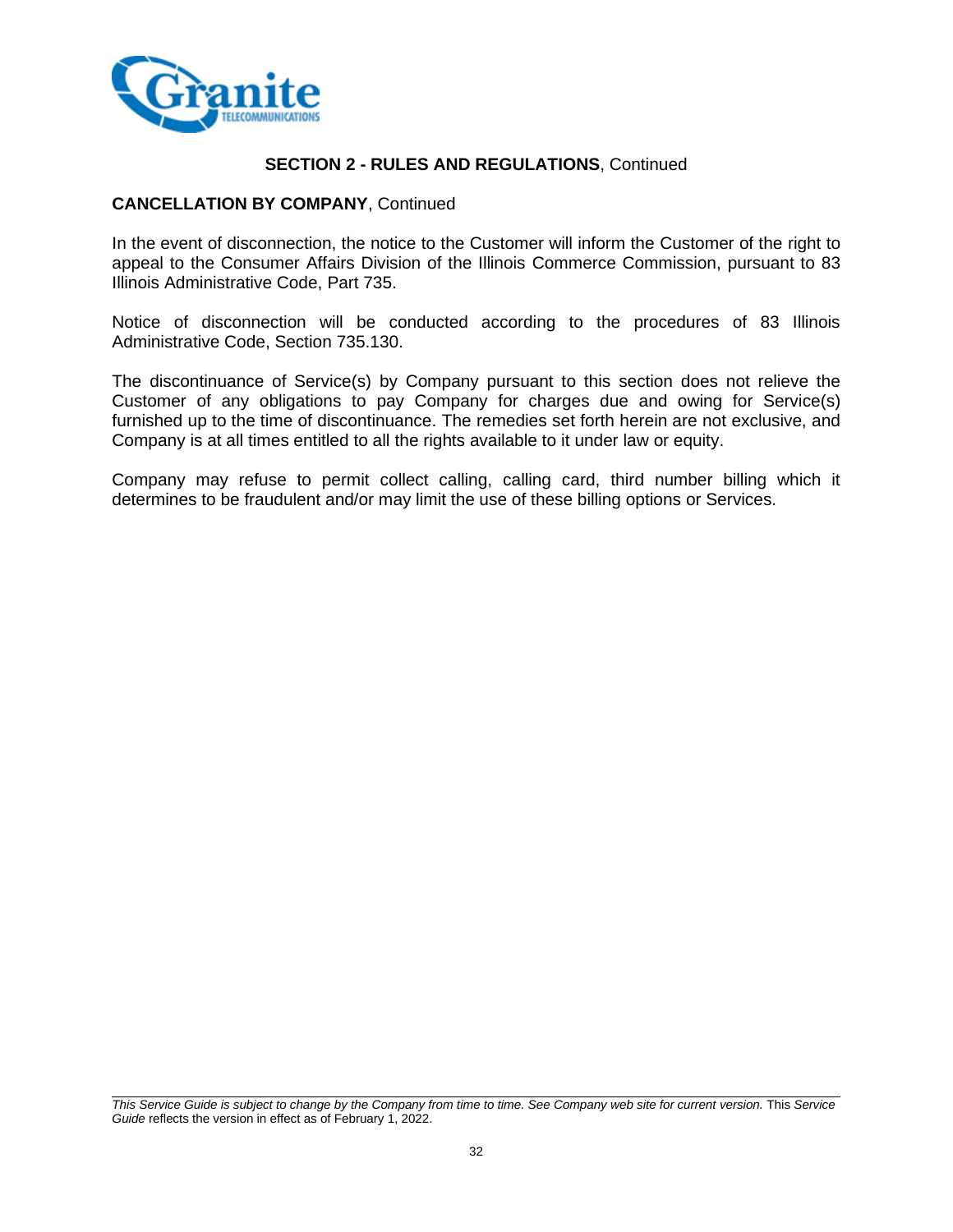

# **RESTORATION OF SERVICE**

The use and restoration of Service in emergencies may be in accordance with part 64, Subpart D of the Federal Communications Commission's Rules and Regulations which specifies the priority system for such activities.

When a Customer's Service has been disconnected in accordance with this Service Guide and the Service has been terminated through the completion of a Company service order, Service will be restored only upon the basis of application for new Service.

Customer whose Service has been discontinued for failure to establish credit or for nonpayment of bills will be required to pay the unpaid balance due Company before Service is restored.

Whenever Service has been discontinued for fraudulent or other unlawful use, Company may, before restoring Service, require the Customer to make, at its own expense, all changes in facilities or equipment necessary to eliminate such fraudulent or otherwise unlawful uses and to pay an amount reasonably estimated as the loss in revenues resulting from such fraudulent use.

Any Customer whose Service has been disconnected may be required to pay Service reconnection charges equal to the initial Service Connection Charge before Service is restored.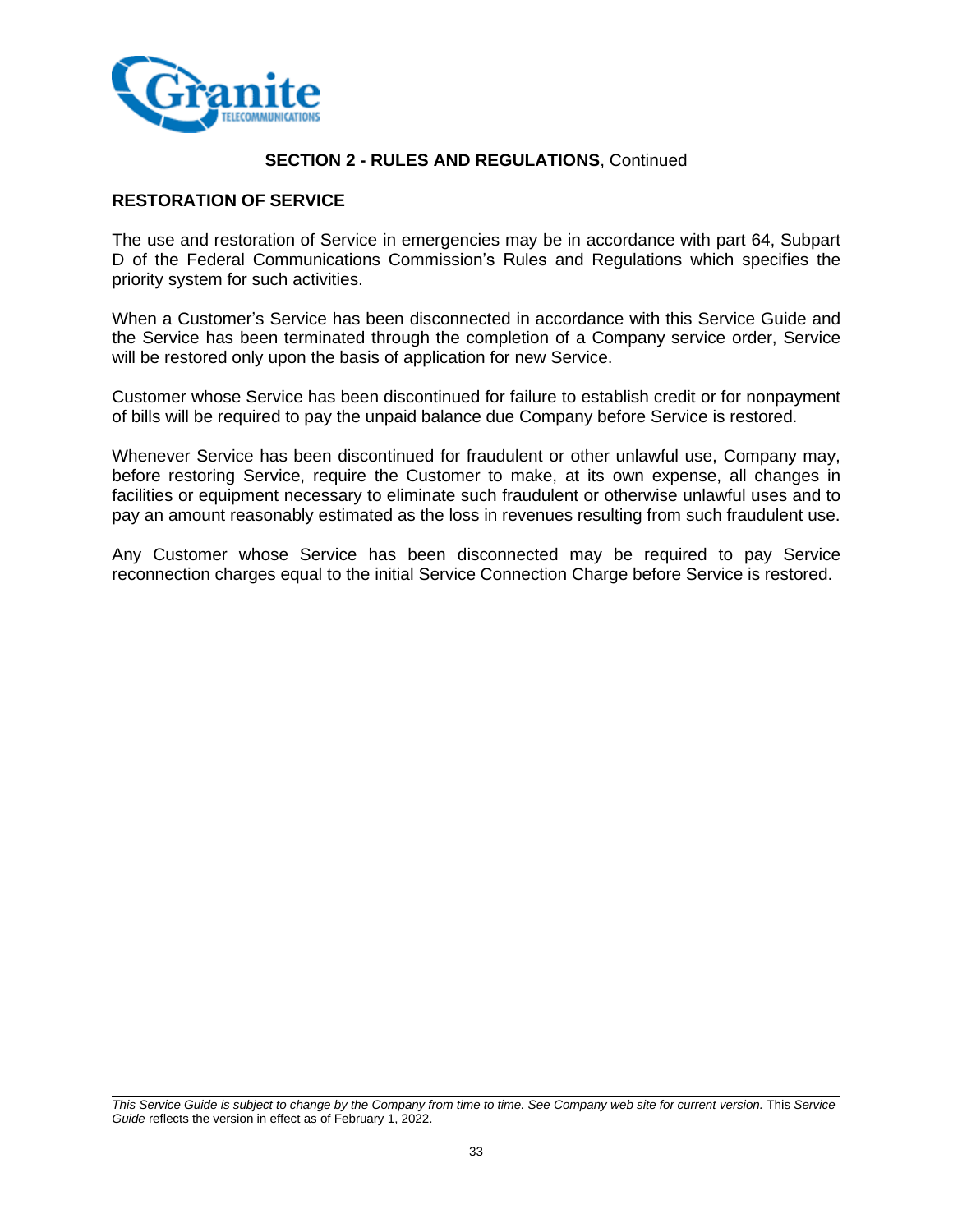

## **LIMITATION OF LIABILITY**

Company will not be liable to the Customer or Authorized User for, and the Customer and any Authorized User, jointly and severally, will indemnify, defend and hold harmless Company from any allegation, claim, loss, damage, liability, defect, cost or expense resulting from or involving:

- A. Libel, slander, or invasion of privacy from material, data, information or other content transmitted over Company's facilities;
- B. Patent or trademark infringement or other infringement of intellectual property rights including, but not limited to, copyrights, trademarks, and trade secrets, arising from (1) combining (or using in connection with) Company-provided Services and equipment with any facilities, services functions, or products provided by the Customer or Authorized User or (2) use of Services, functions, or products which Company furnished in a manner Company did not contemplate and over which Company exercises no control. In the event that any such infringing use is enjoined, the Customer or Authorized User at its expense, will obtain immediately a dismissal or stay of such injunction, obtain a license or other agreement so as to extinguish the claim in infringement, terminate the claimed infringing use, or modify such combination so as to avoid any such infringement;
- C. A breach in the privacy or security of communications transmitted over Company's facilities;
- D. Acts, mistakes, omission, interruptions delays, errors or defects in transmission over Company's facilities or equipment;
- E. Injuries to persons or property from voltages or currents transmitted over Companyprovided facilities caused by Customer-provided equipment or Premises wire;
- F. The disconnection of Service for failure to pay the charges billed to Customer, including but not limited to, any direct, indirect, incidental, special consequential, exemplary or punitive damages, so long as such disconnection of Service complied with the applicable rules and regulations; o
- G. Violations of the obligations of the Customer under this Service Guide;
- H. Defacement of or damage to Customer Premises, facilities or equipment resulting from the furnishing of Service or equipment on such Premises or the installation, maintenance, repair or removal thereof, unless such defacement or damage is caused by willful misconduct of Company's agents or employees;
- I. The interruption of a call to any party or any other person in conjunction with use of the Busy Line Verification and Interrupt Service as set forth in this Service Guide;

*This Service Guide is subject to change by the Company from time to time. See Company web site for current version.* This *Service Guide* reflects the version in effect as of February 1, 2022.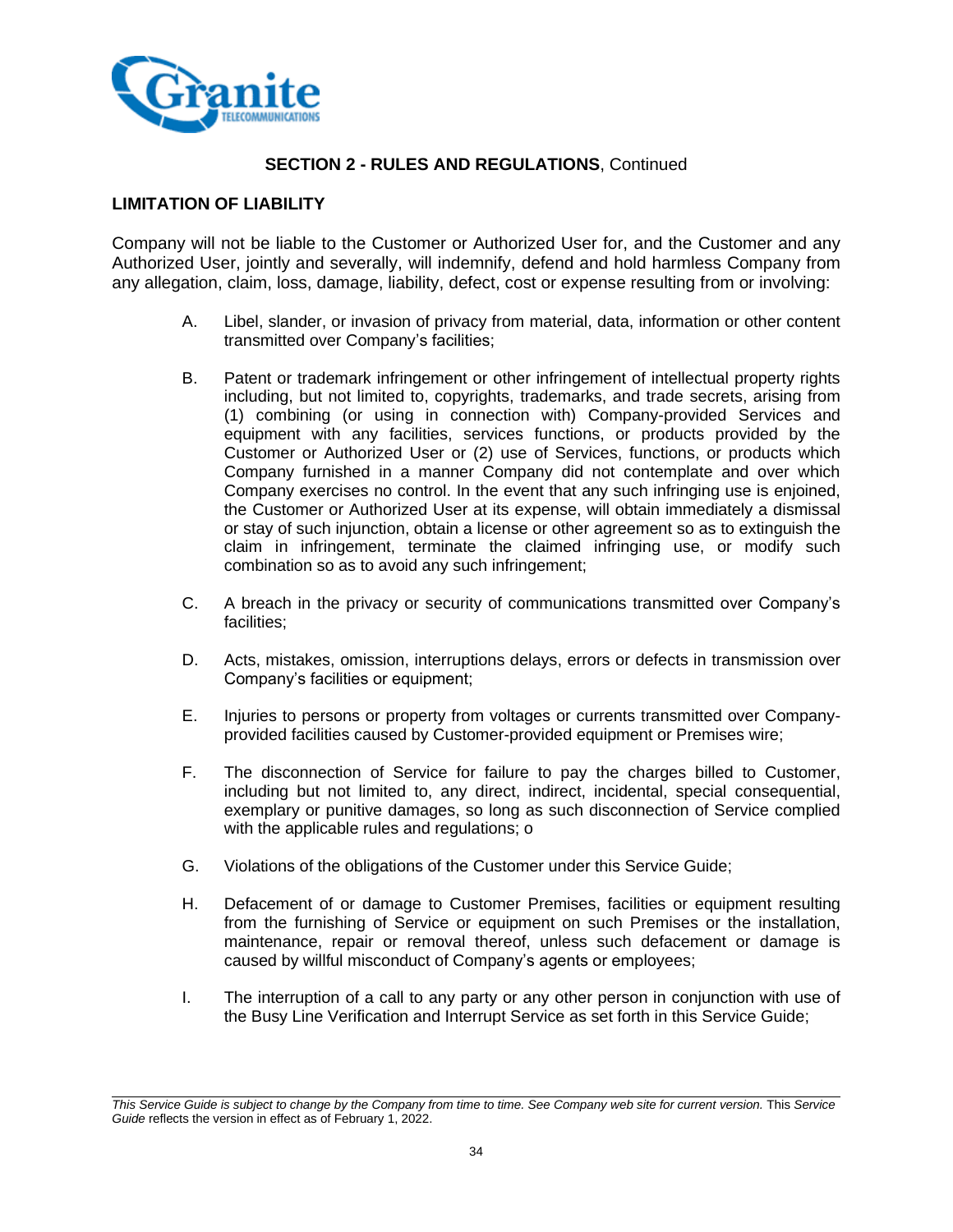

#### **LIMITATION OF LIABILITY,** Continued

#### **Continued**

- J. Any loss, destruction or damage to property of the Customer, the Customer's agent, distributors, or any third party, or the death of or injury to persons, including, but not limited to, employees or invitees of either Company or the Customer, to the extent caused by or resulting from the negligent or intentional act or omission of Company, Customer, Authorized User or their employees, agents representatives or invitees; or
- K. Any delay or failure of performance or equipment due to a Force Majeure condition or any unlawful acts of Company's agents and employees if committed beyond the scope of their agency or employment.
- L. Misrepresentation of, or the failure to disclose, the lawful rates and charges published in the Service Guide, so long as Company has complied with any applicable rules and regulation related thereto; or
- M. Fees Company delivered to a jurisdiction in question and not returned to Company as provided in the Taxes Section of this Service Guide; or
- N. Any act, mistake, omission, fraudulent act of a third party, interruption, delay, error, or defect caused by or contributed to by:
	- 1. Another company or Carrier, or its agents or employees, when the facilities or equipment of the other company of Carrier are used for or with the Service Company offers. This includes the provision of a signaling system or other database by another company; or
	- 2. The Customer, or any third party acting as its agent, in connection with Company-provided or Customer-provided facilities or equipment, including, but not limited, the Customer's failure to take all necessary steps to obtain, install and maintain all necessary equipment, materials and supplies for interconnecting the terminal equipment or communications system of the Customer to Company's network; or
	- 3. A third party.
- O. Any failures, errors, malfunctions or omissions of Caller ID Blocking whether or not arising from or relating to any ordinary negligence or other conduct by Company; or
- P. Any unauthorized use of the Service provided to Customer.

*This Service Guide is subject to change by the Company from time to time. See Company web site for current version.* This *Service Guide* reflects the version in effect as of February 1, 2022.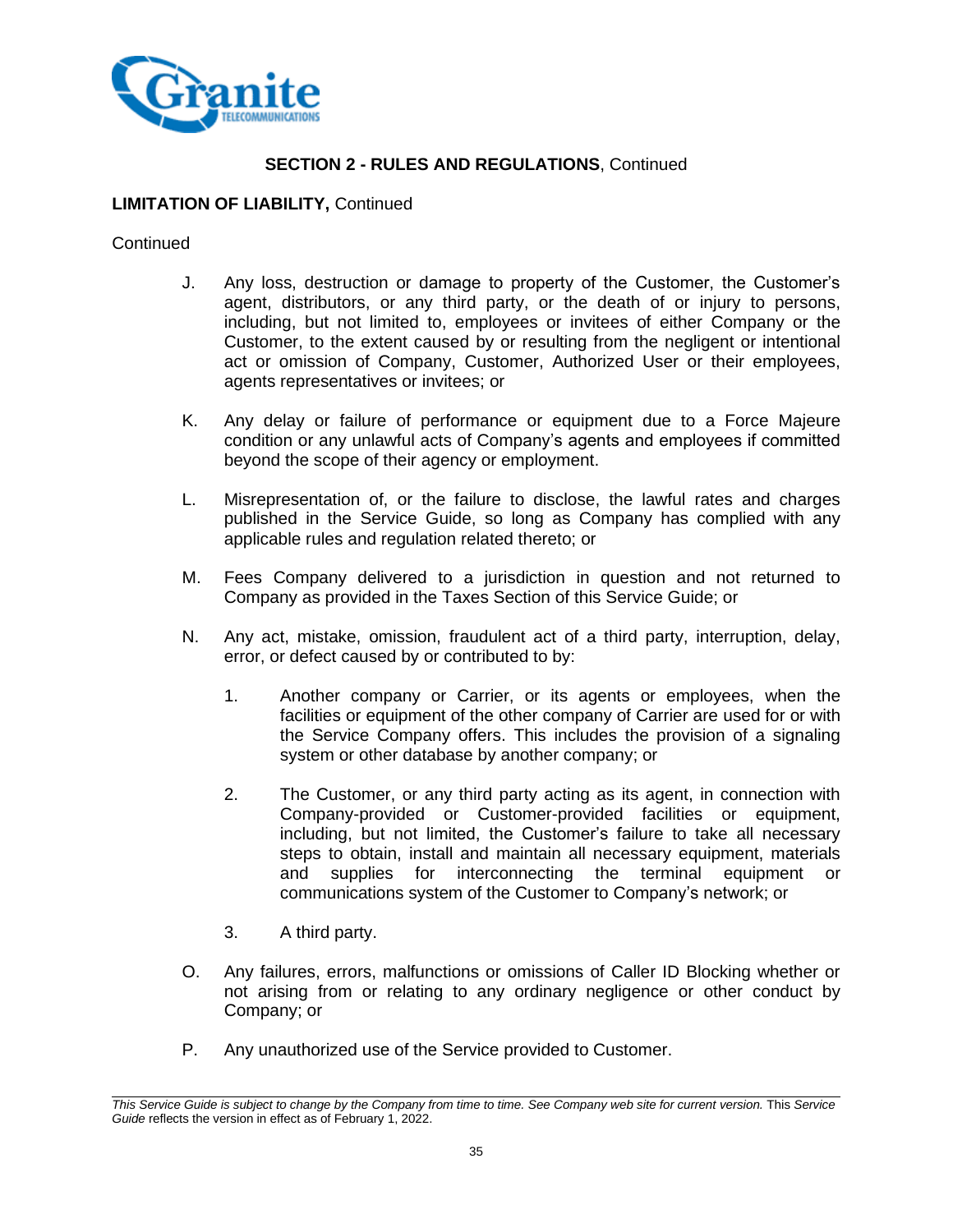

#### **LIMITATION OF LIABILITY,** Continued

The liability of Company for damages arising out of the furnishing of, or failing to furnish, its Services, including but not limited to mistakes, omission, disconnections, interruptions, delays, acts of a third party, errors, defects, or representations, whether caused by acts or omissions is limited to the extension of allowances for interruption as set forth in this Service Guide. Such allowances for interruptions are the sole remedy of the Customer and the sole liability of Company. Company will not be liable for any direct, indirect, incidental, special, consequential, exemplary or punitive damages to Customer as a result of any Company Service, equipment or facilities, or a the acts or omissions, acts of a third party, or the acts or omissions or negligence of Company, its employees or agents.

The liability of Company's suppliers and vendors for damages arising out of the furnishing of, or failing to furnish, their services, including but not limited to mistakes, omissions, interruptions, delays, errors, defects, or representations, whether caused by acts or omissions of such suppliers and vendors shall be limited to the extension of allowances for interruptions as set for in this Service Guide. The extension of such allowances for interruptions will be the sole remedy of the Customer and the sole liability of Company's supplier and vendors. Company's suppliers and vendors will not be liable for any direct, indirect, incidental, special, consequential, exemplary or punitive damages to Customer, as a result of any service, equipment or facilities, or the act of omissions, or negligence of Company's suppliers and vendors, its employees or agents.

The entire liability of Company for any claim, loss, damage or expense from any cause whatsoever will in no event exceed sums actually paid to Company by the Customer for the specific Services giving rise to the claim, and no action or proceeding against Company may be commenced more than one (1) year after the Service is rendered.

THE SERVICES ARE PROVIDED ON AN "AS IS" AND "AS AVAILABLE" BASIS. COMPANY EXPRESSLY DISCLAIMS ALL WARRANTIES OF ANY KIND, WHETHER EXPRESS OR IMPLIED, INCLUDING BUT NOT LIMITED TO THE IMPLIED WARRANTIES OF MERCHANTABILITY, ACCURACY, FITNESS FOR A PARTICULAR PURPOSE AND NONINFRINGEMENT. COMPANY MAKES NO WARRANTY THAT SERVICE WILL BE UNINTERRUPTED, TIMELY, SECURE OR ERROR FREE OR MEET ANY PARTICULAR PERFORMANCE LEVEL; NOR DOES COMPANY MAKE ANY WARRANTY AS TO THE RESULTS THAT MAY BE OBTAINED THROUGH THE SERVICES OR THAT ANY DEFECT IN THE SERVICE WILL BE CORRECTED.

*This Service Guide is subject to change by the Company from time to time. See Company web site for current version.* This *Service Guide* reflects the version in effect as of February 1, 2022.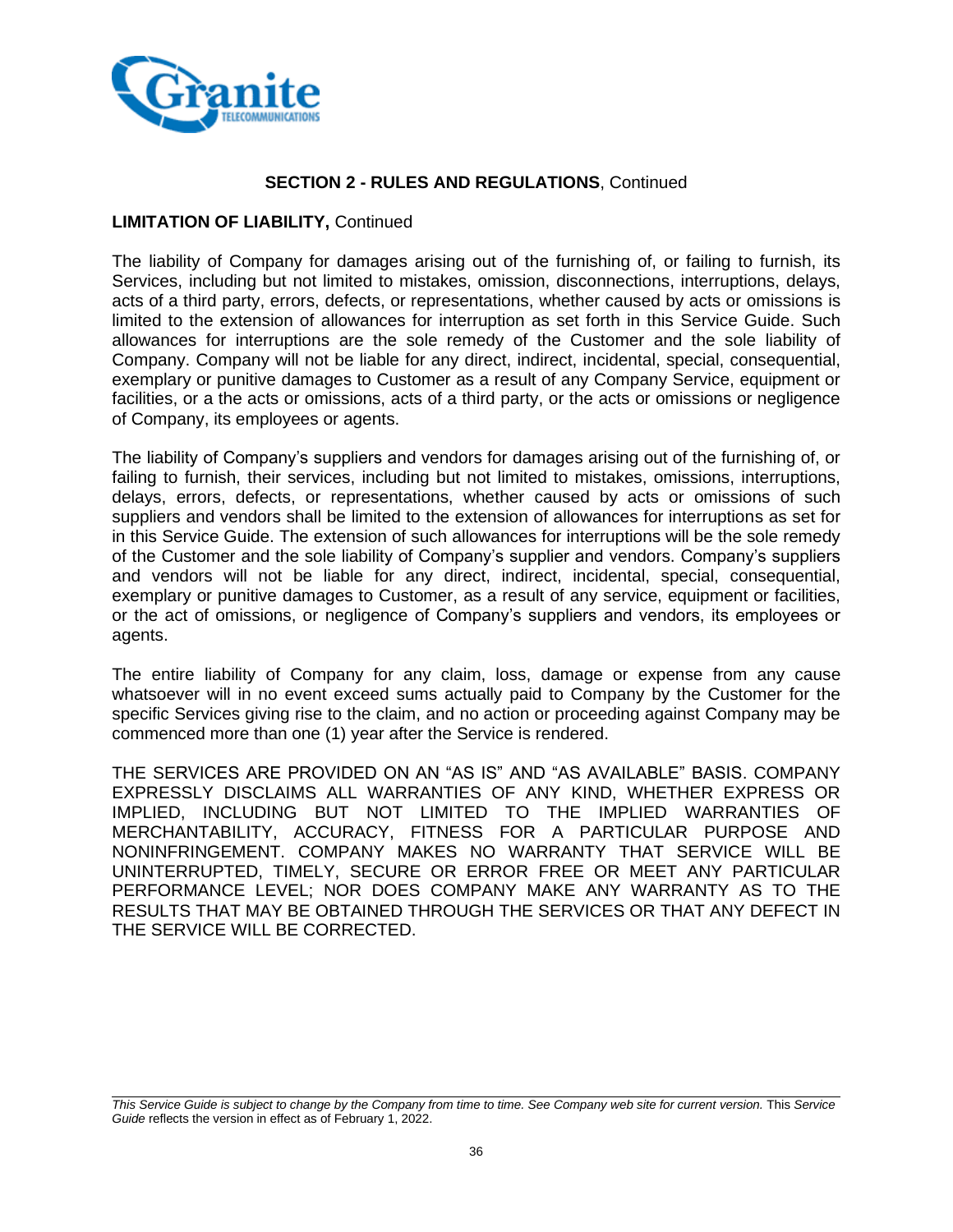

#### **LIMITATION OF LIABILITY,** Continued

The liability of Company for errors in billing that result in overpayment by the Customer will be limited to a credit equal to the dollar amount erroneously billed or, in the even that payment has been made and Service has been discontinued, to a refund of the amount erroneously billed.

With respect to Emergency Number 911 Service:

- A. This Service is offered solely as an aid in handling assistance calls in connection with fire, police and other emergencies. Company is not responsible for any losses, claims, demands, suits or any liability whatsoever, whether suffered, made, instituted or asserted by the Customer, or by any other party or person, for any personal injury to or death of any person or persons, or for any loss, damage or destruction of any property, whether owned by the Customer or others, caused or claimed to have been caused by: (1) mistakes, omissions, interruptions, delays, errors or other defects in the provision of this Service; or (2) installation, operation, failure to operate, maintenance, removal, presence, condition, location or use of any equipment and facilities furnishing this Service.
- B. Neither is Company responsible for any infringement or invasion of the right of privacy of any person or persons, caused or claimed to have been caused, directly or indirectly, by the installation, operation, failure to operate, maintenance, removal, presence, condition, occasion or use of Emergency 911 Service features and the equipment associated therewith, or by any Services furnished by Company, including, but not limited to, the identification of the telephone number, address or name associated with the telephone used by the party or parties accessing Emergency 911 Service, and which arises out of the negligence or other wrongful act of Company, the Customer, its users, agencies or municipalities, or the employees or agents of any one of them.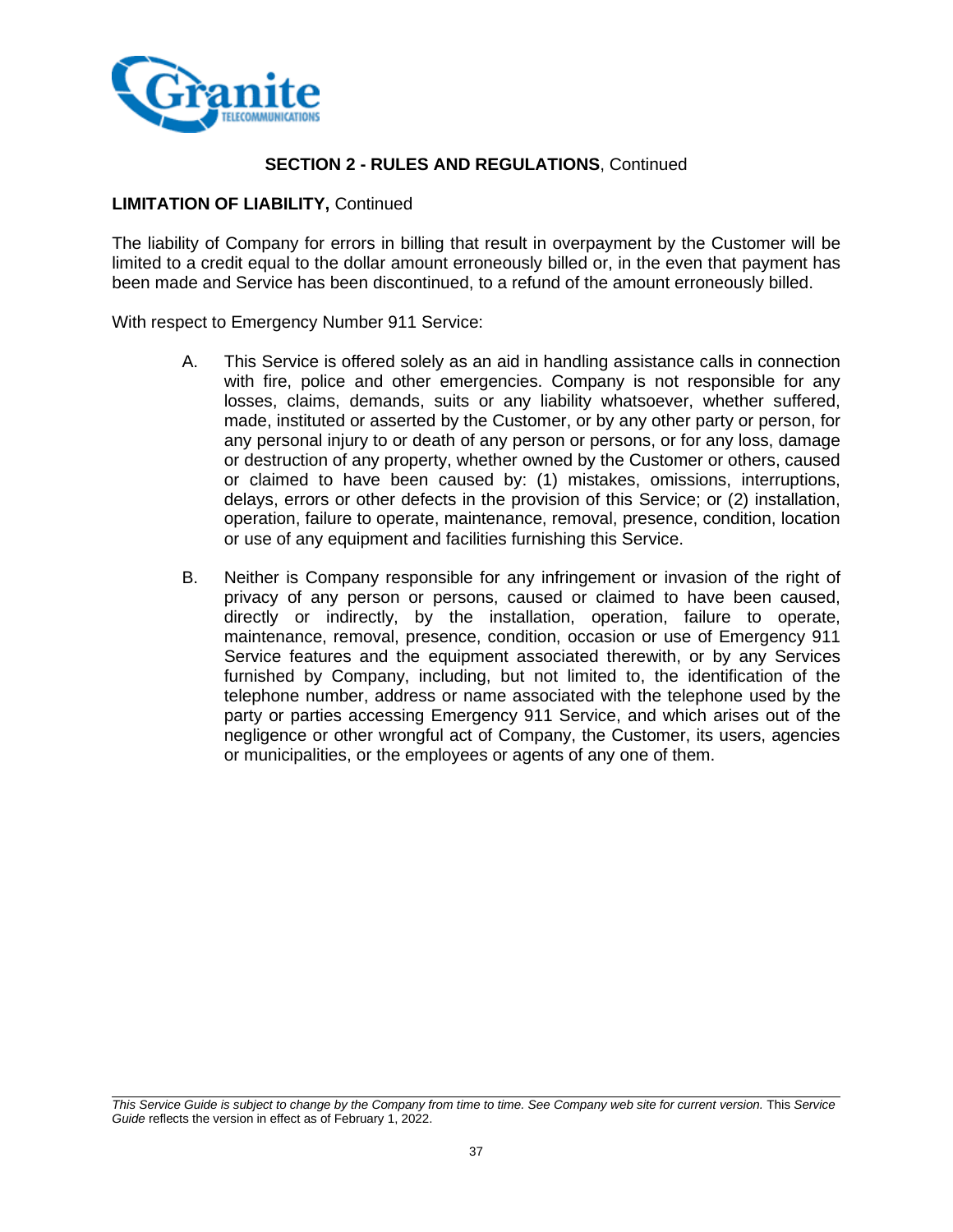

# **LIMITATION OF LIABILITY,** Continued

With respect to Directory Listing Service:

- A. In the absence of gross negligence or willful misconduct, Company has no liability for damages arising from errors, mistakes in or omissions of directory listings, or errors, mistakes or omissions of listings obtainable from the directory assistance operator, including errors in the reporting thereof.
- B. Company's liability arising from errors or omissions in directory listings will be limited to the amount of actual impairment to the Customer's Service and in no event will exceed one-half (1/2) the amount of the fixed monthly charges applicable to Service affected during the period covered by the directory in which the error or omission occurs.
- C. As part of providing any private listing or semi-private listing Services, Company will not be liable for failure or refusal to complete any call to such telephone when the call is not placed by dialing a number which includes the number of the party called. Company will try to prevent the disclosure of unpublished listings, but will not be liable in any manner should such a number be divulged.
- D. When a Customer with a non-published telephone number places a call to the Emergency 911 Service, Company will release the name and address of the calling party, where such information can be determined, to the appropriate local governmental authority responsible for the Emergency 911 Service. By subscribing to Service under this Service Guide, the Customer agrees to the release of such information under the above provision.

Company will not be liable for any refusals or failures to provide, or delays in commencing, Service to any Customer pursuant to Section 2.6.1 or for any failure to provide or maintain Service at any particular performance level.

Company makes no warranty or representation of any kind whatsoever with respect to installations it provides for use in an explosive atmosphere. The Customer indemnifies and holds Company harmless from any and all loss, claims, demands, suits, or other action, or any liability whatsoever, whether suffered, made, instituted, or asserted by any entity or person(s), and for any loss, damage, or destruction of any property, whether owned by the Customer or others, caused or claimed to have been caused directly or indirectly by the installation, operation, failure to operate, maintenance, removal, presence, condition, location, or use of any installation so provided. Company reserves the right to require each Customer to sign an agreement acknowledging acceptance of the provisions of this Section as a condition precedent to such installations.

*This Service Guide is subject to change by the Company from time to time. See Company web site for current version.* This *Service Guide* reflects the version in effect as of February 1, 2022.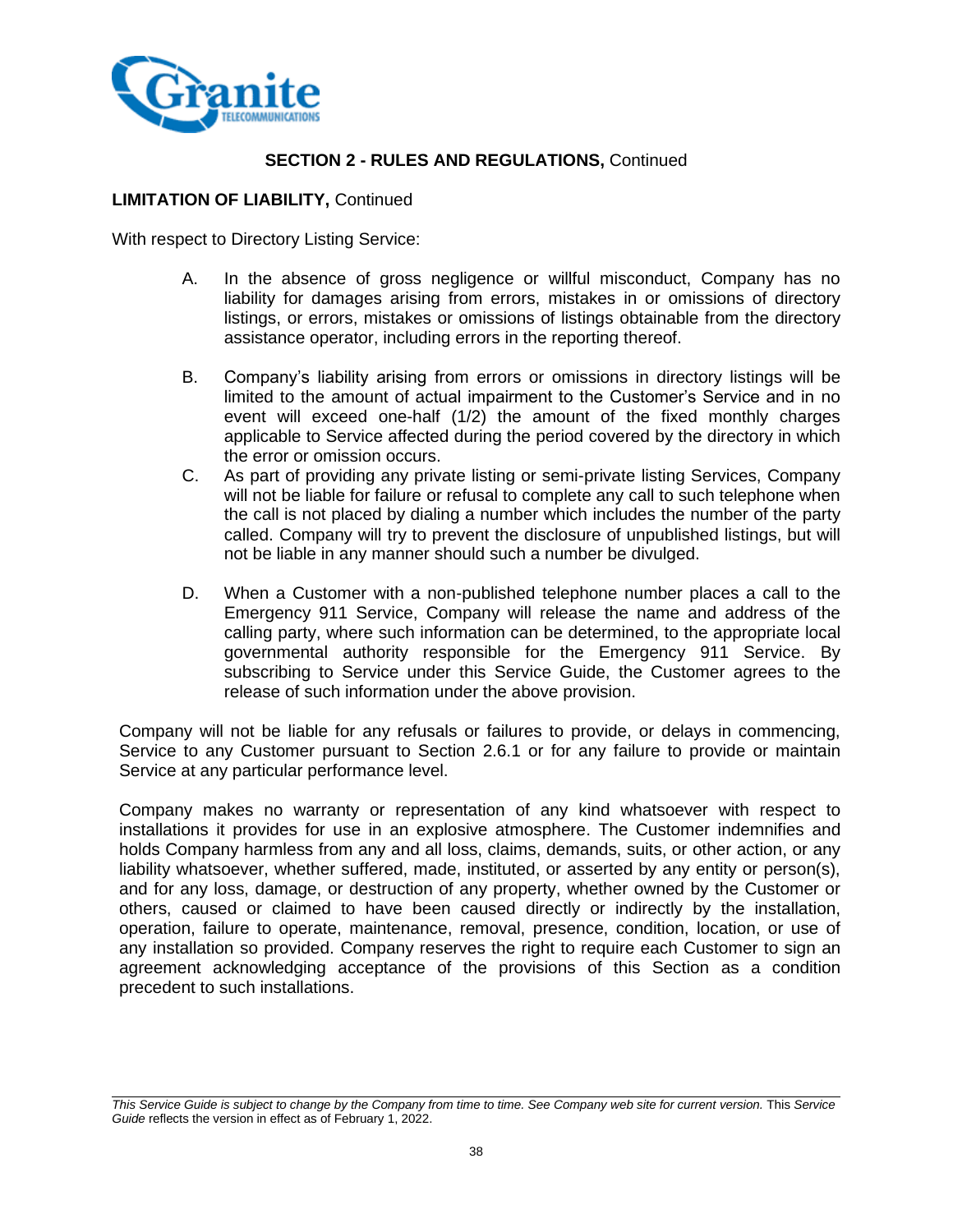

## **NOTICES**

Any notice Company may give to a Customer will be deemed properly given when delivered, if delivered in person, or when deposited with the U.S. Postal Service, postage prepaid, addressed to the Customer's billing address. Any notice the Customer may give Company will be deemed properly given when delivered, if delivered in person, or when deposited with the U.S. Postal Service, postage prepaid, addressed to Company at the address provided in the most recently revised tariff pages.

## **CUSTOMER PROVIDED EQUIPMENT AND INTERCONNECTION**

Customer-provided equipment on the Premises of Customer or Authorized User, the operating personnel there, and the electric power consumed by such equipment must be provided by and maintained at the expense of the Customer or Authorized User. Conformance of Customerprovided equipment with Part 68 of the FCC Rules is the responsibility of Customer.

Customer or Authorized User must ensure that Customer-provided equipment connected to Company equipment and facilities is compatible with such equipment and facilities. The magnitude and character of the voltages and currents impressed on Company-provided equipment and wiring by the connection, operation, or maintenance of such equipment and wiring must be such as not to cause damage to Company-provided equipment and wiring or injury to Company's employees or to other persons. Any additional protective equipment required to prevent such damage or injury may be provided by Company at Customer's expense.

Company will not be responsible for the installation, operation or maintenance of any Customerprovided communications equipment. Where Customer-provided equipment is connected to the facilities and equipment furnished under this Service Guide, the responsibility of Company will be limited to the furnishing of Service, facilities and equipment offered pursuant to this Service Guide. Beyond this responsibility, Company will not be responsible for:

- A. the transmission of signals by Customer-provided equipment or for the quality of, or defects in, such transmission;
- B. the reception of signals by Customer-provided equipment; or
- C. network control signaling when performed by Customer-provided network control signaling equipment.

*This Service Guide is subject to change by the Company from time to time. See Company web site for current version.* This *Service Guide* reflects the version in effect as of February 1, 2022.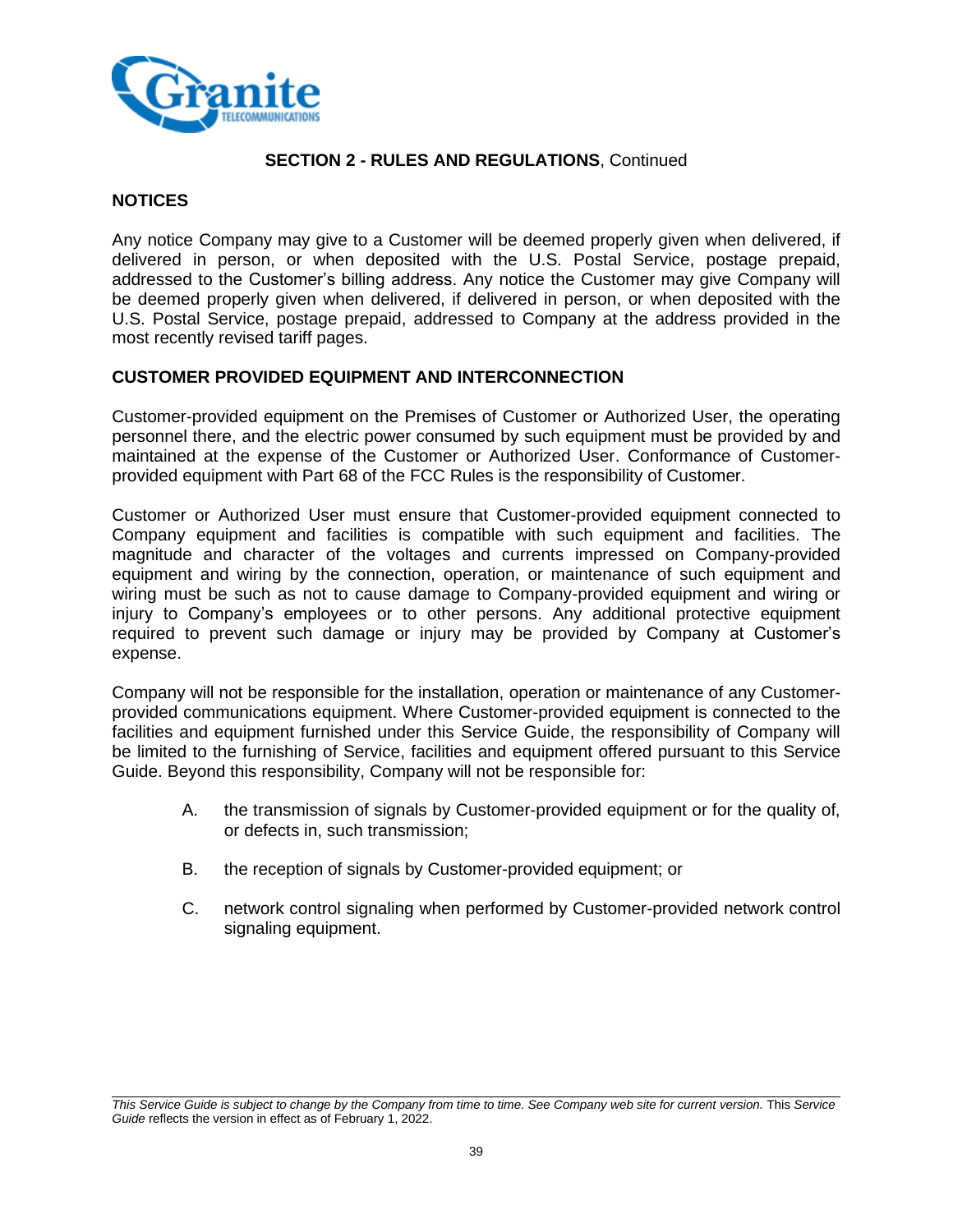

# **CUSTOMER PROVIDED EQUIPMENT AND INTERCONNECTION,** Continued

The Customer must secure all licenses, permits, rights-of-way and other arrangements necessary for interconnection with Company. In addition, the Customer must ensure that its equipment and/or system or that of its Authorized User or agent(s) is properly interfaced with Company's Service and the signals emitted into Company s network are of the proper mode, band-width, power, data speed and signal level for the intended use of the Customer. If the Customer or its Authorized User or agent(s) fails to properly maintain and operate its equipment and/or system, Company may, upon written request, require the use of protective equipment at the Customer s expense.

Interconnection between the facilities or services of other carriers is governed by the applicable terms and conditions of the other carriers' tariffs.

Service furnished by Company may be interconnected with services or facilities of other authorized carriers and with private systems, subject to the technical limitations established by Company. Any special interface of equipment or facilities necessary to achieve compatibility between the facilities of Company and other participating carriers must be provided at the Customer's expense.

## **PROVISION AND OWNERSHIP OF TELEPHONE NUMBERS**

The Customer has no property right in any telephone number or any right to continuance of Service through any particular serving office. Company may change a telephone number or a serving office designation, or both, of a Customer if required for engineering or technical reasons or whenever Company deems it desirable in the conduct of its business to do so.

Telephone numbers will not be changed as a penalty or to enforce payment for directory advertising charges.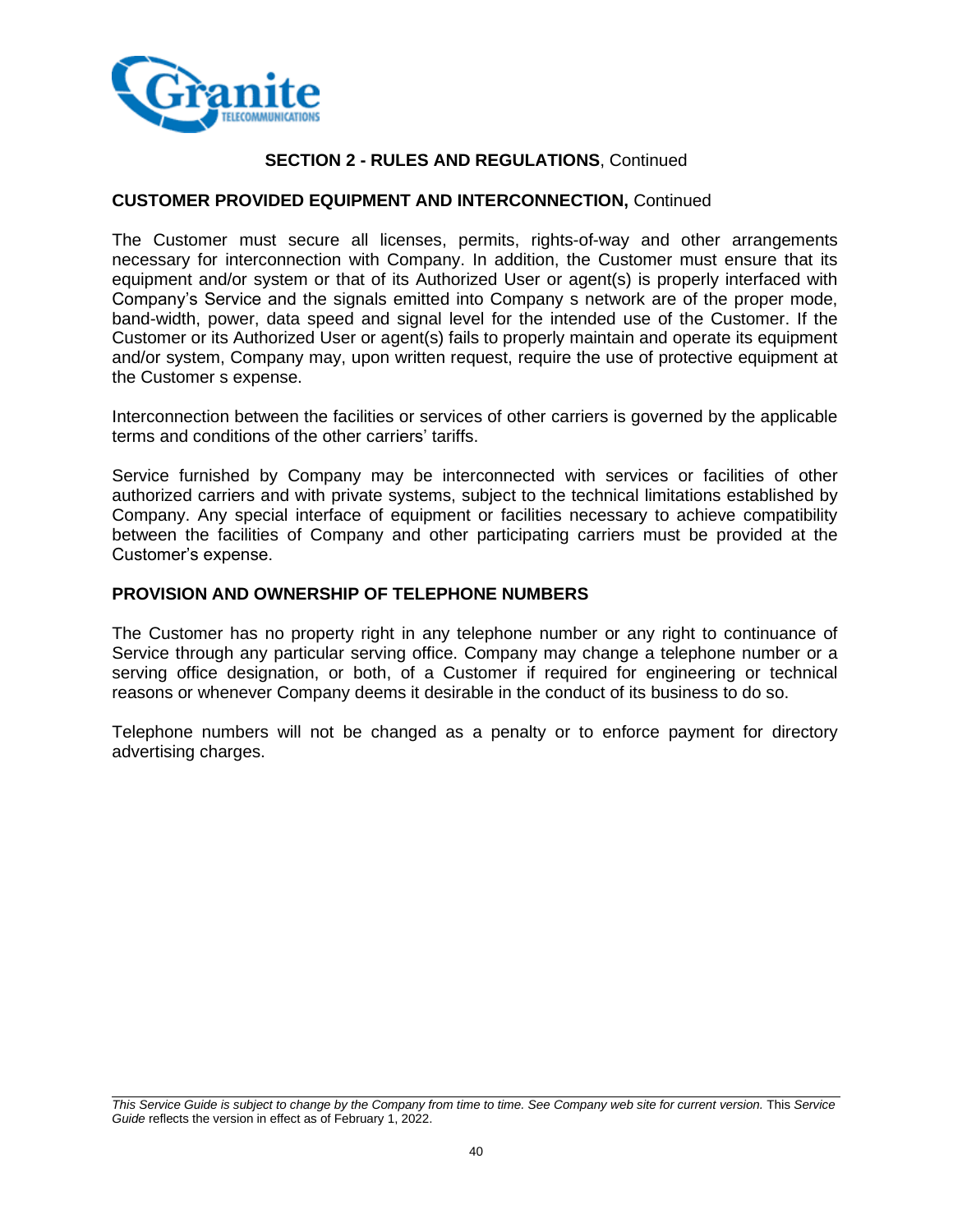

#### **SPECIAL PROGRAMS**

#### ITAC Supplemental Charge

Pursuant to the Order dated May 3, 2006, of the Illinois Commerce Commission in Docket 06/0266, Company will impose a supplemental charge of eight cents per month per line for all subscriber lines other than Centrex-type and PBX lines, a charge of 1.6 cents for each Centrextype line, and a charge of 40 cents per PBX trunk, effective with bills rendered on or after June 1, 2006 or at the beginning of the first cycle after June 1, 2006.

Digital Divide Elimination Program

The Digital Divide Elimination Fund Program ("Fund") is created as a special fund for the State Treasury to foster Elimination of the Digital Divide. All monies in the Fund will be collected by the Company and reported to the Department of Commerce and Community Affairs, who will issue grants to the various communities based upon their needs.

- A. Customers wishing to participate in the funding of the Program may do so by electing to contribute, on a monthly basis, a fixed amount to be included on the Customer's monthly bill. This contribution shall not reduce the Customer's total amount due for telecommunications services or other charges appearing on the bill.
- B. This contribution will be a line item on the bill and identified as the Digital Divide Fund.
- C. Customers may elect to contribute \$0.50, \$1.00, \$2.00, \$5.00, \$10.00, \$15.00 or \$25.00 per month, per line.
- D. Customers may elect to discontinue or change the amount of the monthly contribution on their bill at any time upon providing at least 30 days notice by telephone, mail or electronic mail to the Company.
- E. Failure by the Customer in any month to remit the entire billed amount may reduce the contribution accordingly.

*This Service Guide is subject to change by the Company from time to time. See Company web site for current version.* This *Service Guide* reflects the version in effect as of February 1, 2022.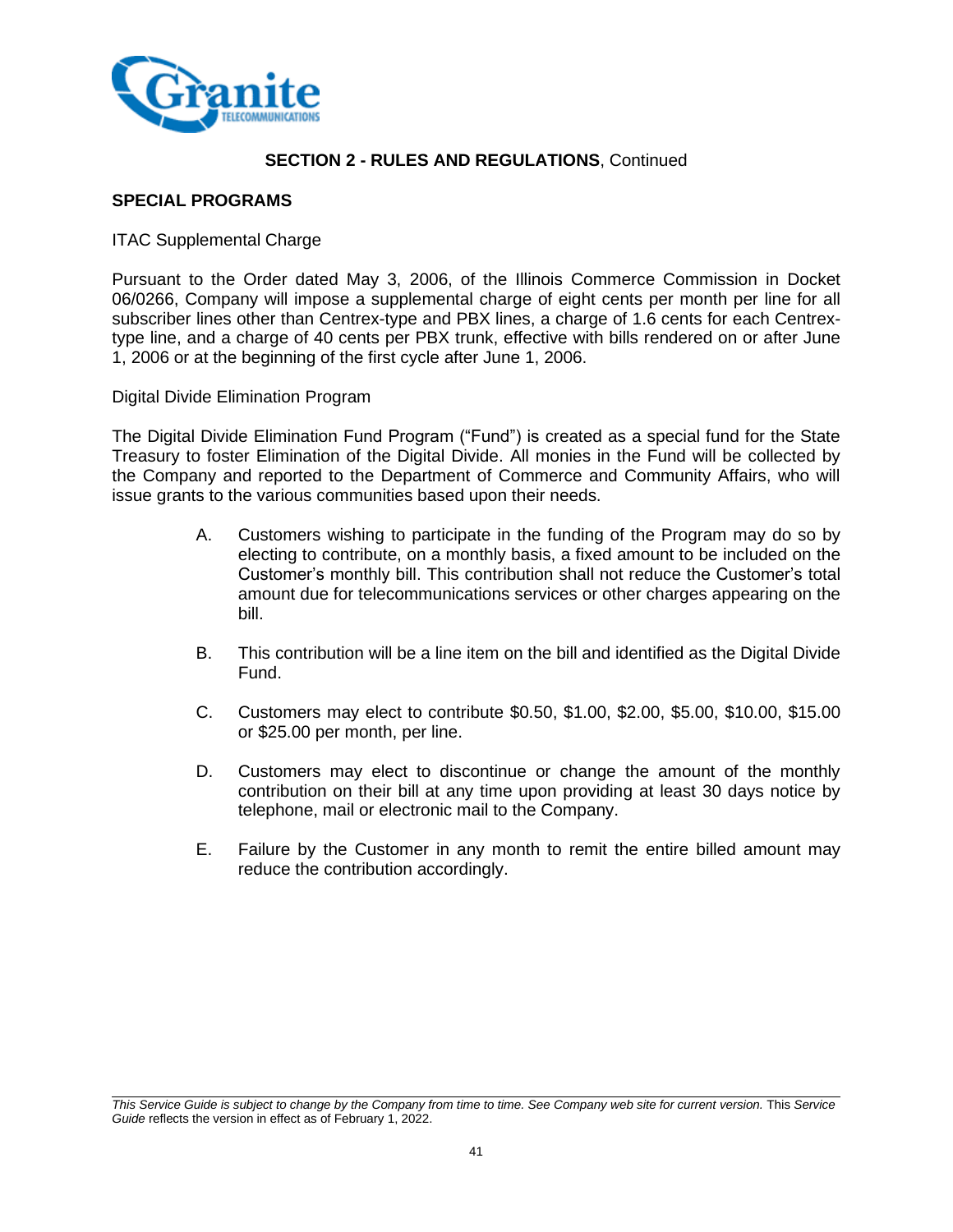

## **SPECIAL PROGRAMS,** Continued

Universal Telephone Assistance Program (UTSAP) Voluntary Funding

- A. Customers wishing to participate in the funding of UTSAP may do so by electing to contribute, on a monthly basis, a fixed amount to be included by the company on the customer's telephone bill. The voluntary contribution shall not reduce the customer's total monthly bill amount due the Company for telephone services or other charges.
	- 1. Business customers may elect to contribute:
		- a. \$1.00
		- b. \$5.00
		- c. \$10.00
		- d. \$25.00
		- 2. Customers may elect to discontinue or change the amount of monthly contributions on their bill at any time upon providing at least 30 days notice to Company.
		- 3. Failure by the customer in any month to remit the entire billed amount shall reduce the UTSAP contribution accordingly.

# **DETERMINATION OF LINE CHARGE AND ASSESSMENT PURSUANT TO 83 Ill. Adm. Code 755.500**

Pursuant to the Order dated April 29, 2021, of the IllinoisCommerce Commission in Docket21- 0156, Company shall impose a supplemental charge of 2 cents per month per line for all Illinois telecommunications carriers, including wireless carriers (other than prepaid wireless carriers) and VoiP residential subscriber lines, a charge of .4 cents per VoiP business subscriber lines, a charge of .4 cents per line for all Centrex lines, and a charge of 10 cents per PBX trunk. VoiP business charge shall be .4 c ents per line per month. Charges for services provisioned by T-1 lines and other advanced services shall mirror Company's application of 9-1-1 charges. The assessment on prepaid wireless transactions is established at .07% of prepaid retail transactions to be implemented by the Illinois Department of Revenue. These charges shall be effective with bills rendered or transactions occurring on or after July 1, 2021, or at the beginning of the first cycle after July 1, 2021.

*This Service Guide is subject to change by the Company from time to time. See Company web site for current version.* This *Service Guide* reflects the version in effect as of February 1, 2022.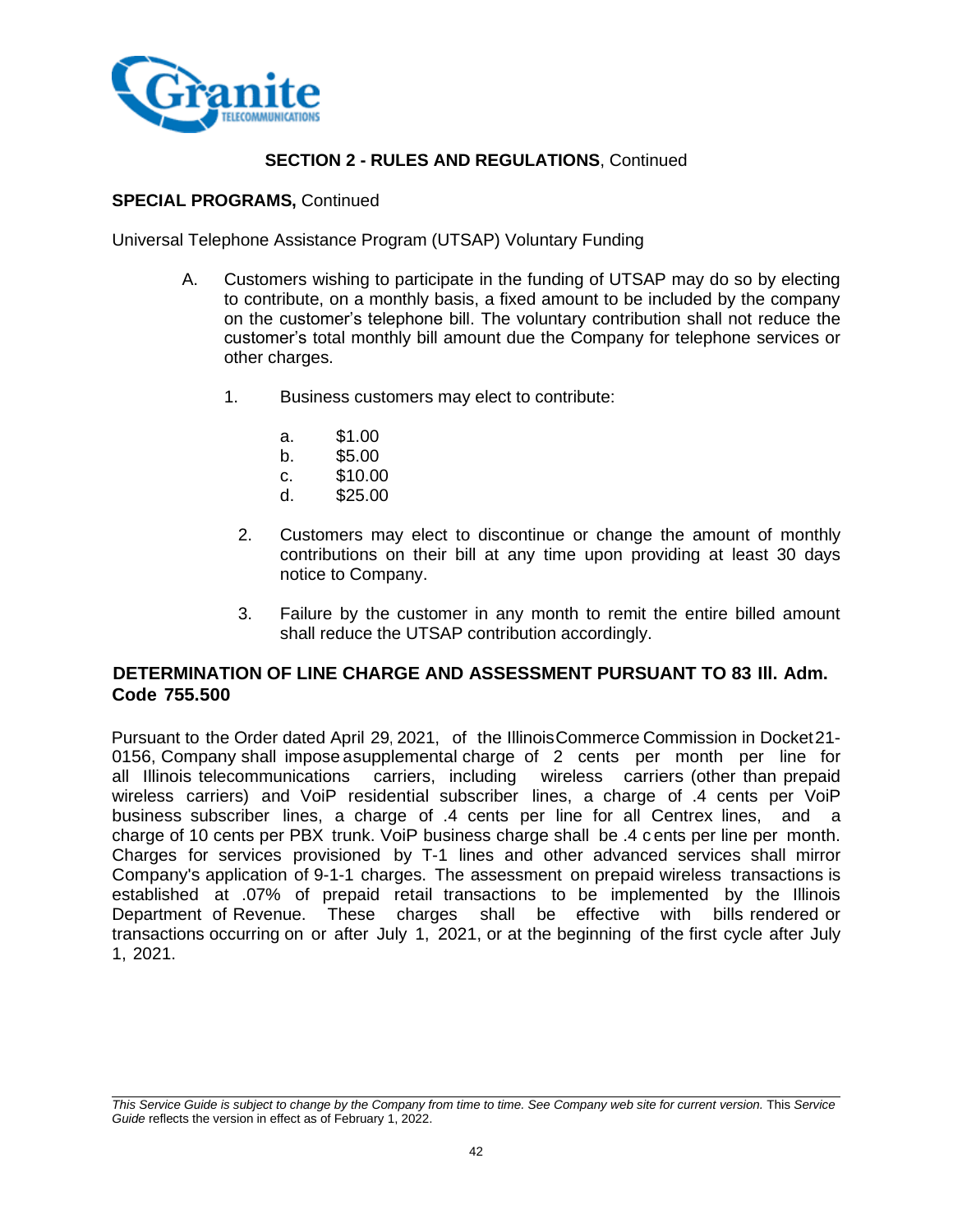

# **SECTION 3 - DESCRIPTION OF SERVICE**

#### **SERVICE AREAS**

Unless otherwise specified in this Service Guide, the local exchange boundaries and rate centers are the same as those served by Illinois Bell Telephone Company, LLC dba AT&T Illinois, Citizens Telecommunications Company of Illinois dba Frontier Citizens Communications of Illinois, Illinois Consolidated Telephone Company, Frontier Communications of the Carolinas, LLC, and Frontier North, Inc.

Unless otherwise specified in this Service Guide, Company's interexchange Service area is statewide.

Company's description of service area in no way compels Company to provide any Service in an area where facilities or other extenuating factors limit Company's ability to provide Service.

## **TIMING OF CALLS**

The Customer's usage charge is based on the actual usage of Company's service. Usage begins when the receiver of the called number is and terminated when either party hangs up.

There is no billing for incomplete calls.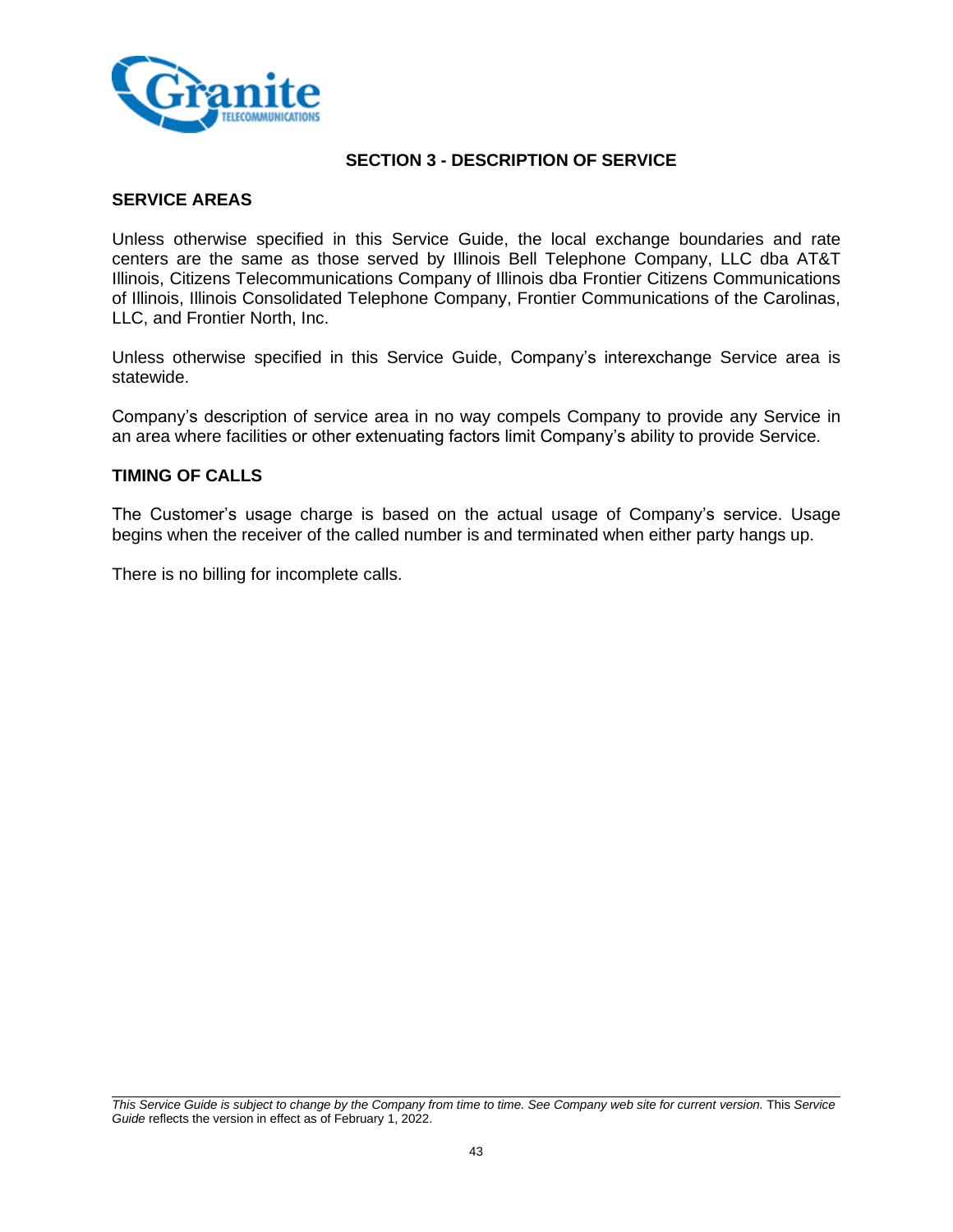

# **LOCAL EXCHANGE SERVICE**

**Local Exchange Service** provides a Customer with a voice-grade communications channel and unique telephone number address which enables the Customer to:

- place or receive calls to any calling station in the local calling area as defined in this Service Guide;
- access enhanced 911 Emergency Service;
- access the interexchange carrier selected by the Customer for interLATA, intraLATA, interstate or international calling;
- access Operator Services;
- access Directory Assistance for the local calling area;
- place or receive calls to 800/888 telephone numbers;
- access Telecommunication Relay Service.

Basic telephone exchange service is provided on a flat rate service basis, a measured calling serving basis and a message calling service basis, and provides for calling within the local calling area on a flat, per message or per Minute basis as specified in Section 4.1.1. Basic exchange service consists of the appropriate dial tone line rate and local usage charges. Accumulation of local usage time is accounted for on a per second basis. At the end of the Customer's billing period, the sum of accumulated seconds is rounded up to the next higher Minute.

**Directory Assistance Service** is provided as an ancillary service exclusively to the Company's Customers. Directory assistance is accessible by dialing "1", the area code of the desired number and "555-1212".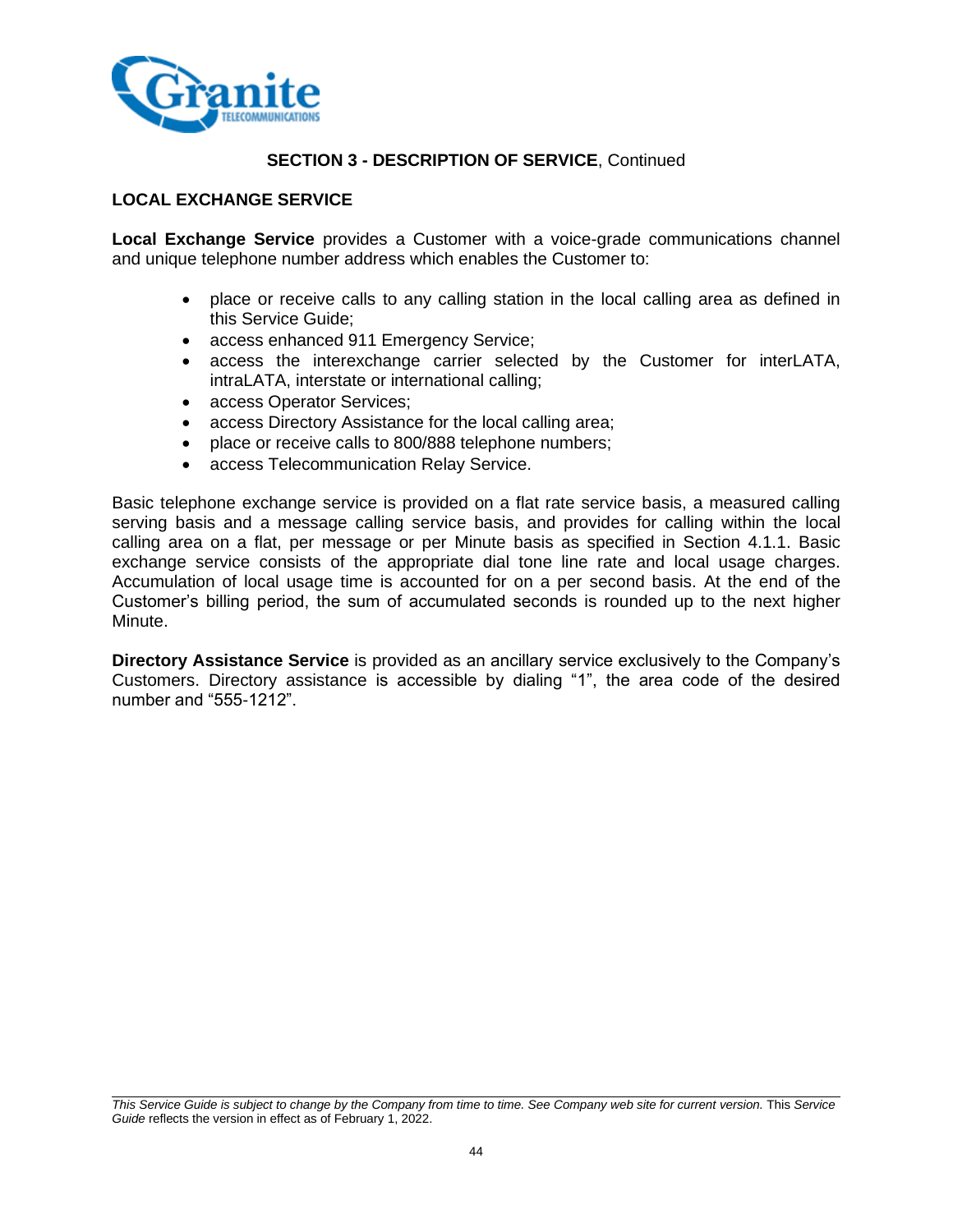

# **LOCAL EXCHANGE SERVICE,** Continued

**Operator Assistance Service** provides the Customer the ability to obtain the assistance of a local operator to complete local exchange telephone calls in the following manner. These services are not applicable within confinement facilities for use with inmate calling services.

- A. Third Number Billing provides the Customer with the capability to charge a local call to a third number which is different from the called or calling party. The party answering at the third number has the option to refuse acceptance of the charges in advance or when queried by the operator.
- B. Collect Calls provide the Customer with the capability to charge a call to the called party. On the operator announcement of a collect call, the called party has the option to refuse acceptance of charges in advance or when queried by the operator.
- C. Person to Person provides the Customer with the capability to place calls completed with the assistance of an operator to a particular station and person specified by the caller. The call may be billed to the called party.
- D. Station to Station provides the Customer with the capability to place calls completed with the assistance of an operator to a particular station. The call may be billed to the called party.
- E. General Assistance provides the Customer with the option to request general information from the operator, such as dialing instructions, county or city codes, area code information and Customer Service toll free telephone numbers, but does not request the operator to complete the call.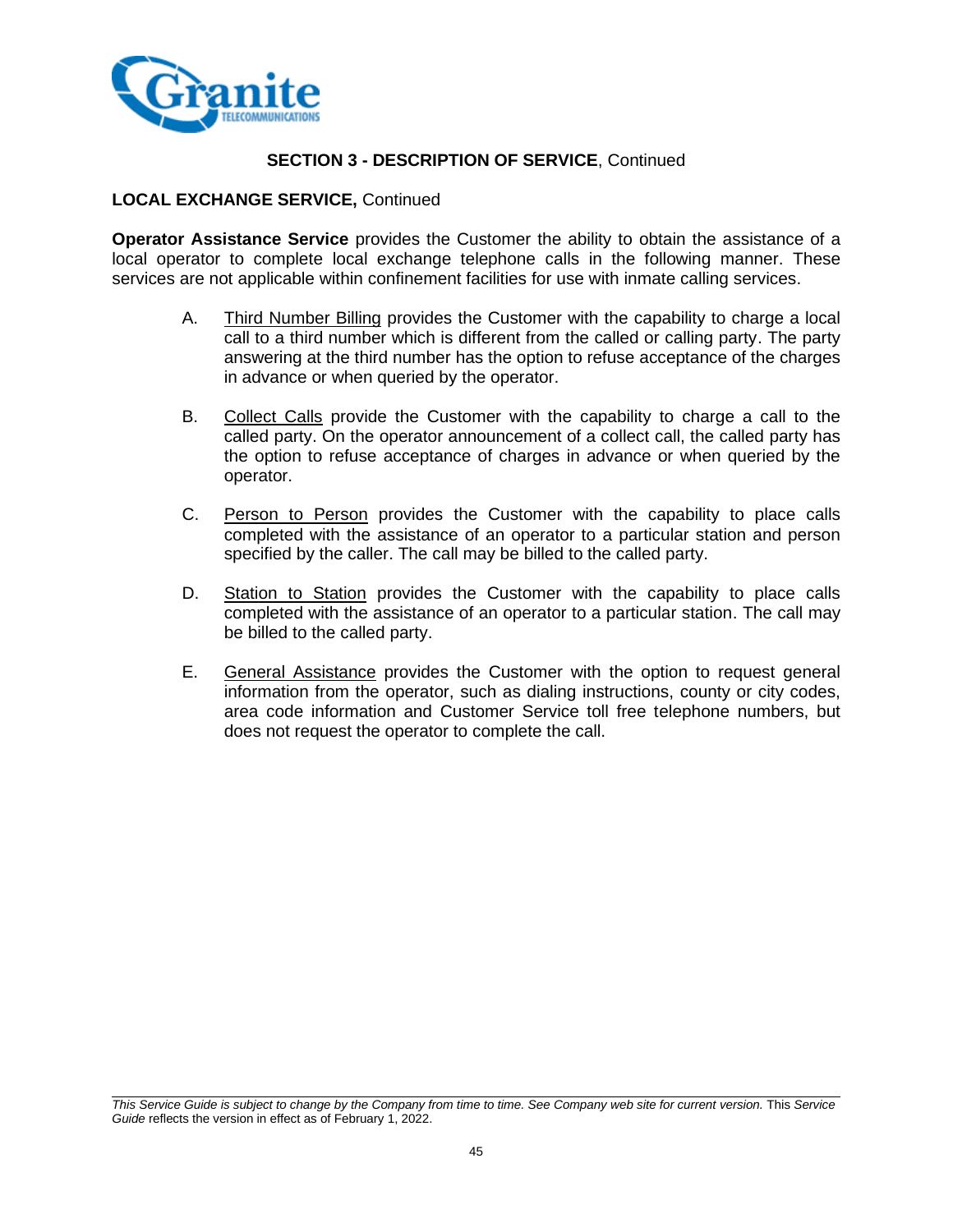

## **LOCAL EXCHANGE SERVICE,** Continued

#### **Custom Calling Features**

- A. Anonymous Call Rejection allows the Customer to have anonymous calls rejected.
- B. Busy Redial automatically stores and redials the last number the Customer dialed. If the Customer reaches a busy number, Busy Redial will monitor the number called and ring the Customer back when the number is available.
- C. Call Blocking allows the Customer to have Incoming and/or outgoing calls blocked in a variety of manners.
- D. Call Forwarding allows the Customer to have calls rerouted to another telephone number.
- E. Call Pick Up allows the Customer to answer someone else's telephone call.
- F. Call Return automatically returns the most recent Incoming call to the Customer, whether it was answered or not.
- G. Call Trace allows a Customer to initiate a trace of the last Incoming call by dialing a code immediately after the call has ended.
- H. Call Waiting notifies the Customer of another Incoming call on the same line that is being used.
- I. Call Waiting ID notifies the Customer of the identity of the caller on the same line that is being used.
- J. Caller ID identifies the telephone number, date and time of an Incoming call on a Customer's display unit.
- K. Distinctive Ringing allows the Customer to program the phone so that distinctive ring tones are associated with specified Incoming numbers.
- L. Repeat Dialing allows the Customer to program the phone to automatically redial a number until it is answered.
- M. Three-Way Calling allows a conversation between three parties. This is a teleconference feature without the need of equipment or additional lines.
- N. Speed Calling allows the Customer to pre-program a specified number of phone numbers so that a specified number may be called by pressing one or two digits.

*This Service Guide is subject to change by the Company from time to time. See Company web site for current version.* This *Service Guide* reflects the version in effect as of February 1, 2022.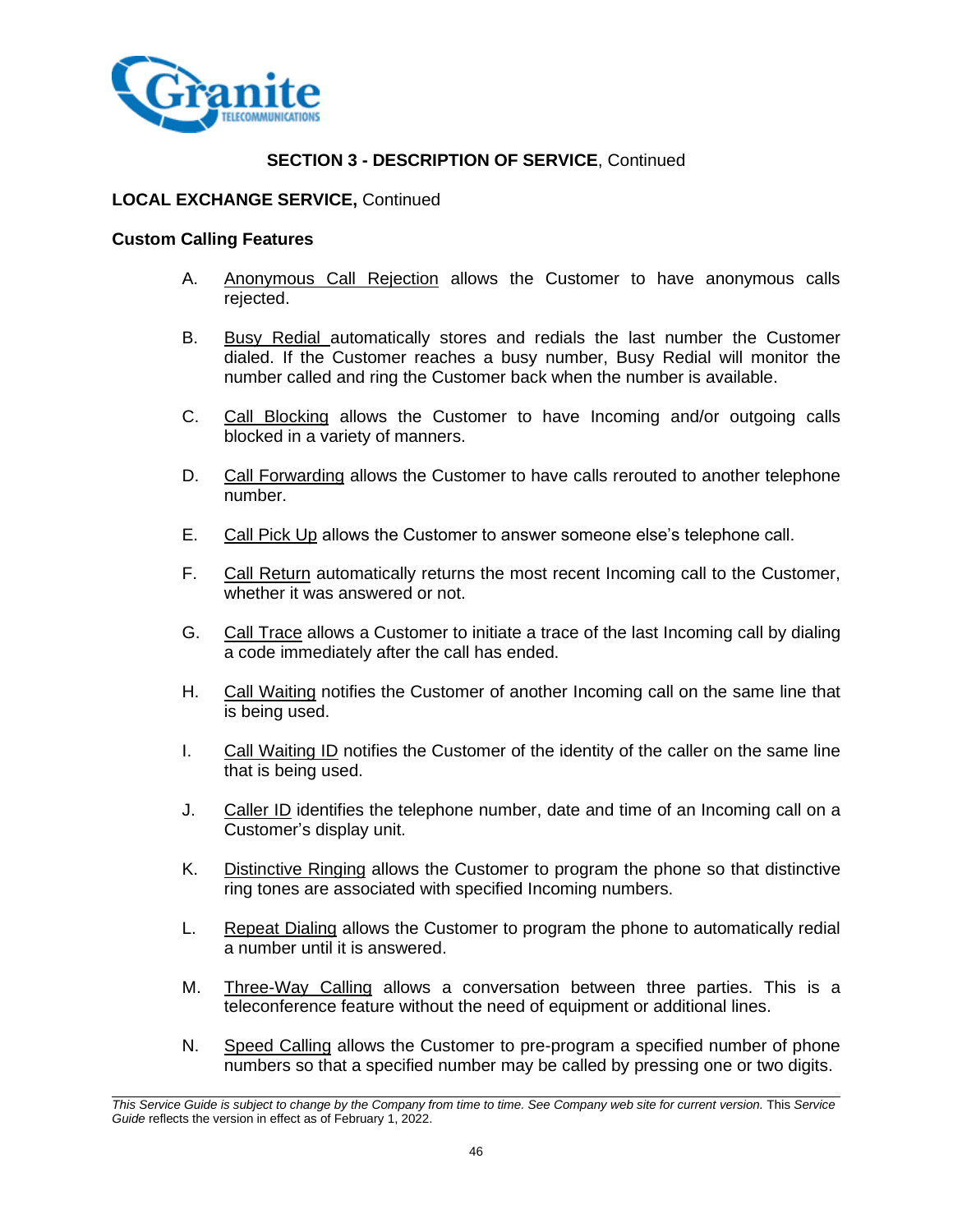

#### **INTEREXCHANGE SERVICE**

Company provides switched and dedicated telecommunications services, which allow a Customer to establish a communications path between two stations by using uniform dialing plans.

**Switched Access Service** is a switched access service, offering users both outbound 1 plus and inbound toll free long distance telecommunications services. The service offers direct dial capabilities of other underlying carrier(s') network services.

**Dedicated Access Service** is a dedicated access service, offering users both outbound 1 plus and inbound toll free long distance telecommunications services over dedicated local access connections to the underlying carrier's point of presence. This service is designed for subscribers with high traffic volumes, whose traffic volumes justify the additional costs of dedicated access facilities.

**Travel Card** is a calling card service enabling Switched Access Service subscribers to place calls from any touch tone phone in the United States. Travel Card calls are billed at the Company's rate and appear on the subscriber's monthly long distance bill.

**Directory Assistance** is provided by Company's underlying carrier to subscribers of record. The Customer may access the underlying carrier's Directory assistance by dialing the area code plus 555-1212. The Customer will be billed for such service by Company, except as stated in this Service Guide.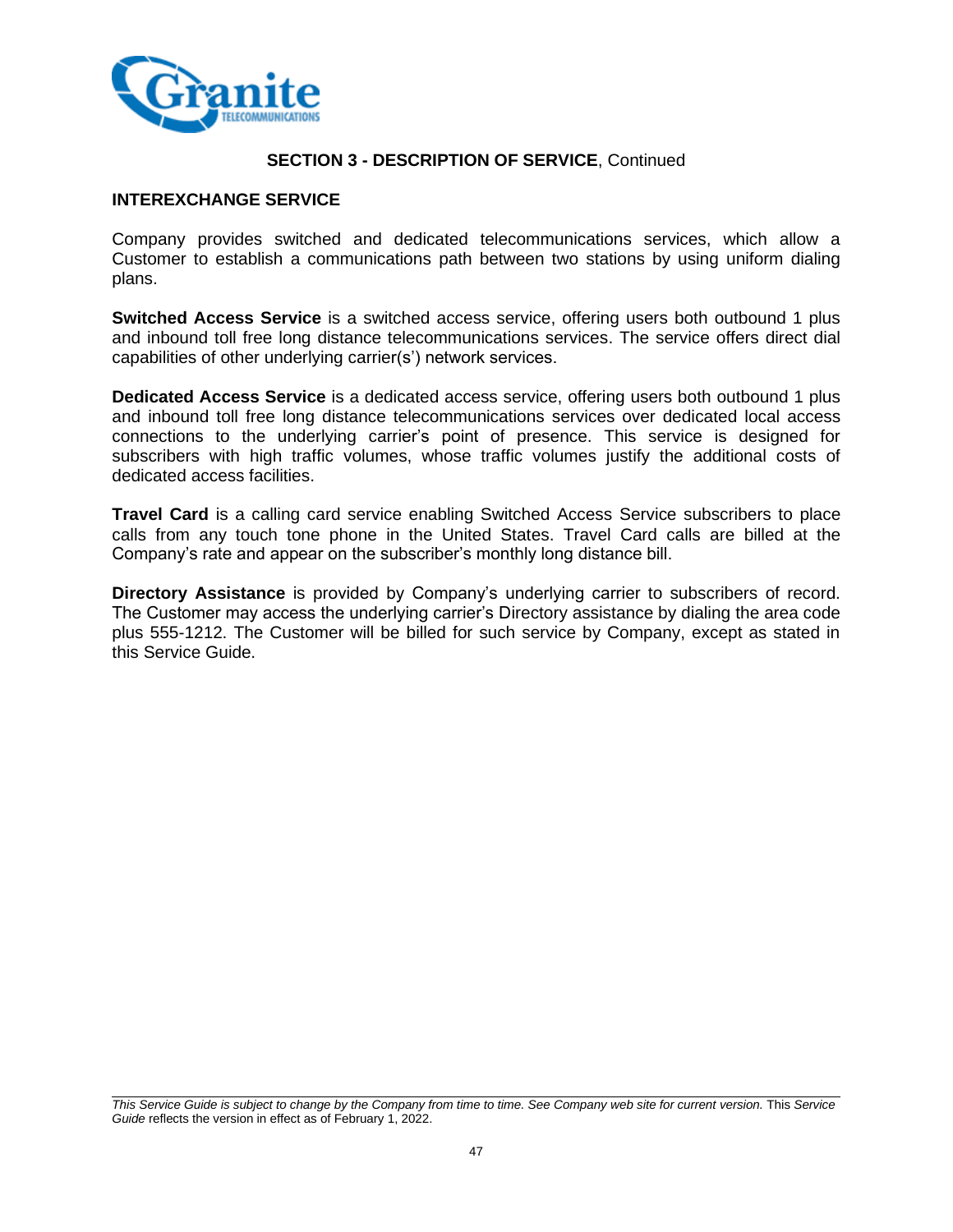

#### **ENHANCED 911 EMERGENCY SERVICES (E911)**

E911 Service allows Customers to reach appropriate emergency services including police, fire and hospital. E911 has the ability to selectively route and emergency call to the primary E911 provider so that it reached the correct emergency service located closest to the caller. In addition, the Customer's address and telephone information will be provided to the primary E911 provider for display at the Public Service Answering Point (PSAP).

#### **PROMOTIONAL OFFERINGS**

The Company may, from time to time, make promotional offerings of its services which may include waiving or reducing the applicable charges for the promoted service. The promotional offerings may be limited as to the duration, the date and times of the offerings and the locations where the offerings are made.

## **CUSTOMER SPECIFIC PRICING (CSP):**

When the Company furnishes a facility or Service for which a rate or charge is not specified in the Company's Service Guide, or when the Company offers rates or charges which may vary from Service Guide arrangements, rates and charges will be determined through Customer Specific Pricing (CSP). CSP arrangements are made in response to the specific, individual requirements of the Customer and/or a competitive bidding process and may differ from the Company's standard Service Guide offerings in that they contain a custom service arrangement and/or term and/or volume commitments.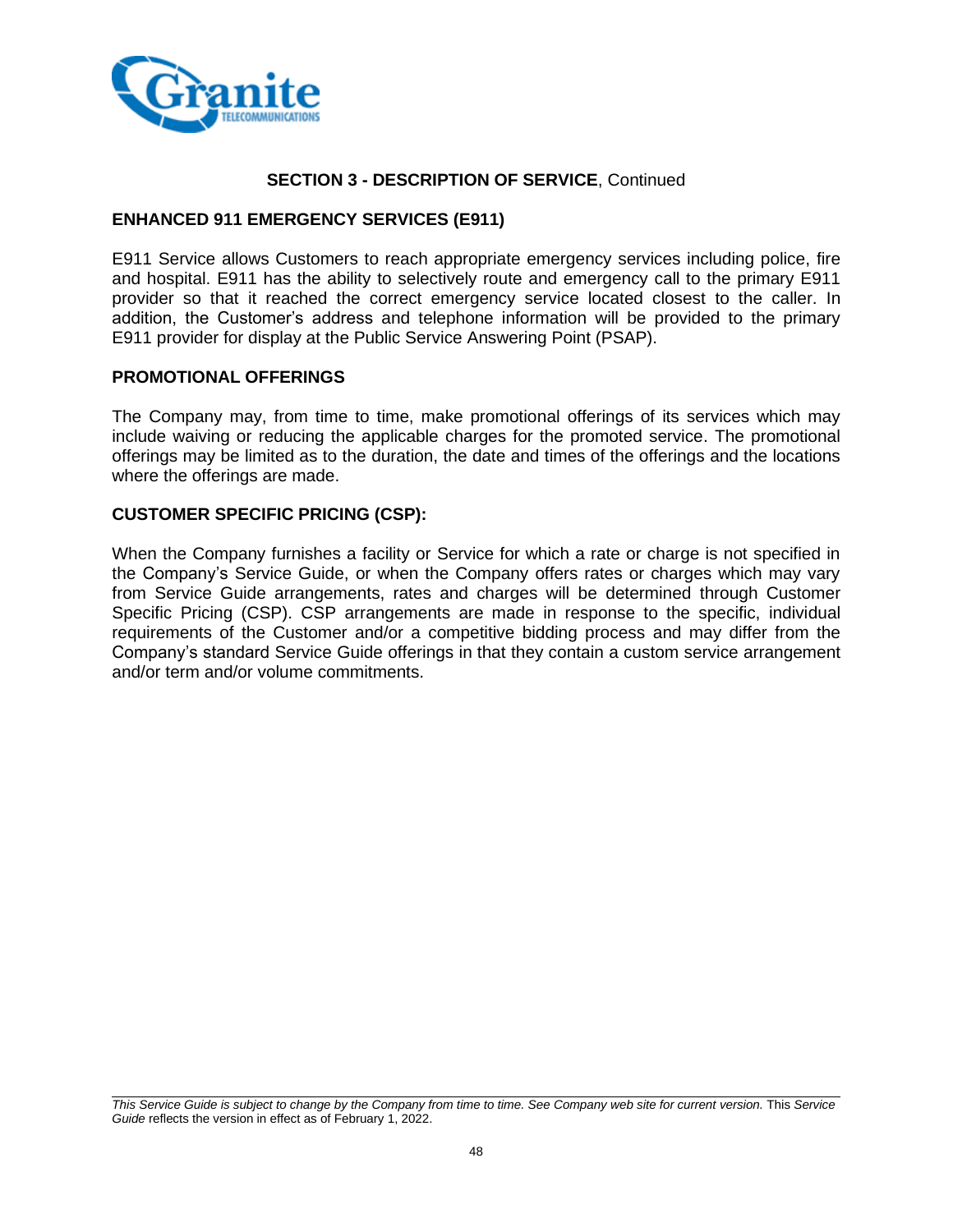

# **SECTION 4 – RATES AND CHARGES**

# **4.1. ILLINOIS BELL TELEPHONE COMPANY, LLC DBA AT&T ILLINOIS SERVICE AREA - SERVICE CHARGES**

#### 4.1.1. Service Charges

 $4.1.2.$ 

Non-Recurring Charges

B. Remote Call Forwarding

|               | New Installation                      |                       |
|---------------|---------------------------------------|-----------------------|
|               | 1-3 lines                             | \$120.00              |
|               | 4-10 lines                            | \$300.00              |
|               | $11 +$ lines                          | \$550.00              |
|               | Service Order Charge                  | \$37.00               |
| Record Change |                                       | \$21.00               |
|               | <b>Restoral of Service</b>            | \$34.00               |
|               | No Trouble Found                      | \$285.00              |
|               | PIC and LPIC Change                   | \$10.00               |
|               | PIC or LPIC                           | \$5.00                |
|               | Local Exchange Service                |                       |
| А.            | Local Exchange Lines                  |                       |
|               |                                       | <b>Monthly Charge</b> |
|               | Flat Rate Business Line - Single      | \$1,007.00            |
|               | <b>Measured Rate Class of Service</b> | \$741.00              |

Monthly Charge Remote Call Forward Line<br>Remote Call Forwarding Additional Path<br>\$60.86 Remote Call Forwarding Additional Path

Message Rate Business Service **\$741.00** \$741.00 Multiline Flat Rate Business Line **\$1,007.00**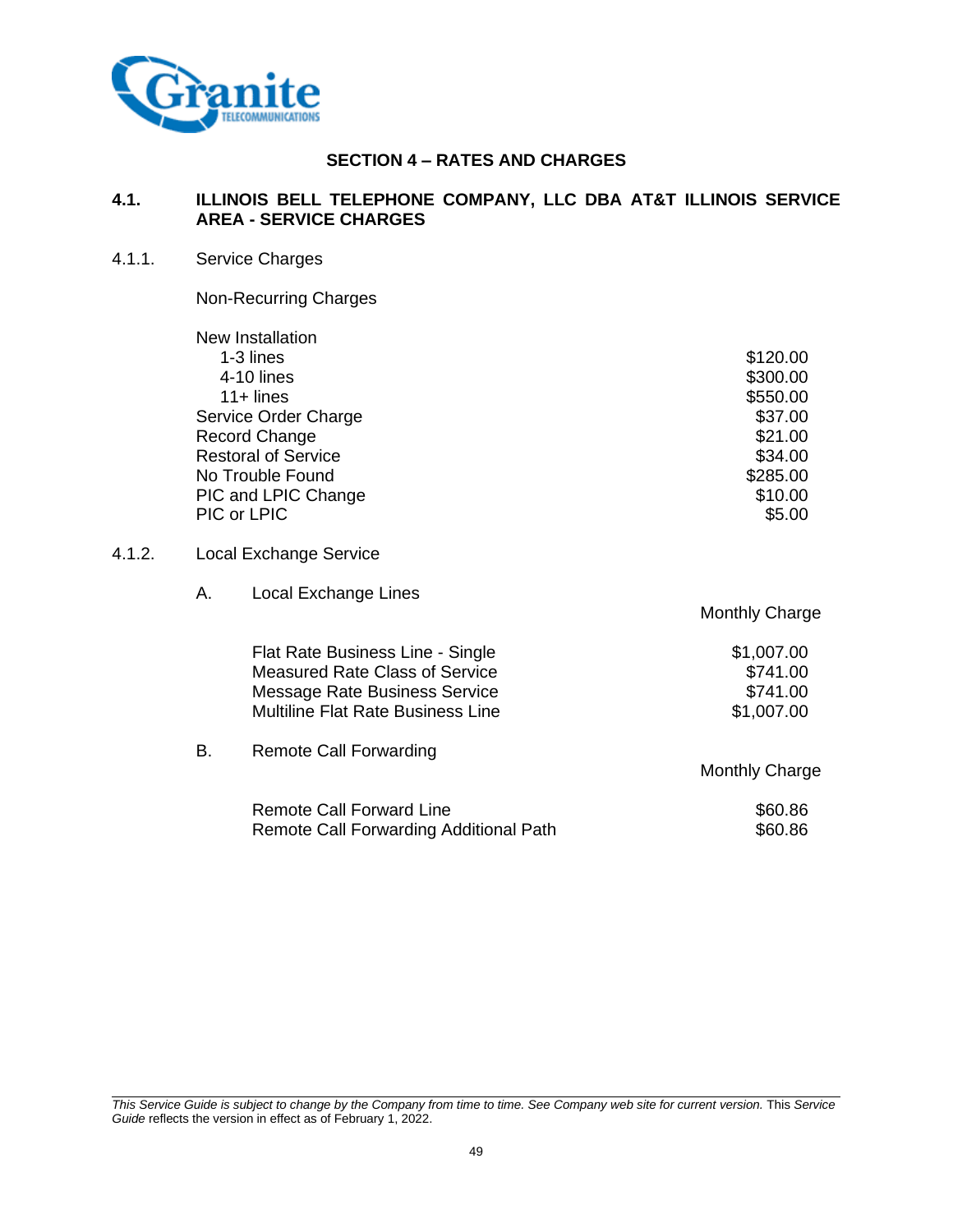

#### **4.1. ILLINOIS BELL TELEPHONE COMPANY, LLC DBA AT&T ILLINOIS SERVICE AREA - SERVICE CHARGES**, Continued

- 4.1.2. Local Exchange Service, Continued
	- C. Multi-Service Transport Mileage Charges

Multi-Service Transport Mileage Charges services are rated on an individual case basis, based on the location(s) where service is provided.

1001A Channel Area C 2001 Channel- Area A- Long Haul Mileage 2001 Channel- Area A- Short Haul Mileage 2001 Channel- Area B- Long Haul Mileage 2001 Channel- Area B- Short Haul Mileage 2001 Channel- Area C- Long Haul Mileage 2001 Channel- Area C- Short Haul Mileage 2001B Channel Area B 2001C Channel- Area C-Long Haul Mileage- STF Not Applicable 2001D Channel Additional Appearance 2001D Channel Additional Appearance, Rate Group A 2001D Channel Additional Appearance, Rate Group B 2001D Channel Area A 2001D Channel Area A-Long Haul Mileage 2001D Channel Area C 2002 Channel Area B 2002 Channel Area C Analog 4-Wire Termination per arrangement C2 Type – Two Point – Between Service Area – 4 Wire – Long Haul – Area C Channel Mileage Channel Mileage - Access Area A Channel Mileage - Access Area B Channel Mileage Terminal Access Area B Channel Mileage Part 2 - 2001 without Conference, First Mile Channel Mileage, per inter-wire center mile Channel Mileage Termination Foreign Central Office Service, per each additional 1/4 mile Foreign District Mileage, First Mile Foreign District Service- Per each additional mile Foreign Service - Private Line Service Channel Mileage Foreign Exchange Service Mileage, per half mile Inter Service Area Channel Long Haul Mileage Part 2 – Duplex, per Mile Inter Service Area Channel Long Haul Mileage - per additional mile Inter Service Area Local Channel - Long Haul Mileage Inter Service Area, Channel Type 1006, Two Point Service, per ¼ mile Inter Service Area Channel Type 2001, Multi-point Service without Conference capability, first ¼ mile Inter Service Area Channel Type 2001, Multi-point Service without Conference capability, each additional ¼ mile

*This Service Guide is subject to change by the Company from time to time. See Company web site for current version.* This *Service Guide* reflects the version in effect as of February 1, 2022.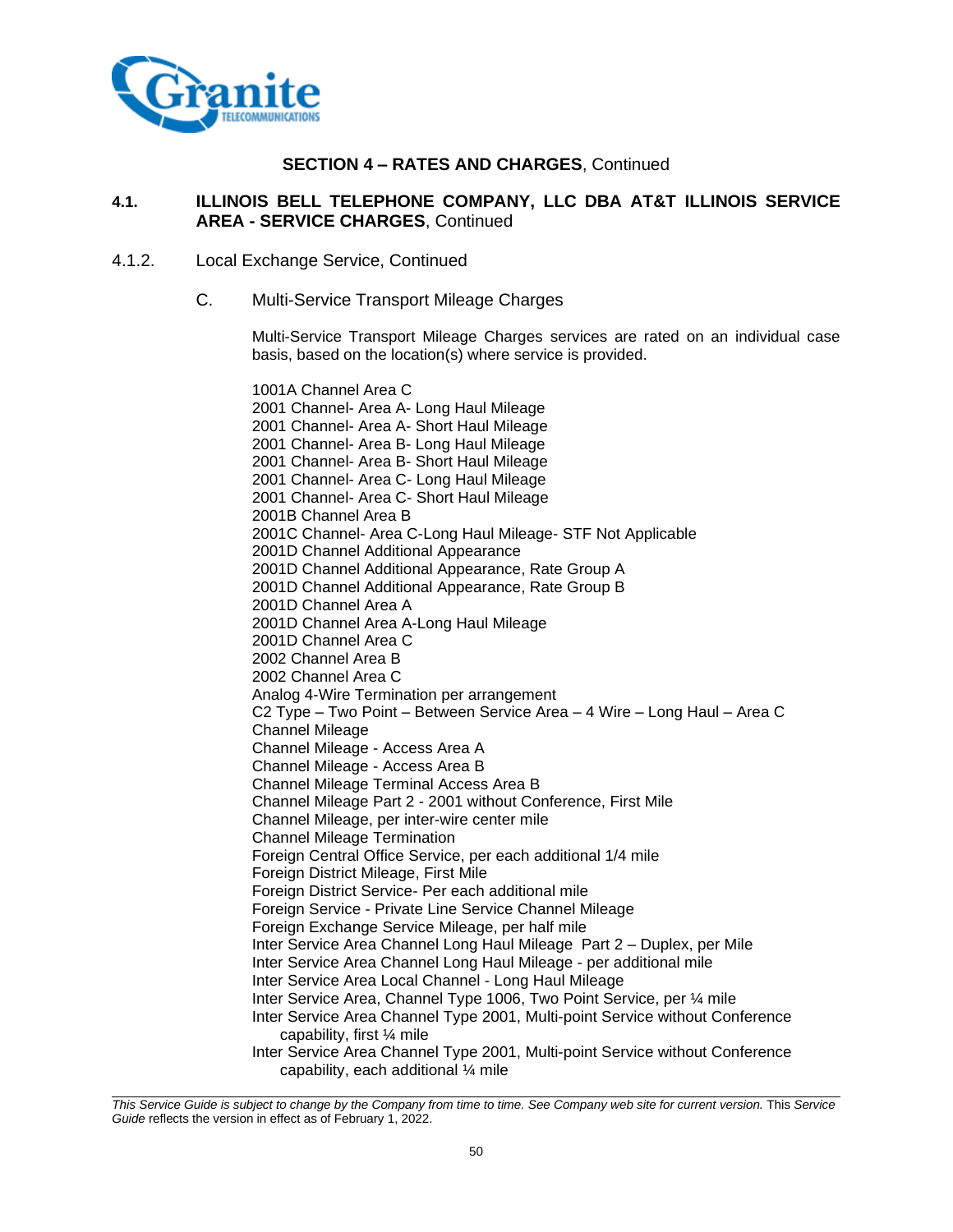

#### **4.1. ILLINOIS BELL TELEPHONE COMPANY, LLC DBA AT&T ILLINOIS SERVICE AREA - SERVICE CHARGES**, Continued

- 4.1.2. Local Exchange Service, Continued
	- C. Multi-Service Transport Mileage Charges, Continued

Multi-Service Transport Mileage Charges services are rated on an individual case basis, based on the location(s) where service is provided.

Interoffice Channel Mileage - Type 2002 - Two-Wire Interface Interoffice Channel Mileage - Type 2002 - Two-Wire Interface Interoffice Channel Mileage - Type 2002 - Two-Wire Interface Interoffice Channel Mileage Part 2 – 2001, First Mile Interoffice Channel Mileage Part 2 – 2001, per Additional Mile Interoffice Channel Mileage Part 2 - 2001 Conference, First Mile Interoffice Channel Mileage Part 2 – 2001 Conference. per Additional Mile Interoffice Channel Mileage Part 2 - 2002 with Conference, First Mile Interoffice Channel Mileage Part 2 - 2002 with Conference, per Additional Mile Interoffice Channel Mileage Part 2 - Duplex & Half-Duplex, per 1/4 mile Interoffice Channel Mileage Part 2 – Metallic, per Mile Interoffice Channel Mileage with Conference Capability, First Mile Interoffice Channel Mileage with Conference Capability, additional - 1/4 mile Long Haul Mileage, Type 2001, with Conference, 4-Wire Long Haul Mileage, Type 2001A Long Haul Mileage, Type 2001B Long Haul Mileage, Type 2001C Long Haul Mileage, Type 2002: Four-Wire Long Haul Mileage, Type 2301: Two-Wire Long Haul Mileage, Type 2301: Two-Wire Long Haul Mileage, Type 3002: Four-Wire Long Haul Mileage - Two Point Service – Type 2002 Two-Wire Interface, first mile Long Haul Mileage - Two Point Service – Type 2002 Two-Wire Interface, per additional mile Long Haul Mileage - Two Point Service – Type 2001D Two-Wire Interface, per first mile Long Haul Mileage - Two Point Service – Type 2001D Two-Wire Interface, per additional mile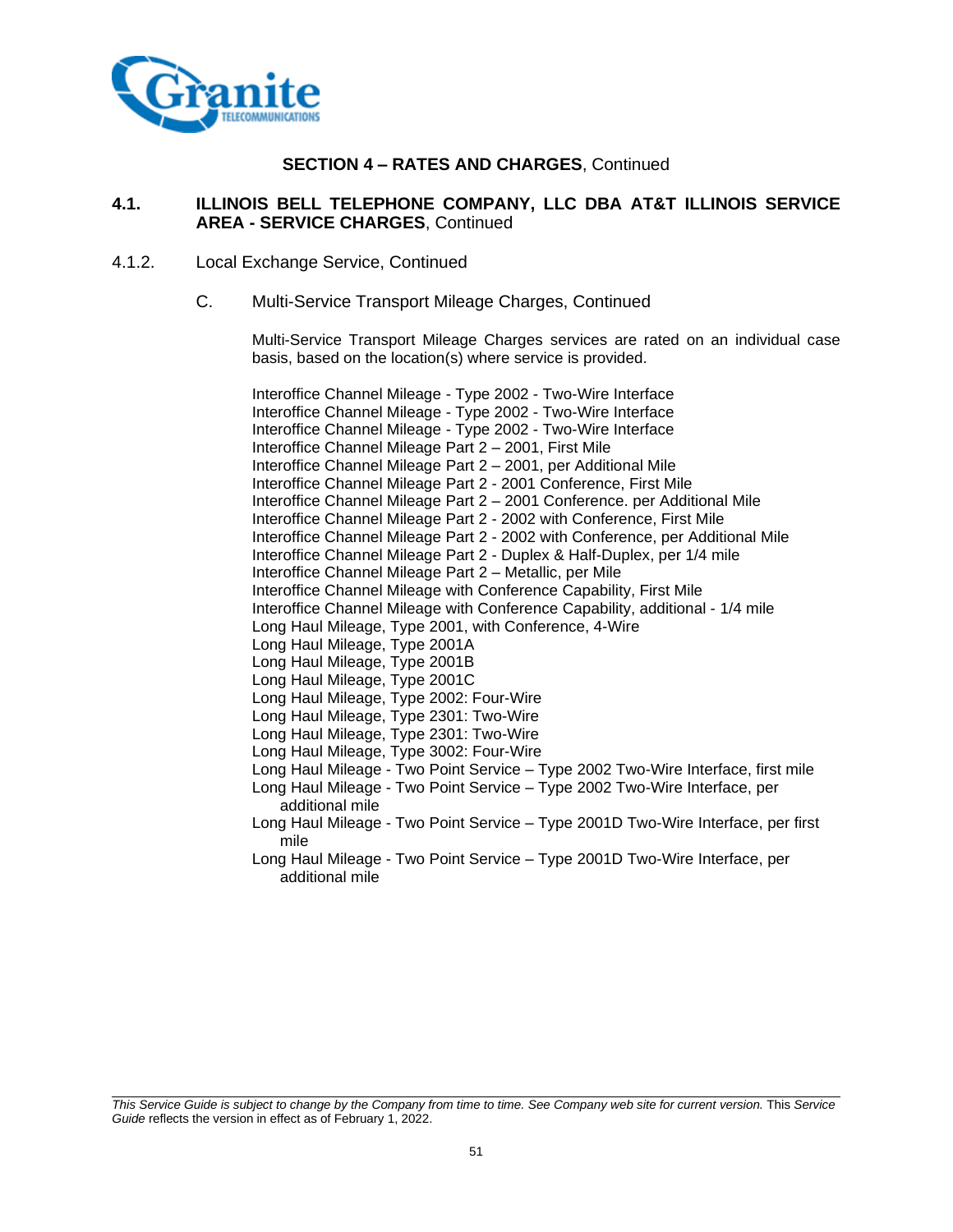

#### **4.1. ILLINOIS BELL TELEPHONE COMPANY, LLC DBA AT&T ILLINOIS SERVICE AREA - SERVICE CHARGES**, Continued

- 4.1.2. Local Exchange Service, Continued
	- C. Multi-Service Transport Mileage Charges, Continued

Multi-Service Transport Mileage Charges services are rated on an individual case basis, based on the location(s) where service is provided.

Short Haul Mileage Short Haul Mileage, per first 1/4 mile Short Haul Mileage, per additional 1/4 mile Short Haul Mileage - Type 2001 Short Haul Mileage - Type 2001, per additional 1/4 mile Short Haul Mileage - Type 2001A, Two Point Service, per first 1/4 mile Short Haul Mileage - Type 2001A, Two Point Service, per additional 1/4 mile Short Haul Mileage - Type 2001B, Two Point Service, per first 1/4 mile Short Haul Mileage - Type 2001B, Two Point Service, per additional 1/4 mile Short Haul Mileage - Type 2001C, Two Point Service, per first 1/4 mile Short Haul Mileage - Type 2001C, Two Point Service, per additional 1/4 mile Short Haul Mileage - Type 2001D, Two Point Service, per first 1/4 mile Short Haul Mileage - Type 2001D, Two Point Service, per additional 1/4 mile Short Haul Mileage - Type 2301: Two Wire Interface, per first 1/4 mile Short Haul Mileage - Type 2301: Two Wire Interface, per additional 1/4 mile Short Haul Mileage - Type 2301: Four Wire Interface, per first 1/4 mile Short Haul Mileage - Type 2301: Four Wire Interface, per additional 1/4 mile Short Haul Mileage - Type 3002 - Two-Wire Interface, Two Point and Multi Point Service Short Haul Mileage - Type 3002 – Two Wire Interface - Two Point Service, per first 1/4 mile Short Haul Mileage - Type 3002 – Two Wire Interface - Two Point Service, per additional 1/4 mile Short Haul Mileage - Type 3002 – Two-Wire Interface - Multi Point Service, per first 1/4 mile Short Haul Mileage - Type 3002 – Two-Wire Interface - Multi Point Service, each additional 1/4 mile Short Haul Mileage - Type 3002 – Two Wire Interface - First 1/4 mile – Two Point Service Short Haul Mileage - Type 3002: Four-Wire Short Haul Mileage - Type 3002: Four-Wire, First 1/4 mile Short Haul Mileage Type 3002 - Four-Wire Interface Type 1001A: Metallic - Short Haul Mileage, First 1/4 mile Type 1001A: Metallic - Short Haul Mileage, per additional 1/4 mile Type 2001A- Long Haul Mileage Type 2002 - Two-Wire Interface Type 2301 - Two Wire Interface, Long Haul Mileage, Per primary termination Type 3002 - Four-Wire Interface Type 3002 - Four-Wire Interface, Rate Group A

Type 3002 - Four-Wire Interface, Rate Group B

*This Service Guide is subject to change by the Company from time to time. See Company web site for current version.* This *Service Guide* reflects the version in effect as of February 1, 2022.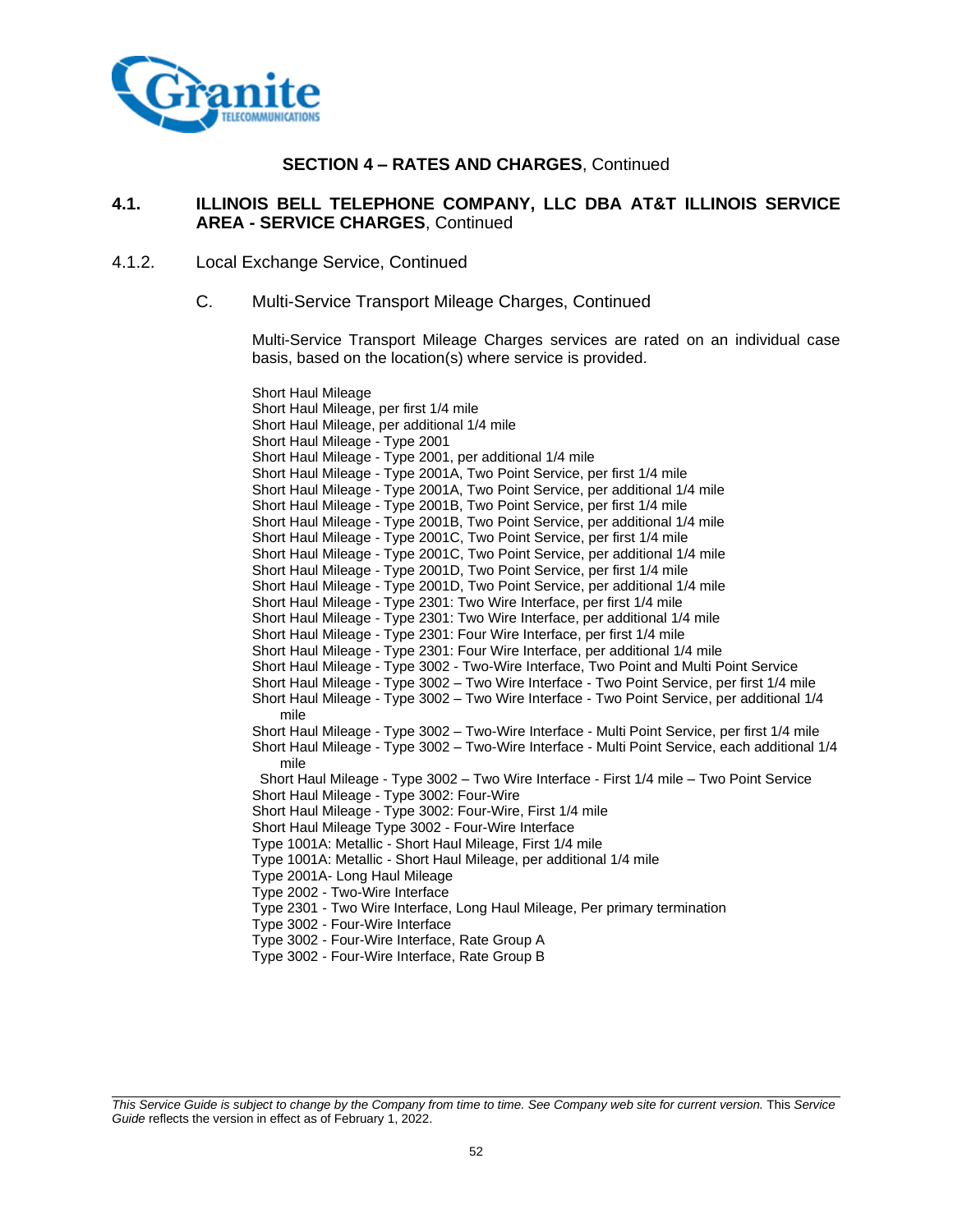

#### **4.1. ILLINOIS BELL TELEPHONE COMPANY, LLC DBA AT&T ILLINOIS SERVICE AREA - SERVICE CHARGES**, Continued

# 4.1.3. Custom Calling Features

Monthly Charge

| *66 Auto Redial                                | \$5.00   |
|------------------------------------------------|----------|
| *69 Call Return                                | \$7.00   |
| 900 and 976 Block                              | \$0.00   |
| 900 Blocking Feature                           | \$0.00   |
| 976 Restriction                                | \$0.00   |
| Additional Alternate Routing each              | \$75.00  |
| Alarm Coupler                                  | \$3.63   |
| <b>Alternate Answering</b>                     | \$1.00   |
| Anonymous Call Rejection                       | \$1.90   |
| <b>Auto Dialer Service</b>                     | \$2.50   |
| <b>Automatic Transfer</b>                      | \$0.25   |
| Back Up Link - Disaster Recovery               | \$0.00   |
| <b>Block Automatic Call Back</b>               | \$0.00   |
| Call Again Pay Per Use Block                   | \$0.00   |
| Call Forwarding Busy Line                      | \$0.60   |
| Call Forwarding Do Not Answer                  | \$0.60   |
| Call Forwarding To External Number - Centrex   | \$0.00   |
| <b>Call Forwarding Variable</b>                | \$27.83  |
| Call Rejection                                 | \$5.00   |
| Call Waiting                                   | \$27.83  |
| Caller ID Blocking                             | \$2.00   |
| Caller ID Number Only                          | \$38.04  |
| Caller ID with Name                            | \$2.60   |
| Caller ID with Name and Number                 | \$2.60   |
| Calling Name and Number Delivery Block         | \$0.00   |
| <b>Calling Name Display</b>                    | \$2.60   |
| <b>Custom Business Automatic Transfer</b>      | \$0.25   |
| Custom Business Call Forwarding (2)            | \$0.25   |
| <b>Customer Control for Busy Line Transfer</b> | \$1.00   |
| <b>Customer Location Alternate Routing</b>     | \$17.00  |
| Deny Originating Calls                         | \$0.00   |
| <b>Direct Connect</b>                          | \$209.00 |
| Easy Call                                      | \$5.00   |
| <b>Hot Line</b>                                | \$129.00 |
| Hunting                                        | \$0.00   |
| <b>Intercom Plus</b>                           | \$4.28   |
| <b>International Call Block</b>                | \$0.00   |
| Local Usage Plan                               | \$6.00   |
| Make Busy or Break Hunt Control equipment      | \$6.35   |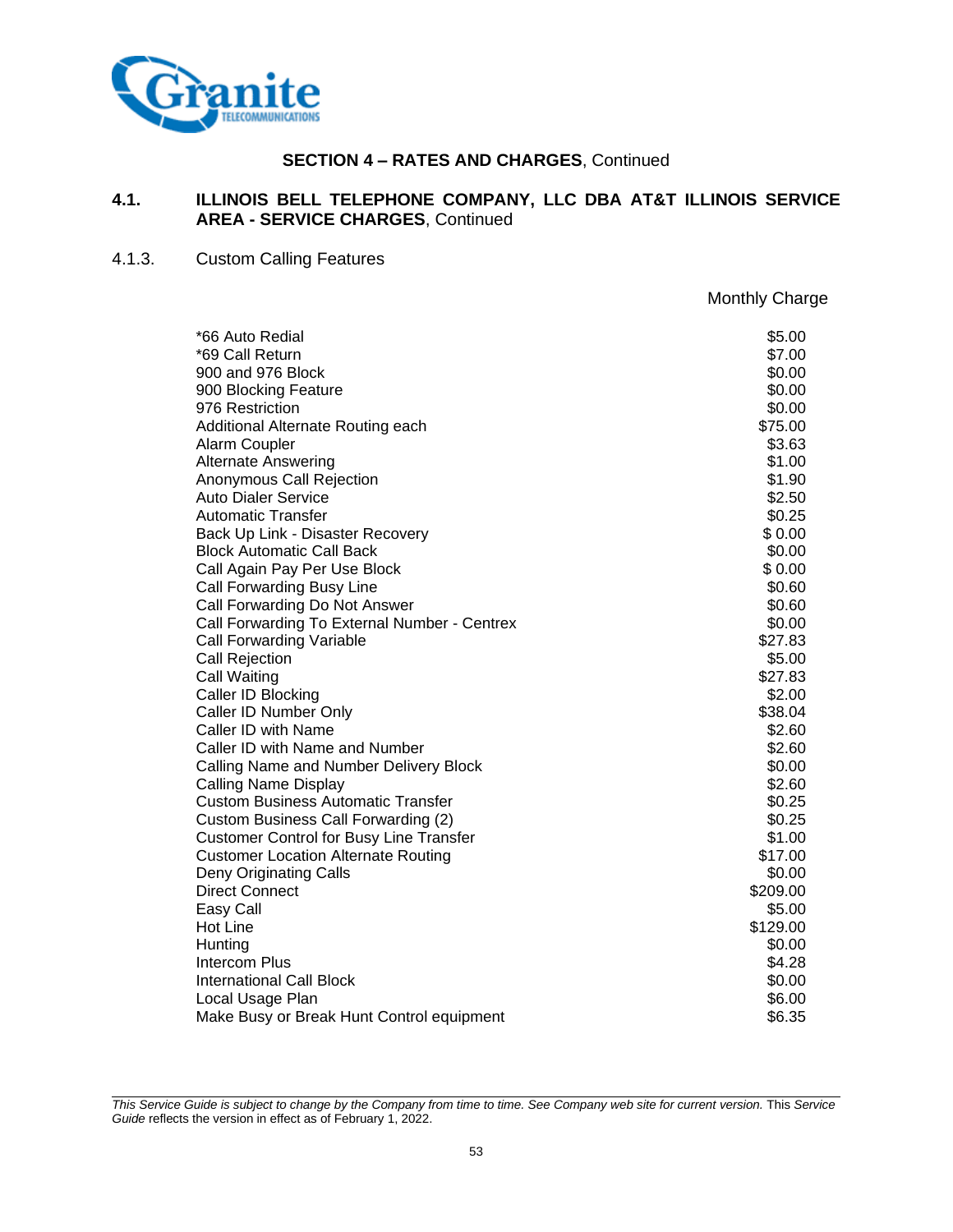

#### **4.1. ILLINOIS BELL TELEPHONE COMPANY, LLC DBA AT&T ILLINOIS SERVICE AREA - SERVICE CHARGES**, Continued

#### 4.1.3. Custom Calling Features, Continued

Monthly Charge

| Mandatory Blocking 900/976                                         | \$0.00  |
|--------------------------------------------------------------------|---------|
| Multi-Ring Service, First Number                                   | \$5.00  |
| No Collect/3rd Party                                               | \$0.00  |
| <b>Outgoing Call Control</b>                                       | \$13.52 |
| Personalized Ring Two Additional Numbers Second                    | \$5.00  |
| <b>Prestige Communication Package</b>                              | \$1.95  |
| Prestige Communications Package (PCP) II Service - Additional Line | \$1.95  |
| <b>Priority Ringing</b>                                            | \$4.65  |
| <b>Privacy Manager</b>                                             | \$55.66 |
| Repeat Dial *66                                                    | \$0.00  |
| Speed Dial 30                                                      | \$8.75  |
| Speed Dial 8                                                       | \$21.15 |
| <b>Third Party Billing Block</b>                                   | \$0.00  |
| Three Way Call Blocking                                            | \$0.00  |
| Three Way Calling                                                  | \$26.44 |
| <b>Toll Restriction</b>                                            | \$1.90  |
| <b>Touch Tone Business</b>                                         | \$0.00  |
| Usage Sensitive 3-Way Calling                                      | \$0.00  |
| <b>Voice Connecting Arrangement</b>                                | \$2.42  |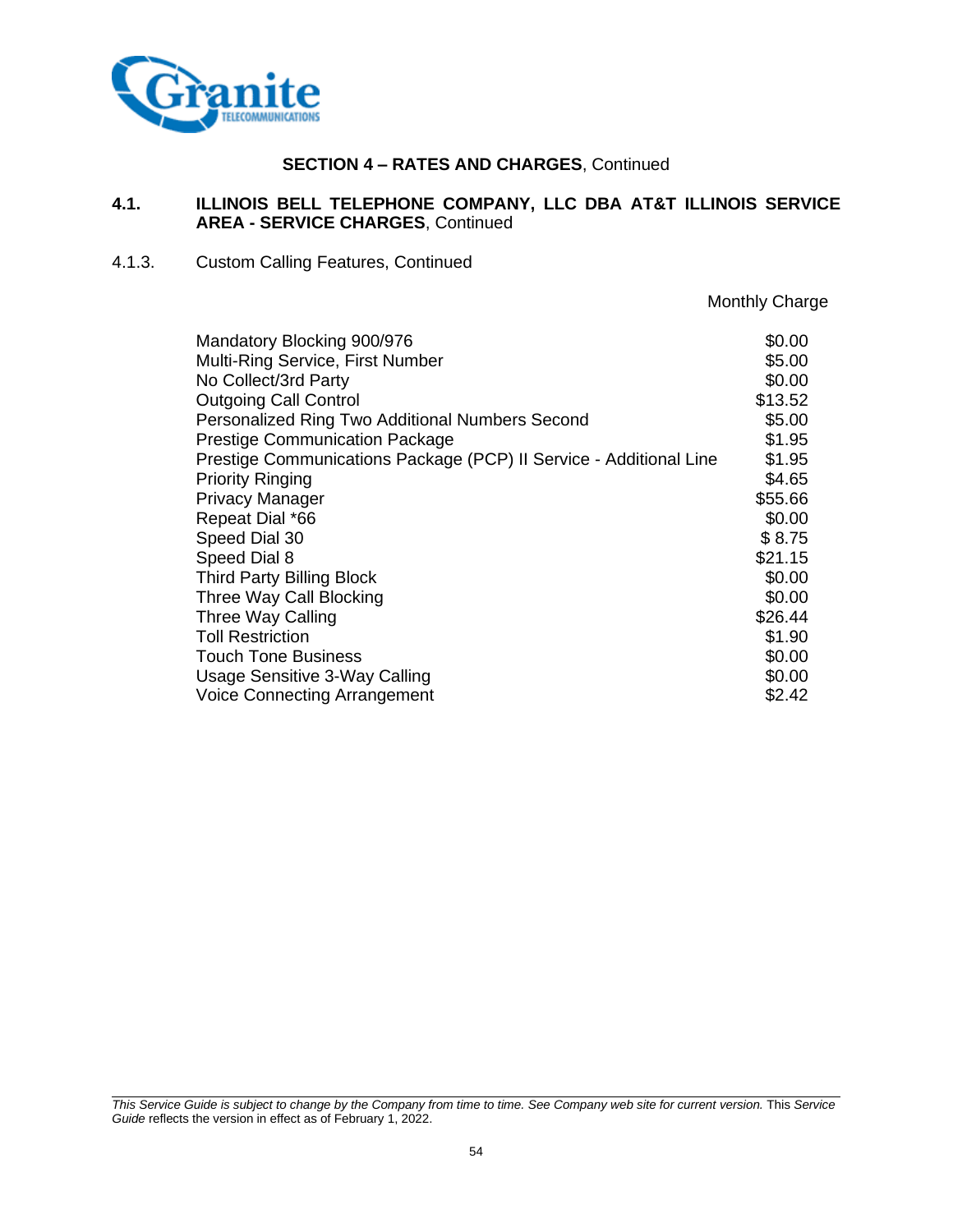

# **4.1. ILLINOIS BELL TELEPHONE COMPANY, LLC DBA AT&T ILLINOIS SERVICE AREA - SERVICE CHARGES**, Continued

4.1.4. Directory Listings

|                                   | Monthly Charge |
|-----------------------------------|----------------|
| <b>Additional Listing</b>         | \$6.00         |
| <b>Cross Reference Listing</b>    | \$6.00         |
| Directory Listing                 | \$6.00         |
| <b>Secondary Directory Number</b> | \$0.25         |
| <b>Non-Listed Service</b>         | \$3.50         |
| Non-Published Listing             | \$4.35         |

4.1.5. Directory Assistance

Monthly Charge

| Local                                | \$6.99 |
|--------------------------------------|--------|
| Regional                             | \$6.99 |
| Call Completion, excluding usage     | \$1.50 |
| Operator Assistance, excluding usage | \$6.99 |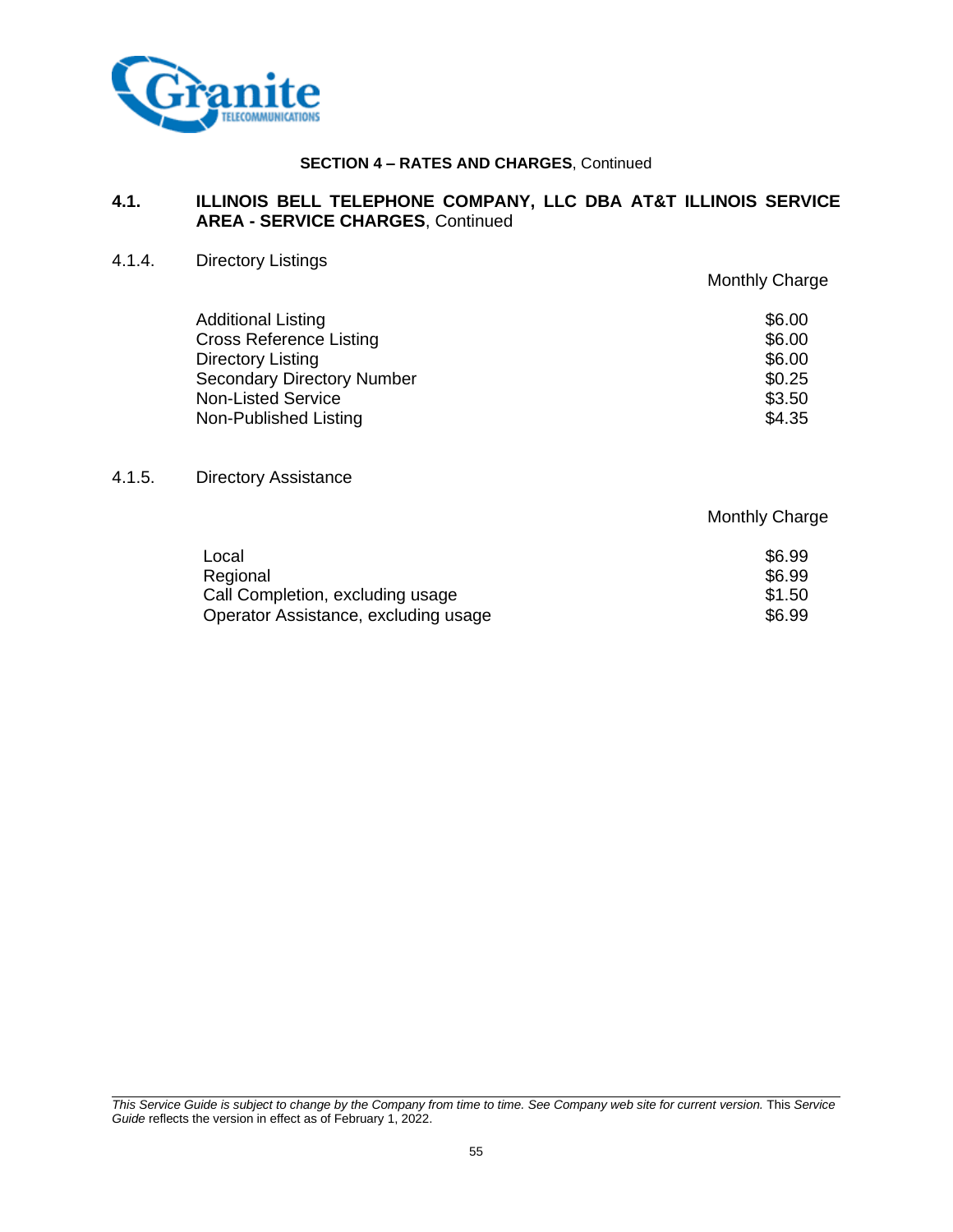

# **4.1. ILLINOIS BELL TELEPHONE COMPANY, LLC DBA AT&T ILLINOIS SERVICE AREA - SERVICE CHARGES**, Continued

## 4.1.6. CENTREX Service

## A. CENTREX Services

|    |                                                             | Monthly Charge |
|----|-------------------------------------------------------------|----------------|
|    | Additional Main Line                                        | \$381.00       |
|    | <b>Centrex Intercommunication Access Service</b>            | \$381.00       |
|    | Centrex - Extension Bridged - Station Line Secondary        | \$0.00         |
|    | <b>Centrex Bridged Different Premise</b>                    | \$0.00         |
|    | Centrex Electronic Key Line                                 | \$392.00       |
|    | <b>Centrex Network Access Line</b>                          | \$12.32        |
|    | Centrex Network Access Line, Rate Group A                   | \$5.09         |
|    | Centrex Network Access Line, Rate Group B                   | \$8.78         |
|    | <b>Exchange Access Station Line Fully Restricted</b>        | \$12.32        |
|    | Exchange Access Station Line Fully Restricted, Rate Group A | \$5.09         |
|    | Exchange Access Station Line Fully Restricted, Rate Group B | \$8.78         |
| В. | <b>CENTREX Features</b>                                     |                |
|    |                                                             | Monthly Charge |
|    | 3-Card Shelf - 3 Svc Channels                               | \$90.00        |
|    | 411 & 555 Blocking                                          | \$0.00         |
|    | Assume Dial 9 - Centrex Feature                             | \$3.25         |
|    | <b>Automatic Callback</b>                                   | \$5.00         |
|    | <b>Billing Terminal - Centrex</b>                           | \$0.00         |
|    | <b>Call Detail Reporting Service</b>                        | \$40.00        |
|    | <b>Call Diverting</b>                                       | \$0.00         |
|    | Call Forward All Calls In Only                              | \$0.00         |
|    | Call Park                                                   | \$0.00         |
|    | Call Park                                                   | \$0.00         |
|    | Call Transfer AC-3WC Consult Hold - Centrex                 | \$0.00         |
|    | Call Waiting                                                | \$0.00         |
|    | Calling Name Display on Intercom                            | \$0.25         |
|    | <b>Cancel Call Waiting</b>                                  | \$0.00         |
|    | Centex Call Pick-up                                         | \$0.00         |
|    | <b>Central Office Premise Facility</b>                      | \$0.00         |
|    | <b>Central Office Recorded Announcement</b>                 | \$40.00        |
|    | <b>Centrex Call Forward Busy</b>                            | \$0.00         |
|    | Centrex Call Forward Do Not Answer                          | \$0.00         |

*This Service Guide is subject to change by the Company from time to time. See Company web site for current version.* This *Service Guide* reflects the version in effect as of February 1, 2022.

Centrex Call Forwarding Variable  $$0.00$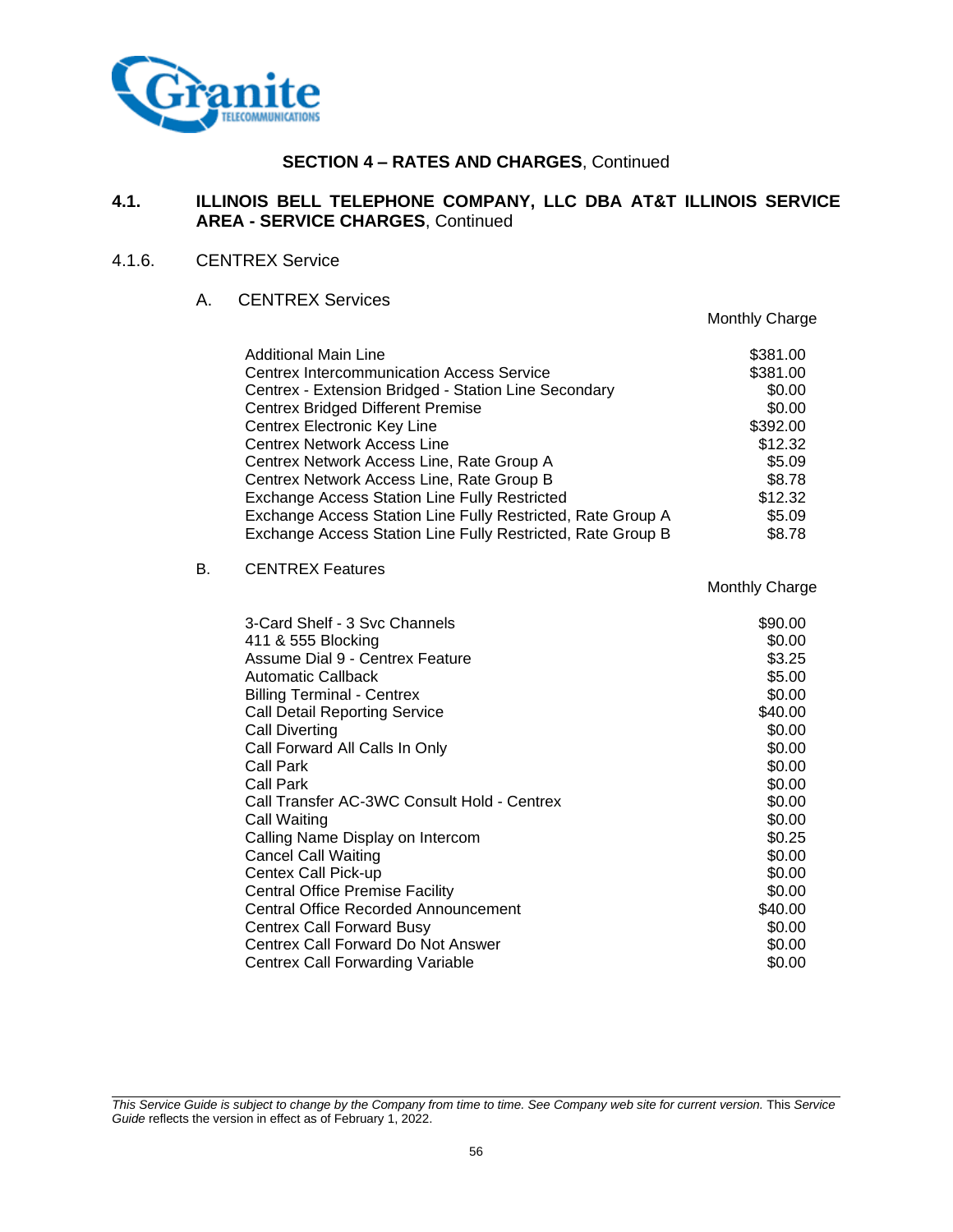

#### **4.1. ILLINOIS BELL TELEPHONE COMPANY, LLC DBA AT&T ILLINOIS SERVICE AREA - SERVICE CHARGES**, Continued

#### 4.1.6. CENTREX Service, Continued

#### B. CENTREX Features, Continued

| Centrex Call Forwarding Variable Intragroup                         | \$0.00  |
|---------------------------------------------------------------------|---------|
| <b>Centrex Call Hold</b>                                            | \$0.00  |
| <b>Centrex Call Pick Up</b>                                         | \$0.00  |
| <b>Centrex Call Screening</b>                                       | \$2.50  |
| Centrex Call Transfer Three Way Calling Call Hold                   | \$0.00  |
| <b>Centrex Call Waiting - Terminating</b>                           | \$0.00  |
| Centrex Caller ID - Name and Number                                 | \$8.00  |
| <b>Centrex Distinctive Ring</b>                                     | \$0.00  |
| <b>Centrex Line - Additional Features</b>                           | \$2.40  |
| <b>Centrex Line Three Additional Features</b>                       | \$3.60  |
| <b>Centrex Line Five Additional Features</b>                        | \$5.00  |
| Centrex Mate, per station                                           | \$0.40  |
| <b>Centrex Multipath Call Forward Variable</b>                      | \$0.00  |
| Centrex Premium Feature Package                                     | \$1.00  |
| <b>Centrex Services - Additional Features</b>                       | \$1.20  |
| Centrex Speed Calling 30                                            | \$0.40  |
| <b>Centrex Speed Dial Short List</b>                                | \$0.00  |
| Centrex Station Identification, per Tie Trunk                       | \$5.00  |
| Centrex System Charge                                               | \$5.00  |
| Centrex Telephone Charge                                            | \$1.00  |
| <b>Centrex-Local Call Detail</b>                                    | \$0.00  |
| Centrexmate, per System Charge                                      | \$60.00 |
| Change Centrex - Mate Telephone Number Centrex or                   |         |
| <b>Other Network Service Vendor</b>                                 | \$0.40  |
| CO Termination with Touch Tone                                      | \$0.00  |
| <b>Common Block for Centrex Service</b>                             | \$5.00  |
| Conference Calling - 6 Port                                         | \$60.00 |
| Conference Calling 3 Way                                            | \$0.00  |
| Conference Services, Linking with four additional conference ports, |         |
| each arrangement                                                    | \$40.00 |
| Conferencing Station Controlled (Small) Station                     | \$2.28  |
| <b>Deny Terminating Calls</b>                                       | \$0.00  |
| Dial Intercept Trunks                                               | \$0.00  |
| <b>Display Communication</b>                                        | \$0.50  |
| Distinct Ring/Call Wait Tone                                        | \$0.00  |
| <b>Electronic Tel-Set Service</b>                                   | \$0.00  |

Monthly Charge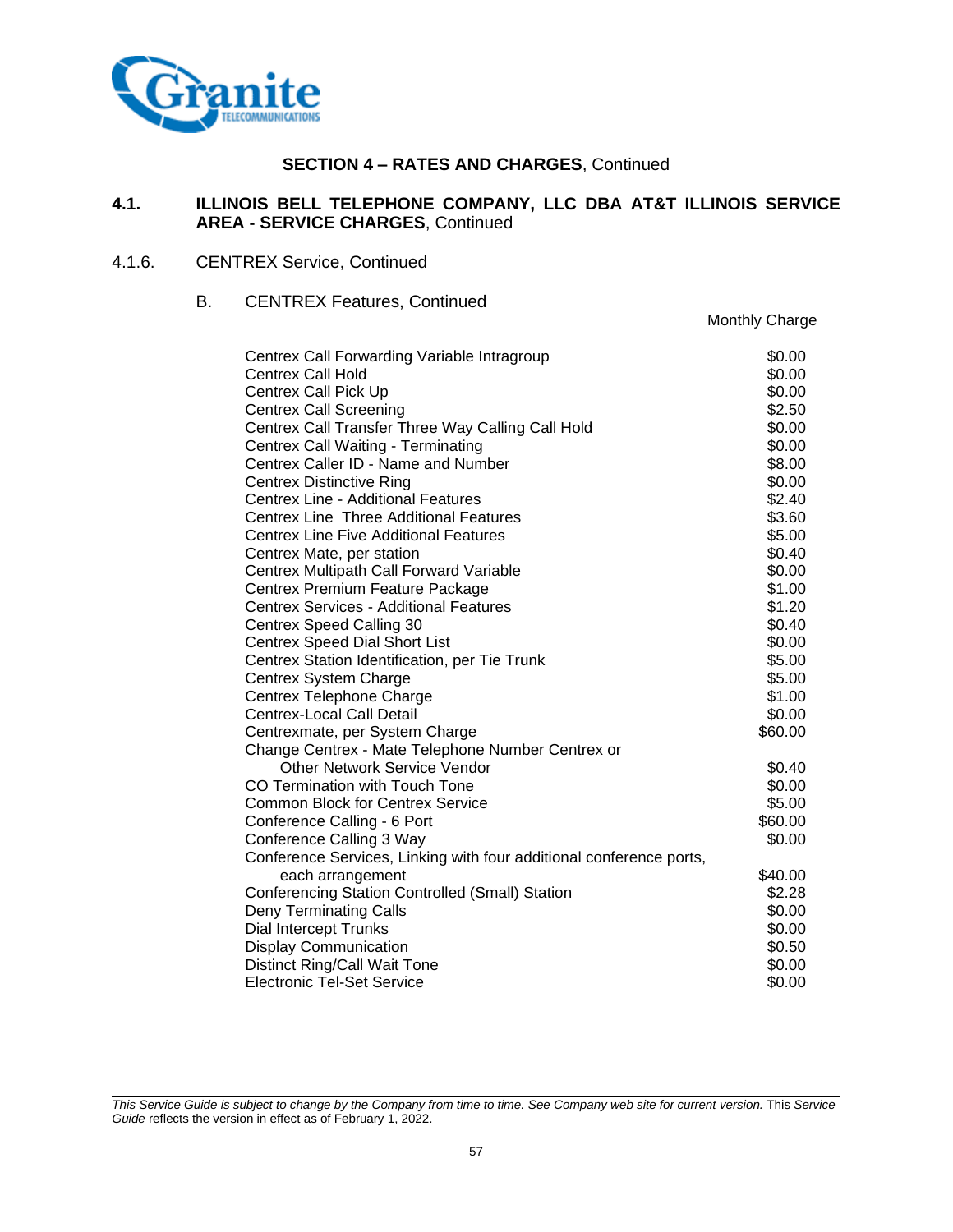

#### **4.1. ILLINOIS BELL TELEPHONE COMPANY, LLC DBA AT&T ILLINOIS SERVICE AREA - SERVICE CHARGES**, Continued

#### 4.1.6. CENTREX Service, Continued

## B. CENTREX Features, Continued

Monthly Charge

| Enhanced Feature Package - Area A                                  | \$15.00    |
|--------------------------------------------------------------------|------------|
| Enhanced Feature Package - Area B                                  | \$15.00    |
| Enhanced Feature Package - Area C                                  | \$15.00    |
| <b>Facility Restriction</b>                                        | \$0.00     |
| Flexible Route Selection (FRS) aka Automatic Route Selection (ARS) | \$20.35    |
| Ground Start Area C                                                | \$4.00     |
| <b>Ground Start Conditioning</b>                                   | \$10.00    |
| <b>Ground Start Operation</b>                                      | \$1.00     |
| <b>Incoming Call Queue Slots</b>                                   | \$0.21     |
| Intercept Arrangement                                              | \$2.00     |
| <b>Intercept Services</b>                                          | \$0.00     |
| Intercom                                                           | \$5.86     |
| Intercom Caller ID                                                 | \$0.60     |
| Interface To CPE Announcement                                      | \$18.00    |
| Multiple Appearance Directory Number - Multiple Call Arrangement   | \$0.25     |
| Music On Hold                                                      | \$18.00    |
| Off Premise Extension: Type 2001E                                  | \$19.05    |
| Standard Announcement, Access Trunk, Each                          | \$10.90    |
| Load Dependent First Delay Announcement, ACD-ESS, each             | \$101.77   |
| <b>Route Selection Deluxe</b>                                      | \$0.00     |
| Simplified Message Desk Interface (SMDI)                           | \$305.50   |
| Simultaneous Call Forwarding                                       | \$5.00     |
| Speed Calling Changeable - 30 Code List                            | \$6.80     |
| Station Intercommunication                                         | \$0.00     |
| <b>Station Line Arrange For Queuing</b>                            | \$2.35     |
| Stationed Controlled Conference (6 Port)                           | \$0.00     |
| System Charge, per system                                          | \$5.00     |
| <b>Basic Private Line Termination</b>                              | \$34.75    |
| Senderized Private Line Termination                                | \$32.47    |
| <b>Truck Answering Service</b>                                     | \$0.00     |
| <b>UCD Per Console Line with Queuing</b>                           | \$9.50     |
| UCD with queue Call Waiting Lamps (each)                           | \$2.42     |
| UCD, Per Console Line without Queuing                              | $-$ \$1.50 |
| Unif CI Dist                                                       | \$0.97     |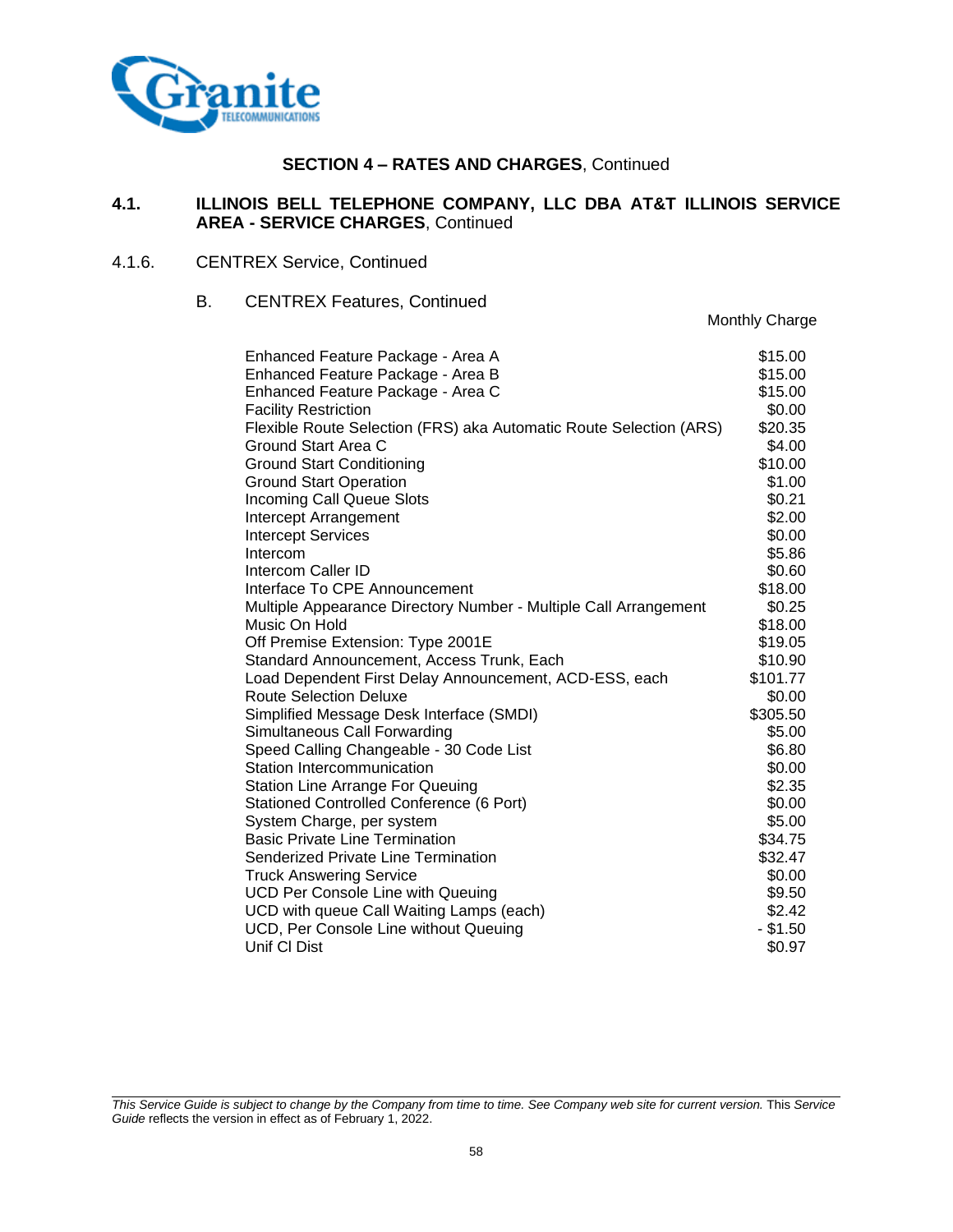

# **4.1. ILLINOIS BELL TELEPHONE COMPANY, LLC DBA AT&T ILLINOIS SERVICE AREA - SERVICE CHARGES**, Continued

4.1.7. Private Branch Exchange (PBX) Service

#### A. PBX Services

Monthly Charge

| Direct Inward Dial Message Trunk with 3 Way Calling Transfer | \$6.00     |
|--------------------------------------------------------------|------------|
| Direct Inward Dial Trunk                                     | \$741.00   |
| Measured PBX Business Trunk                                  | \$741.00   |
| Measured PBX Business Trunk- Inward                          | \$741.00   |
| Message Business Trunk - PBX                                 | \$741.00   |
| <b>Outward Measured PBX Trunk</b>                            | \$741.00   |
| <b>PBX Flat Rate Trunk Service</b>                           | \$1,598.00 |
| <b>PBX Services</b>                                          | \$741.00   |
| <b>PBX Toll Trunk</b>                                        | \$741.00   |
| T-1 Digital Trunk- with line side capabilities               | \$4,220.00 |
| T-1 Digital Trunk-No line side capabilities                  | \$3,500.00 |
| Trunk Make Busy Arrangement - Additional Line                | \$4.95     |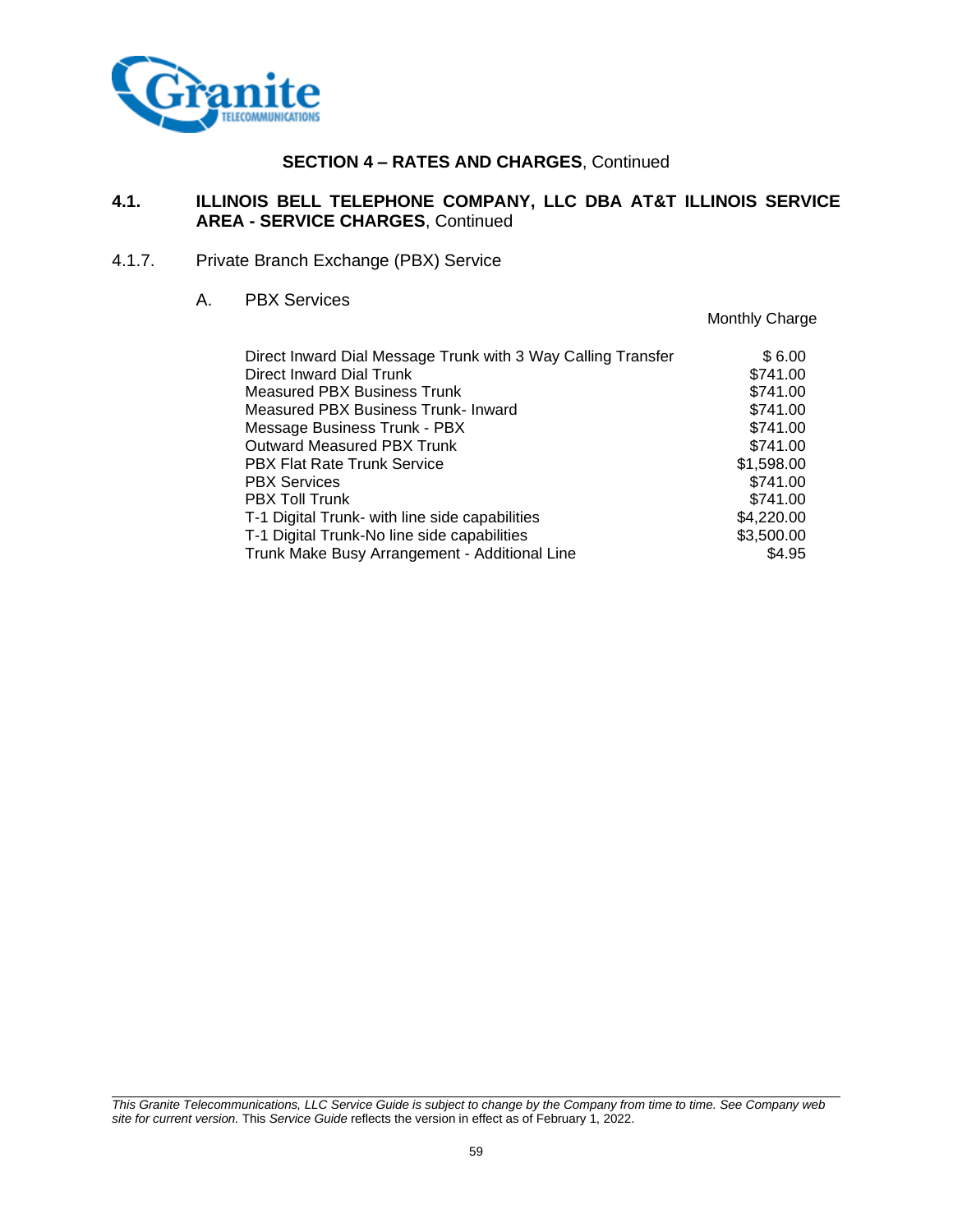

#### **4.1. ILLINOIS BELL TELEPHONE COMPANY, LLC DBA AT&T ILLINOIS SERVICE AREA - SERVICE CHARGES**, Continued

- 4.1.7. Private Branch Exchange (PBX) Service, Continued
	- B. PBX Features

|                                                         | Monthly Charge |
|---------------------------------------------------------|----------------|
| <b>Busy Out Arrangement</b>                             | \$140.00       |
| Direct Inward Dial, Each Group of 10 Direct Inward Dial |                |
| <b>Station Numbers</b>                                  | \$87.00        |
| Direct Inward Dial Main Station Line                    | \$0.00         |
| Direct Inward Dial Trunk Termination                    | \$576.00       |
| Digital Channel Service - Additional Equipment Charge - |                |
| Modules 1, 2, and 3                                     | \$5,530.00     |
| E and M Signaling Arrangement for Type2001B Channels    | \$0.32         |
| Group of 10 Reserved Direct Inward Dial Station Numbers | \$47.00        |
| <b>Night Termination</b>                                | \$140.00       |
| PBX Services HOS CL ID Service                          | \$25.10        |
| <b>PBX Trunk Touch Tone Service</b>                     | \$0.00         |
| Recorded Announcement Intercept Service Per Trunk Group | \$0.00         |
| Secretarial Answering Service - Answer L                | \$0.00         |
| Selective Call Screening - PBX Trunk                    | \$13.18        |
| Signaling Feature - Area A                              | \$0.10         |
| Signaling Feature - Area B                              | \$0.15         |
| Signaling Feature - Area C                              | \$12.25        |
| Type A Signaling Arrangement - Area A                   | \$12.25        |
| Type A Signaling Arrangement - Area B                   | \$15.65        |
| Type A Signaling Arrangement - Area C                   | \$16.40        |
| Type B Signaling Arrangement - Area A                   | \$12.25        |
| Type B Signaling Arrangement - Area B                   | \$15.60        |
| Type B Signaling Arrangement - Area C                   | \$16.10        |
| Type B Signaling Arrangement - Inter Service Area C     | \$10.25        |
| Type C Signaling - Area A                               | \$3.00         |
| Type C Signaling - Area B                               | \$13.65        |
| Type C Signaling - Area C                               | \$14.35        |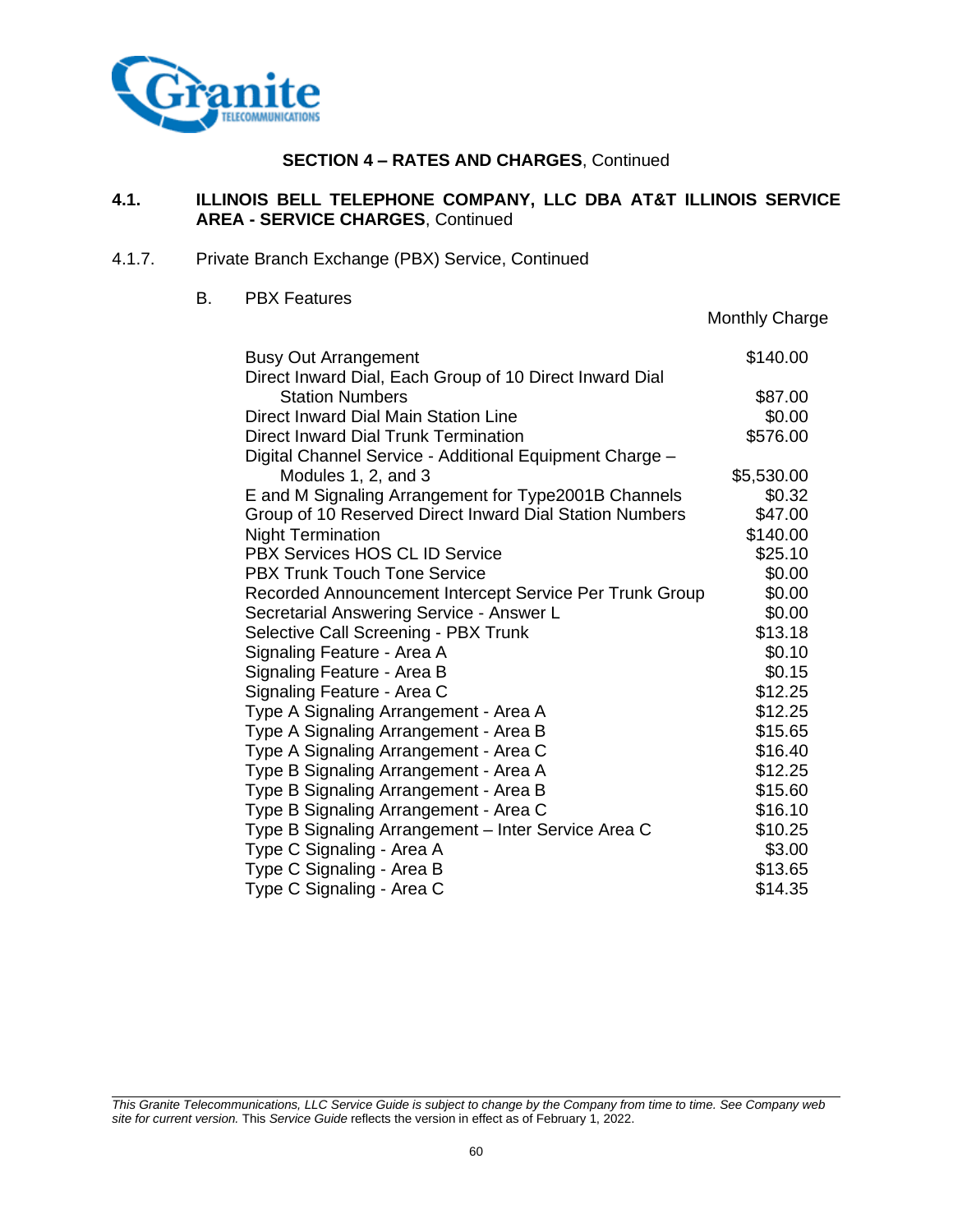

## **4.1. ILLINOIS BELL TELEPHONE COMPANY, LLC DBA AT&T ILLINOIS SERVICE AREA - SERVICE CHARGES**, Continued

4.1.8. Integrated Services Digital Network (ISDN) Service

#### A. ISDN Services

Integrated Voice Access Line – Measured **\$6.00** \$6.00 ISDN Central Office Termination \$1,781.00 **ISDN Centrex – Custom Line**  $$12.00$ ISDN Circuit Switched Data Service \$8.00 **ISDN Circuit Switched Voice B Channel 63.00** \$3.00 **ISDN** Direct Line \$9.41 **ISDN Direct Service, 1SO \$0.000 \$0.000 \$0.000 \$0.000 \$0.00 ISDN Direct Service, P2L \$85.00** \$85.00 ISDN Direct Service, Rate Group A \$1,354.00 **ISDN Direct Service, Rate Group B**  $$719.00$ ISDN Direct Service, Rate Group C  $$279.00$ **ISDN Direct - Business Measured \$0.000 \$0.000 \$0.000 \$0.00 ISDN Direct - Business Message \$0.00** \$0.00 **ISDN Flat Rate Access Charge \$74.80** \$74.80 ISDN PRI Access T1 Facility - 238B/D, Each \$9,639.00 **ISDN PRI Prime Connection** 69,639.00 **ISDN National Line 612.00 \$12.00 ISDN Virtual Foreign Exchange \$0.00** \$0.00 **ISDN Terminal Service Profile**  \$0.00

B. ISDN Features

Monthly Charge

Monthly Charge

| <b>Additional Call Offering</b>             | \$3.00     |
|---------------------------------------------|------------|
| <b>ISDN Calling Name ID Feature</b>         | \$85.00    |
| ISDN-Flexible 3-Way Calling                 | \$0.00     |
| <b>ISDN-PRI Assigned DID Station Number</b> | \$0.20     |
| Secondary Directory Appearance              | \$2.50     |
| Usage and Network Access                    | \$1,000.00 |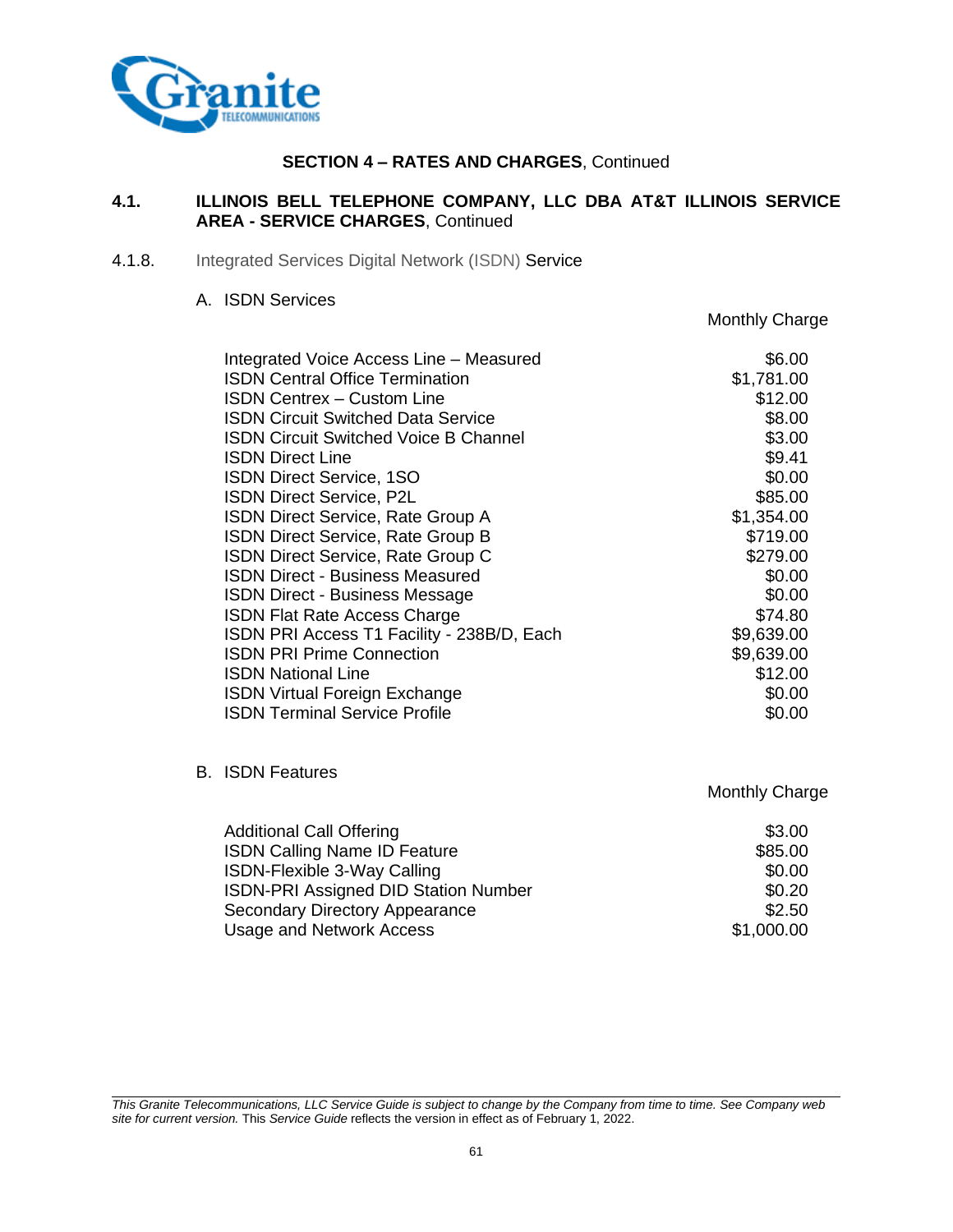

# **4.1. ILLINOIS BELL TELEPHONE COMPANY, LLC DBA AT&T ILLINOIS SERVICE AREA - SERVICE CHARGES**, Continued

Monthly Charge

## 4.1.9. Business Data Services

A. Business Data Service Services

| Private Line - Two Point Service Channel Type 2001B                       | \$52.55    |  |
|---------------------------------------------------------------------------|------------|--|
| Private Line - Two Point Service Channel Type 2001B                       |            |  |
| Rate Group A                                                              | \$22.40    |  |
| Rate Group B                                                              | \$25.85    |  |
| Private Line Channel Type 2001B - Short Haul Mileage                      |            |  |
| Rate Group A                                                              | \$21.60    |  |
| Rate Group B                                                              | \$25.85    |  |
| Private Line Channel Mileage                                              | \$25.00    |  |
| Series 1000 Private Line Channel - Interoffice Channel Mileage Part 2 -   |            |  |
| Metallic, per Additional Mile                                             | \$157.00   |  |
| 1001A Channel- Intra Service Area                                         |            |  |
| Rate Groups 1 to 5, C                                                     | \$1,161.00 |  |
| Rate Group A                                                              | \$753.00   |  |
| Rate Group B                                                              | \$990.00   |  |
| One-Way Out Trunks over Enhanced Multipath                                | \$0.00     |  |
| 2001 Channel Area A - with conference capability                          | \$29.45    |  |
| 2001 Channel- Area A- Without Conferencing Capability-                    |            |  |
| <b>STF Not Applicable</b>                                                 | \$7.05     |  |
| 2001 Channel Area B - Without conference capability                       | \$30.60    |  |
| 2001 Channel Area B - With conference capability                          | \$30.40    |  |
| 2001 Channel- Area B- Without Conferencing Capability- STF Not Applicable | \$9.55     |  |
| 2001 Channel- Area C                                                      | \$50.40    |  |
| 2001 Channel- Area C- Without Conferencing Capability-                    |            |  |
| <b>STF Not Applicable</b>                                                 | \$19.50    |  |
| 2001A Channel Area B                                                      | \$15.60    |  |
| 2001A Channel Area C                                                      | \$25.70    |  |
| 2001B Channel Area A                                                      | \$12.70    |  |
| 2001B Channel Area C, Rate Groups A, B, and C only                        | \$2.75     |  |
| 2001C Channel Area A                                                      | \$19.85    |  |
| 2001C Channel Area B                                                      | \$19.75    |  |
| 2001D Channel Additional Appearance                                       | \$15.00    |  |
| 2001D Channel Area A                                                      | \$13.80    |  |
| 2001D Channel Area B                                                      | \$12.78    |  |
| 2001D Channel Area C                                                      |            |  |
| Rate Groups 1 to 5, C                                                     | \$1,666.00 |  |
| Rate Group A                                                              | \$1,455.00 |  |
| Rate Group B                                                              | \$1,566.00 |  |
| 2001E Channel Area B                                                      | \$6.59     |  |
| 2001E Channel Area C                                                      |            |  |
| Rate Group B                                                              | \$10.71    |  |
| Rate Group C                                                              | \$12.25    |  |
| 2002 Channel Area C                                                       | \$38.50    |  |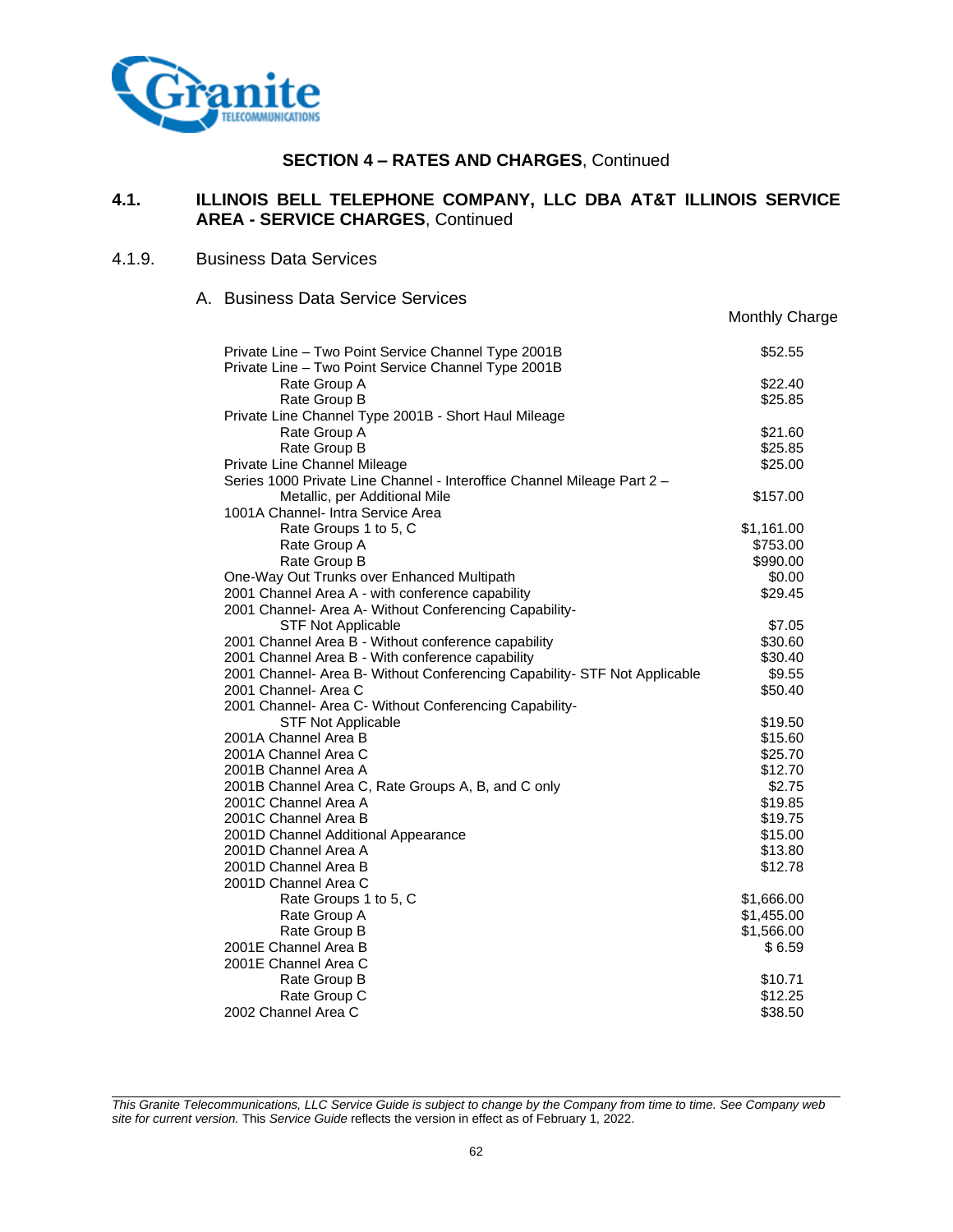

# **4.1. ILLINOIS BELL TELEPHONE COMPANY, LLC DBA AT&T ILLINOIS SERVICE AREA - SERVICE CHARGES**, Continued

#### 4.1.9. Business Data Services

#### A. Business Data Service Services, Continued

|                                                                            | Monthly Charge |
|----------------------------------------------------------------------------|----------------|
| 3002 Channel Area A                                                        |                |
| Rate Groups 1 to 5,C                                                       | \$3,345.00     |
| Rate Group A                                                               | \$1,666.00     |
| Rate Group B                                                               | \$1,905.00     |
| 3010 Channel Area B                                                        |                |
| Rate Groups 1 to 5, C                                                      | \$2,745.00     |
| Rate Group A                                                               | \$1,300.00     |
| Rate Group B                                                               | \$1,692.00     |
| 6000 Channel                                                               | \$14.87        |
| Alternate Circuit Switched Data Services (Voice)                           | \$10.50        |
| Channel - Type 1001A                                                       |                |
| Rate Groups 1 to 5, C                                                      | \$1,161.00     |
| Rate Group A                                                               | \$753.00       |
| Rate Group B                                                               | \$990.00       |
| Channel Service: Type 2001 without Conference Capability                   |                |
| Rate Groups 1 to 5, C                                                      | \$1,284.00     |
| Rate Group A                                                               | \$735.00       |
| Rate Group B                                                               | \$901.00       |
| Channel Service: Type 2001B                                                | \$52.55        |
| Circuit Switched Date per B Channel Equipped                               | \$9.00         |
| Circuit Switched Service Element per B-Channel                             | \$21.00        |
| Circuit Switched Voice per B Channel equipped                              | \$4.00         |
| <b>Circuit Switched Voice/Data Line</b>                                    | \$9.00         |
| <b>Distance Extension</b>                                                  | \$22.50        |
| <b>DS1 Local Distribution Channel</b>                                      | \$5,035.00     |
| Inter Service Area Local Channel - Type 1001A                              |                |
| Rate Groups 1 to 5, C                                                      | \$1,161.00     |
| Rate Group A                                                               | \$753.00       |
| Rate Group B                                                               | \$990.00       |
| Inter Service Area Local Channel - Type 2002 - Two-Wire Interface - Area C |                |
| Rate Groups 1 to 5, C                                                      | \$1,495.00     |
| Rate Group A                                                               | \$1,185.00     |
| Rate Group B                                                               | \$1,264.00     |
| Inter Service Area Local Channel (Channel Area C)                          | \$52.55        |
| Inter Service Area STF Not Applicable - Type 3002                          |                |
| Rate Groups 1 to 5, C                                                      | \$4,258.00     |
| Rate Group A                                                               | \$1,648.00     |
| Rate Group B                                                               | \$2,727.00     |
| Inter Service Area STF Not Applicable - Type 3002, Rate Group A            | \$587.00       |
| Inter Service Area STF Not Applicable - Type 3002, Rate Group B            | \$970.00       |
| Inter Service Area Co Ter, Rate Groups A, B, and C only                    | \$10.85        |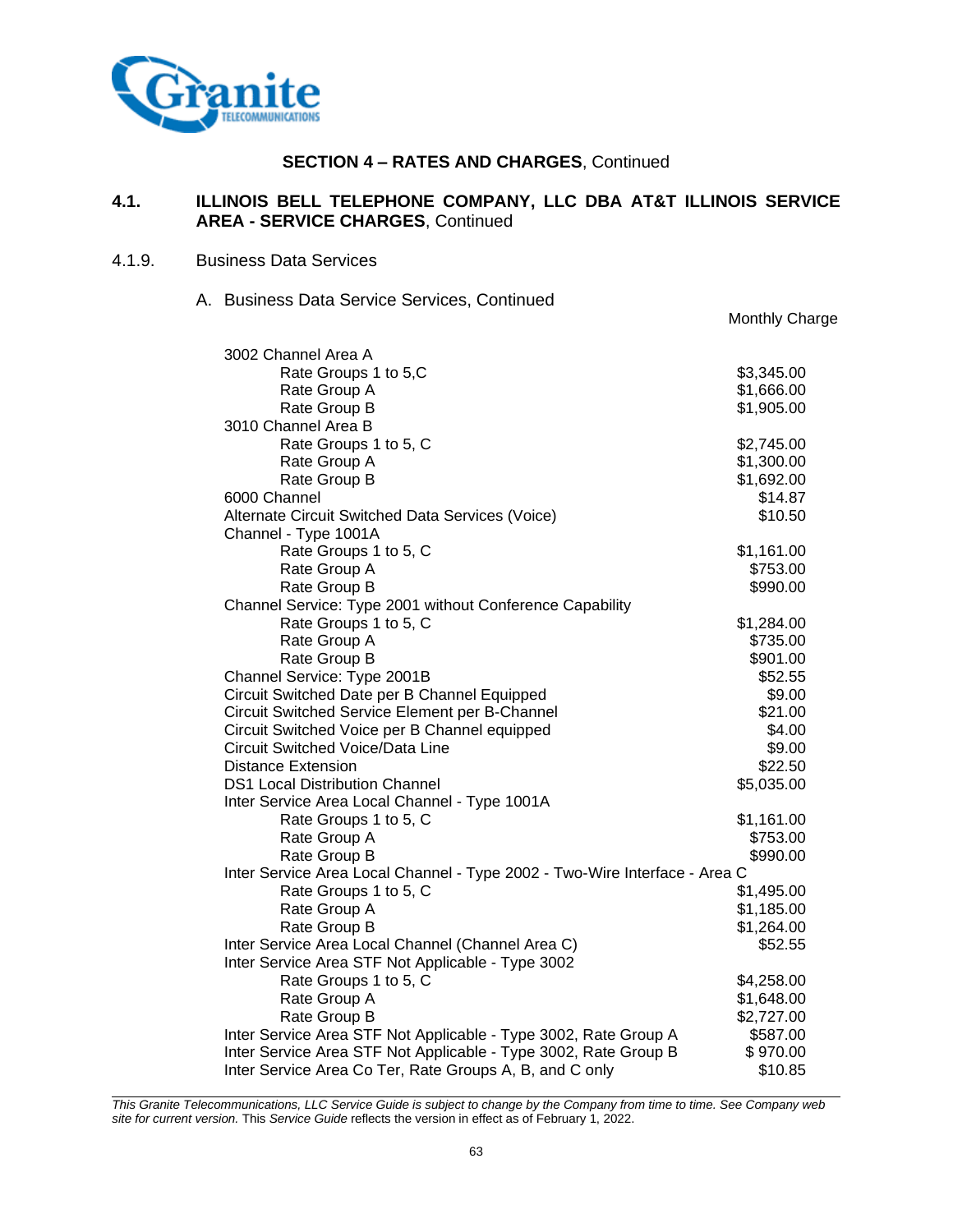

# **4.1. ILLINOIS BELL TELEPHONE COMPANY, LLC DBA AT&T ILLINOIS SERVICE AREA - SERVICE CHARGES**, Continued

Monthly Charge

#### 4.1.9. Business Data Services

A. Business Data Service Services, Continued

| Intra Service Area Local Channel - Type 2001                   |                      |
|----------------------------------------------------------------|----------------------|
| Rate Groups 1 to 5, C                                          | 1,185.00             |
| Rate Group A                                                   | \$735.00<br>\$901.00 |
| Rate Group B<br>Intra Service Area Local Channel B - Type 2001 |                      |
|                                                                |                      |
| Rate Groups 1 to 5, C<br>Rate Group A                          | 1,185.00<br>\$735.00 |
| Rate Group B                                                   | \$901.00             |
| Intra Service Area Local Channel - Type 2001C                  |                      |
| Rate Groups 1 to 5, C                                          | \$1,363.00           |
| Rate Group A                                                   | \$1,143.00           |
| Rate Group B                                                   | \$1,323.00           |
| Intra Service Area Local Channel - Type 2001C                  |                      |
| Intra Service Area Local Channel - Type 2001E -                |                      |
| Connect to Type 7 Answering Service                            | \$10.71              |
| Intra Service Area Local Channel - Type 2001E -                |                      |
| Connect other than Type 7 Answering Service                    | \$12.25              |
| Intra Service Area Local Channel Termination Area A            | \$44.50              |
| Intra Service Type 3002 Four-Wire Interface per CO termination | \$9.35               |
| Local Area Channel - Type 2001                                 |                      |
| Rate Groups 1 to 5, C                                          | \$1,185.00           |
| Rate Group A                                                   | \$735.00             |
| Rate Group B                                                   | \$901.00             |
| Local Channel - Type 2001 - Area A                             |                      |
| Rate Groups 1 to 5, C                                          | \$1,185.00           |
| Rate Group A                                                   | \$735.00             |
| Rate Group B                                                   | \$901.00             |
| Local Channel - Type 2001C                                     |                      |
| Rate Groups 1 to 5, C                                          | \$1,455.00           |
| Rate Group A                                                   | \$1,053.00           |
| Rate Group B                                                   | \$1,116.00           |
| Local Channel - Type 2001C - Area A                            |                      |
| Rate Groups 1 to 5, C                                          | \$1,363.00           |
| Rate Group A                                                   | \$1,143.00           |
| Rate Group B                                                   | \$1,323.00           |
| Local Channel - Type 2001D                                     |                      |
| Rate Groups 1 to 5, C                                          | \$1,666.00           |
| Rate Group A                                                   | \$1,455.00           |
| Rate Group B                                                   | \$1,566.00           |
| Local Channel - Type 2001D - Area A                            |                      |
| Rate Groups 1 to 5, C                                          | \$1,111.00           |
| Rate Group A                                                   | \$970.00             |
| Rate Group B                                                   | \$1,044.00           |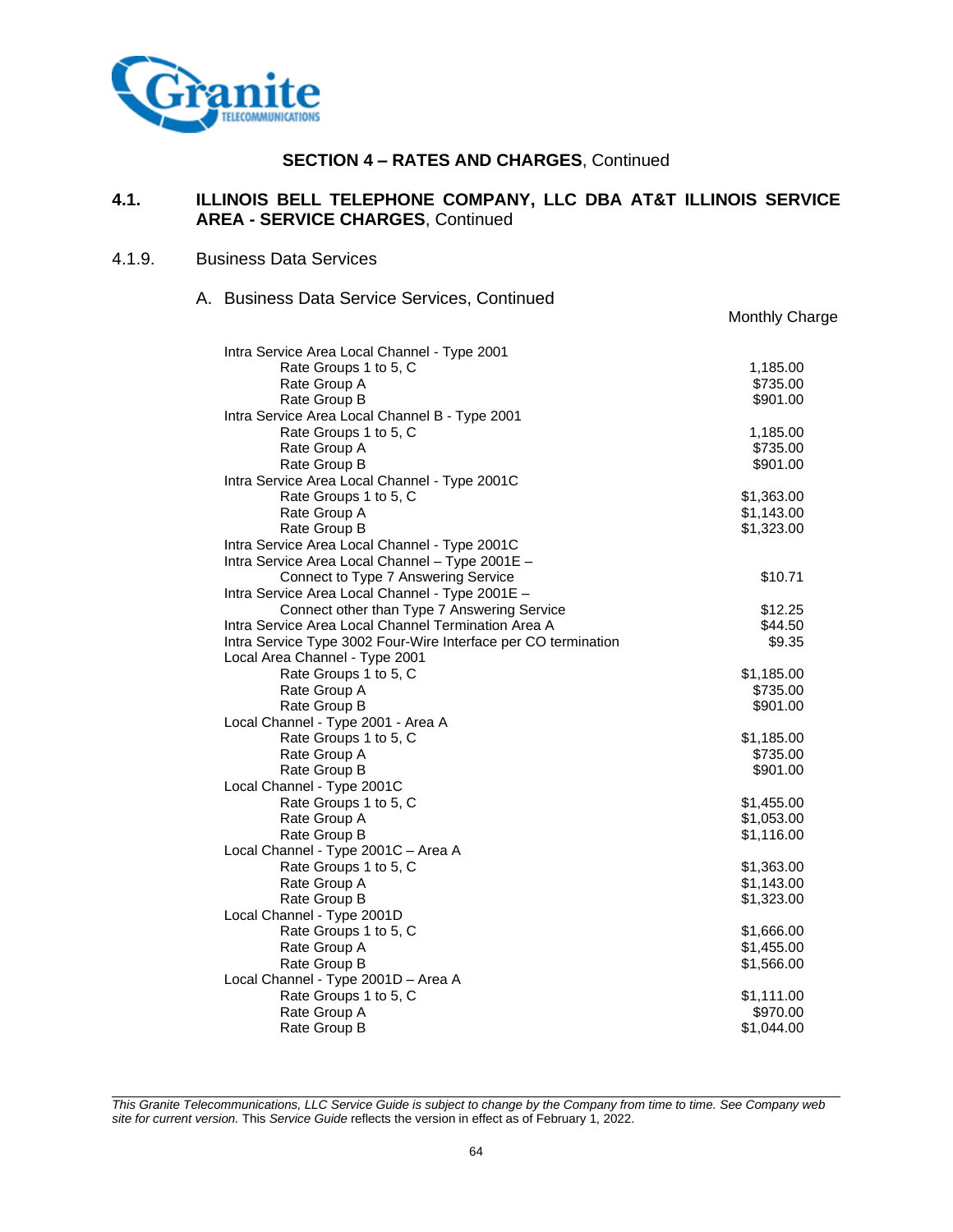

# **4.1. ILLINOIS BELL TELEPHONE COMPANY, LLC DBA AT&T ILLINOIS SERVICE AREA - SERVICE CHARGES**, Continued

Monthly Charge

#### 4.1.9. Business Data Services

A. Business Data Service Services, Continued

| Local Channel - Type 2001D - Area B                                 |            |
|---------------------------------------------------------------------|------------|
| Rate Groups 1 to 5, C                                               | \$1,666.00 |
| Rate Group A                                                        | \$1,455.00 |
| Rate Group B                                                        | \$1,566.00 |
| Local Area Channel Type 1000 Series - 4 Wire - Intra Service Area - |            |
| STF Not Applicable - Area B                                         | \$102.10   |
| Local Channel - Type 1001A - Access Area A                          |            |
| Rate Groups 1 to 5, C                                               | \$1,161.00 |
| Rate Group A                                                        | \$753.00   |
| Rate Group B                                                        | \$990.00   |
| Local Channel - Type 2001                                           |            |
| Rate Groups 1 to 5, C                                               | \$1,284.00 |
| Rate Group A                                                        | \$753.00   |
| Rate Group B                                                        | \$901.00   |
| Local Channel - Type 2002                                           |            |
| Rate Groups 1 to 5, C                                               | \$1,410.00 |
| Rate Group A                                                        | \$1,053.00 |
| Rate Group B                                                        | \$1,116.00 |
| Local Area Channel - Type 3002                                      |            |
| Rate Groups 1 to 5, C                                               | \$3,345.00 |
| Rate Group A                                                        | \$1,666.00 |
| Rate Group B                                                        | \$1,905.00 |
| Local Area Channel - Type 3002 - Area B                             |            |
| Rate Groups 1 to 5, C                                               | \$2,745.00 |
| Rate Group A                                                        | \$1,666.00 |
| Rate Group B                                                        | \$1,905.00 |
| Local Area Channel - Type 3002 - Area C                             |            |
| Rate Groups 1 to 5, C                                               | \$3,345.00 |
| Rate Group A                                                        | \$1,666.00 |
| Rate Group B                                                        | \$1,905.00 |
| Local Channel - Type 2001 - Area B                                  | \$18.00    |
| Local Channel - Type 2001C                                          | \$647.00   |
| Local Channel - Type 2001C - Area A                                 | \$606.00   |
| Local Channel - Type 2001D                                          | \$741.00   |
| Local Channel - Type 2002                                           | \$627.00   |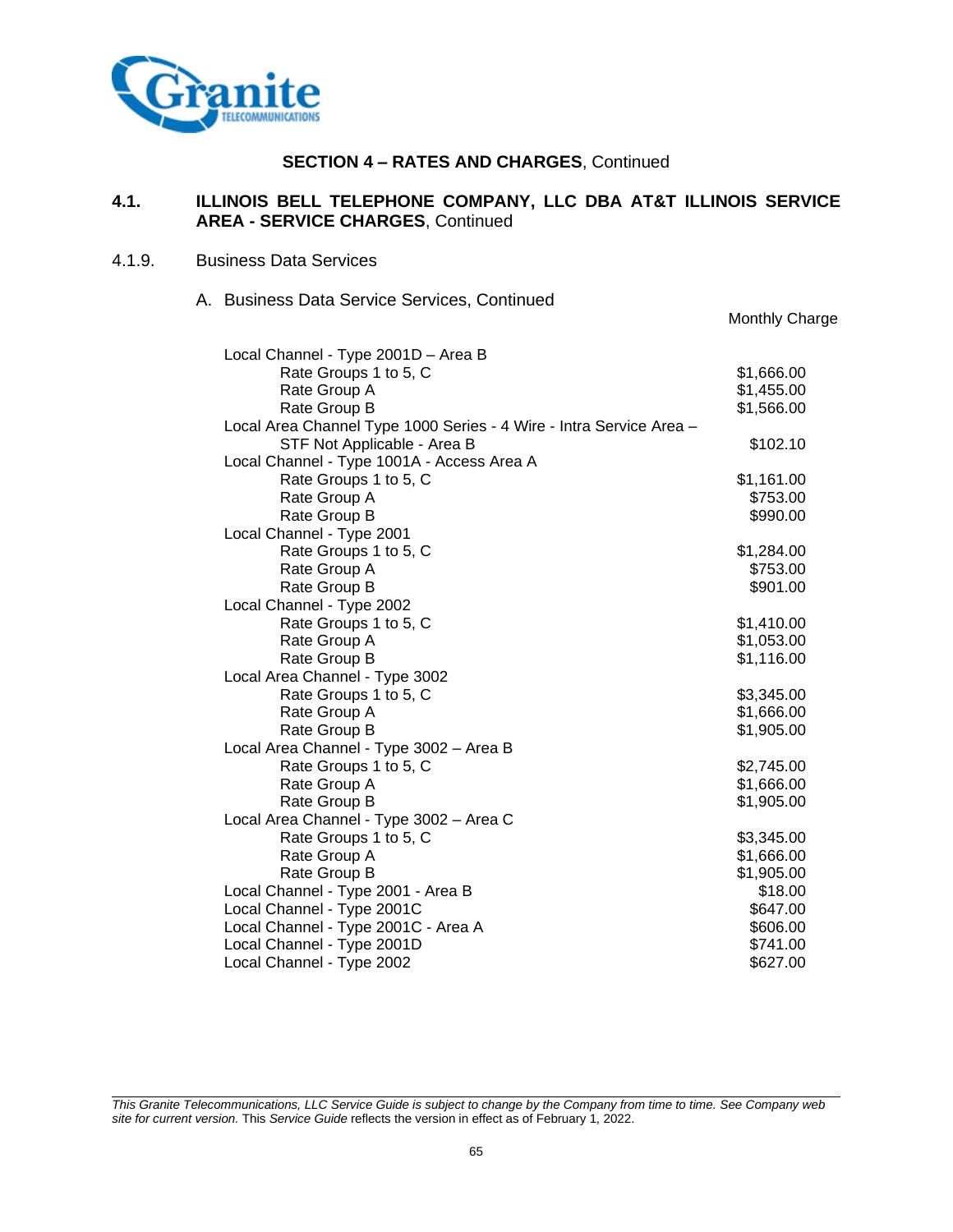

## **4.1. ILLINOIS BELL TELEPHONE COMPANY, LLC DBA AT&T ILLINOIS SERVICE AREA - SERVICE CHARGES**, Continued

#### 4.1.9. Business Data Services

#### A. Business Data Service Services, Continued

Monthly Charge

| Local Channel - Type 3002                                                              | \$1,190.00           |
|----------------------------------------------------------------------------------------|----------------------|
| Local Channel - Type 3002, Rate Group A                                                | \$593.00             |
| Local Channel - Type 3002, Rate Group B                                                | \$678.00             |
| Local Channel - Type 3002 - Area B                                                     | \$976.00             |
| Local Channel - Type 3002 - Area B, Rate Group A                                       | \$593.00             |
| Local Channel - Type 3002 - Area B, Rate Group B                                       | \$678.00             |
| Local Channel - Type 3002 - Area C                                                     | \$1,190.00           |
| Local Channel - Type 3002 - Area C, Rate Group A                                       | \$593.00             |
| Local Channel - Type 3002 - Area C, Rate Group B                                       | \$678.00             |
| Local Channel - Type 3002 - Area C, Long Haul Mileage                                  |                      |
| Rate Groups 1 to 5, C                                                                  | \$1,830.00           |
| Rate Group A                                                                           | \$1,111.00           |
| Rate Group B                                                                           | \$1,270.00           |
| Local Channel - Type 3002, Four Wire Interface - Two Point Service, Long Haul Mileage  |                      |
| - STF not applicable                                                                   | \$3,345.00           |
| Local Channel - Type 3002, Four Wire Interface - Two Point Service, Short Haul Mileage |                      |
| - STF not applicable                                                                   | \$2,745.00           |
| Local Channel Type 1006                                                                | \$50.75              |
| Local Channel Type 2301 Four Wire Interface                                            | \$40.90              |
| Local Channel Distribution, DS1 All Access Areas, per point of termination             | \$5,035.00           |
| Local Distribution Channel, Base Rate Service, per point of termination                |                      |
| Access Area A                                                                          | \$10,018.00          |
| Access Area B                                                                          | \$8,127.00           |
| Access Area C                                                                          | \$8,127.00           |
| Multi-point Intra-S.A. Signaling Feature (Without Conference Capability),              |                      |
| <b>Per Circuit</b><br>Private Line 1001A Channel Inter Service Local Area              | \$15.95              |
|                                                                                        |                      |
| Rate Groups 1 to 5, C                                                                  | \$774.00             |
| Rate Group A<br>Rate Group B                                                           | \$502.00<br>\$660.00 |
| Private Line 1001A Channel Inter Service Local Area                                    |                      |
| Rate Groups 1 to 5, C                                                                  | \$1,161.00           |
| Rate Group A                                                                           | \$753.00             |
| Rate Group B                                                                           | \$990.00             |
| Private Line 2001 Channel Inter Service Local Area                                     |                      |
| Rate Groups 1 to 5, C                                                                  | \$1,284.00           |
| Rate Group A                                                                           | \$735.00             |
| Rate Group B                                                                           | \$901.00             |
| Private Line - Intra Service Area Local Channel - Type 3002                            | \$45.20              |
| Private Line Two Point Service per Channel                                             | \$6.00               |
| Private Line - 2001B Channel Area B                                                    | \$47.85              |
| Series 1000 Channel - Type 1001A                                                       |                      |
| Rate Groups 1 to 5, C                                                                  | \$1,161.00           |
| Rate Group A                                                                           | \$753.00             |
| Rate Group B                                                                           | \$990.00             |
|                                                                                        |                      |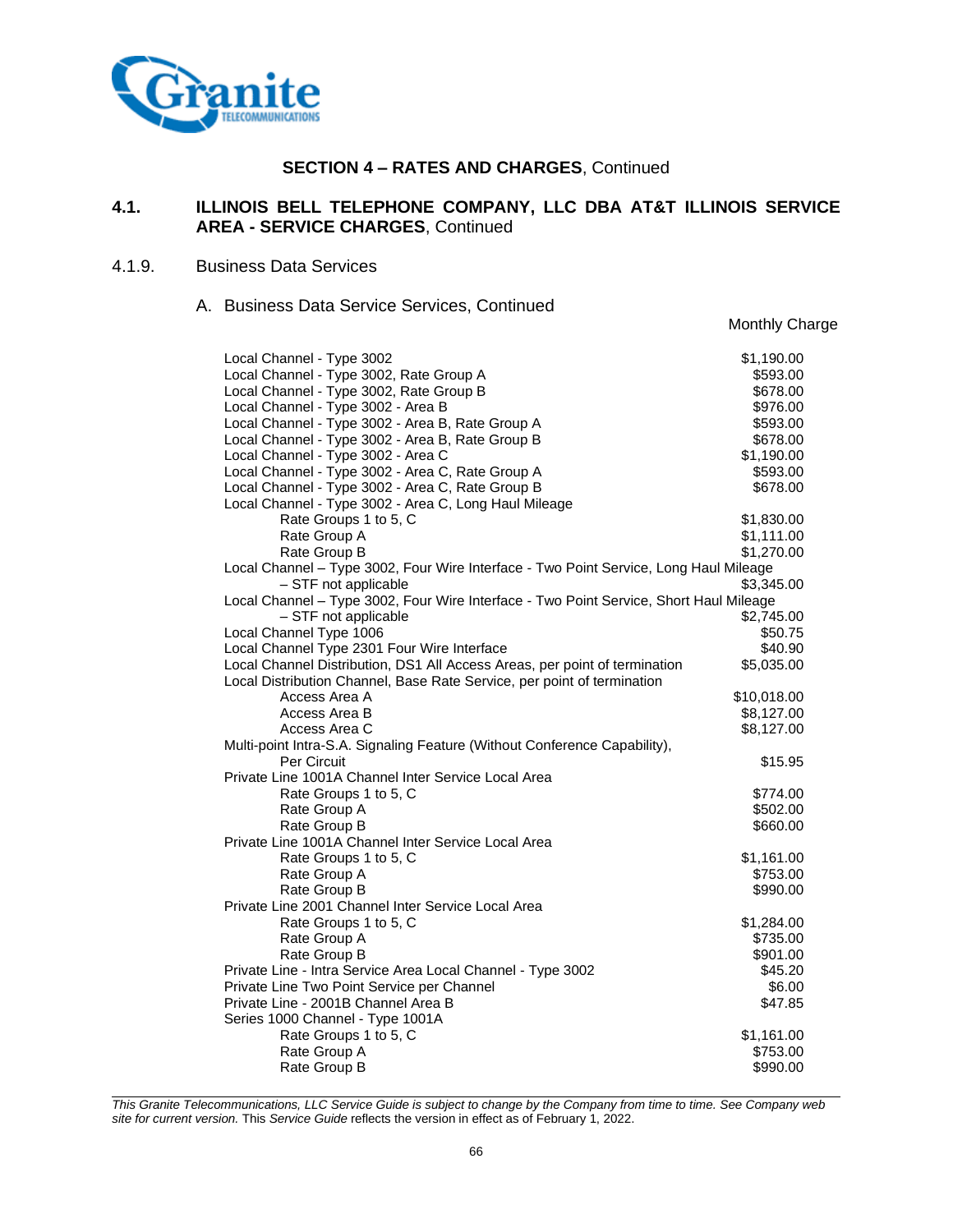

# **4.1. ILLINOIS BELL TELEPHONE COMPANY, LLC DBA AT&T ILLINOIS SERVICE AREA - SERVICE CHARGES**, Continued

- 4.1.9. Business Data Services, Continued
	- A. Business Data Service Services, Continued

Monthly Charge

| Series 1000 Private Line Channel - Interoffice Channel Mileage Part 2 - Metallic -          |            |
|---------------------------------------------------------------------------------------------|------------|
| <b>Additional Mile</b>                                                                      | \$105.00   |
| Series 2000 Intra Service Area Local Channel                                                | \$54.85    |
| Type 2001B - PBX TO PBX - AREA B STF Not APPLICABLE                                         | \$33.40    |
| Type 1001A - Intra Service Area Channel                                                     |            |
| Rate Groups 1 to 5, C                                                                       | \$1,161.00 |
| Rate Group A                                                                                | \$753.00   |
| Rate Group B                                                                                | \$990.00   |
| Type 1001A - Intra Service Area Channel, Rate Group A                                       | \$268.00   |
| Type 1001A - Intra Service Area Channel, Rate Group B                                       | \$352.00   |
| Type 2002 Four-wire Interface, Long Haul                                                    | \$41.15    |
| Type 3002 Two-Wire Interface, Rate Group A only                                             | \$19.45    |
| Type B Signaling-Inter S.A.- Type 2001C Channels                                            | \$9.15     |
| Type D Conditioning per Station - Series 3000 Channel Services                              | \$10.80    |
| Type 2001D Channel Area C                                                                   | \$0.50     |
| Local Channel Type 2301 Four Wire Interface                                                 | \$18.90    |
| Local Channel Type 2301 Four Wire Interface, Rate Group A                                   | \$10.25    |
| Local Channel Type 2301 Four Wire Interface, Rate Group B                                   | \$18.90    |
| Local Channel Type 2301 Four Wire Interface, Rate Group C                                   | \$40.90    |
| <b>Local Distribution Channel</b>                                                           |            |
| Access Area A                                                                               | \$4,453.00 |
| Access Area B                                                                               | \$3,612.00 |
| Access Area C                                                                               | \$3,612.00 |
| Off Premise Extension: Type 2001A                                                           | \$29.00    |
| Private Line Intra Service - per CO Termination - Type 3002 Four Wire Termination<br>\$9.35 |            |
| Two Wire Analog Data TTY Card                                                               | \$16.00    |
| Two Wire Channel Facility Required for Provisioning Only                                    | \$5.61     |
| 2002 Channel - Area B - Four Wire Interface- STF not Applicable                             | \$35.10    |
| 2301 Channel Area A                                                                         | \$7.85     |
| Four Wire Analog Data TTY Card                                                              | \$22.00    |
| <b>Advanced Telephone Card</b>                                                              | \$25.00    |
| Analog Private Line Services - 3002 Channel Area B                                          | \$36.50    |
| Call Forwarding Over Private Facilities                                                     | \$0.00     |
| <b>Connecting Arrangement</b>                                                               | \$3.15     |
| Diverse Route                                                                               | \$2.91     |
| Foreign Exchange Termination Arrangement                                                    | \$21.71    |
| <b>High Voltage Protection</b>                                                              | \$40.00    |
| Inter Service Area Local Channel - Type 1006 - Network Access Area A                        | \$23.65    |
| Inter Service Area Local Channel - Type 1006 - Network Access Area C                        | \$53.75    |

*This Service Guide is subject to change by the Company from time to time. See Company web site for current version.* This *Service Guide* reflects the version in effect as of February 1, 2022.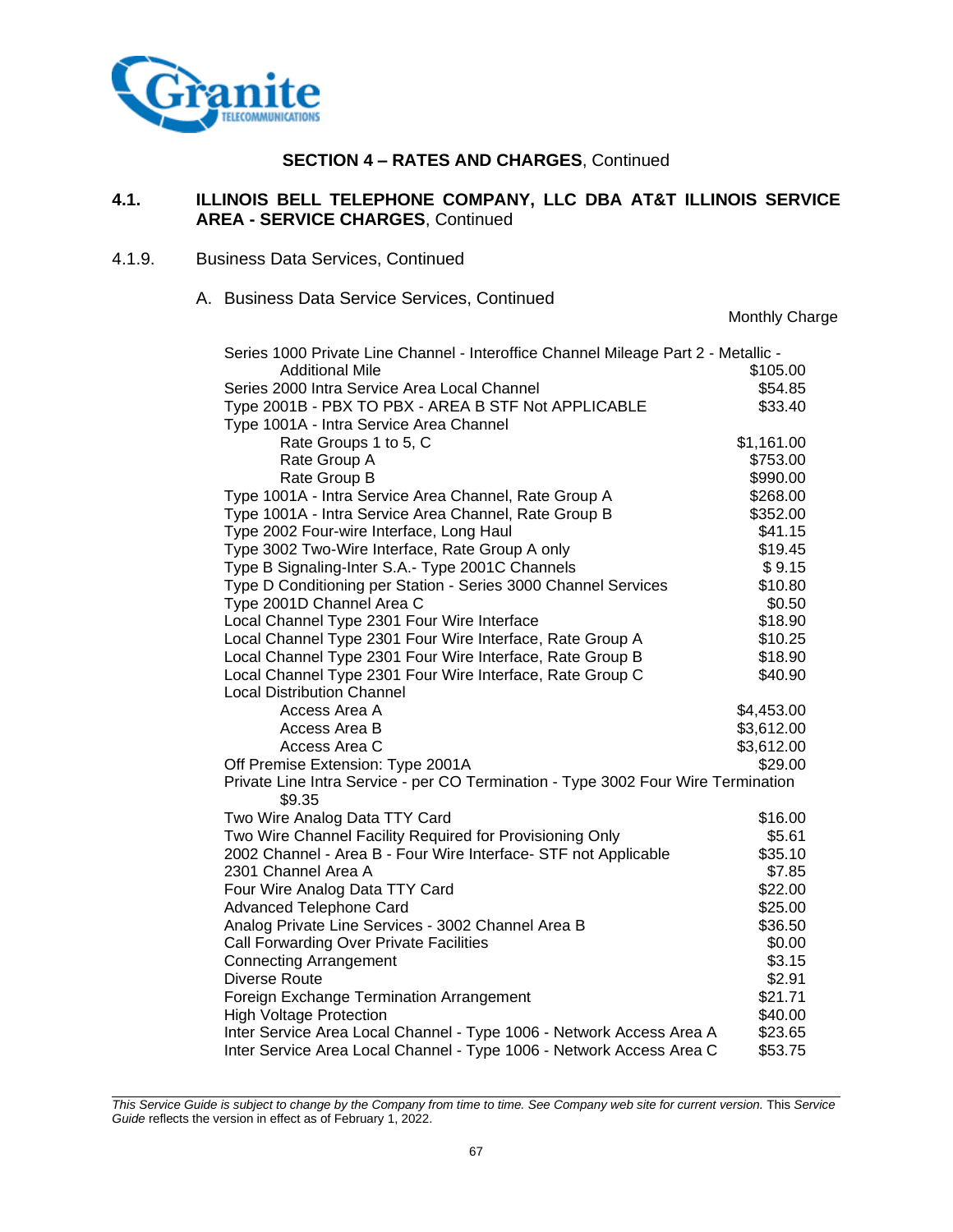

## **4.1. ILLINOIS BELL TELEPHONE COMPANY, LLC DBA AT&T ILLINOIS SERVICE AREA - SERVICE CHARGES**, Continued

- 4.1.9. Business Data Services, Continued
	- A. Business Data Service Services, Continued

Monthly Charge

| Local Channel Type 2301 Two Wire Interface                                 | \$21.25     |
|----------------------------------------------------------------------------|-------------|
| Local Distribution Channel, Access Area A                                  | \$30,460.00 |
| Module 2 per DS1 Equipped - High Capacity Service - Enhanced               | \$31,975.00 |
| Module 3 per DS1 Equipped - High Capacity Enhanced Service Arrangement -   |             |
| Flat Service 3                                                             | \$9,865.00  |
| Off Premise Extension: Type 2001A                                          | \$13.12     |
| Private Line - 2301 Channel - 2 Wire Interface - Area A                    | \$21.05     |
| Private Line - 2301 Channel - 2 Wire Interface - Area B                    | \$26.95     |
| Private Line - 2301 Channel - 2 Wire Interface - Area C                    | \$36.90     |
| Power Card 130/120VAC to -24VDC                                            | \$17.00     |
| Power Card 48VDC to -24VDC                                                 | \$17.00     |
| Remote Metering/Supervisory Control                                        | \$0.00      |
| Series 2301 - Four Wire Interface                                          | \$41.35     |
| Signaling Arrangement for use with a Multi-Point Type 2001 Channel Service |             |
| (with Conference)                                                          | \$32.50     |
| Two - Point Inter Signal Arrangement per Circuit                           | \$5.40      |
| Two - Point Intra Signal Arrangement, per Circuit                          | \$22.00     |
| <b>TWX Remote Relay Card</b>                                               | \$40.00     |
| Type 2301- Two Wire Interface- Series 2000 Channel Per Termination         | \$12.78     |
| 15KV Lightning Arrestor Assembly                                           | \$7.00      |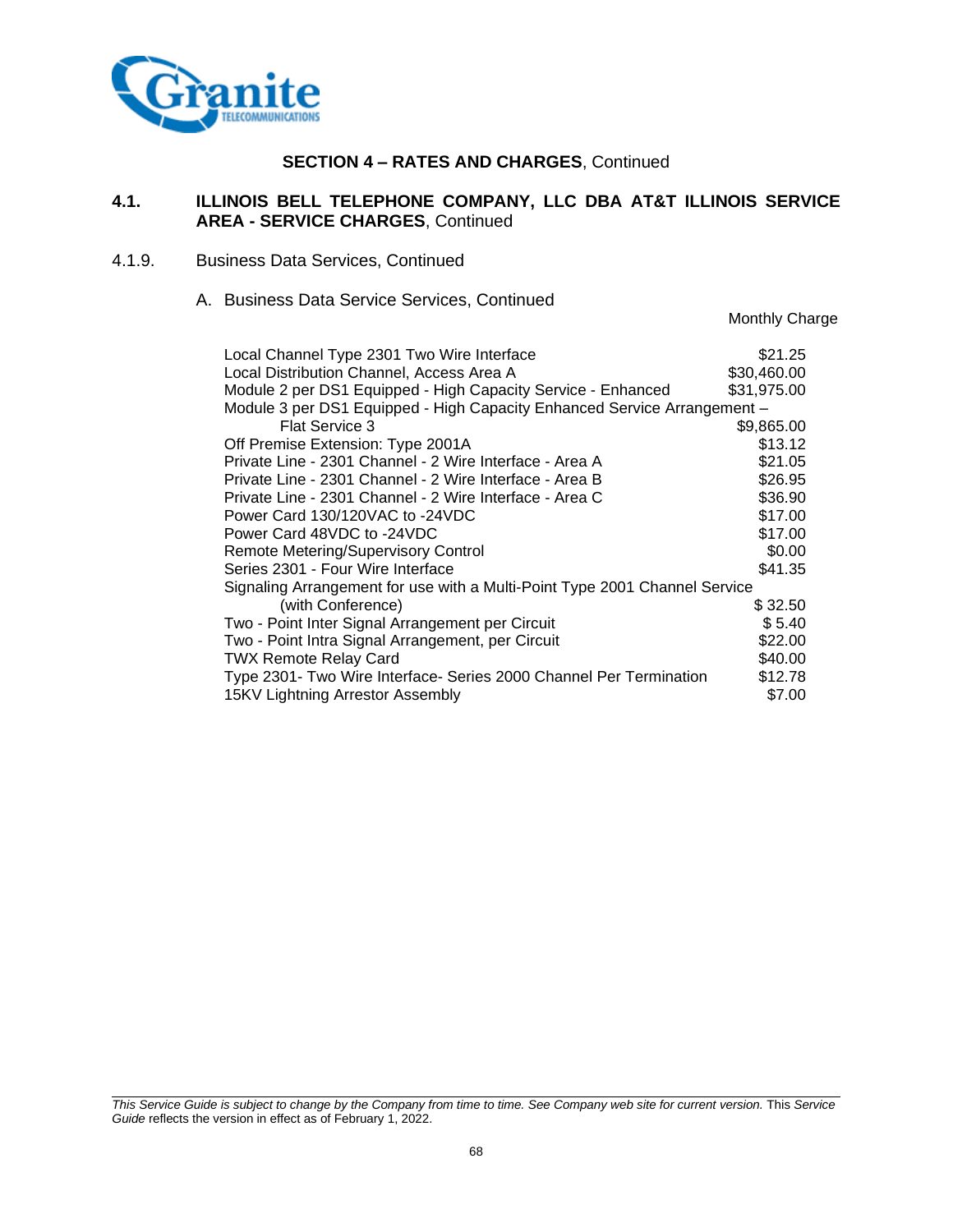

#### **4.1. ILLINOIS BELL TELEPHONE COMPANY, LLC DBA AT&T ILLINOIS SERVICE AREA - SERVICE CHARGES**, Continued

| 4.1.9.  |                     | <b>Business Data Services, Continued</b>                                                                                                                   |                                                  |
|---------|---------------------|------------------------------------------------------------------------------------------------------------------------------------------------------------|--------------------------------------------------|
|         |                     | B. Business Data Service Mileage                                                                                                                           | <b>Monthly Charge</b>                            |
|         |                     | Channel Mileage Termination Access Area A<br><b>Channel Mileage Termination</b><br>DS1 Channel Mileage, per mile<br><b>DS1 Channel Mileage Termination</b> | \$1,678.00<br>\$1,554.00<br>\$250.00<br>\$746.00 |
| 4.1.10. |                     | <b>Local Usage Charges</b>                                                                                                                                 |                                                  |
|         | A. Local            |                                                                                                                                                            |                                                  |
|         | 1.                  | <b>Local Measured Service</b>                                                                                                                              | <b>Per Minute</b>                                |
|         |                     | Zone 1<br>Zone 2<br>Zone 3<br>Zone 4                                                                                                                       | \$0.69<br>\$0.69<br>\$6.18<br>\$6.18             |
|         | 2.                  | <b>Local Message Service</b>                                                                                                                               |                                                  |
|         |                     | Zone 1, per call<br>Zone 2, per minute<br>Zone 3, per minute<br>Zone 4, per minute                                                                         | \$1.01<br>\$2.02<br>\$3.03<br>\$4.04             |
|         | <b>B.</b> IntraLATA |                                                                                                                                                            |                                                  |
|         |                     |                                                                                                                                                            | Per Minute                                       |
|         |                     | IntraLATA, per minute                                                                                                                                      | \$6.18                                           |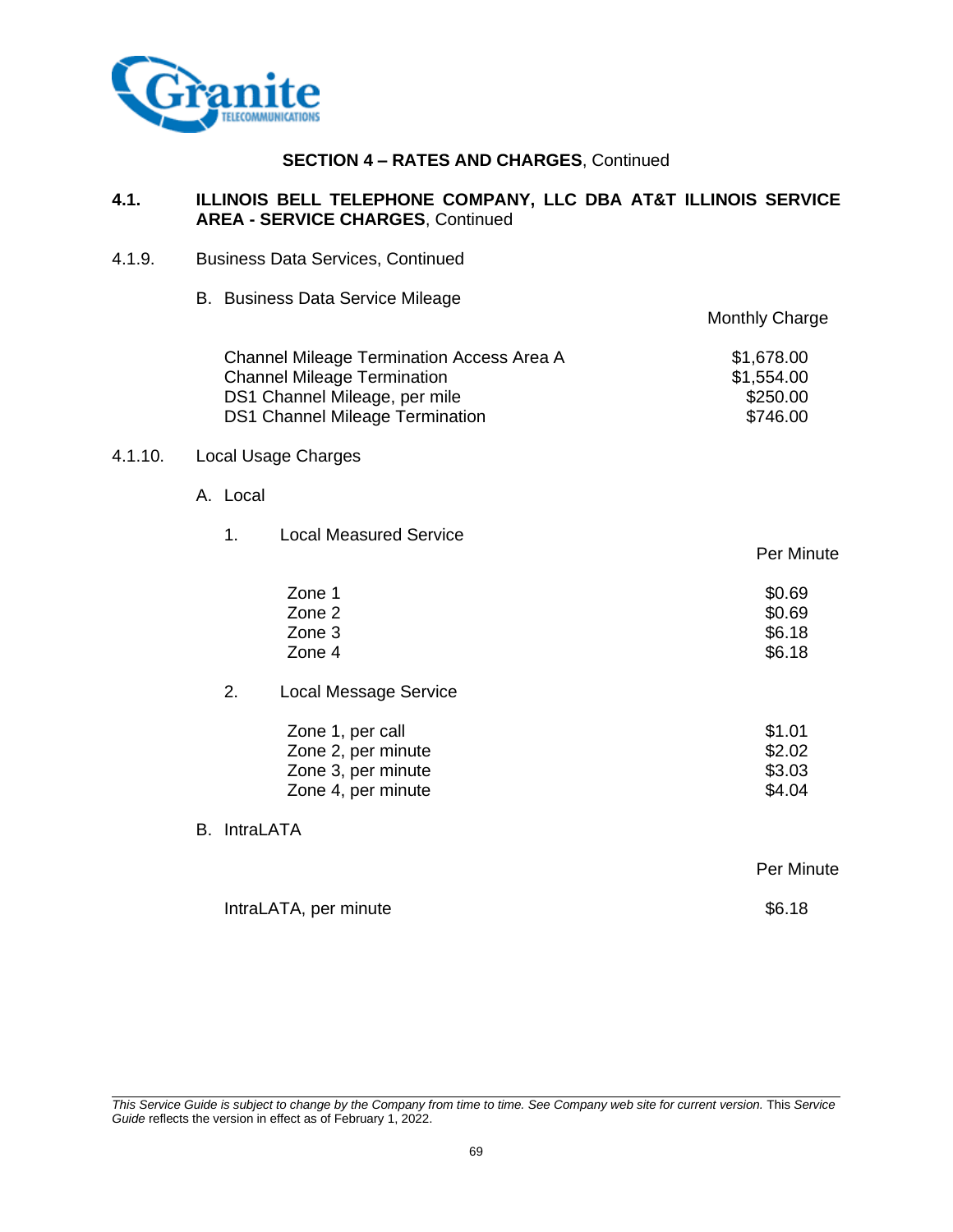

#### **4.2. CENTURYLINK<sup>1</sup> SERVICE AREA - SERVICE CHARGES**

4.2.1. Service Charges

Non-Recurring Charges

| New Installation           |          |
|----------------------------|----------|
| 1-3 lines                  | \$90.00  |
| 4-10 lines                 | \$250.00 |
| $11 +$ lines               | \$335.00 |
| Service Order Charge       | \$22.00  |
| Record Change              | \$17.00  |
| <b>Restoral of Service</b> | \$32.00  |
| PIC and LPIC Change        | \$10.00  |
| PIC or LPIC                | \$5.00   |
|                            |          |

#### 4.2.2. Local Exchange Service

A. Local Exchange Lines

|    | <b>Advantage Business</b><br>Advantage Business Enhanced | \$16.00<br>\$16.00 |
|----|----------------------------------------------------------|--------------------|
|    | Advantage Plus                                           | \$18.00            |
|    | One Party Access Line - Business                         | \$31.00            |
|    | Key System Trunk                                         | \$31.00            |
|    | Multi Line One Party Business                            | \$31.00            |
| В. | <b>Remote Call Forwarding</b>                            |                    |

Monthly Charge

Monthly Charge

| Remote Call Forwarding          | \$9.00  |
|---------------------------------|---------|
| Remote Call Forward Single Line | \$25.00 |

<sup>&</sup>lt;sup>1</sup> Gallatin River Communications dba CenturyLink.

*This Service Guide is subject to change by the Company from time to time. See Company web site for current version.* This *Service Guide* reflects the version in effect as of February 1, 2022.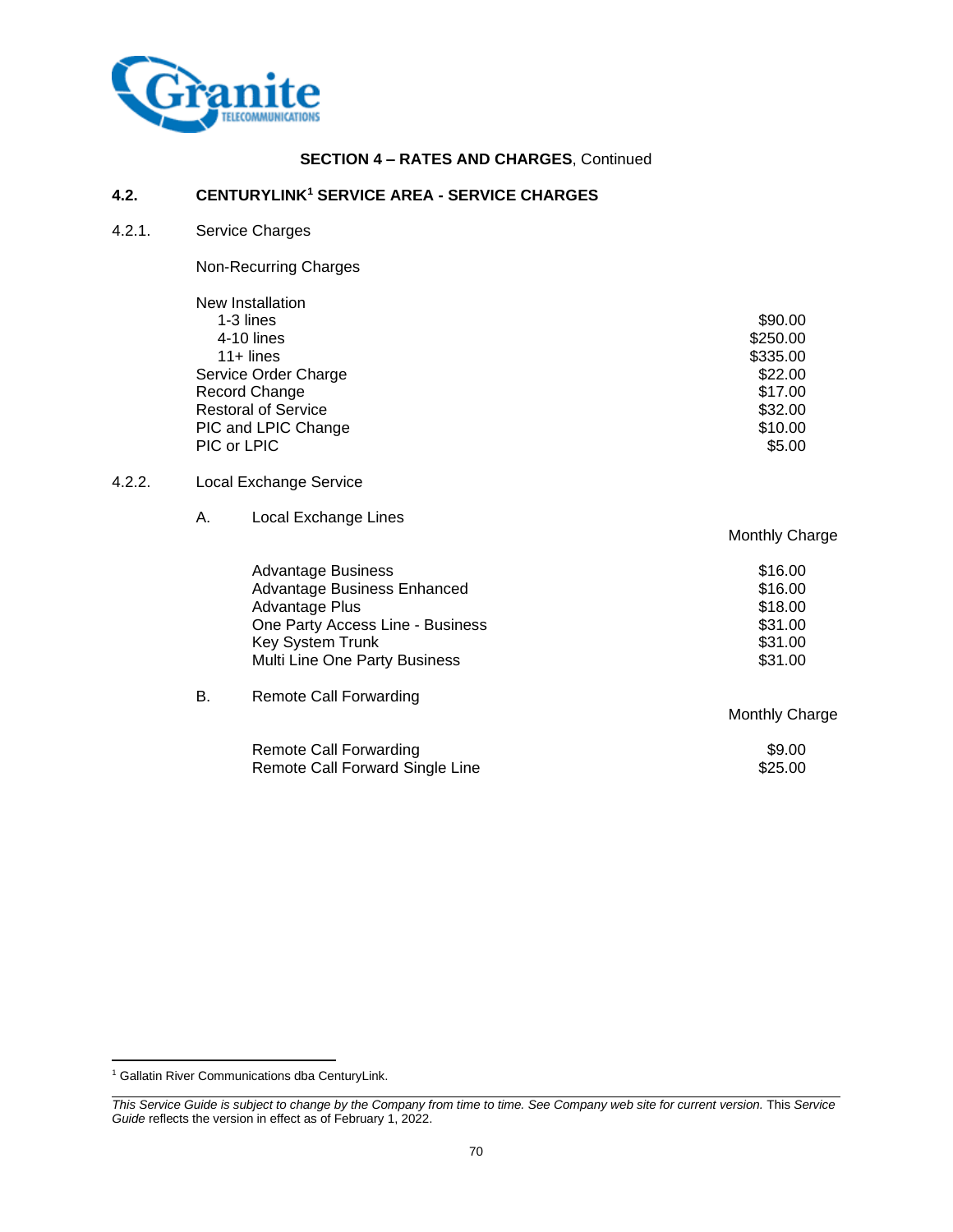

Monthly Charge

#### **4.2. CENTURYLINK SERVICE AREA - SERVICE CHARGES**, Continued

## 4.2.3. Custom Calling Features

| 900/976 Blocking                                   | \$0.00  |
|----------------------------------------------------|---------|
| <b>Advantage Business</b>                          | \$14.00 |
| <b>Advantage Business Enhanced</b>                 | \$14.00 |
| Advantage Plus                                     | \$16.00 |
| <b>Call Forward Busy</b>                           | \$6.00  |
| Call Forward Busy Da/By Overflow B                 | \$7.00  |
| Call Forward Group - Busy for Lines w/ Rotary/Hunt | \$6.00  |
| Call Forward Group Do Not Answer                   | \$2.50  |
| <b>Call Forward No Answer</b>                      | \$6.00  |
| Call Forward/Remote                                | \$9.00  |
| Call Forwarding                                    | \$5.00  |
| Call Return Block                                  | \$0.00  |
| Call Return Business *69                           | \$5.00  |
| Call Waiting                                       | \$7.00  |
| Caller ID Name and Number                          | \$10.00 |
| Circular Hunt Number                               | \$0.00  |
| Circular Hunt Pilot                                | \$0.00  |
| <b>CTL Toll Block</b>                              | \$5.00  |
| <b>Hunt Number</b>                                 | \$0.00  |
| <b>International Call Block</b>                    | \$0.00  |
| Key Line Hunt                                      | \$0.00  |
| Package Automatic Dial (Hot Line)                  | \$5.00  |
| Package Safety Line (Warm Line)                    | \$5.00  |
| <b>Pilot Number</b>                                | \$0.00  |
| <b>Repeat Dial Block</b>                           | \$0.00  |
| Repeat Dial Business *69                           | \$5.00  |
| <b>Restrict 3rd Number &amp; Collect Calls</b>     | \$2.00  |
| Speed Call 30 # Business                           | \$9.69  |
| Speed Dial 8                                       | \$5.00  |
| Three Way Call Block                               | \$0.00  |
| Three Way Calling                                  | \$5.00  |
| Toll Restriction with 800 Access Allowed           | \$5.00  |
| <b>Warm Line-Business</b>                          | \$5.00  |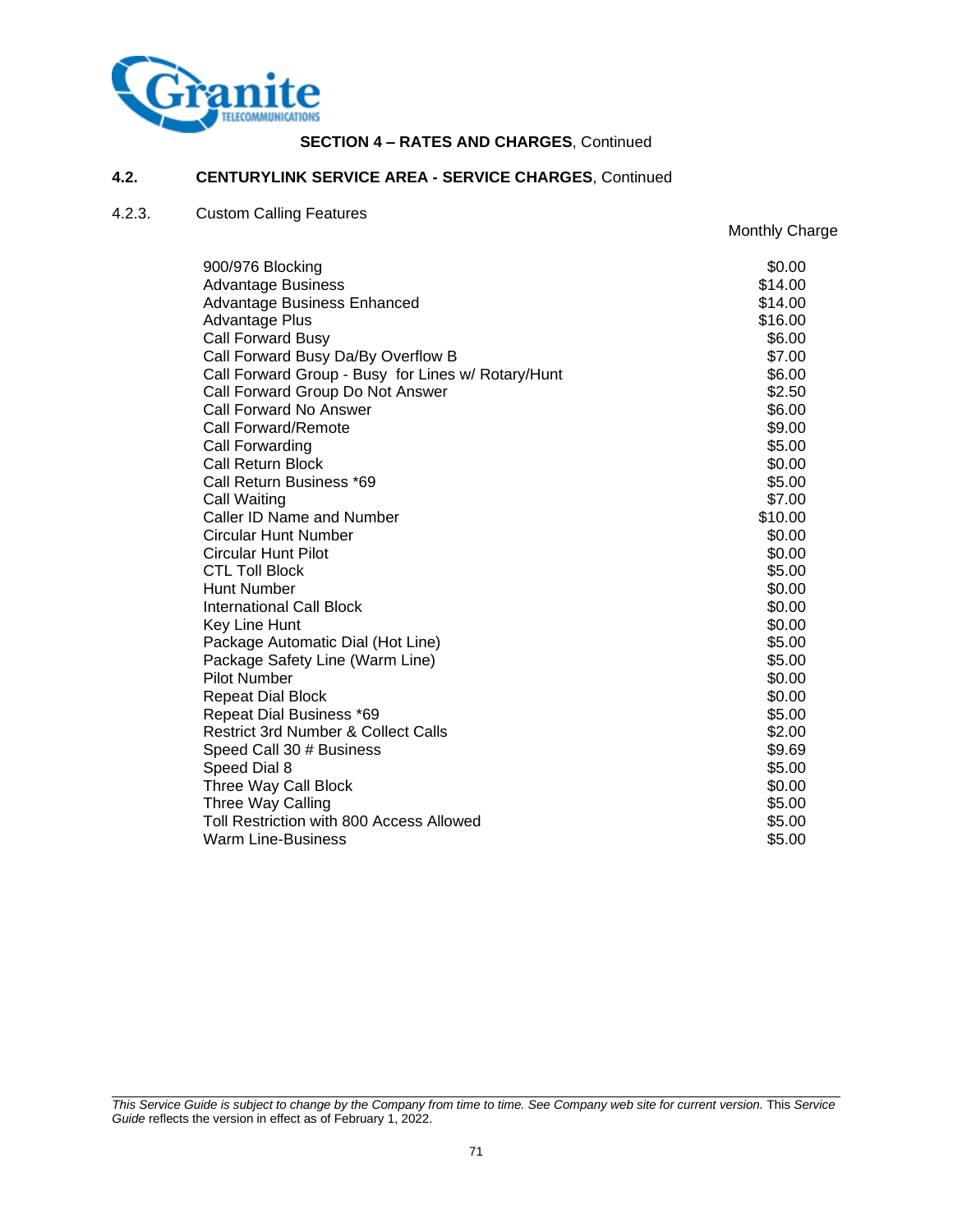

## **4.2. CENTURYLINK SERVICE AREA - SERVICE CHARGES**, Continued

4.2.4. Directory Listings

|        |                                                                                                                                                                                                                  | Monthly Charge                                           |
|--------|------------------------------------------------------------------------------------------------------------------------------------------------------------------------------------------------------------------|----------------------------------------------------------|
|        | <b>Additional Listing - Business</b><br>Annual Foreign Listing - Business<br>Cross Reference - Business<br>Foreign Listing - Business<br>Directory Non-Listed Number Business<br>Non-Published Number - Business | \$7.00<br>\$7.00<br>\$7.00<br>\$7.00<br>\$9.00<br>\$9.00 |
| 4.2.5. | <b>Directory Assistance</b>                                                                                                                                                                                      |                                                          |
|        |                                                                                                                                                                                                                  | <b>Monthly Charge</b>                                    |
|        | Local<br>Regional<br>Call Completion, excluding usage<br>Operator Assistance, excluding usage                                                                                                                    | \$6.99<br>\$6.99<br>\$1.50<br>\$6.99                     |
| 4.2.6. | <b>CENTREX Service</b>                                                                                                                                                                                           |                                                          |
|        | <b>Centrex Services</b><br>Α.                                                                                                                                                                                    | Monthly Charge                                           |
|        | Centrex Analog Line                                                                                                                                                                                              | \$15.00                                                  |
|        | <b>B.</b><br><b>Centrex Features</b>                                                                                                                                                                             |                                                          |
|        |                                                                                                                                                                                                                  | Monthly Charge                                           |
|        | Basic Package 1-100 Lines<br><b>Centrex Transport Facility</b><br><b>Enhanced Package</b>                                                                                                                        | \$4.00<br>\$13.00<br>\$1.00                              |
| 4.2.7. | Private Branch Exchange (PBX) Service                                                                                                                                                                            |                                                          |
|        |                                                                                                                                                                                                                  | Monthly Charge                                           |
|        | <b>PBX Trunk</b>                                                                                                                                                                                                 | \$34.00                                                  |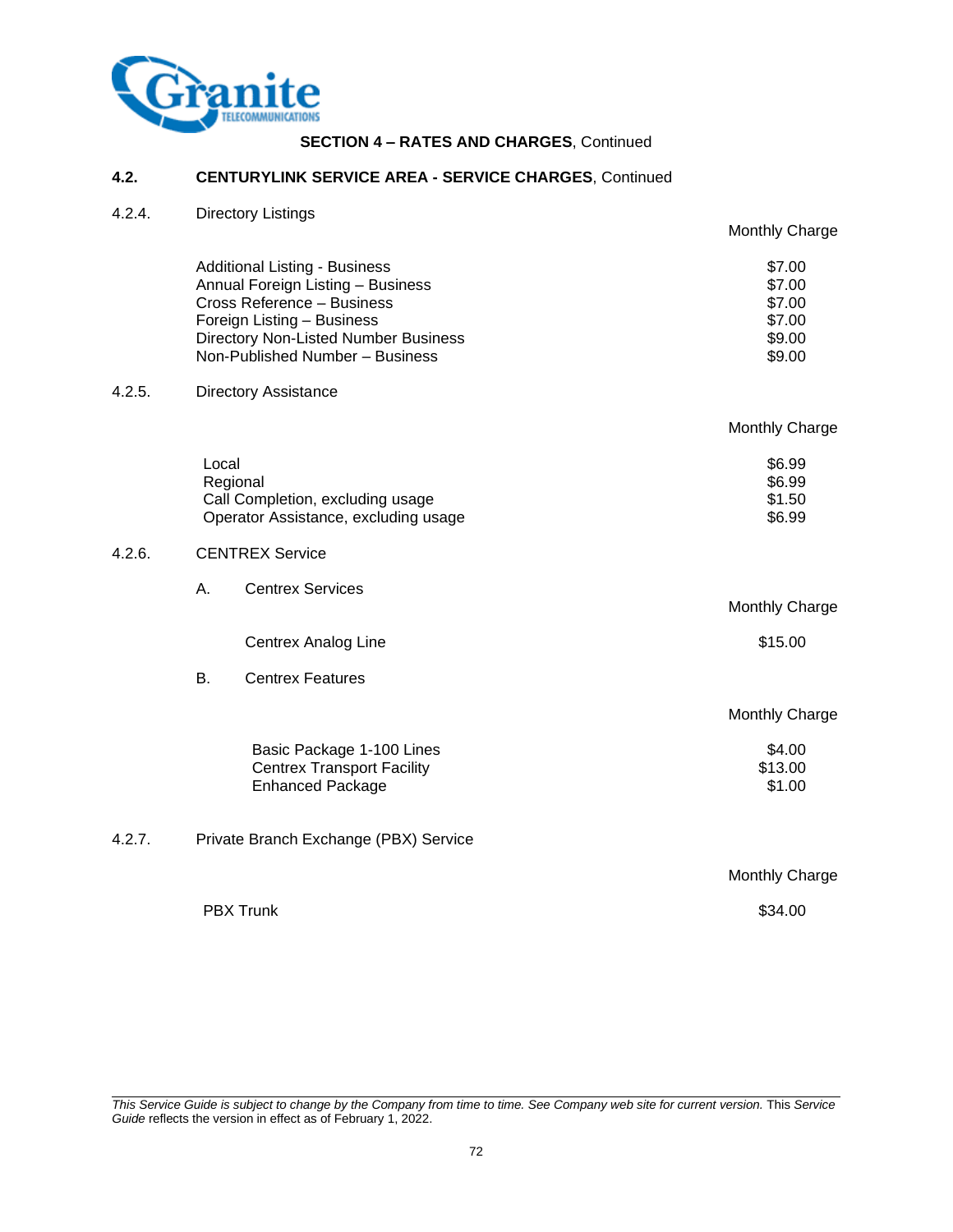

## **4.2. CENTURYLINK SERVICE AREA - SERVICE CHARGES**, Continued

4.2.7. Integrated Services Digital Network (ISDN) Service

|        |                                                                                                                                                                                     |                                                               | Monthly Charge                                               |
|--------|-------------------------------------------------------------------------------------------------------------------------------------------------------------------------------------|---------------------------------------------------------------|--------------------------------------------------------------|
|        | <b>BRI Access Line-Bus</b><br>BRI ISDN 2B+D                                                                                                                                         |                                                               | \$30.00<br>\$4.50                                            |
| 4.2.8. | <b>Business Data Services</b>                                                                                                                                                       |                                                               |                                                              |
|        |                                                                                                                                                                                     |                                                               | Monthly Charge                                               |
|        | <b>Circuit Switched Voice/Data</b><br>Tie Line Same Building - 4 Wire                                                                                                               |                                                               | \$6.35<br>\$28.25                                            |
| 4.2.9. | Local Usage Charges                                                                                                                                                                 |                                                               |                                                              |
|        | A. Local Measured Service                                                                                                                                                           |                                                               |                                                              |
|        |                                                                                                                                                                                     |                                                               | Charge                                                       |
|        | Local Measured Service, per minute                                                                                                                                                  |                                                               | \$0.03                                                       |
|        | IntraLATA Service<br>В.                                                                                                                                                             |                                                               |                                                              |
|        |                                                                                                                                                                                     | First<br>Minute                                               | Each<br>Additional<br>Minute                                 |
|        | 0 to 10 miles, per minute<br>11 to 16 miles, per minute<br>17 to 22 miles, per minute<br>23 to 28 miles, per minute<br>29 to 40 miles, per minute<br>More than 41 miles, per minute | \$0.156<br>\$0.179<br>\$0.229<br>\$0.27<br>\$0.309<br>\$0.401 | \$0.062<br>\$0.08<br>\$0.113<br>\$0.143<br>\$0.16<br>\$0.192 |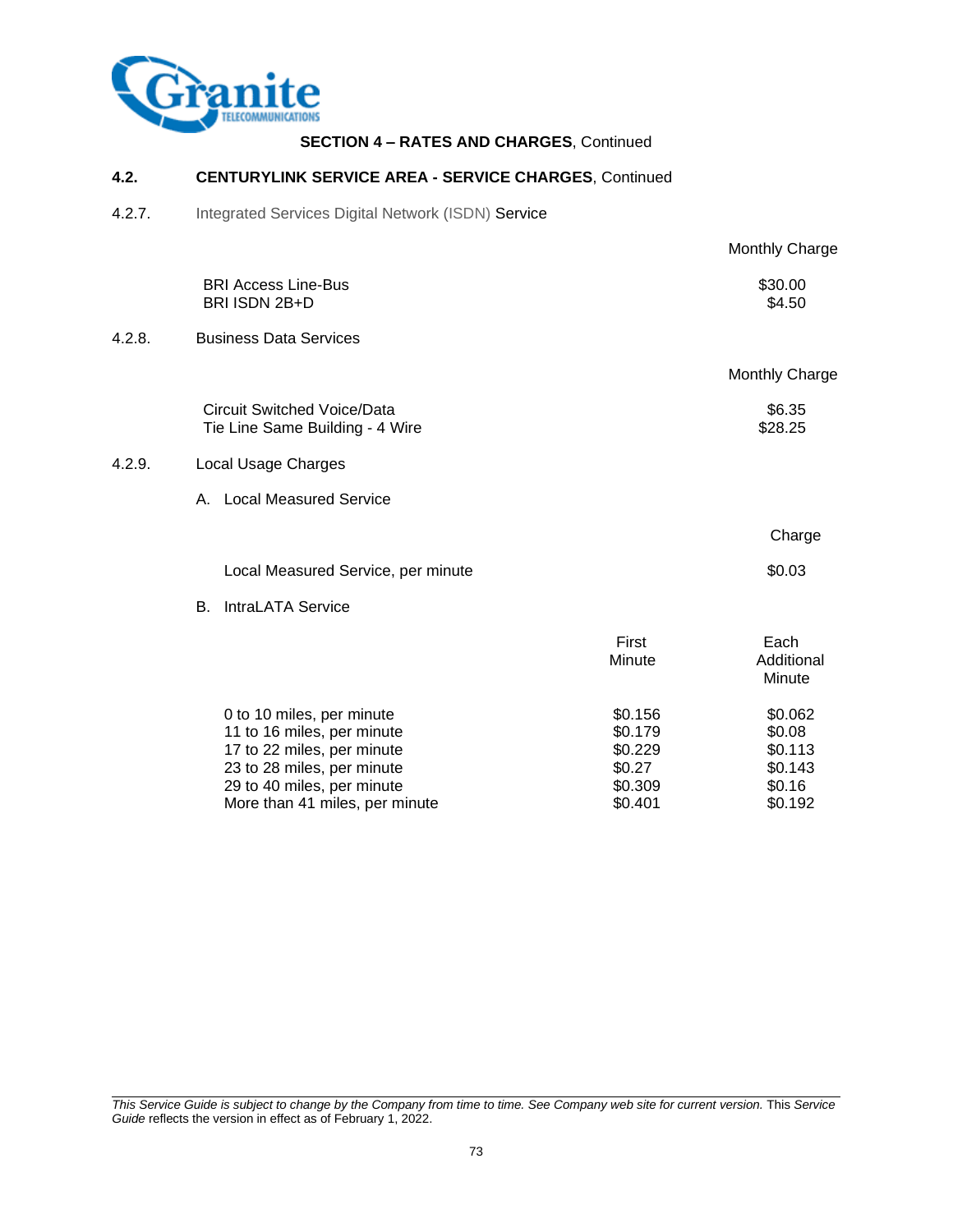

#### **4.3. ILLINOIS CONSOLIDATED TELEPHONE COMPANY LOCAL SERVICE AREA - SERVICE CHARGES**

4.3.1. Service Charges

Non-Recurring Charges

| New Installation           |          |
|----------------------------|----------|
| 1-3 lines                  | \$65.00  |
| 4-10 lines                 | \$170.00 |
| $11 +$ lines               | \$405.00 |
| Service Order Charge       | \$20.00  |
| Record Change              | \$19.00  |
| <b>Restoral of Service</b> | \$20.00  |
| PIC and LPIC Change        | \$10.00  |
| PIC or LPIC                | \$5.00   |
|                            |          |

# $4.3.2.$  Lo

|    | Local Exchange Service               |                                                          |                                                     |
|----|--------------------------------------|----------------------------------------------------------|-----------------------------------------------------|
| А. | Local Exchange Lines                 | Rate Group                                               | Monthly Charge                                      |
|    | <b>Business Access Line Rural</b>    | 1<br>$\overline{c}$<br>3                                 | \$52.00<br>\$52.00<br>\$56.00                       |
|    | <b>Business Access Line Urban</b>    | 4<br>1<br>$\overline{\mathbf{c}}$<br>3                   | \$56.00<br>\$47.00<br>\$47.00<br>\$51.00            |
|    | <b>Business Access</b>               | $\overline{\mathbf{4}}$<br>1<br>$\overline{2}$           | \$51.00<br>\$47.00<br>\$47.00                       |
|    | Key System Trunk Rural               | 3<br>$\overline{\mathbf{4}}$<br>1<br>$\overline{c}$<br>3 | \$51.00<br>\$51.00<br>\$38.83<br>\$41.28            |
|    | Key System Trunk Urban               | 4<br>1<br>$\overline{c}$<br>3                            | \$43.68<br>\$46.13<br>\$32.58<br>\$34.98<br>\$37.43 |
| В. | <b>Remote Call Forwarding</b>        | $\overline{4}$                                           | \$39.88<br>Monthly Charge                           |
|    | <b>Remote Call Forward-Call Path</b> |                                                          | \$1.00                                              |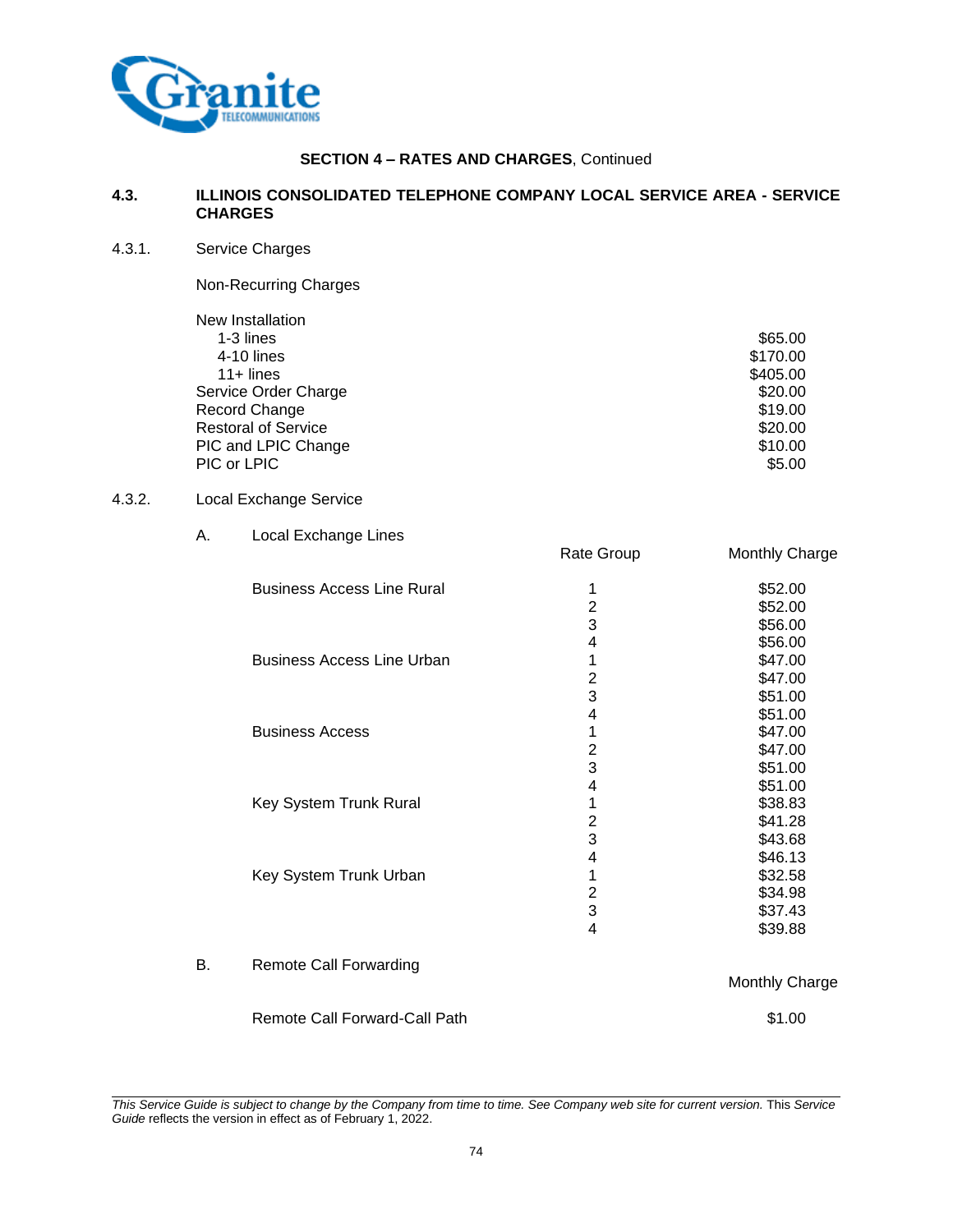

#### **4.3. ILLINOIS CONSOLIDATED TELEPHONE COMPANY LOCAL SERVICE AREA - SERVICE CHARGES**, Continued

#### 4.3.2. Local Exchange Service**, Continued**

C. Extended Area Service

|    | Extended Area Svc Arcola            | \$2.50 |
|----|-------------------------------------|--------|
|    | Extended Area Svc Arthur            | \$1.60 |
|    | Extended Area Svc Ashmore           | \$2.10 |
|    | Extended Area Svc Atwood            | \$2.50 |
|    | <b>Extended Area Svc Charleston</b> | \$0.00 |
|    | <b>Extended Area Svc Cowden</b>     | \$3.05 |
|    | Extended Area Svc Edinbrg           | \$2.50 |
|    | Extended Area Svc Effnghm           | \$2.50 |
|    | <b>Extended Area Svc Farmryl</b>    | \$2.05 |
|    | <b>Extended Area Svc Fitchfield</b> | \$0.00 |
|    | <b>Extended Area Svc Gays</b>       | \$3.35 |
|    | Extended Area svc Hillsboro         | \$0.00 |
|    | <b>Extended Area Svc Humbldt</b>    | \$2.40 |
|    | <b>Extended Area Svc Irving</b>     | \$2.50 |
|    | <b>Extended Area Svc Kincaid</b>    | \$1.70 |
|    | <b>Extended Area Svc Morsnyl</b>    | \$2.90 |
|    | Extended Area Svc Nokomis           | \$0.00 |
|    | Extended Area Svc Oakland           | \$3.35 |
|    | Extended Area Svc Owaneco           | \$2.00 |
|    | <b>Extended Area Svc Pana</b>       | \$0.00 |
|    | <b>Extended Area Svc Raymond</b>    | \$2.50 |
|    | <b>Extended Area Svc Shelbyl</b>    | \$2.90 |
|    | <b>Extended Area Svc Sigel</b>      | \$2.90 |
|    | Extended Area Svc Stewdsn           | \$1.90 |
|    | <b>Extended Area Svc Stongtn</b>    | \$2.50 |
|    | <b>Extended Area Svc Strasbg</b>    | \$2.90 |
|    | <b>Extended Area Svc Taylrvl</b>    | \$1.55 |
|    | <b>Extended Area Svc Towr HI</b>    | \$3.05 |
|    | Extended Area Svc Windsor           | \$3.80 |
|    | <b>Extended Area Svc Witt</b>       | \$2.35 |
|    | <b>Extended Area Svs Mattoon</b>    | \$0.00 |
|    | <b>Extended Area Sys Wesrylt</b>    | \$1.75 |
| D. | Mileage                             |        |

Dry Copper Loop, per mile \$9.70

Monthly Charge

Monthly Charge

*This Service Guide is subject to change by the Company from time to time. See Company web site for current version.* This *Service Guide* reflects the version in effect as of February 1, 2022.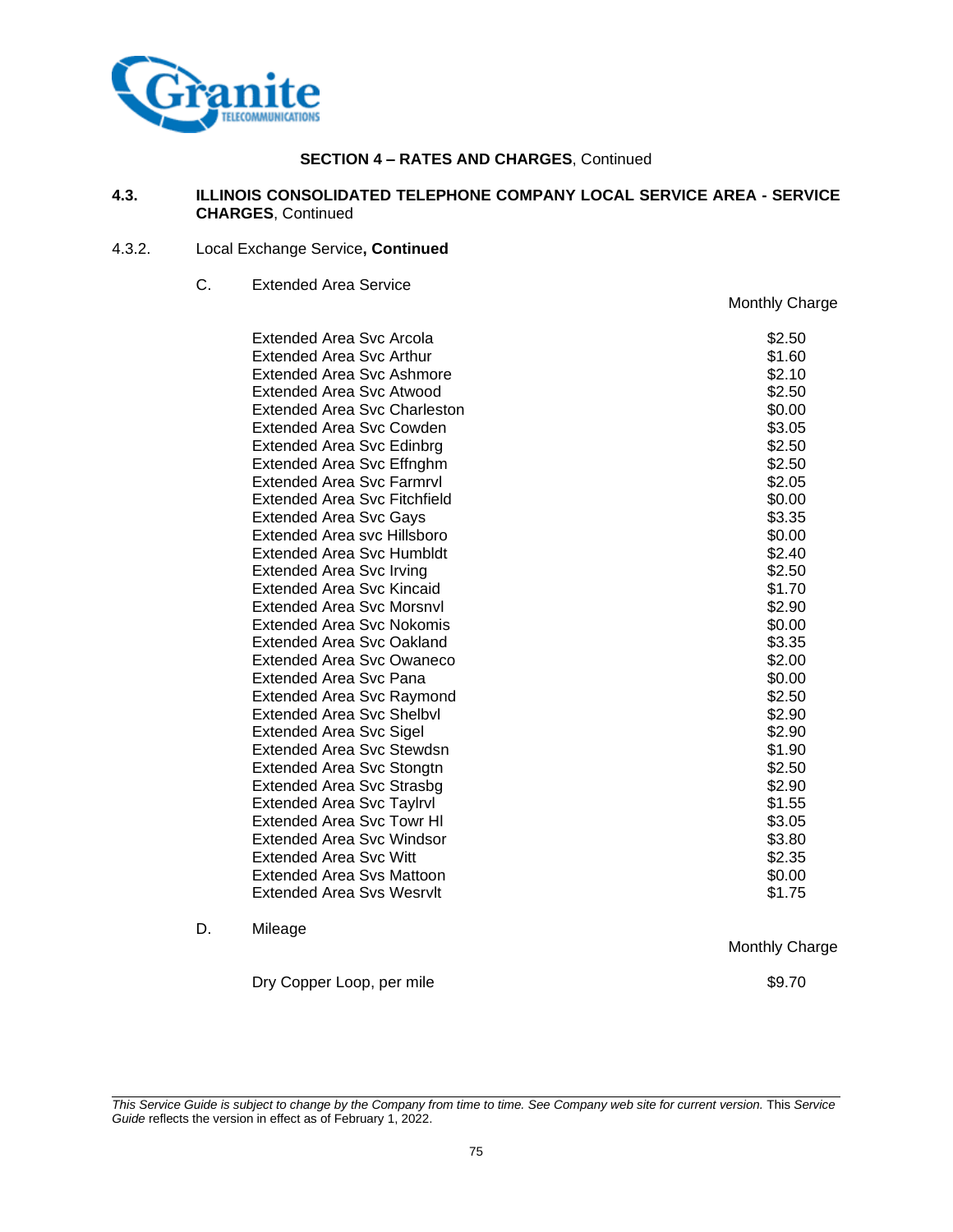

#### **4.3. ILLINOIS CONSOLIDATED TELEPHONE COMPANY LOCAL SERVICE AREA - SERVICE CHARGES**, Continued

# 4.3.3. Custom Calling Features

| wawni valility i catarca        | Monthly Charge |
|---------------------------------|----------------|
| 1010 Blocking                   | \$0.00         |
| 2 Feature Package               | \$3.75         |
| 3 Feature Package               | \$4.75         |
| 3 Way Call Package              | \$2.50         |
| 4 Feature Package               | \$5.50         |
| 5 Feature Package               | \$6.00         |
| 900 Restriction                 | \$0.00         |
| Advantage Package               | \$13.95        |
| Advantage Package W/Name        | \$15.00        |
| Alarm Dialer Voice Couple       | \$6.40         |
| Anonymous Call Rejection        | \$2.50         |
| <b>Auto Redial</b>              | \$3.00         |
| Auto Redial PPU                 | \$1.00         |
| <b>Block Dial-A-Ro</b>          | \$0.00         |
| <b>Blocking 900 Service</b>     | \$0.00         |
| Call Forward Busy               | \$2.50         |
| Call Forward No Answer          | \$2.50         |
| Call Forwarding                 | \$2.50         |
| Call Forwarding Busy/No Answer  | \$3.00         |
| Call Management Package         | \$8.95         |
| Call Management Pack W/Name     | \$9.95         |
| Call Return                     | \$3.00         |
| Call Return PPU                 | \$1.00         |
| Caller ID Name                  | \$3.00         |
| Caller ID Number                | \$6.00         |
| <b>Cancel Call Waiting</b>      | \$1.50         |
| Cancel Call Waiting - Off       | \$1.50         |
| Deny Auto Redial                | \$0.00         |
| <b>Distinctive Ring</b>         | \$5.00         |
| <b>Hunting Circular</b>         | \$0.00         |
| <b>Hunting Regular</b>          | \$0.00         |
| <b>International Call Block</b> | \$0.00         |
| Off Prem Loop-14A App Cse       | \$1.20         |
| Off Prem Mileage No Port        | \$1.20         |
| Off Premise Mileage             | \$1.20         |
| <b>Privacy Pack</b>             | \$6.00         |
| Remote Access Call Forwarding   | \$2.00         |
| <b>Restrict Intern</b>          | \$0.00         |
|                                 |                |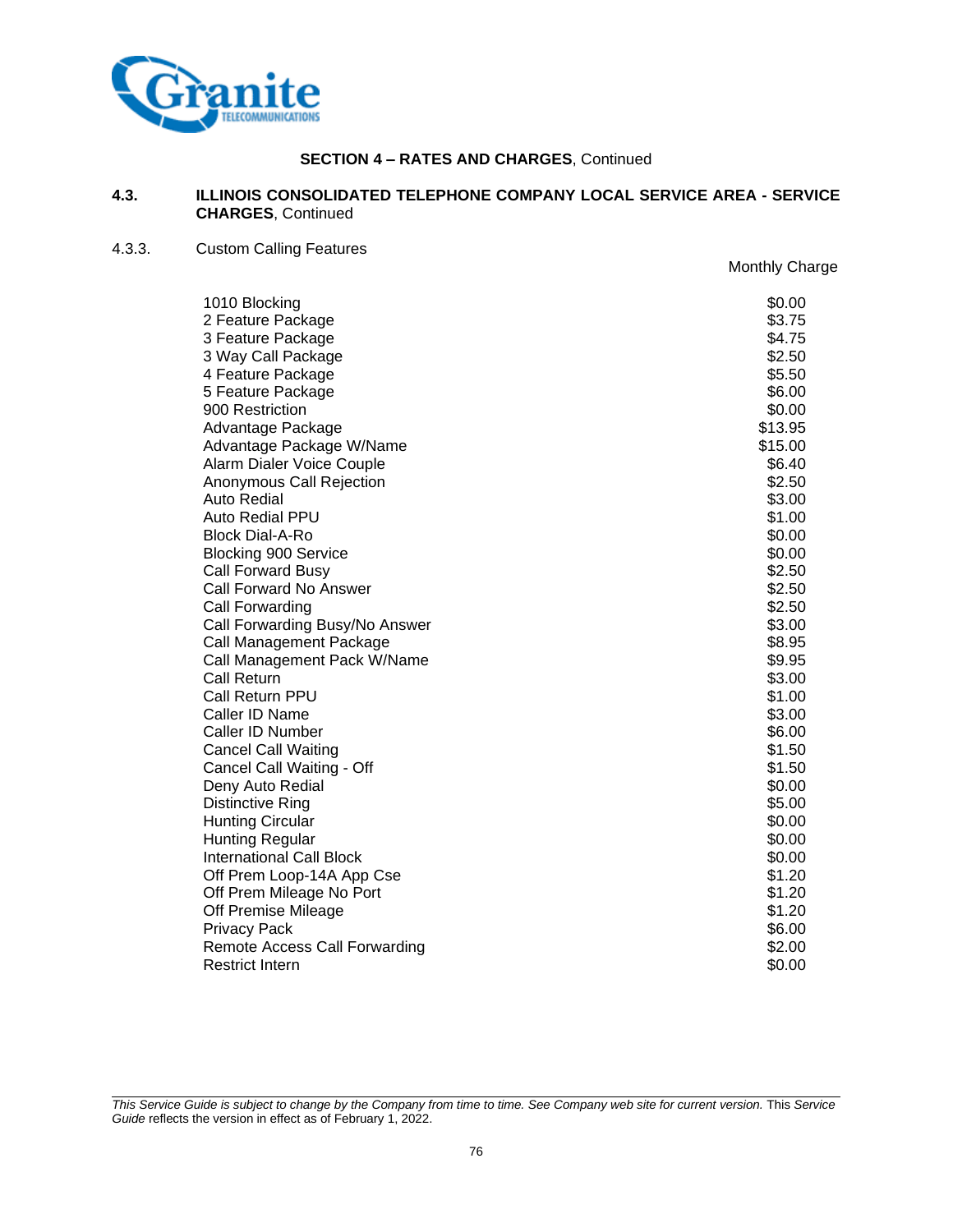

#### **4.3. ILLINOIS CONSOLIDATED TELEPHONE COMPANY LOCAL SERVICE AREA - SERVICE CHARGES**, Continued

4.3.3. Custom Calling Features, Continued

|                                 | Monthly Charge |
|---------------------------------|----------------|
| Screening-1+800                 | \$0.00         |
| Selective Call Accept           | \$2.50         |
| Selective Call Forwarding       | \$2.50         |
| Speed Call 30                   | \$2.50         |
| Speed Call 8                    | \$2.50         |
| Three Way Calling               | \$2.50         |
| Touch Tone                      | \$1.00         |
| Value Package with Calling Name | \$8.95         |
| Value Package                   | \$9.50         |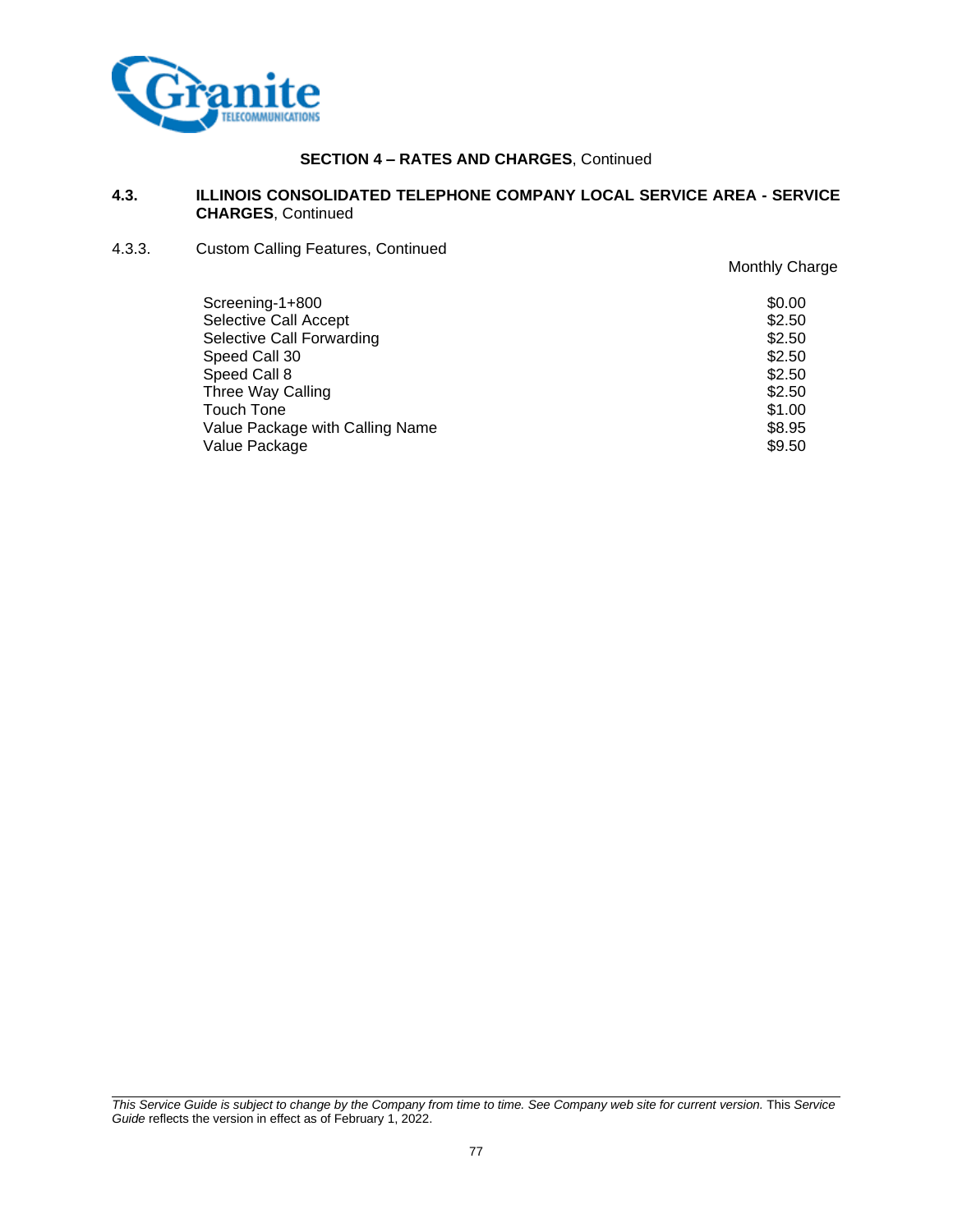

#### **4.3. ILLINOIS CONSOLIDATED TELEPHONE COMPANY LOCAL SERVICE AREA - SERVICE CHARGES**, Continued

| 4.3.4. | <b>Directory Listings</b> |                                                                                      |                                      |
|--------|---------------------------|--------------------------------------------------------------------------------------|--------------------------------------|
|        |                           |                                                                                      | Monthly Charge                       |
|        |                           | <b>Extra Listing</b><br>Non-Published                                                | \$0.80<br>\$0.80                     |
| 4.3.5. |                           | <b>Directory Assistance</b>                                                          |                                      |
|        |                           |                                                                                      | Monthly Charge                       |
|        | Local                     | Regional<br>Call Completion, excluding usage<br>Operator Assistance, excluding usage | \$6.99<br>\$6.99<br>\$1.50<br>\$6.99 |
| 4.3.6. |                           | <b>CENTREX Service</b>                                                               |                                      |
|        | Α.                        | <b>Centrex Services</b>                                                              | Monthly Charge                       |
|        |                           | <b>Centrex Service</b>                                                               | \$27.05                              |
|        | B.                        | <b>Centrex Features</b>                                                              |                                      |
|        |                           |                                                                                      | Monthly Charge                       |
|        |                           | <b>Basic Feature Package</b><br>Centrex Key/PBX<br>Off Premise Extension             | \$3.15<br>\$15.00<br>\$2.40          |
| 4.3.7. |                           | Private Branch Exchange (PBX) Service                                                |                                      |

[Reserved for Future Use]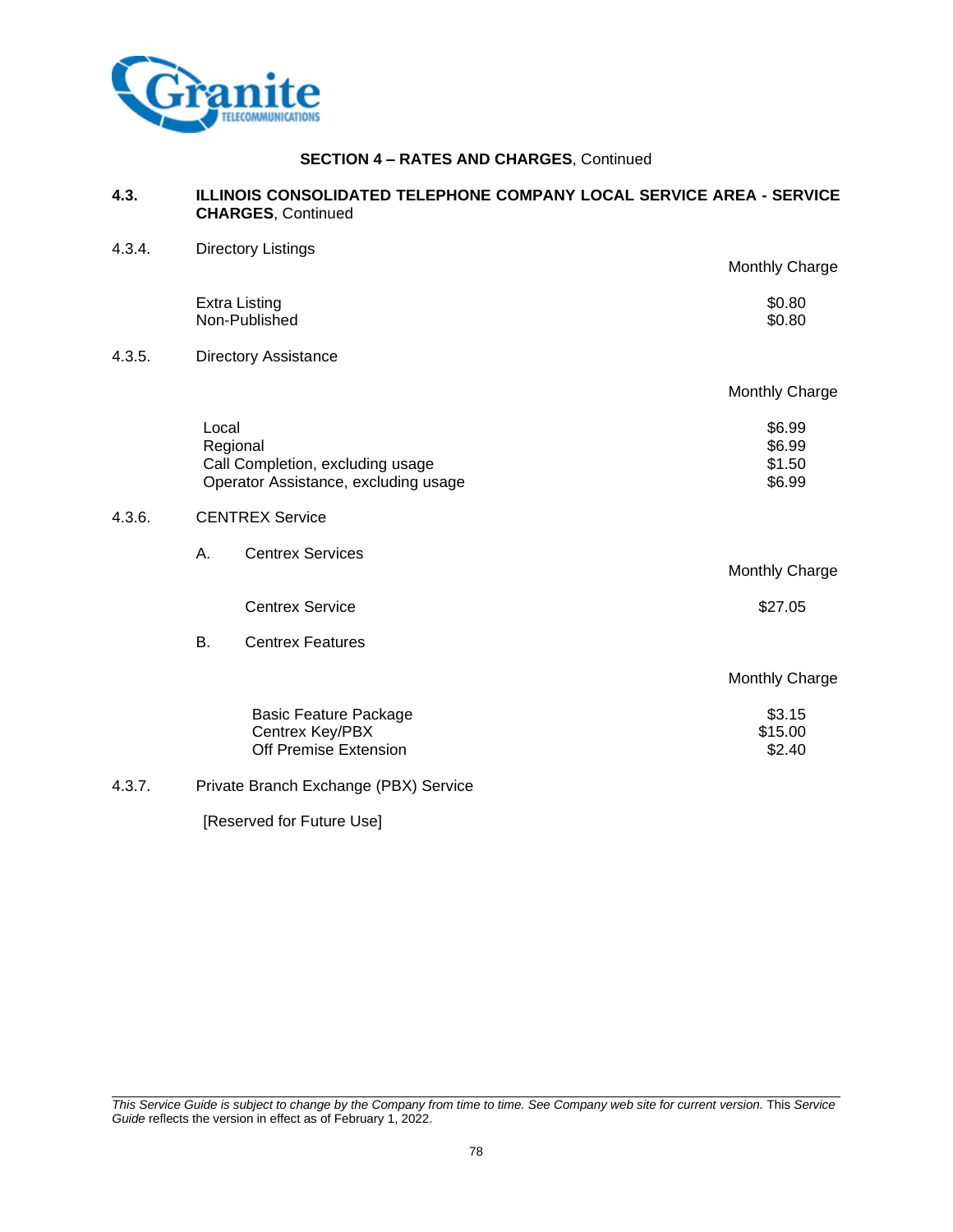

#### **4.3. ILLINOIS CONSOLIDATED TELEPHONE COMPANY LOCAL SERVICE AREA - SERVICE CHARGES**, Continued

4.3.8. Integrated Services Digital Network (ISDN) Service

[Reserved for Future Use]

4.3.9. Business Data Services

[Reserved for Future Use]

#### 4.3.10. Local Usage Charges

A. Local Measured Service

|                                             |                 | Charge             |
|---------------------------------------------|-----------------|--------------------|
| Local Measured Service (Flat rated service) |                 | \$0.00             |
| <b>B.</b> IntraLATA Service                 |                 |                    |
|                                             | First<br>Minute | Each<br>Additional |

| 0 to 10 miles, per minute      | \$0.15  | \$0.07 |
|--------------------------------|---------|--------|
| 11 to 22 miles, per minute     | \$0.15  | \$0.09 |
| More than 22 miles, per minute | \$0.215 | \$0.14 |

Minute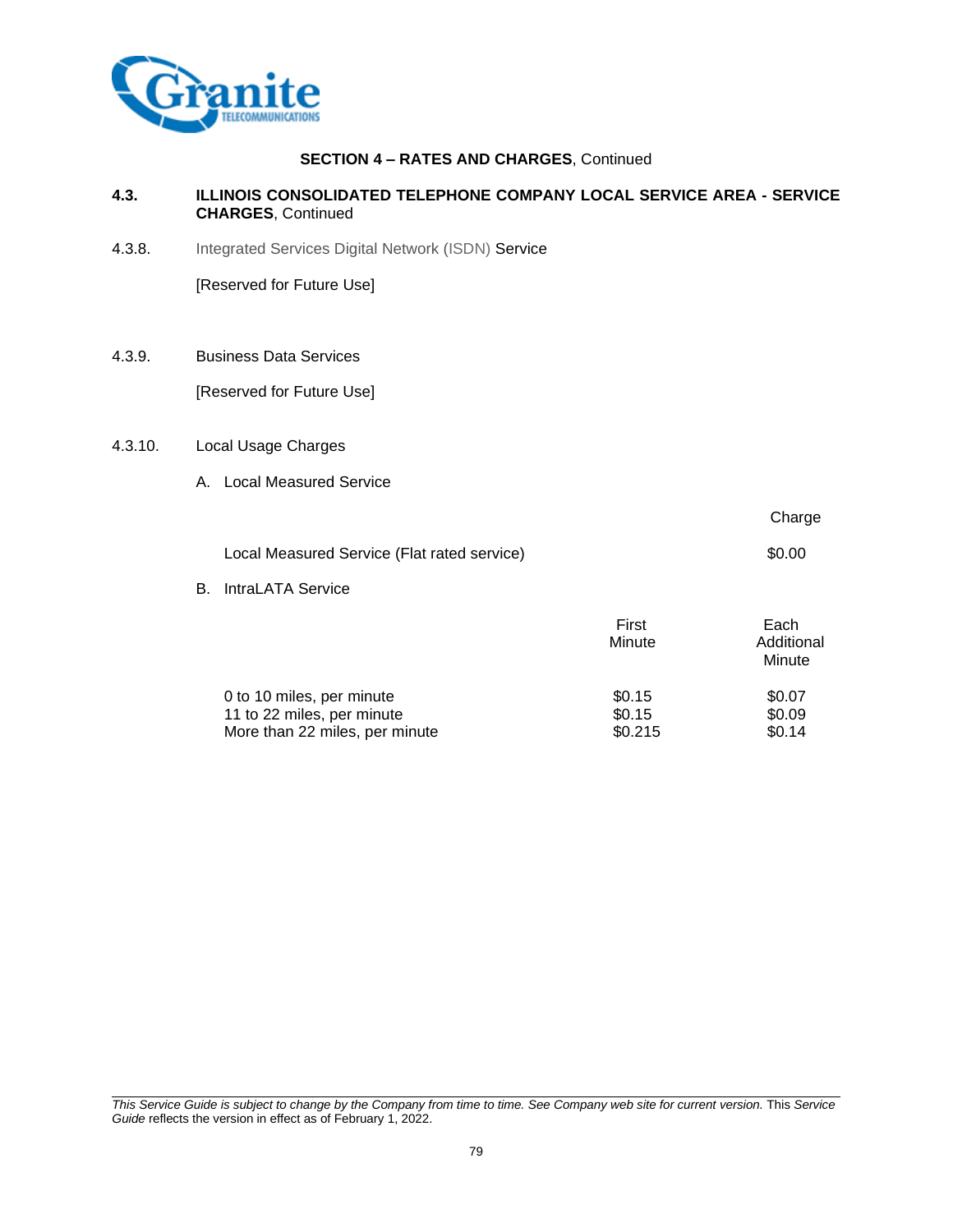

#### **4.4. FRONTIER COMMUNICATIONS OF THE CAROLINAS, LLC SERVICE AREA - SERVICE CHARGES**

#### 4.4.1. Service Charges

Non-Recurring Charges

| New Installation           |          |
|----------------------------|----------|
| 1-3 lines                  | \$125.00 |
| 4-10 lines                 | \$275.00 |
| $11 +$ lines               | \$350.00 |
| Service Order Charge       | \$45.00  |
| Record Change              | \$20.00  |
| <b>Restoral of Service</b> | \$41.00  |
| PIC and LPIC Change        | \$10.00  |
| PIC or LPIC                | \$5.00   |

#### 4.4.2. Local Exchange Service

A. Local Exchange Lines Rate Group Monthly Charge Access Line 61 629.00<br>C2 531.68 C2 \$31.68<br>C3 \$33.23 \$33.23 C4 \$29.33<br>C1 \$29.00 Business One Party **Canadian Cone C1** 629.00<br>C2 531.68 \$31.68 C3 \$33.23 C4 \$29.33 Business One Party Flat Rate Access Line C1 \$29.00 C2 \$31.68 C3 \$33.23 C4 \$29.33 Business One Party Usage Sensitive Access Line C1 \$23.99 C2 \$31.68 C3 \$33.23 C4 \$29.33 Key Line Flat Rate **C1** \$29.00 C2 \$31.68 C3 \$33.23 C4 \$29.33 Measured Business Multi-Line Key C1 623.99 C2 \$31.68 C3 \$33.23 C4 \$29.33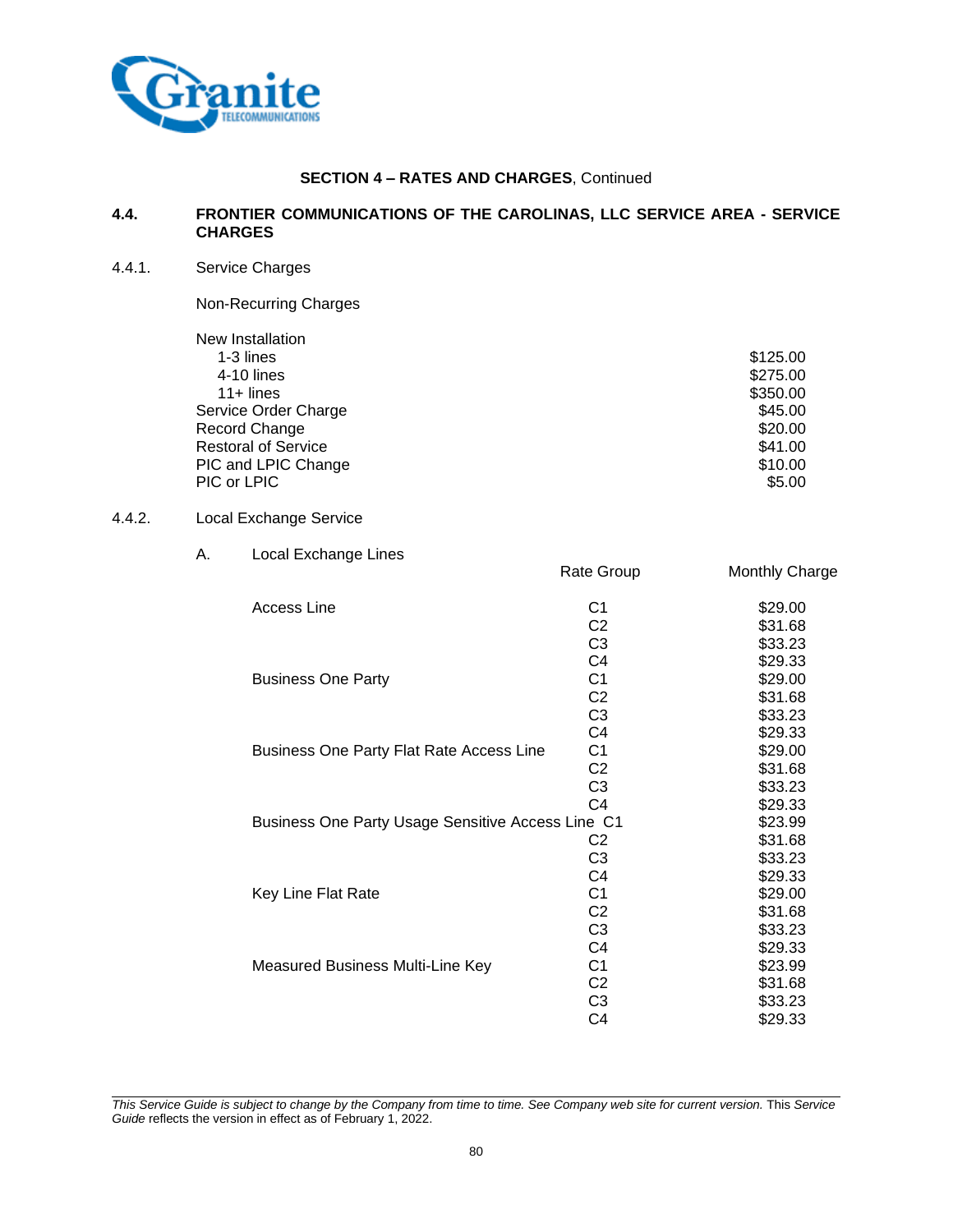

#### **4.4. FRONTIER COMMUNICATIONS OF THE CAROLINAS, LLC SERVICE AREA - SERVICE CHARGES**, Continued

4.4.2. Local Exchange Service, Continued

| А. | Local Exchange Lines, Continued                                           |                                  |                       |
|----|---------------------------------------------------------------------------|----------------------------------|-----------------------|
|    |                                                                           | Rate Group                       | Monthly Charge        |
|    | Telephone Line - Business                                                 | All                              | \$29.00               |
|    | Telephone Line - Business-Flat                                            | C <sub>1</sub><br>C <sub>2</sub> | \$29.00<br>\$31.68    |
|    |                                                                           | C <sub>3</sub>                   | \$33.23               |
|    |                                                                           | C <sub>4</sub>                   | \$29.33               |
| В. | <b>Remote Call Forwarding</b>                                             |                                  |                       |
|    |                                                                           |                                  | Monthly Charge        |
|    | <b>Remote Call Forwarding</b>                                             |                                  | \$26.00               |
|    | Call Forward Remote Access                                                |                                  | \$26.00               |
| C. | <b>Extended Area Service</b>                                              |                                  |                       |
|    |                                                                           |                                  | <b>Monthly Charge</b> |
|    | <b>Extended Area Service</b>                                              |                                  | \$0.30                |
|    | Extended Area Service - Fulton                                            |                                  | \$4.05                |
|    | Extended Area Service Area 06 Morrison<br>Extended Area Service - Shipman |                                  | \$1.70<br>\$0.76      |
|    | Extended Area Svc-LKS KIR                                                 |                                  | \$1.57                |
|    |                                                                           |                                  |                       |
| D. | Mileage Charge                                                            |                                  | Monthly Charge        |
|    | Extension Station Mileage, per mile                                       |                                  | \$2.00                |
|    | Off Premises Mileage Minimum, per mile                                    |                                  | \$3.00                |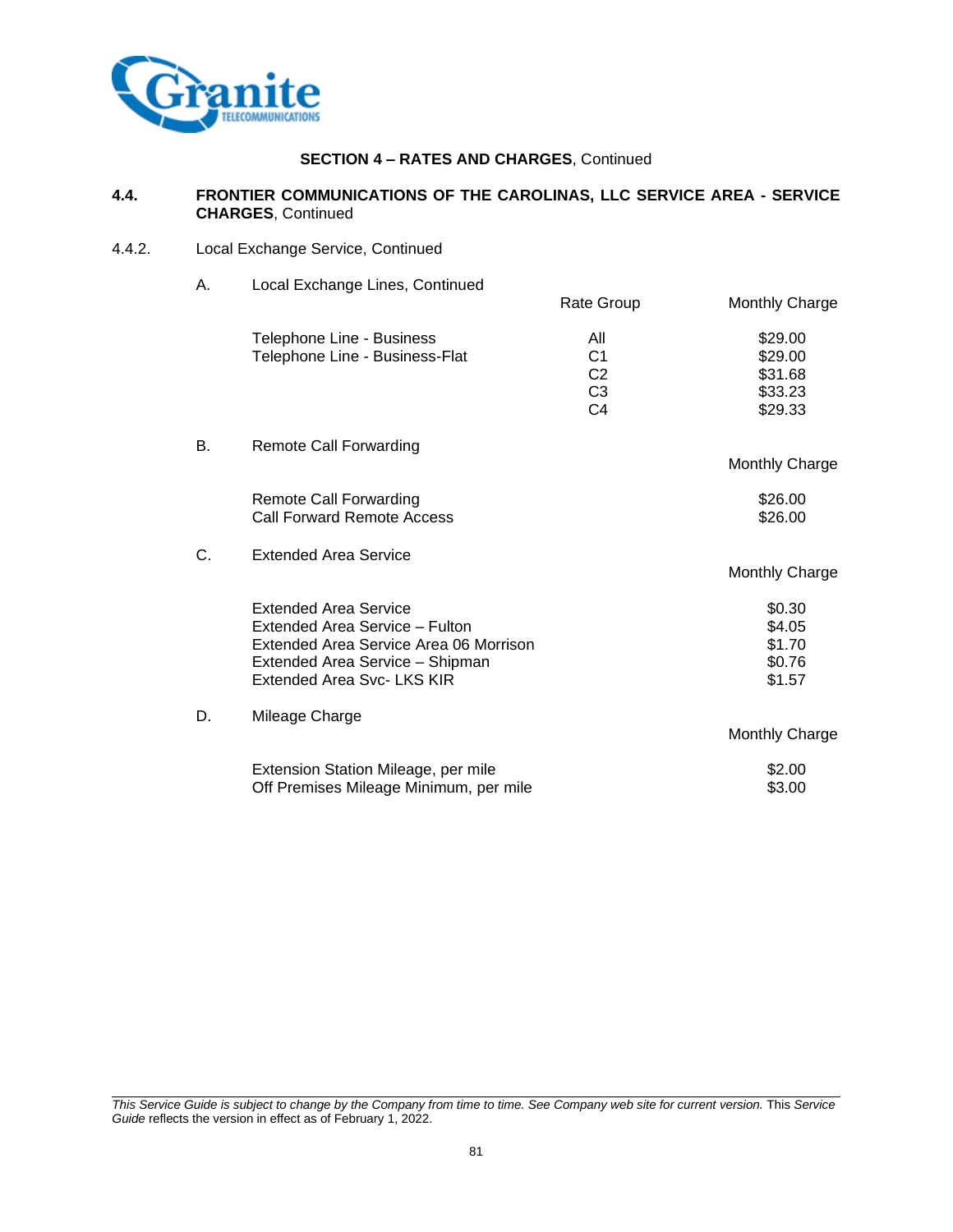

#### **4.4. FRONTIER COMMUNICATIONS OF THE CAROLINAS, LLC SERVICE AREA - SERVICE CHARGES**, Continued

Monthly Charge

#### 4.4.3. Custom Calling Features

2w Voice Grade Analog Loop **\$28.40** \$28.40 3rd Party Blocking  $$2.00$ 3rd Party Verification I/I  $$0.00$ <br>700 Block Service  $$0.00$ 700 Block Service 900 Blocking \$0.00 976 Blocking \$0.00 Adjustment Bell Chime **\$5.65** Anonymous Call Rejection  $$0.00$ Billed No Collect Billing **\$1.00** Billed Number Screening **\$0.000** \$0.00 Block all Service Providers **\$0.00** Service Providers **\$0.00** Service **\$0.00** Block all Service Providers **\$0.00** Solutions and the series of the series and the series of the series of the series of the series of the series of the series of the series of the series of the series of the series of the Block all Service Providers **\$0.00** and \$0.00 and \$0.00 and \$0.00 and \$0.00 and \$0.00 and \$1.00 and \$1.00 and \$1.00 and \$1.00 and \$1.00 and \$1.00 and \$1.00 and \$1.00 and \$1.00 and \$1.00 and \$1.00 and \$1.00 and \$1.00 and \$1 Block all Service Providers **\$0.00** block all Service Providers Block Collect or Third-Party Calls \$2.00 Block PIC Change - IntraLTA  $$0.00$ Busy Number Redial \*66 \$6.99 Call Forward Busy \$7.00 Call Forward Busy/No Answer \$7.00 Call Forwarding \$7.00 Call Forwarding Busy Line - Fixed \$7.00 Call Waiting \$7.50 Call Waiting / Caller ID  $$0.50$ Call Waiting / Cancel Call Waiting **but a struck of the Call Waiting Struck** \$7.50 Caller ID Name & Number \$13.00 Caller ID Number-Bus \$9.00 CFF Warmline \$0.50 **Continuous Redial Delete**  $\sim$  80.00 DIGITONE \$0.00 Directory Number Hunting \$1.25 Feature 5 Pack \$11.95 International Blocking \$5.00 **International Toll Blocking \$5.000 and \$5.000 and \$5.000 and \$5.000 and \$5.000 and \$5.000 and \$5.000 and \$5.00** Last Call Return - Block  $\sim$ Name And Address Restrict  $\sim$  0.000  $\sim$  10.000  $\sim$  50.000  $\sim$  50.000  $\sim$  50.000  $\sim$  50.000  $\sim$  50.000  $\sim$  50.000  $\sim$  50.000  $\sim$  50.000  $\sim$  50.000  $\sim$  50.000  $\sim$  50.000  $\sim$  50.000  $\sim$  50.000  $\sim$  50.000  $\sim$  No Collect Billing \$2.00 No Third Party Billing \$2.00 Per Call Blocking \$0.00 Priority Call **\$5.00**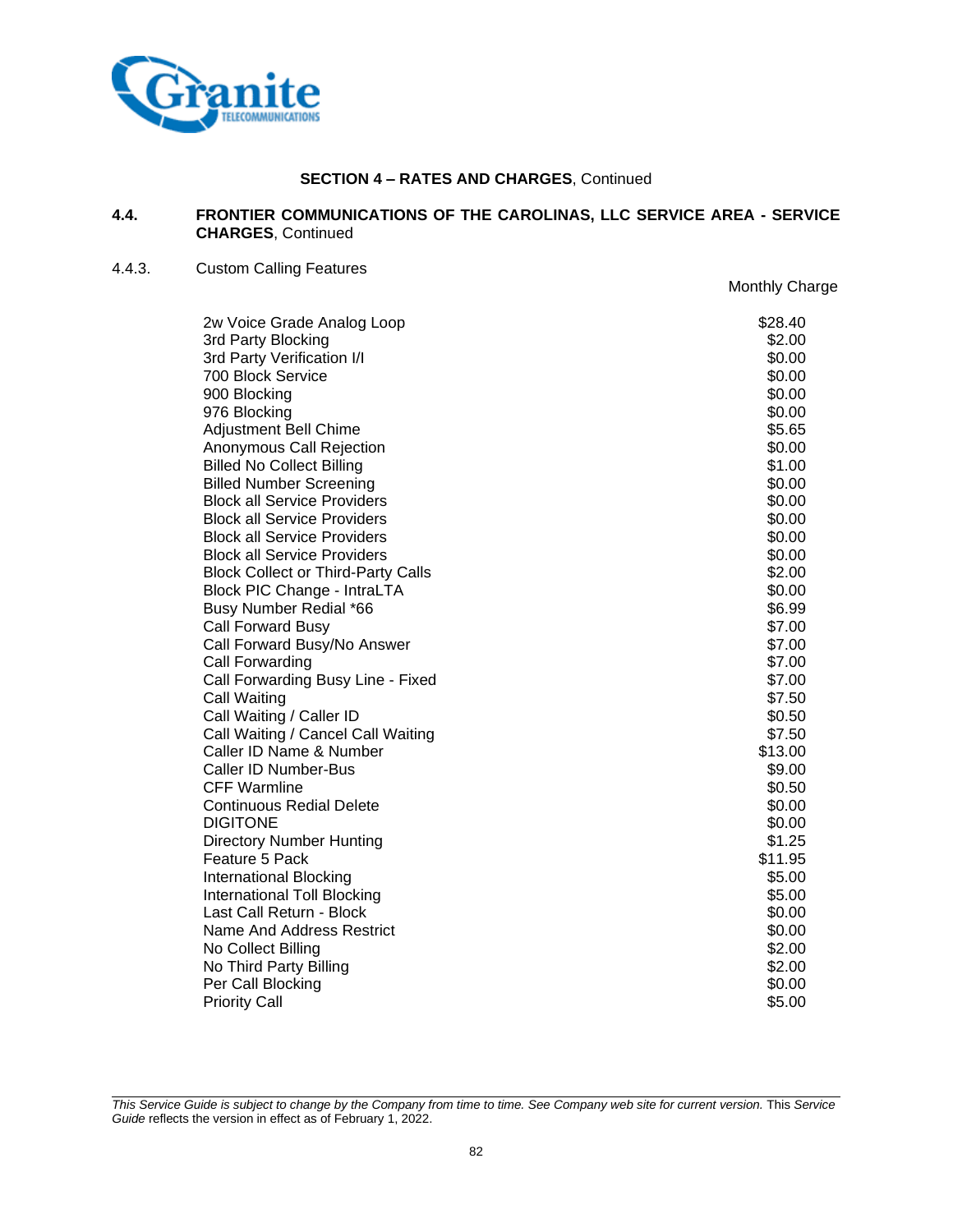

#### **4.4. FRONTIER COMMUNICATIONS OF THE CAROLINAS, LLC SERVICE AREA - SERVICE CHARGES**, Continued

4.4.3. Custom Calling Features, Continued

| <b>Rotary Hunt Service</b>     | \$1.25 |
|--------------------------------|--------|
| Reserved Number No Current Svc | \$5.00 |
| Speed Dialing 30 - Bus         | \$6.99 |
| Speed Dialing 8 - Bus          | \$4.75 |
| Three Way Calling              | \$9.00 |
| <b>Toll/Call Restriction</b>   | \$5.00 |
| Touch Call Service - Business  | \$0.00 |

Monthly Charge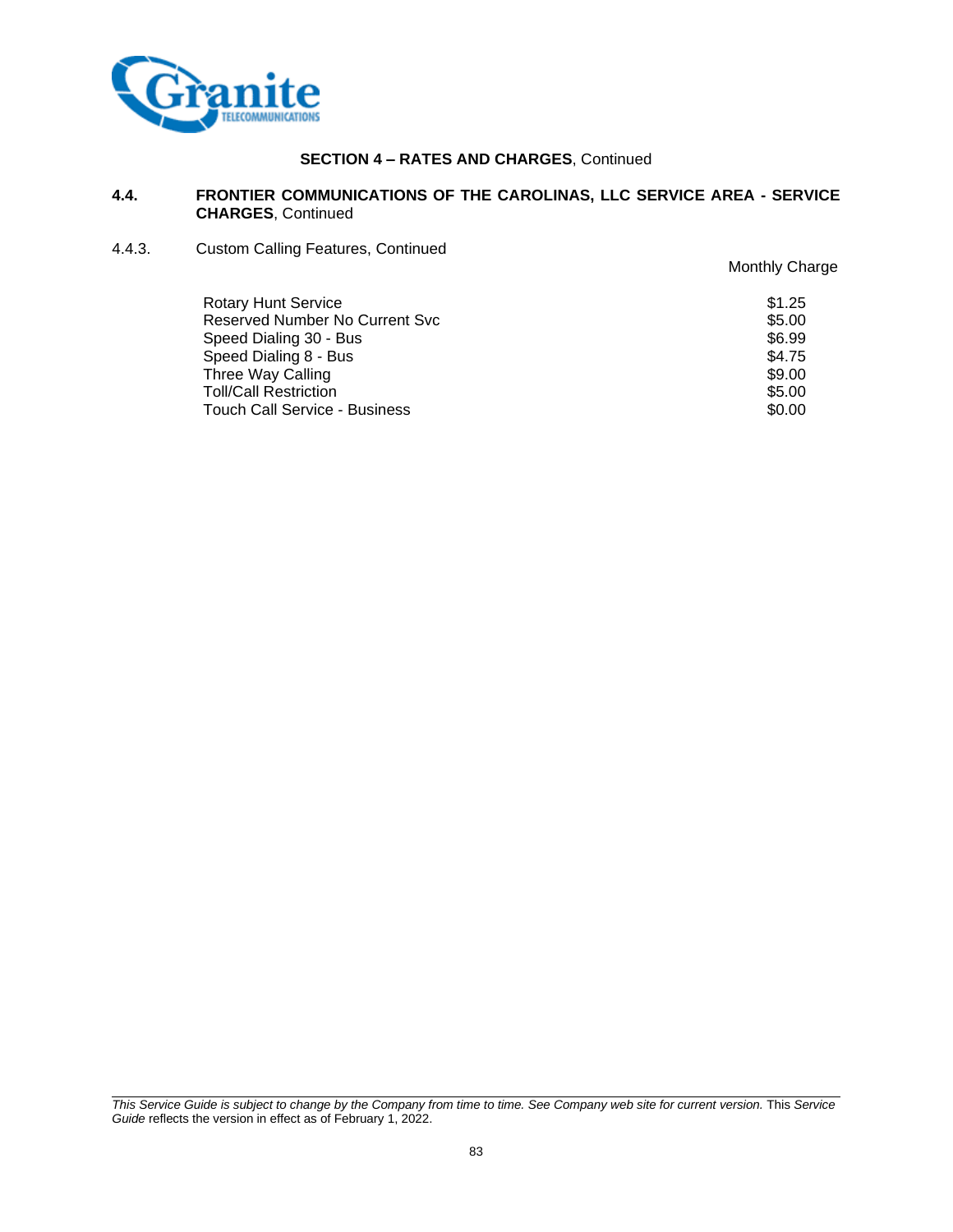

4.4.4. Directory Listings

#### **SECTION 4 – RATES AND CHARGES**, Continued

#### **4.4. FRONTIER COMMUNICATIONS OF THE CAROLINAS, LLC SERVICE AREA - SERVICE CHARGES**, Continued

Monthly Charge Additional Listing Business \$6.00<br>Business Line of Information \$6.00 Business Line of Information \$6.00 Cross Reference Listing \$6.00 Foreign Listing Business Non-Listed Service \$6.00 Non-Published \$6.50 4.4.5. Directory Assistance Local \$6.99 Regional \$6.99 Call Completion, excluding usage  $$1.50$ Operator Assistance, excluding usage  $$6.99$ 4.4.6. CENTREX Service A. Centrex Services Monthly Charge Centrex Access Line. 2 - 25 lines, per line  $$17.90$ Centrex Line TT-Measured Service Bra  $$17.00$ B. Centrex Features Monthly Charge Centranet Feature  $$2.00$ Centrex Feature Package \$1.50 C. Centrex Mileage Monthly Charge Centrex Mileage \$8.50

*This Service Guide is subject to change by the Company from time to time. See Company web site for current version.* This *Service Guide* reflects the version in effect as of February 1, 2022.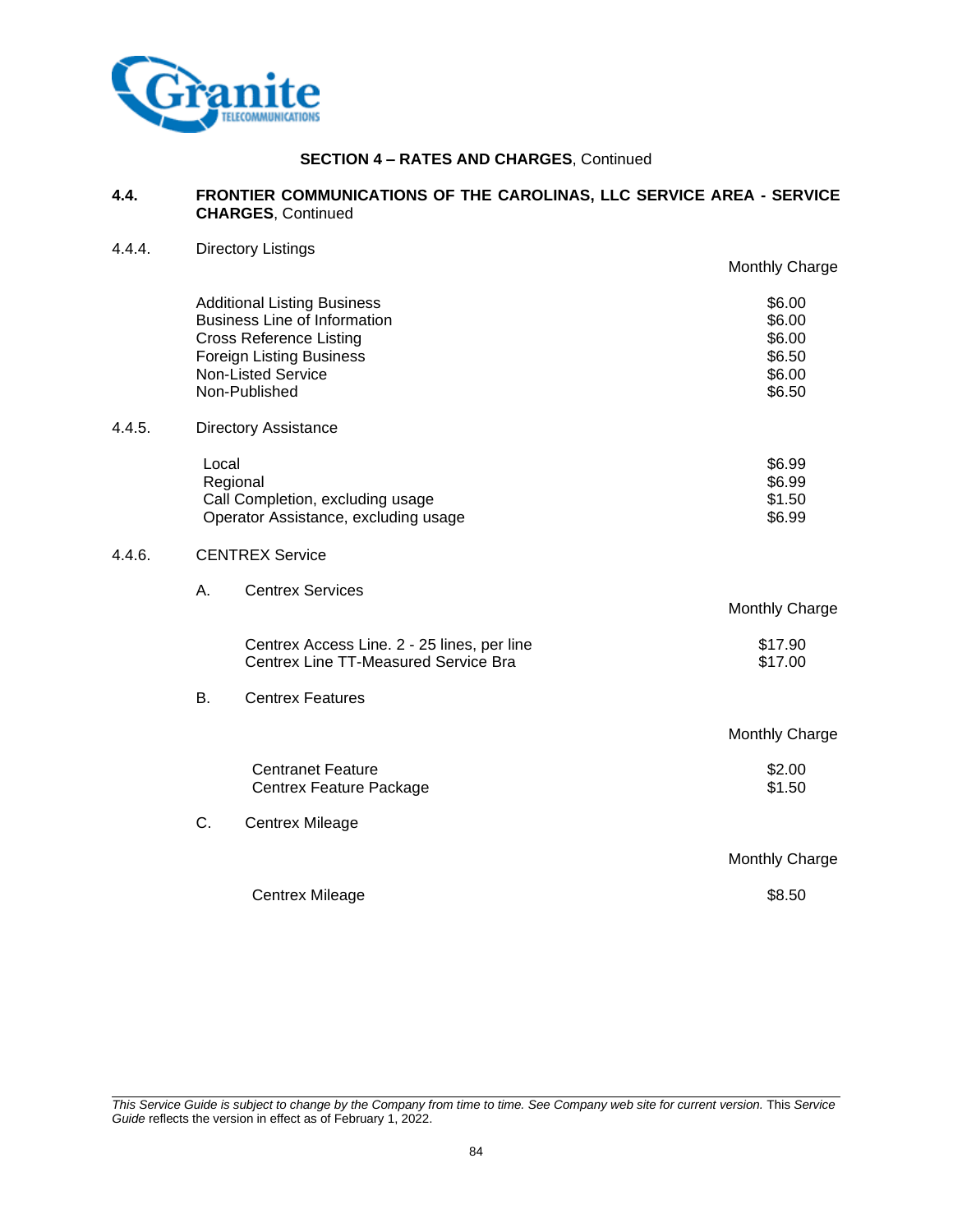

 $4.4.9.$ 

 $4.4.10.$ 

## **SECTION 4 – RATES AND CHARGES**, Continued

#### **4.4. FRONTIER COMMUNICATIONS OF THE CAROLINAS, LLC SERVICE AREA - SERVICE CHARGES**, Continued

- 4.4.7. Private Branch Exchange (PBX) Service
	- A. Private Branch Exchange (PBX) Service

|         |                                                                                                                               | Rate Group                           | Monthly Charge                                    |
|---------|-------------------------------------------------------------------------------------------------------------------------------|--------------------------------------|---------------------------------------------------|
|         | Direct Inward Dial Trunk Term Stored Pro<br><b>PBX Trunk Flat Rate</b>                                                        | All<br>1<br>$\overline{2}$<br>3<br>4 | \$50.00<br>30.00<br>\$28.35<br>\$29.90<br>\$26.00 |
|         | B. Private Branch Exchange (PBX) Features                                                                                     |                                      |                                                   |
|         |                                                                                                                               |                                      | <b>Monthly Charge</b>                             |
|         | Block of 100 Telephone Numbers<br><b>DCS Activation - PBX Trunk</b><br><b>Direct Inward Dial Additional Trunk Termination</b> |                                      | \$25.00<br>\$14.00<br>\$25.00                     |
| 4.4.8.  | Integrated Services Digital Network (ISDN) Service                                                                            |                                      |                                                   |
|         | [Reserved for Future Use]                                                                                                     |                                      |                                                   |
| 4.4.9.  | <b>Business Data Services</b>                                                                                                 |                                      |                                                   |
|         | [Reserved for Future Use]                                                                                                     |                                      |                                                   |
| 4.4.10. | Local Usage Charges                                                                                                           |                                      |                                                   |
|         | <b>Local Measured Service</b><br>A.                                                                                           |                                      | Charge                                            |

| Zone 1, per minute             | \$0.093  |
|--------------------------------|----------|
| Zone 1, call connection charge | \$0.0188 |
| Zone 2, per minute             | \$0.018  |
| Zone 2, call connection charge | \$0.03   |
| <b>B.</b> IntraLATA Service    |          |
|                                |          |
|                                |          |
|                                |          |

Per minute \$5.62

*This Service Guide is subject to change by the Company from time to time. See Company web site for current version.* This *Service Guide* reflects the version in effect as of February 1, 2022.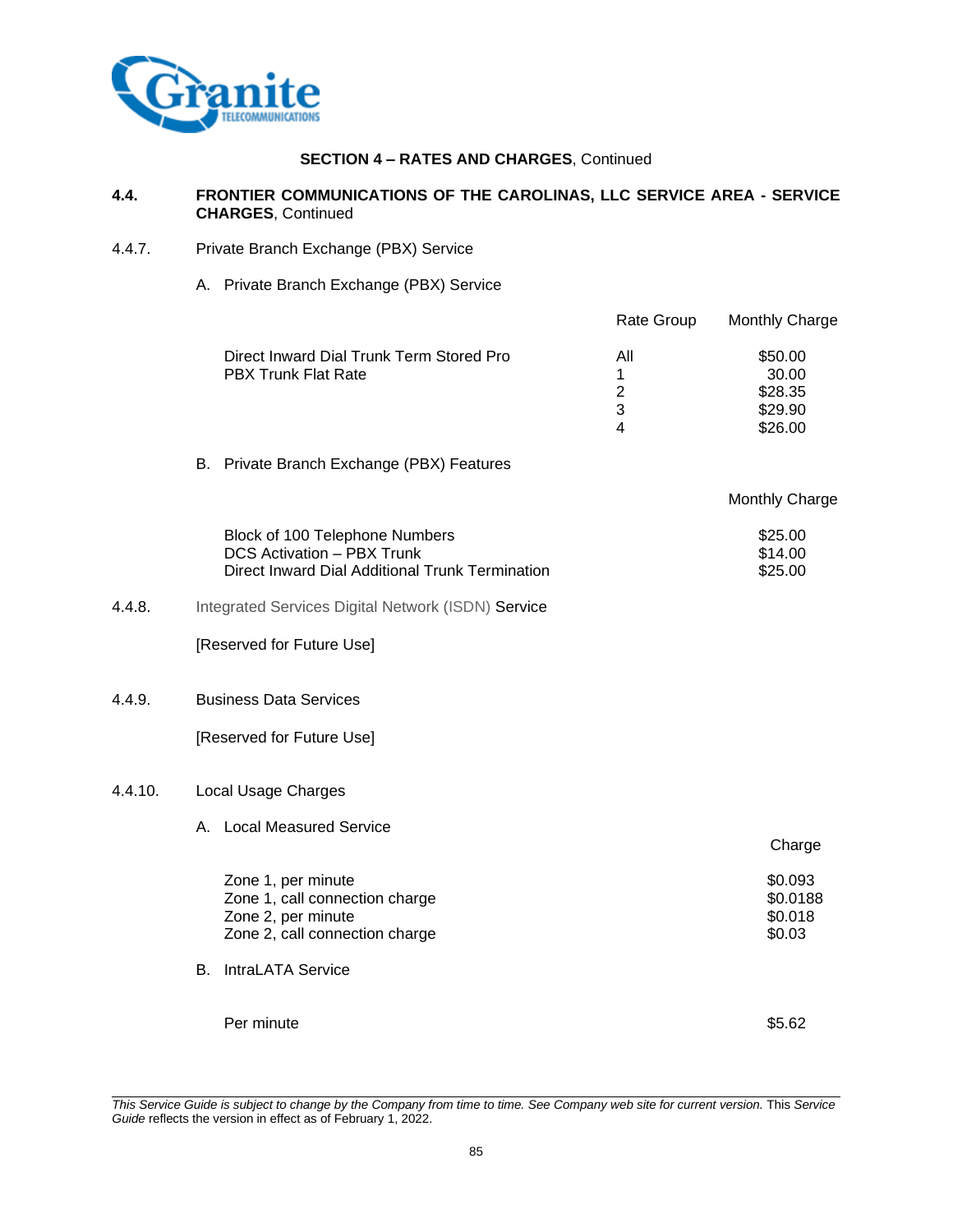

## **4.5. FRONTIER NORTH, INC. SERVICE AREA - SERVICE CHARGES**

4.5.1. Service Charges

Non-Recurring Charges

| New Installation           |          |
|----------------------------|----------|
| 1-3 lines                  | \$95.00  |
| $4-10$ lines               | \$195.00 |
| $11 +$ lines               | \$295.00 |
| Service Order Charge       | \$29.00  |
| Record Change              | \$18.00  |
| <b>Restoral of Service</b> | \$35.00  |
| PIC and LPIC Change        | \$10.00  |
| PIC or LPIC                | \$5.00   |

#### 4.5.2. Local Exchange Service

#### A. Local Exchange Lines

| <b>Access Line</b>                               | 1GATL | \$18.95 |
|--------------------------------------------------|-------|---------|
|                                                  | 2GATL | \$19.57 |
|                                                  | AG    | \$21.63 |
|                                                  | BG    | \$22.15 |
| <b>Business Key Line Measured Rate</b>           | 1GATL | \$18.95 |
|                                                  | 2GATL | \$19.57 |
|                                                  | AG    | \$21.63 |
|                                                  | BG    | \$22.15 |
| <b>Business Line Measured</b>                    | 1GATL | \$18.95 |
|                                                  | 2GATL | \$19.57 |
|                                                  | AG    | \$21.63 |
|                                                  | BG    | \$22.15 |
| <b>Business Line Flat Rate</b>                   | 1GATL | \$18.95 |
|                                                  | 2GATL | \$19.57 |
|                                                  | AG    | \$21.63 |
|                                                  | BG    | \$22.15 |
| Foreign Exchange Measured Rate MultiLine         | 1GATL | \$18.95 |
|                                                  | 2GATL | \$19.57 |
|                                                  | AG    | \$21.63 |
|                                                  | BG    | \$22.15 |
| Foreign Exchange Business Key Line Measured Rate |       |         |
|                                                  | AG    | \$21.63 |
|                                                  | ΒG    | \$22.15 |

Rate Group Monthly Charge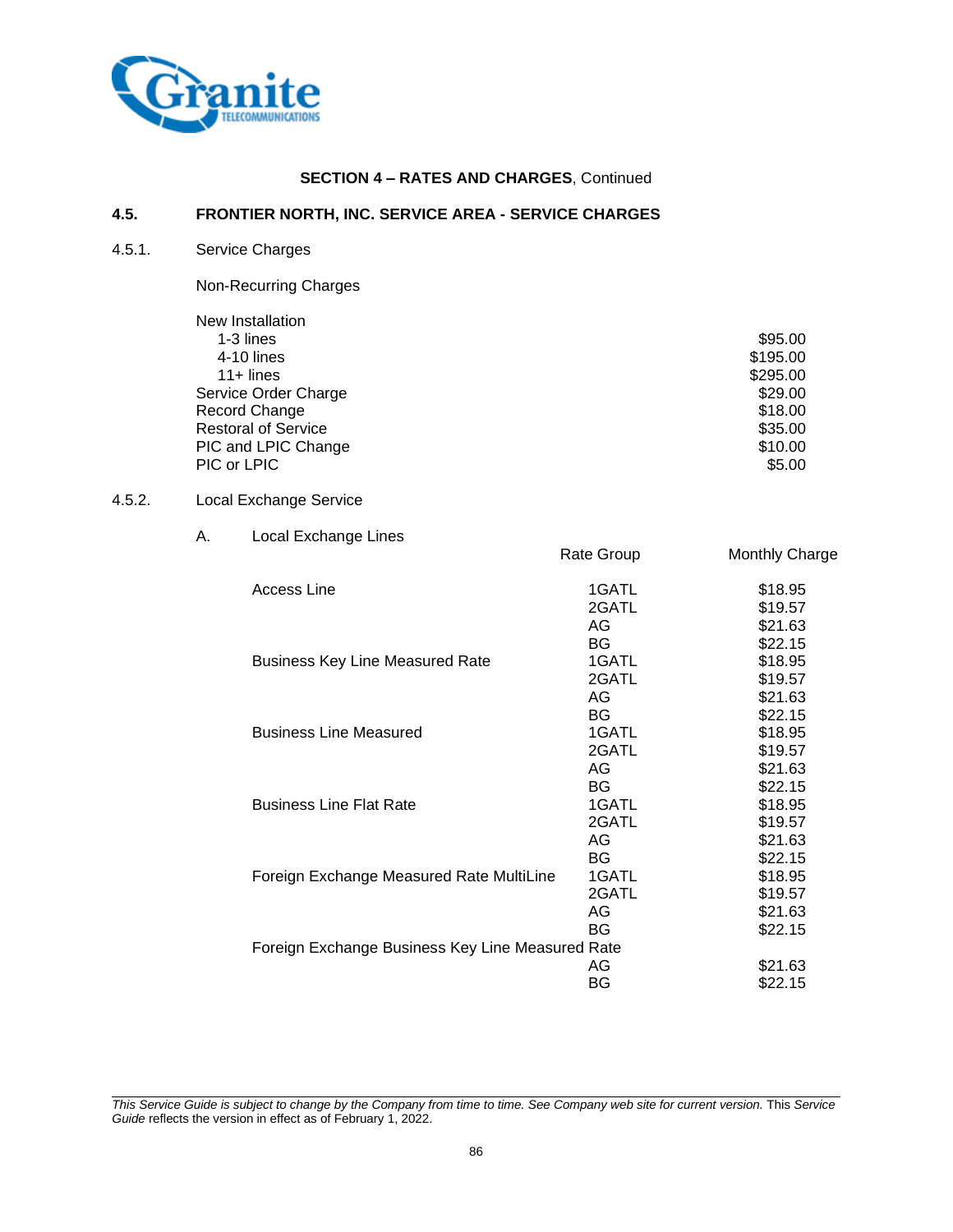

#### **4.5. FRONTIER NORTH, INC. SERVICE AREA - SERVICE CHARGES**, Continued

#### 4.5.2. Local Exchange Service

A. Local Exchange Lines, Continued

|    |                                                                                                                                          | Rate Group                        | Monthly Charge                           |
|----|------------------------------------------------------------------------------------------------------------------------------------------|-----------------------------------|------------------------------------------|
|    | Key Line - Flat Rate                                                                                                                     | 1GATL<br>2GATL<br>AG              | \$18.95<br>\$19.57<br>\$21.63            |
|    | Key Line - Measured                                                                                                                      | <b>BG</b><br>1GATL<br>2GATL<br>AG | \$22.15<br>\$18.95<br>\$19.57<br>\$21.63 |
|    | SWD Low Speed Single Line                                                                                                                | BG<br>All                         | \$22.15<br>\$38.11                       |
| В. | <b>Remote Call Forward</b>                                                                                                               |                                   | Monthly Charge                           |
|    | <b>Remote Call Forward Measured - Business</b><br>Remote Call Forwarding-B<br>Remote Call Forward - Additional                           |                                   | \$28.84<br>\$28.84<br>\$28.84            |
| C. | <b>Extended Area Service</b><br><b>Extended Area Service 1</b><br>Localities: Armstrong, Cheneyville, Congerville, Danforth, Deer Creek, |                                   | Monthly Charge                           |
|    | Emden, Goodfield, Hartsburg, Neoga, Rankin and Stockland<br><b>Extended Area Service 2</b>                                               |                                   | \$1.03                                   |
|    | Locality: Cissna Park<br><b>Extended Area Service 3</b>                                                                                  |                                   | \$2.06                                   |
|    | Localities: Casey, Greenup, Hoopeston, Milford, Potomac and Toledo \$3.09<br><b>Extended Area Service 4</b>                              |                                   |                                          |
|    | Localitiy: Rantoul<br><b>Extended Area Service 5</b>                                                                                     |                                   | \$6.18                                   |
|    | Localities: Bondville, Collison, Fisher, Ivesdale, Pesotum, Philo,<br>Sadorus, Seymour and Tolono<br><b>Extended Area Service 6</b>      |                                   | \$9.27                                   |
|    | Localities: Flatville, Ludlow, Ogden, Penfield, Royal and Thomasboro \$11.33<br>Extension Station Mileage, Non-Continuous                |                                   | \$0.00                                   |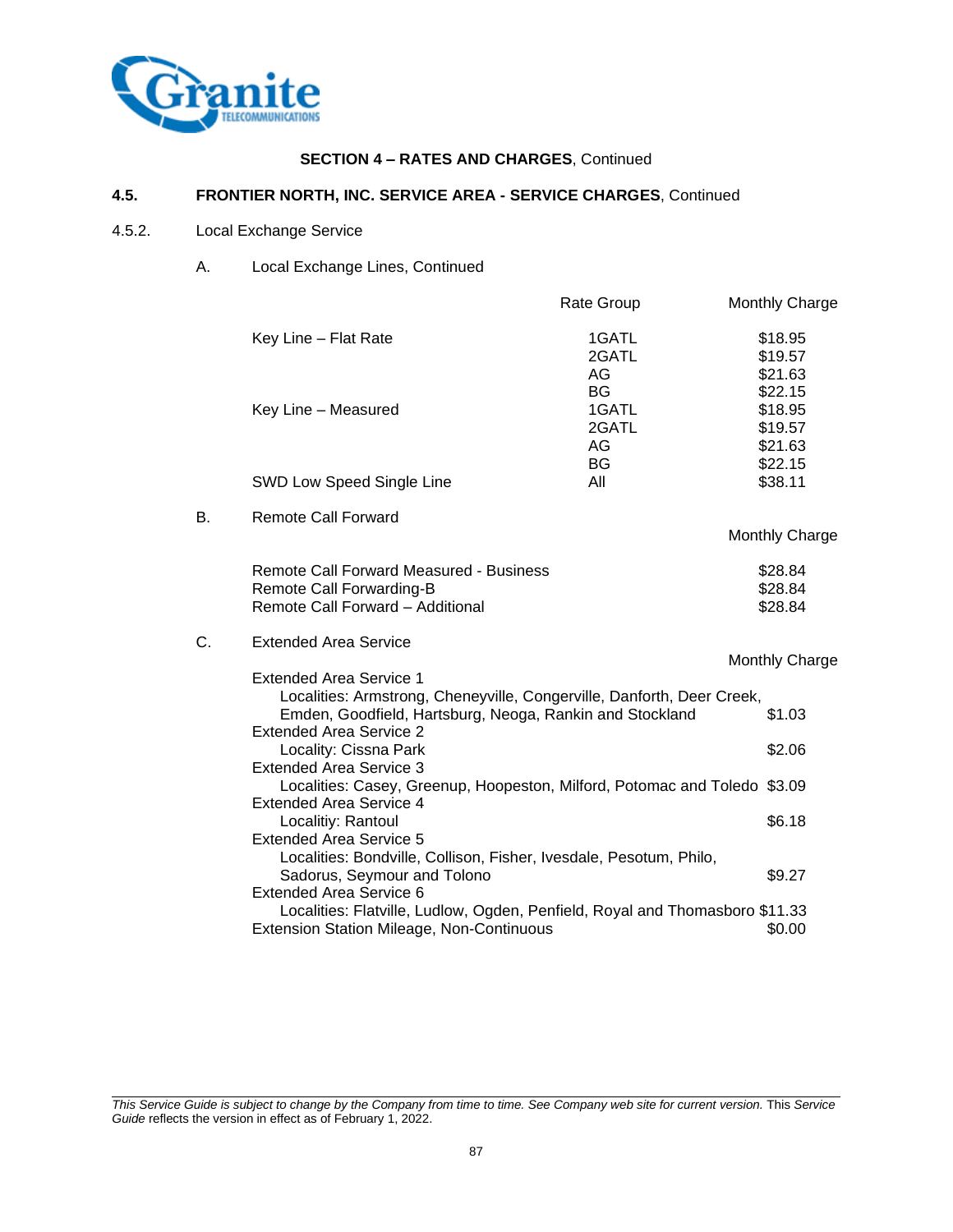

#### **4.5. FRONTIER NORTH, INC. SERVICE AREA - SERVICE CHARGES**, Continued

## 4.5.3. Custom Calling Features

Monthly Charge

| *66 - *69 - Three Way Call Block                        | \$0.00  |
|---------------------------------------------------------|---------|
| *66 Automatic Busy Redial                               | \$0.00  |
| *66/*69/ 3-Way Calling Block                            | \$0.00  |
| *69 Auto Call Return                                    | \$0.00  |
| 1PTY VG Special Acsess Line - 2-Wire                    | \$27.55 |
| 3-Way Calling                                           | \$9.79  |
| 700/900/976 Blocking Service                            | \$0.00  |
| 900 Blocking Service                                    | \$0.00  |
| 900/976 Blocking Service                                | \$0.00  |
| 976 Blocking Service                                    | \$0.00  |
| <b>AIN Call Forwarding-Busy</b>                         | \$9.27  |
| Anonymous Call Block *77-B                              | \$6.70  |
| Anonymous Call Rejection                                | \$0.00  |
| Automatic Busy Redial *66                               | \$7.20  |
| <b>Billed Number Screening - Collect Call Blocking</b>  | \$2.58  |
| Billed Number Screening No Collect or Third-Party Calls | \$2.58  |
| Block-Call Return *69                                   | \$0.00  |
| Block 700 Calls                                         | \$0.00  |
| <b>Block All Service Providers</b>                      | \$0.00  |
| <b>Block Busy Redial</b>                                | \$0.00  |
| <b>Block Call Return</b>                                | \$0.00  |
| <b>Block DA Call Connection</b>                         | \$0.00  |
| <b>Block Three Way Call</b>                             | \$0.00  |
| Blocks Outdialing 976 Block K                           | \$0.00  |
| <b>Business Feature Package 2</b>                       | \$13.39 |
| Busy Redial *66                                         | \$7.20  |
| Call Block *60 - Business                               | \$7.73  |
| <b>Call Forward No Answer</b>                           | \$9.27  |
| Call Forwarding                                         | \$9.27  |
| Call Forwarding Busy Line - Fixed                       | \$9.27  |
| Call Forwarding Busy/No Answer                          | \$9.27  |
| <b>Call Restriction</b>                                 | \$5.15  |
| Call Return (*69)                                       | \$7.20  |
| Call Waiting                                            | \$9.79  |
| Call Waiting / Cancel Call Waiting                      | \$9.79  |
| Call Waiting and Call Forwarding                        | \$3.40  |
| Caller ID Name & Number                                 | \$14.42 |
| Caller Id-Number Only-Bus                               | \$11.07 |
| Complete Block-Law Agency                               | \$0.00  |
| Conditioning C - Per Special Access Line                | \$1.55  |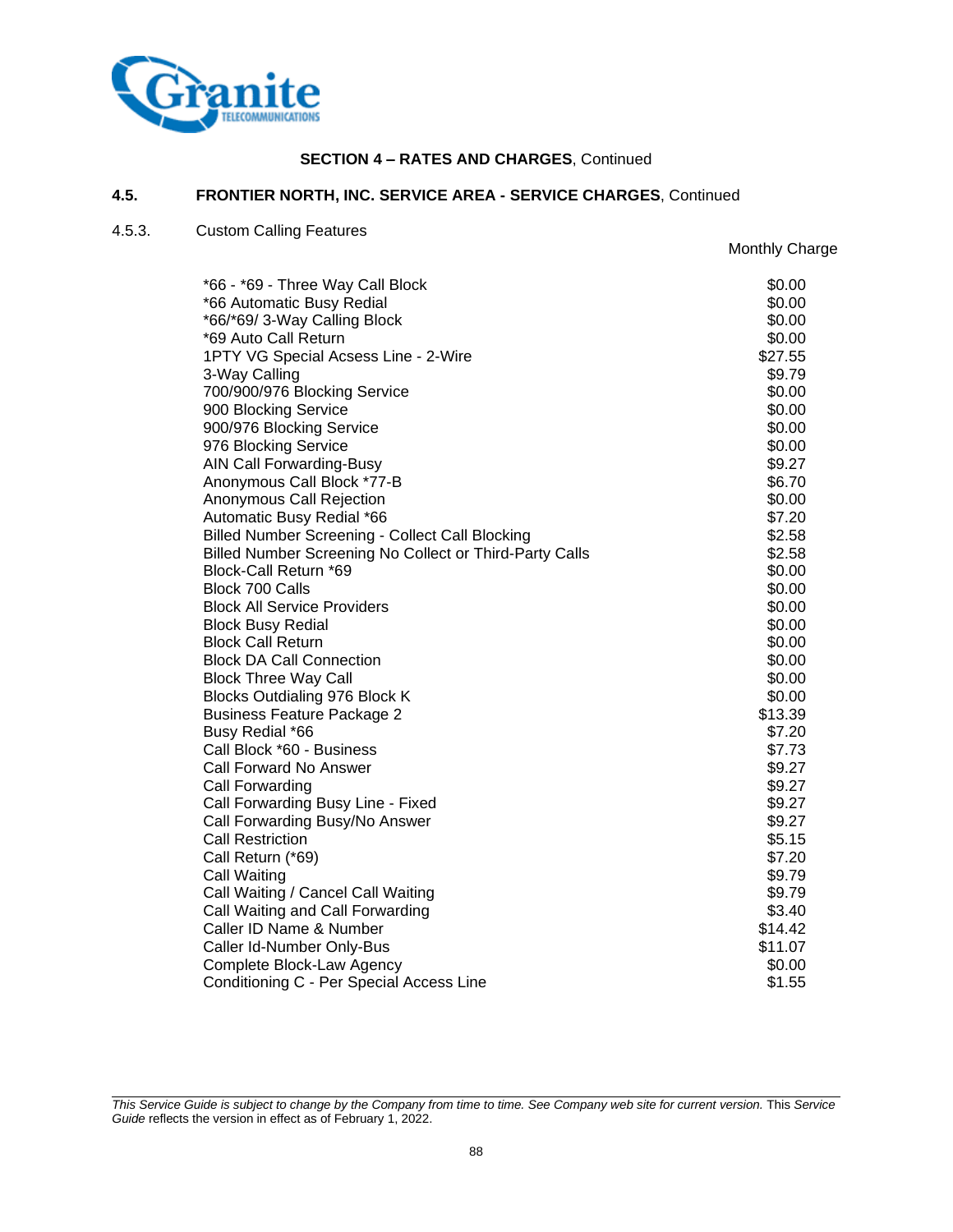

#### **4.5. FRONTIER NORTH, INC. SERVICE AREA - SERVICE CHARGES**, Continued

# 4.5.3. Custom Calling Features, Continued

Monthly Charge

| Custom Redirect Service - Group Call Volume up to 10,000 | \$82.40 |
|----------------------------------------------------------|---------|
| <b>Custom Redirect Service 1-50 Numbers</b>              | \$2.58  |
| <b>Direct Connect Block</b>                              | \$0.00  |
| Directory Assistance Call Completion Block               | \$0.00  |
| Distinctive Ring - Bus                                   | \$7.73  |
| Do Not Disturb                                           | \$5.15  |
| International Call Block                                 | \$0.00  |
| Line Hunt Service                                        | \$0.00  |
| Multi Simultaneous Call F                                | \$11.33 |
| No Collect Billing                                       | \$2.58  |
| Operator Call Screening-Inbound                          | \$2.58  |
| Personalized Telephone#-B                                | \$2.06  |
| Pilot Number of Hunt Group                               | \$0.05  |
| Select Call Forwarding                                   | \$7.20  |
| Selective Call Screen - Business                         | \$5.15  |
| <b>Smarter Call Pak</b>                                  | \$4.07  |
| Speed Calling 8 - Business                               | \$7.20  |
| Speed Dialing 30 - Business                              | \$7.20  |
| <b>Third Number Screening</b>                            | \$2.58  |
| Three Way Calling                                        | \$9.79  |
| <b>Toll Restriction - Business</b>                       | \$5.15  |
| <b>Toll Restriction 900 Blocking</b>                     | \$0.00  |
| <b>Toll Restriction 976 Blocking</b>                     | \$0.00  |
| <b>Total Toll Restriction</b>                            | \$5.15  |
| <b>Touch Call Service - Business</b>                     | \$0.00  |
| <b>VG-Conditioning Arrangement</b>                       | \$13.98 |
| <b>VIP Alert</b>                                         | \$0.00  |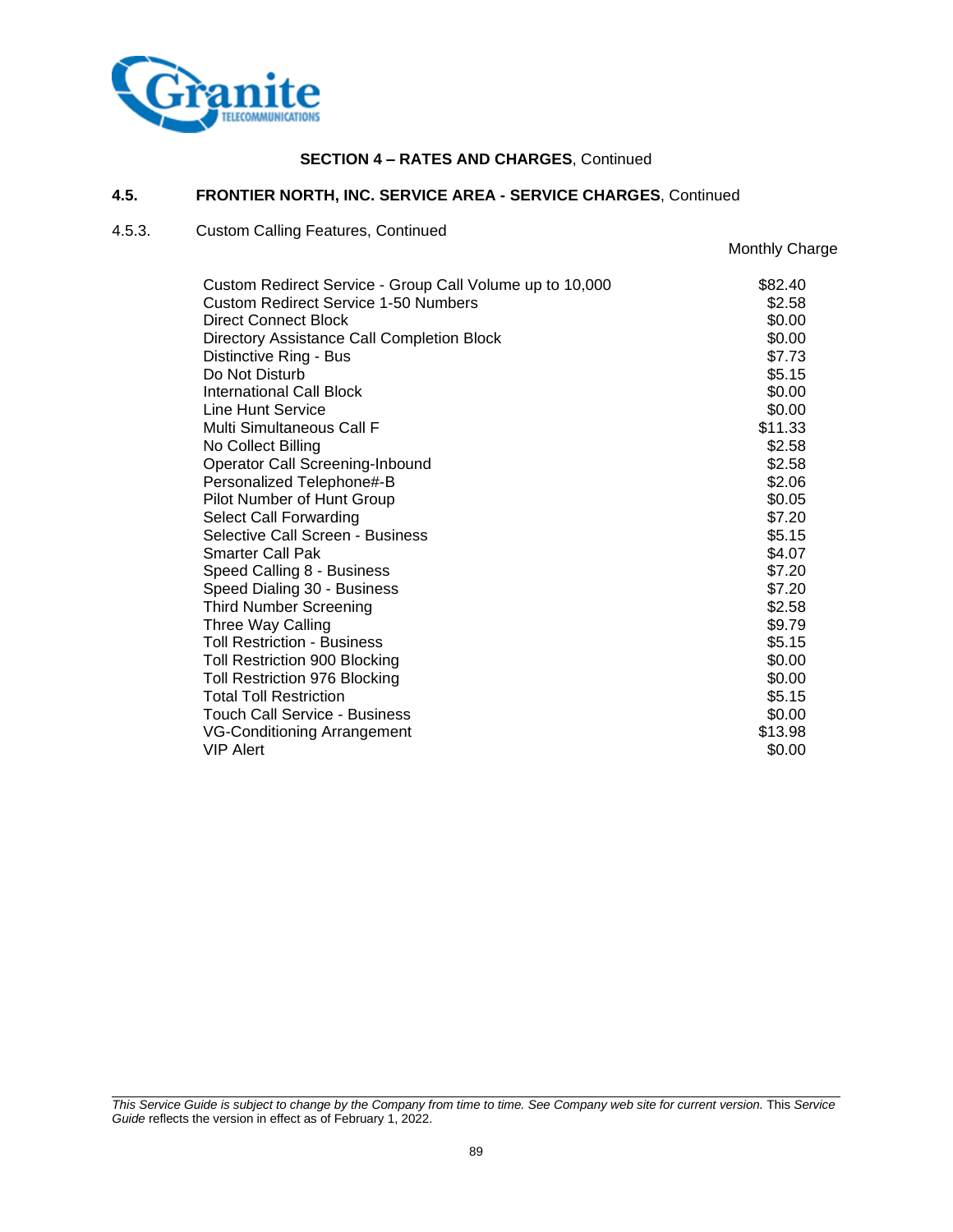

#### **4.5. FRONTIER NORTH, INC. SERVICE AREA - SERVICE CHARGES**, Continued

#### 4.5.4. Directory Listings

Monthly Charge

| Additional Listing - White Pages<br><b>Additional Directory Listing-B</b><br><b>Cross Reference Listing-B</b> | \$6.18<br>\$6.18<br>\$6.18 |
|---------------------------------------------------------------------------------------------------------------|----------------------------|
| Directory Listings - Cross Reference                                                                          | \$6.18                     |
| <b>Executive Directory List</b>                                                                               | \$6.18                     |
| Alternate Call Listing-B                                                                                      | \$6.18                     |
| Foreign Directory Listing-B                                                                                   | \$6.70                     |
| Local Foreign Directory List                                                                                  | \$6.70                     |
| X-Ref Foreign Listing-Business                                                                                | \$6.70                     |
| Non-Published Listing                                                                                         | \$6.70                     |
| Not Listed In Directory                                                                                       | \$6.18                     |

#### 4.5.5. Directory Assistance

Monthly Charge Local \$6.99 Regional \$6.99 Call Completion, excluding usage \$1.50 Operator Assistance, excluding usage \$6.99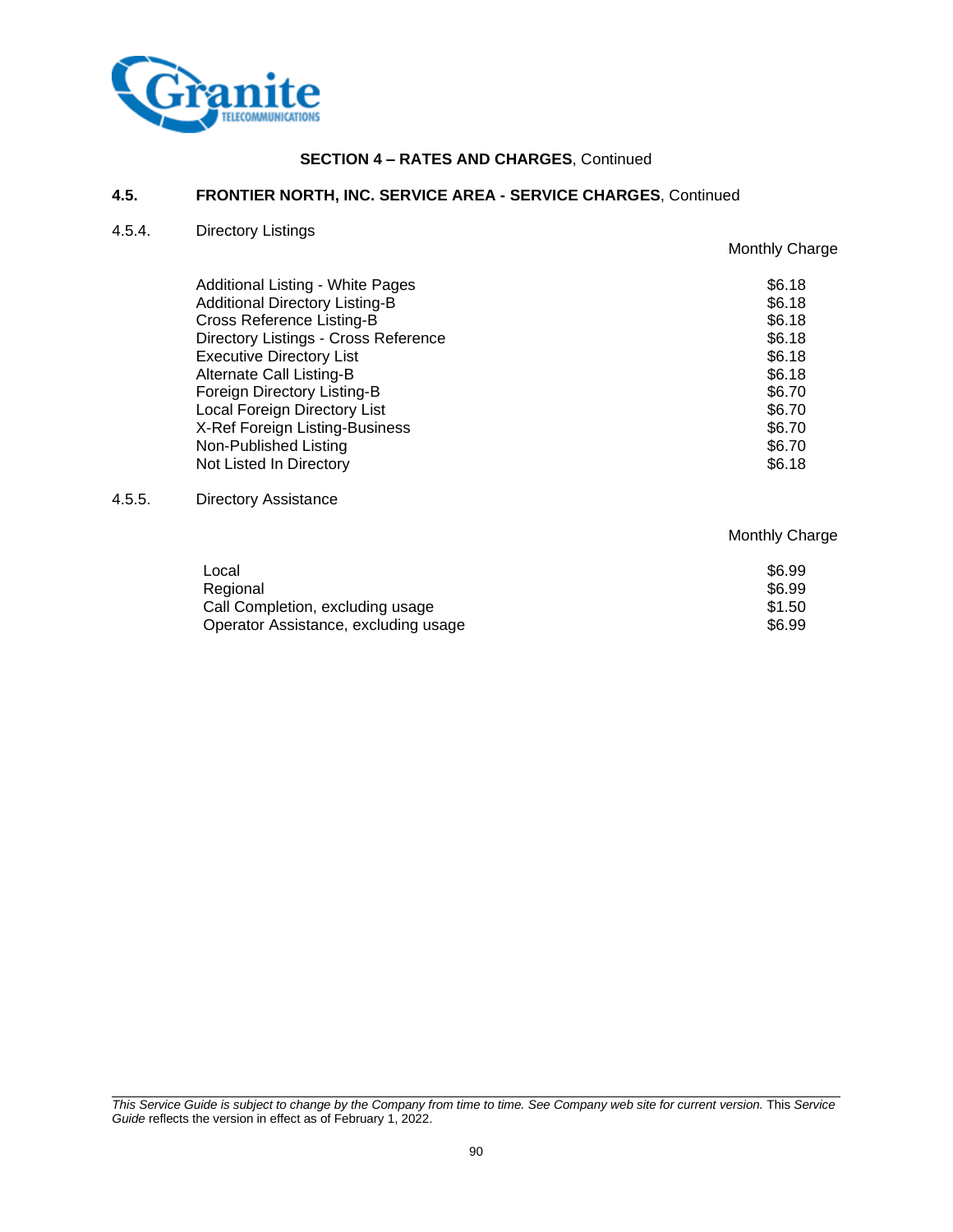

#### **4.5. FRONTIER NORTH, INC. SERVICE AREA - SERVICE CHARGES**, Continued

## 4.5.6. CENTREX Service

A. Centrex Services

| Centrex Services                           | Rate Group                                     | Monthly Charge                                      |
|--------------------------------------------|------------------------------------------------|-----------------------------------------------------|
| <b>Business Measured Centrex Line</b>      | 1GATL<br>2GATL<br>AG                           | \$28.84<br>\$28.84<br>\$25.75                       |
| Centranet Access 2-25 Ln, Month-to-Month   | <b>BG</b><br>1GATL<br>2GATL<br>AG              | \$25.75<br>\$22.30<br>\$22.30<br>\$22.30            |
| Centranet Station Line (3-5 Lines)         | <b>BG</b><br>1GATL<br>2GATL<br>AG              | \$20.24<br>\$22.30<br>\$18.22<br>\$18.22            |
| Centrex Measured Acc 2-25 Ln               | <b>BG</b><br>1GATL<br>2GATL<br>AG              | \$18.22<br>\$22.30<br>\$22.30<br>\$22.30            |
| <b>CENTREX Digital Access Line</b>         | <b>BG</b><br>1GATL<br>2GATL<br>AG              | \$22.30<br>\$21.37<br>\$21.37<br>\$21.37            |
| <b>CENTREX Flat Access 2-25 Line</b>       | BG<br>1GATL<br>2GATL<br>AG                     | \$21.37<br>\$22.30<br>\$22.30<br>\$22.30            |
| <b>CENTREX Flat Rate Access Line</b>       | <b>BG</b><br>1GATL<br>2GATL<br>AG.             | \$22.30<br>\$28.84<br>\$28.84<br>\$25.75            |
| <b>CENTREX Measured Acc 26-50 Line</b>     | <b>BG</b><br>1GATL<br>2GATL<br>AG              | \$25.75<br>\$18.13<br>\$18.13<br>\$18.13            |
| <b>CENTREX Measured Line</b>               | <b>BG</b><br>1GATL<br>2GATL<br>AG.             | \$18.13<br>\$28.84<br>\$28.84<br>\$25.75            |
| <b>CENTREX Measured Station Lines 6-25</b> | <b>BG</b><br>1GATL<br>2GATL<br>AG<br><b>BG</b> | \$25.75<br>\$14.16<br>\$14.16<br>\$14.16<br>\$14.16 |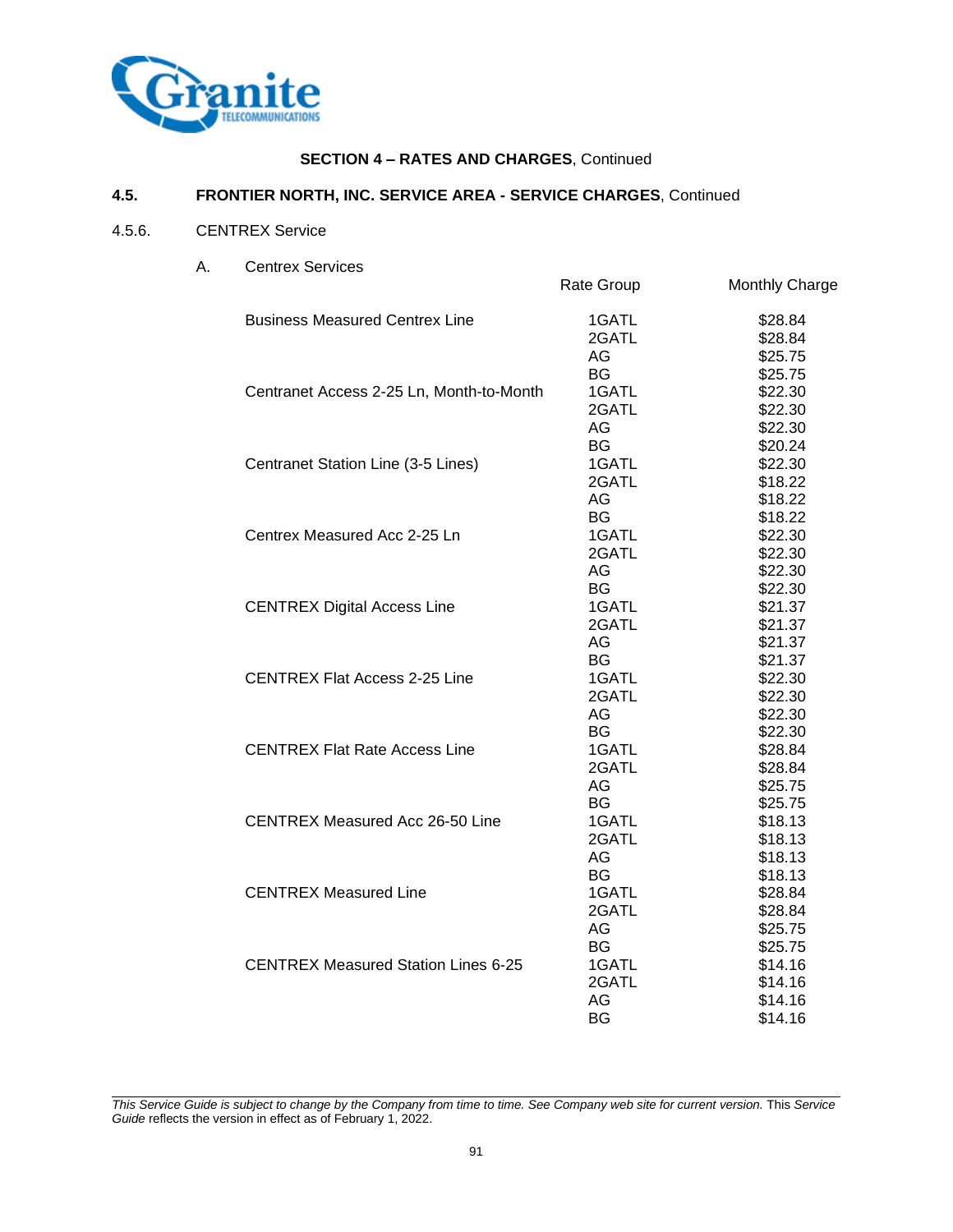

#### **4.5. FRONTIER NORTH, INC. SERVICE AREA - SERVICE CHARGES**, Continued

#### 4.5.6. CENTREX Service

A. Centrex Services

| Centrex Services                                                        |            |                |
|-------------------------------------------------------------------------|------------|----------------|
|                                                                         | Rate Group | Monthly Charge |
| <b>CUC Reserved Number</b>                                              | 1GATL      | \$0.00         |
|                                                                         | 2GATL      | \$0.00         |
|                                                                         | AG         | \$0.00         |
|                                                                         | BG         | \$0.00         |
| Customized Multi-Line Service (Centrex Measured Rate Analog 2-25 Line)  |            |                |
|                                                                         | 1GATL      | \$22.30        |
|                                                                         | 2GATL      | \$22.30        |
|                                                                         | AG         | \$22.30        |
|                                                                         | BG         | \$22.30        |
| Customized Multi-Line Service (Centrex Measured Rate Analog 26-50 Line) |            |                |
|                                                                         | 1GATL      | \$18.13        |
|                                                                         | 2GATL      | \$18.13        |
|                                                                         | AG         | \$18.13        |
|                                                                         | BG         | \$18.13        |
| Customized Multi-Line Service (Centrex Measured Rate Analog 26-50 Line) |            |                |
|                                                                         | 1GATL      | \$18.13        |
|                                                                         | 2GATL      | \$18.13        |
|                                                                         | AG         | \$18.13        |
|                                                                         | BG         | \$18.13        |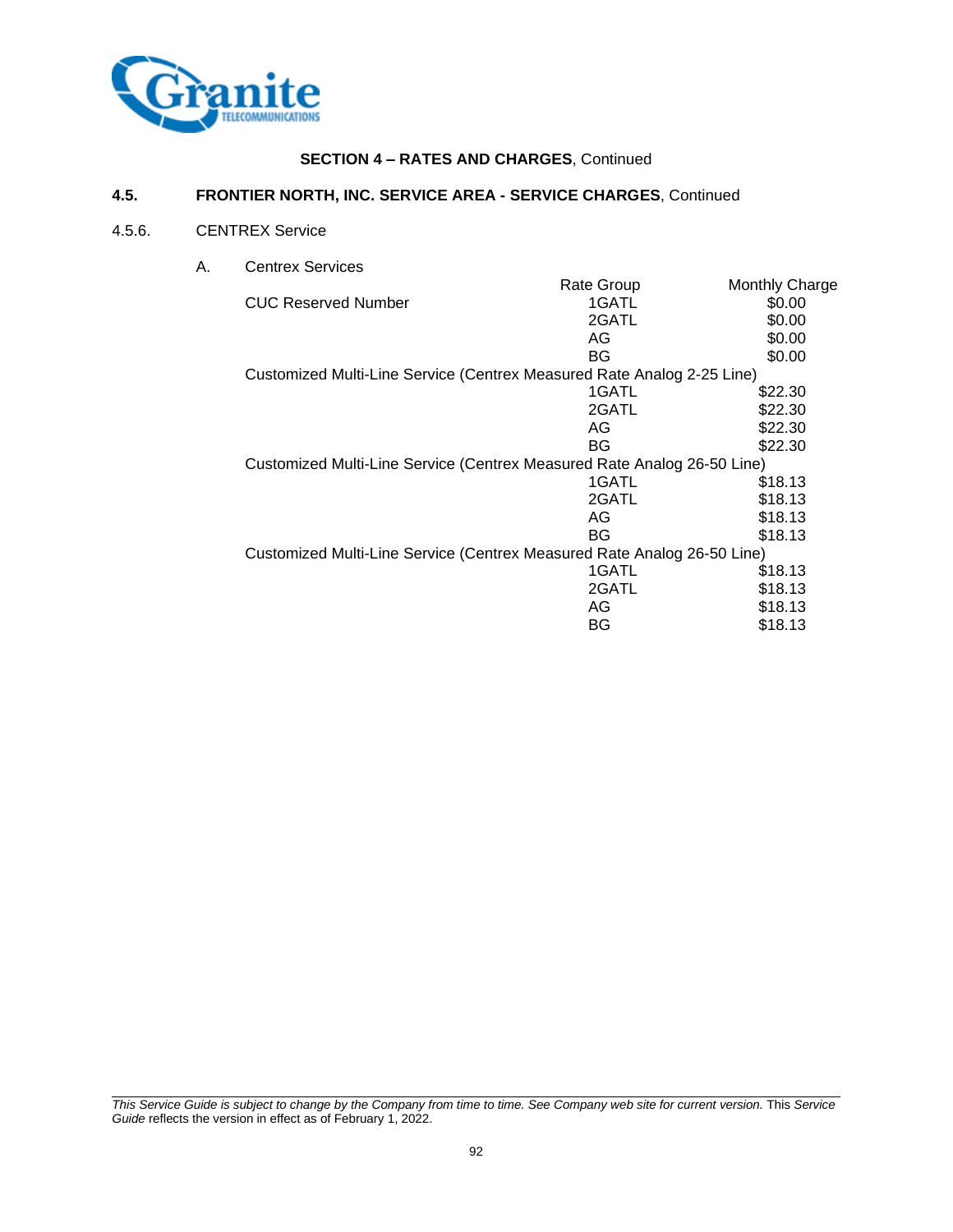

#### **4.5. FRONTIER NORTH, INC. SERVICE AREA - SERVICE CHARGES**, Continued

#### 4.5.6. CENTREX Service, Continued

B. Centrex Features, Continued

Monthly Charge

| Analog CentraNet Feature Package 1000           | \$3.61  |
|-------------------------------------------------|---------|
| Call Forwarding Variable CP                     | \$0.00  |
| Call Transfer                                   | \$0.00  |
| Centranet - Caller Name & ID - 51-100 Lines     | \$4.12  |
| Centranet Analog Feature Package 2000           | \$4.12  |
| Centranet Feature Package 3000                  | \$4.64  |
| <b>Centrex Call Forward Variable</b>            | \$0.00  |
| Centrex Call Forwarding Busy Line Do Not Answer | \$0.00  |
| Centrex Call Forwarding Do Not Answer           | \$0.00  |
| Centrex Call Forwarding Variable Group - All    | \$0.00  |
| <b>Centrex Call Pick Up</b>                     | \$0.00  |
| Centrex Call Waiting/Cancel Call Waiting        | \$0.00  |
| Centrex Caller ID with Name and Number          | \$6.18  |
| Centrex Calling Number ID 3 to 25 Lines         | \$6.18  |
| <b>Centrex Each Additional Access Line</b>      | \$20.50 |
| Centrex Feature Package 1000                    | \$3.61  |
| Centrex Feature Package 2000                    | \$4.12  |
| Centrex-Caller Name & ID (2-25 lines)           | \$30.90 |
| Centrex - Call Restriction 5                    | \$0.00  |
| Centrex - Call Restriction 7                    | \$0.00  |
| Centrex Call Forward-No Ans                     | \$0.00  |
| Centrex Call Fwd - Busy                         | \$0.00  |
| Centrex Call Fwd-Busy/NA Fix                    | \$0.00  |
| Centrex Call Waiting/Cancel Call Waiting        | \$0.00  |
| Centrex Caller ID- Name and Number              | \$6.18  |
| Centrex Caller Id/Number                        | \$5.15  |
| Centrex Caller Id-Group/25                      | \$30.90 |
| Centrex Enhanced Bus Features & Service         | \$2.06  |
| Centrex Group Call Pick-Up                      | \$0.00  |
| Centrex Opt Ftrs - CF Fix All                   | \$0.00  |
| Centrex Opt Ftrs-Call PckpGrp                   | \$0.00  |
| Centrex Opt Ftrs-Hunt Grp Plt                   | \$0.00  |
| Centrex Optl Ftr-Blk 7/9/976                    | \$0.00  |
| <b>Centrex Pilot Number Hunt</b>                | \$0.05  |
| <b>Centrex Speed Calling</b>                    | \$0.00  |
| Centrex /!st BGRP/Feature Package               | \$3.61  |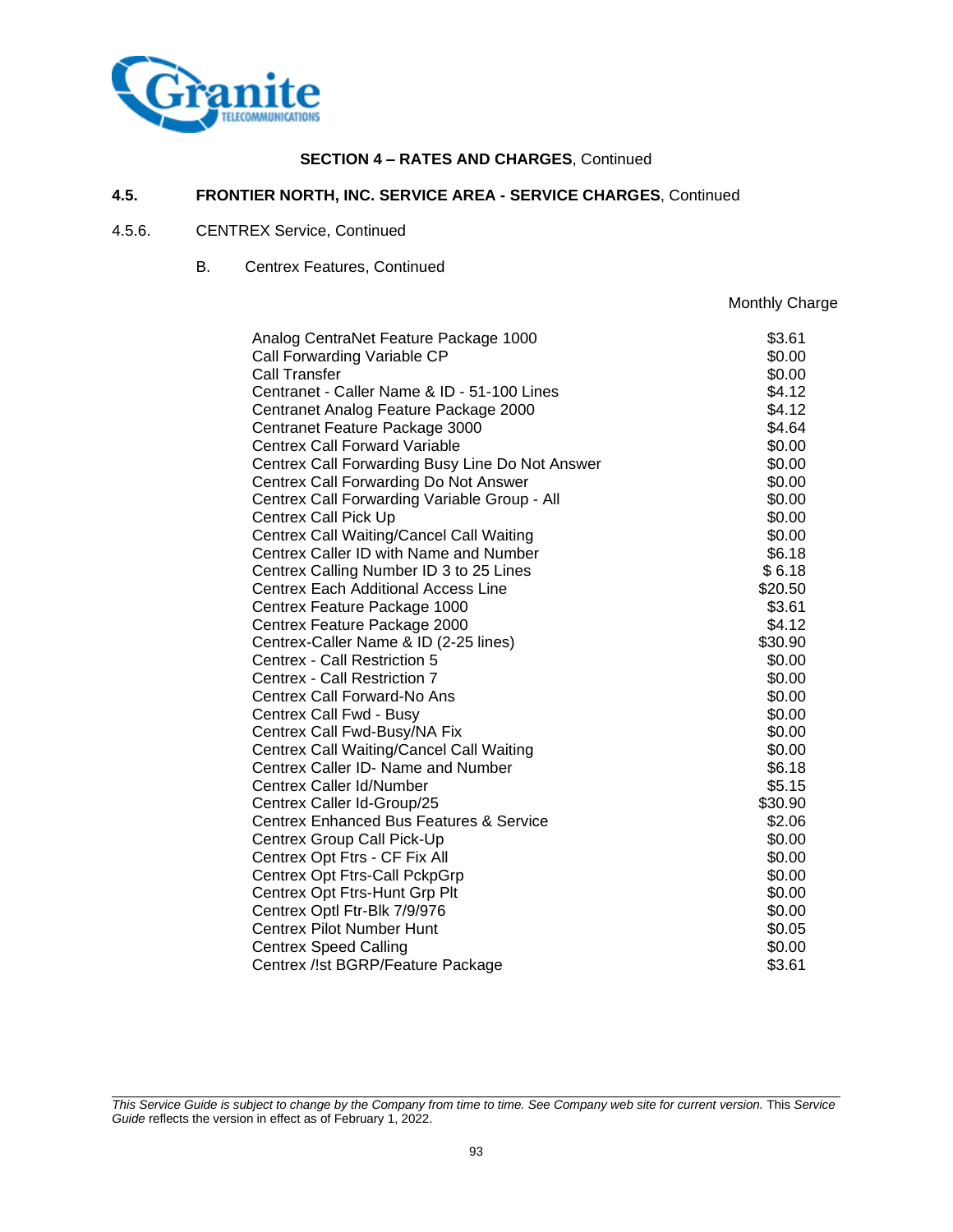

#### **4.5. FRONTIER NORTH, INC. SERVICE AREA - SERVICE CHARGES**, Continued

#### 4.5.6. CENTREX Service, Continued

B. Centrex Features, Continued

Monthly Charge

| Customer Code Restriction 900 700 and 976 Restrict | \$0.00 |
|----------------------------------------------------|--------|
| Custopak Auto Call Back                            | \$0.00 |
| <b>Custopak Call Return</b>                        | \$3.09 |
| <b>Custopak Speed Calling</b>                      | \$0.00 |
| CX Call Forward Fxd Busy                           | \$0.00 |
| CX Call Pickup Directed                            | \$0.00 |
| CX CF Fxd Busy                                     | \$0.00 |
| Code Restriction 1010XXX                           | \$0.00 |
| Dial Call Waiting - Originating - CPAK             | \$0.00 |
| Digital CTX Feature Pkg                            | \$4.12 |
| <b>International Call Block</b>                    | \$0.00 |
| No Restrictions CP                                 | \$0.00 |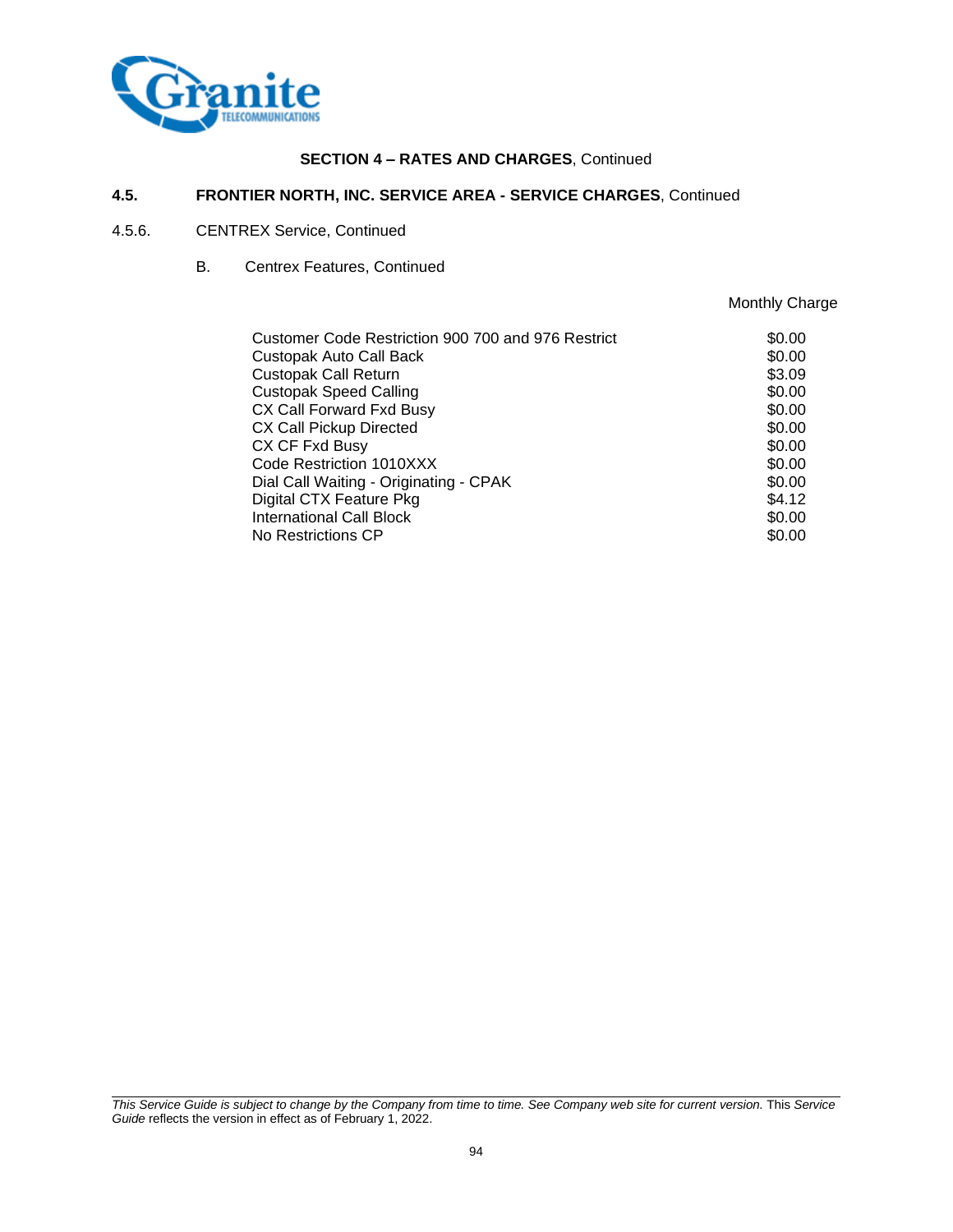

#### **4.5. FRONTIER NORTH, INC. SERVICE AREA - SERVICE CHARGES**, Continued

- 4.5.7. Private Branch Exchange (PBX) Service
	- A. Private Branch Exchange (PBX) Service

|                                                   | Rate Group | Monthly Charge |
|---------------------------------------------------|------------|----------------|
| <b>Business Key Trunk Measured Rate Service</b>   | 1GATL      | \$18.95        |
|                                                   | 2GATL      | \$19.57        |
|                                                   | AG         | \$21.63        |
|                                                   | BG         | \$22.15        |
| <b>Business Trunk Multiline Flat Rate Service</b> | 1GATL      | \$18.95        |
|                                                   | 2GATL      | \$19.57        |
| Centranet /PBX- Key Term per Centranet Line       | 1GATL      | \$10.30        |
|                                                   | 2GATL      | \$10.30        |
|                                                   | AG         | \$10.30        |
|                                                   | <b>BG</b>  | \$10.30        |
| Direct Inward Dial/PBX Trunk Measured Rate Line   | 1GATL      | \$23.07        |
|                                                   | 2GATL      | \$23.07        |
|                                                   | AG         | \$21.63        |
|                                                   | <b>BG</b>  | \$22.15        |
| Key Trunk Business Measured Rate Service          | 1GATL      | \$18.95        |
|                                                   | 2GATL      | \$19.57        |
|                                                   | AG         | \$21.63        |
|                                                   | <b>BG</b>  | \$22.15        |
| PBX Direct Inward Dial - Trunk Termination        | 1GATL      | \$15.71        |
|                                                   | 2GATL      | \$15.71        |
|                                                   | AG         | \$15.71        |
|                                                   | <b>BG</b>  | \$15.71        |
| <b>PBX Trunk - Flat Rate</b>                      | 1GATL      | \$18.95        |
|                                                   | 2GATL      | \$19.57        |
|                                                   | AG         | \$21.63        |
|                                                   | BG         | \$22.15        |
| <b>PBX Trunk - Measured</b>                       | 1GATL      | \$23.07        |
|                                                   | 2GATL      | \$23.07        |
|                                                   | AG         | \$21.63        |
|                                                   | <b>BG</b>  | \$22.15        |
| PBX Trunk Direct Outward Dialing (DOD) - Measured | 1GATL      | \$23.07        |
|                                                   | 2GATL      | \$23.07        |
|                                                   | AG         | \$21.63        |
|                                                   | BG         | \$22.15        |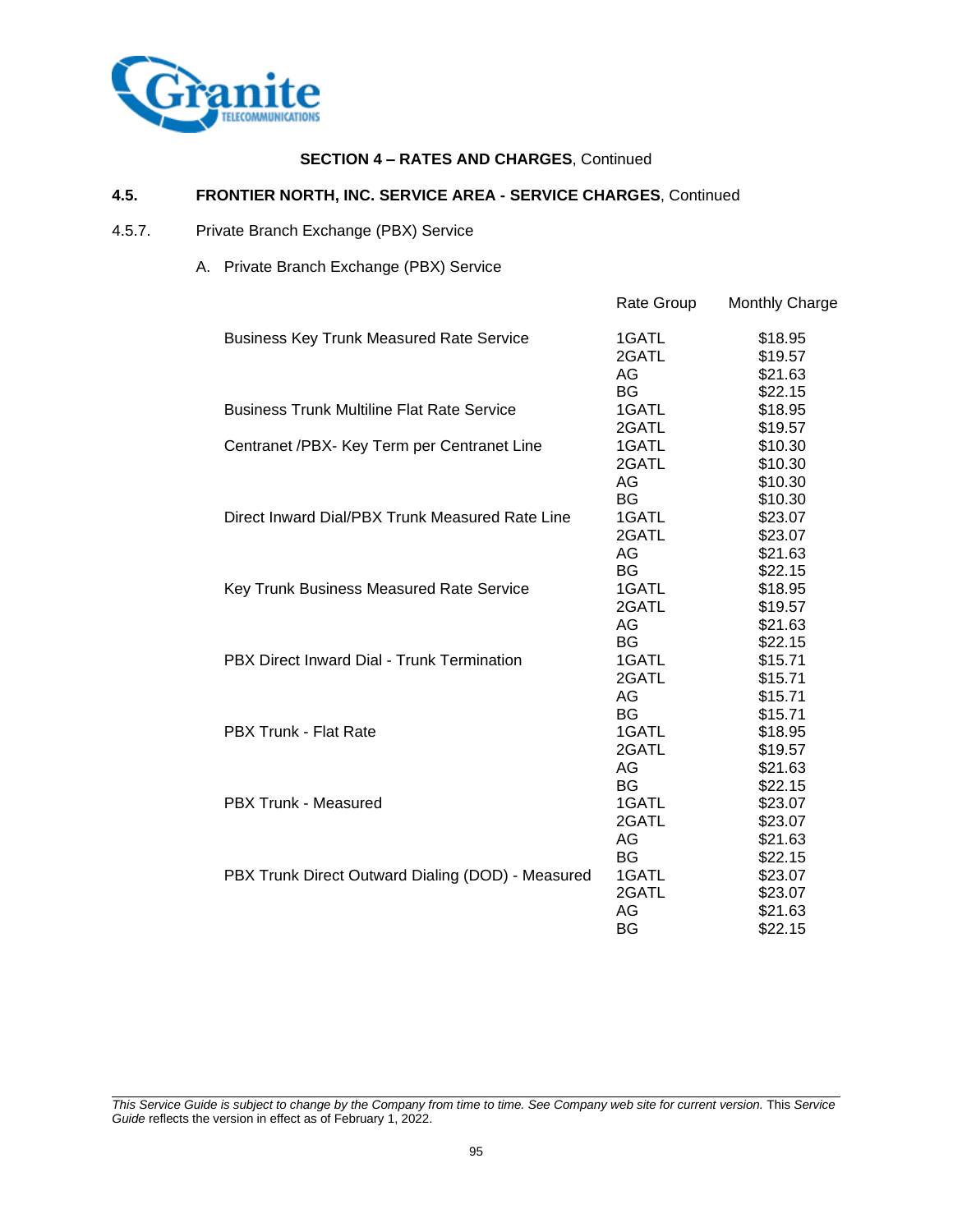

## **4.5. FRONTIER NORTH, INC. SERVICE AREA - SERVICE CHARGES**, Continued

#### 4.5.7. Private Branch Exchange (PBX) Service, Continued

B. Private Branch Exchange (PBX) Features, Continued

|        |                                                                                                                                                                                                                                                                                                                                                         | Monthly Charge                                                            |
|--------|---------------------------------------------------------------------------------------------------------------------------------------------------------------------------------------------------------------------------------------------------------------------------------------------------------------------------------------------------------|---------------------------------------------------------------------------|
|        | Direct Outward Dialing Additional Trunk Term<br>Direct Outward Dialing Block of 100 Numbers<br>Direct Outward Dialing Block of 20 Numbers<br>Direct Outward Dialing Trunk Termination<br><b>DIOD Trunk Termination</b><br>Each Additional Direct Outward Dialing -SPC TK TERM,<br>Additional Block of 100<br>PBX Direct Outward Dialing Trunk Term Init | \$25.75<br>\$25.75<br>\$10.30<br>\$15.71<br>\$15.71<br>\$25.75<br>\$51.50 |
| 4.5.8. | Integrated Services Digital Network (ISDN) Service                                                                                                                                                                                                                                                                                                      |                                                                           |
|        | A. Integrated Services Digital Network (ISDN) Service                                                                                                                                                                                                                                                                                                   | Monthly Charge                                                            |
|        | <b>Additional ISDN Directory Numbers</b><br><b>ISDN BRI Flat Access</b><br><b>ISDN BRI Flat Access Pk/Mo</b><br>ISDN BRI Flat Rate Local Loop<br>ISDN BRI Local Loop Measured Business<br><b>ISDN Single User Access</b>                                                                                                                                | \$0.52<br>\$24.91<br>\$94.25<br>\$25.72<br>\$24.72<br>\$94.25             |
|        | <b>B.</b> Integrated Services Digital Network (ISDN) Features                                                                                                                                                                                                                                                                                           | Monthly Charge                                                            |
|        | ISDN BRI Measured Access Pack, per month<br>DCS - Activation                                                                                                                                                                                                                                                                                            | \$24.00<br>\$9.27                                                         |
|        |                                                                                                                                                                                                                                                                                                                                                         |                                                                           |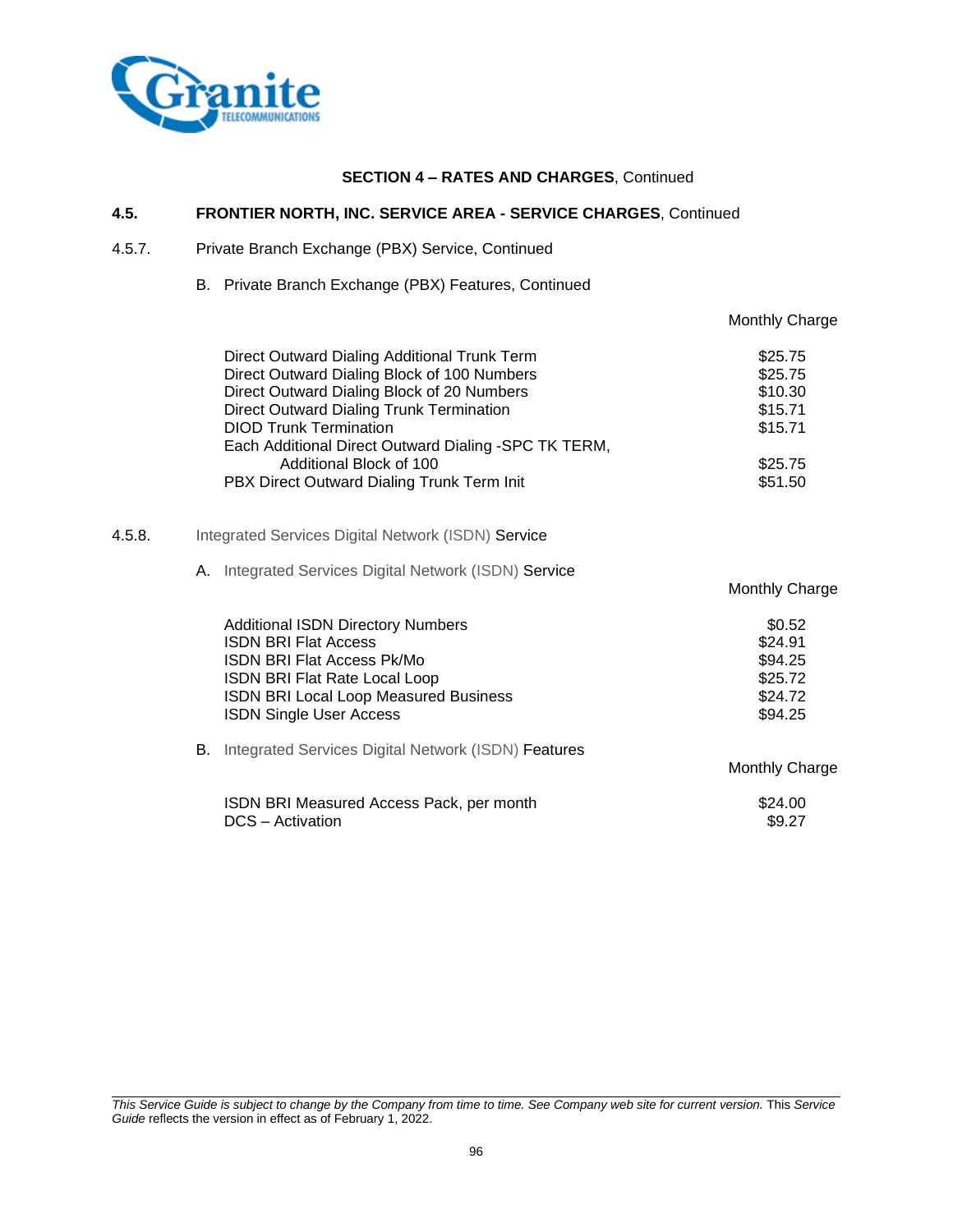

#### **4.5. FRONTIER NORTH, INC. SERVICE AREA - SERVICE CHARGES**, Continued

## 4.5.9. Business Data Services

A. Business Data Services

|                                                                                                                                                                                                                                                                                                                                         | Monthly Charge                                                     |
|-----------------------------------------------------------------------------------------------------------------------------------------------------------------------------------------------------------------------------------------------------------------------------------------------------------------------------------------|--------------------------------------------------------------------|
| Initial - Direct Inward Dial Store Program Central Trunk Termination<br>Voice Grade Special Access Line- Two Wire<br>Voice Grade Special Access Line- Four Wire<br>Private Line Service - Special Access Line - Two Wire<br>Private Line Signaling Arrangement<br>Single Line-HI Voltage Protector - Four-Wire without Common Equipment | \$51.50<br>\$27.55<br>\$36.56<br>\$27.55<br>\$14.42<br>\$75.19     |
| <b>B. Business Data Service Features</b>                                                                                                                                                                                                                                                                                                | Monthly Charge                                                     |
| Private Line Voice Grade Special Transport - Two Wire<br>Voice Grade Data Conditioning, per Special Access line                                                                                                                                                                                                                         | \$2.94<br>\$2.06                                                   |
| C. Business Data Service Mileage Charges                                                                                                                                                                                                                                                                                                | Monthly Charge                                                     |
| Private Line Sta Mileage, per quarter mile<br>Private Line Voice Grade Foreign Exchange<br>Private Line Mileage, first mile<br>Private Line Mileage, private line interexchange mileage per first mile<br>Voice Grade - Private Line Mileage<br>Voice Grade Special Transport<br>Voice Grade Mileage                                    | \$2.06<br>\$2.85<br>\$2.06<br>\$7.90<br>\$2.47<br>\$2.85<br>\$1.75 |
| Local Usage Charges<br>4.5.10.                                                                                                                                                                                                                                                                                                          |                                                                    |
| A. Local Measured Service                                                                                                                                                                                                                                                                                                               | Charge                                                             |
| Zone 1, per minute<br>Zone 2, per minute<br>Zone 2, call connection charge                                                                                                                                                                                                                                                              | \$0.093<br>\$0.018<br>\$0.0145                                     |
| <b>B.</b> IntraLATA Service                                                                                                                                                                                                                                                                                                             |                                                                    |
| Per minute                                                                                                                                                                                                                                                                                                                              | \$0.18                                                             |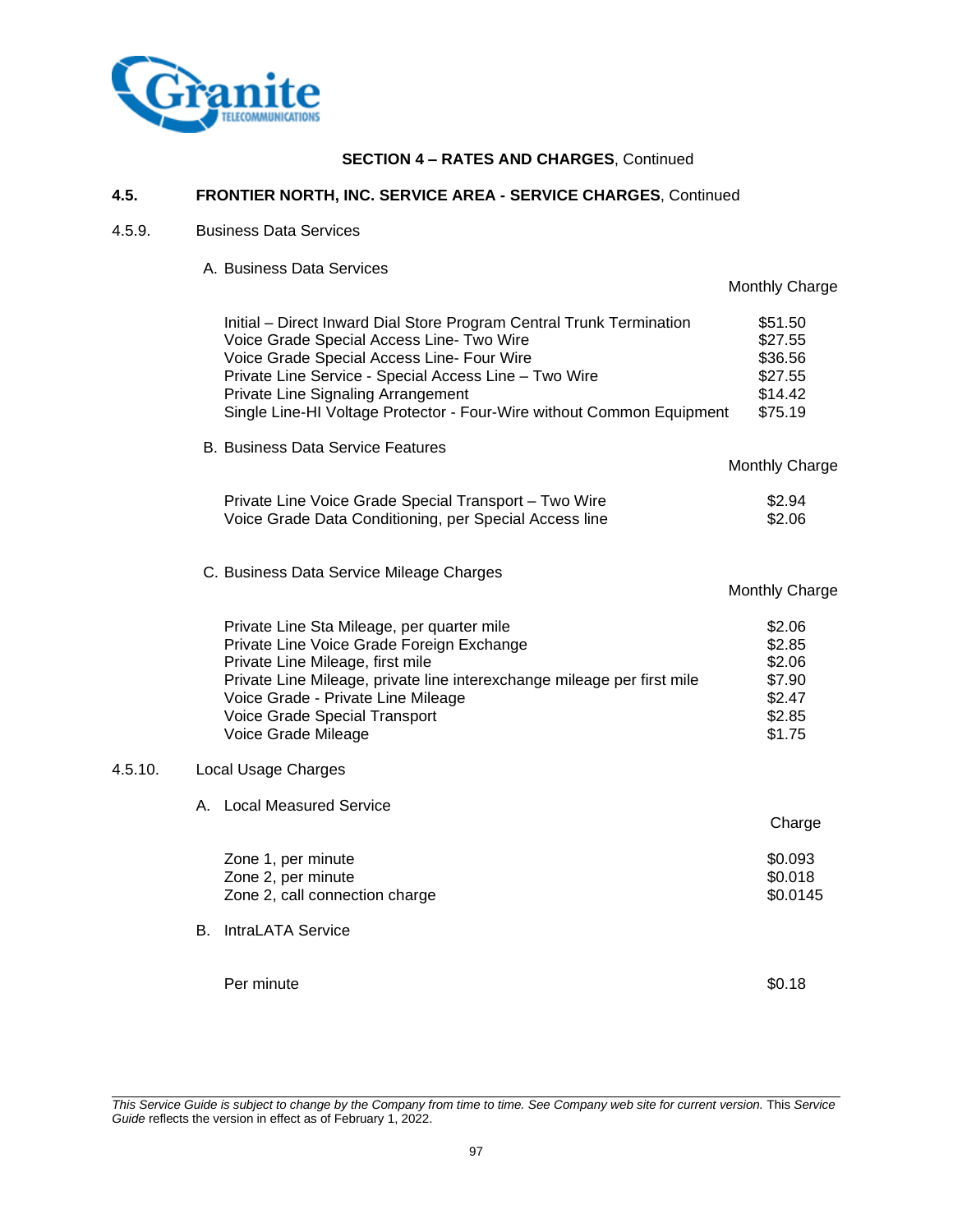

# **SECTION 5 - SERVICE AREA EXCHANGES/RATE GROUPS**

# **5.1. ILLINOIS BELL TELEPHONE COMPANY, LLC DBA AT&T ILLINOIS SERVICE LOCAL CALLING AREAS BY RATE GROUP**

| <b>RATE GROUP</b>         | <b>EXCHANGES</b>                                             |
|---------------------------|--------------------------------------------------------------|
| 1                         | Beardstown, Cairo, Forrest, Mound City, Mounds, Olive        |
|                           | Branch, Tamms, Thebes.                                       |
| $\overline{c}$            | Cape Girardeau                                               |
| $\ensuremath{\mathsf{3}}$ | Beloit, Fowler, Sterling.                                    |
| 4                         | Burton, Quincy                                               |
| 5                         | Columbus, Liberty, Payson.                                   |
| A                         | CHICAGO, CHICGOZN01,<br>BUFFALOGRV, CHCZ 1,                  |
|                           | CHICGOZN02, BELLWOOD                                         |
| B                         | Bellwood, Chicago Zone 1, Chicago Zone 2, Chicago Zone 3,    |
|                           | Chicago Zone 4, Chicago Zone 5, Chicago Zone 6, Chicago      |
|                           | Zone 7, Chicago Zone 8, Chicago Zone 9, Chicago Zone 10,     |
|                           | Chicago Zone 11, Chicago, Cicero, Des Plaines, Evanston,     |
|                           | Hoffman Estates, Monee, Naperville, Oak Lawn, Oak Park,      |
|                           | Oakbrook, Park Ridge, Poplar Creek, River Grove, Skokie.     |
| C                         | Algonquin, Alton, Antioch, Arlington, Athens, Aurora,        |
|                           | Aviston, Barrington, Bartlett, Batavia, Beckemeyer, Beecher, |
|                           | Belleville, Bensenfille, Bethalto, Big Rock, Blue Island,    |
|                           | Bluford, Braidwood, Buffalo, Calumet City, Canton, Cantrall, |
|                           | Carlyle, Cary, Catlin, Centralia, Champaign, Chicago Zone 7, |
|                           | Coal City, Collinsville, Crescent City, Crete, Crystal Lake, |
|                           | Danville, Decatur, Deerfield, Delavan, Downers Grove,        |
|                           | Dundee, Dwight, East Moline, East St. Louis, Edgemont,       |
|                           | Edgington, Edwardsville, Elburn, Elgin, Elk Gove, Elmhurst,  |
|                           | Elwood, Fairmount, Farmington, Fiatt, Fithian, Fox Lake,     |
|                           | Frankfort, Freeburg, Galena, Gardner, Geneva, Georgetown,    |
|                           | Germantown, Gibson City, Gilman, Glen Carbo, Glen Ellyn,     |
|                           | Glenview, Granite City, Grant Park, Grays, Lake, Greenville, |
|                           | Hanna City, Harding, Harmony, Harristown, Harvard.           |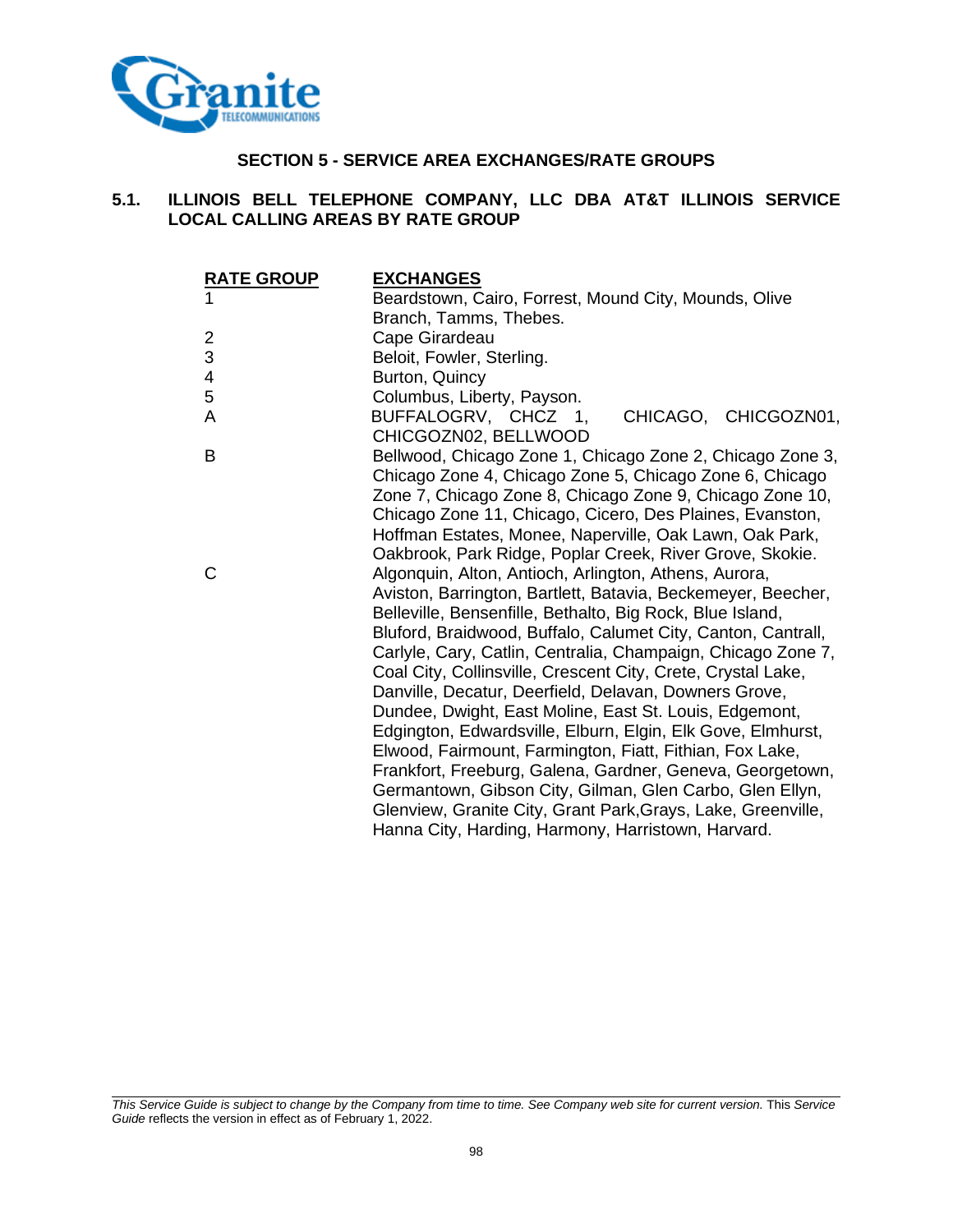

# **SECTION 5 - SERVICE AREA EXCHANGES/RATE GROUPS**

# **5.1. ILLINOIS BELL TELEPHONE COMPANY, LLC DBA AT&T ILLINOIS SERVICE LOCAL CALLING AREAS BY RATE GROUP**, Continued

**RATE GROUP EXCHANGES**

C (Continued) Harvey, Herscher, Hickory Hill, Highland Park, Hillside, Hinsdale, Homewood, Huntley, Indianola, Ipava, Iuka, Joliet, Kaneville, Kankakee, Kell/Dix, Kinmundy, La Grange, La Salle, Lake Forest, Lake Villa, Lake Zurich, Lebanon, Lemont, Lewistown, Libertyville, Lisbon, Lockport, Lombard, Manhattan, Manteno, Marengo, Marine, Mazon, McHenry, Minooka, Mokena, Moline, Momence, Morris, Mount Vernon, Nashville, New Athens, New Lenox, Newark, Northbrook, Oakford, O'Fallon, Oglesby, Onarga, Orland, Oswego, Ottawa, Palatine, Palos Park, Peoria, Peotone, Petersburg, Plainfield, Plano, Plato Center, Plattville, Ridge Farm, Riverdale, Riverton, Rochester, Rock Island, Rockford, Rolling Meadows, Roselle, Round Lake, Saint Anne, Saint Jose, Salem, San Jose, Schaumburg, Schiller Park, Seneca, Spring Bay, Springfield, Sugar Grove, Summit, Tallula, Tinley Park, Trenton, Trivoli, Troy, Union, Utica, Vandalla, Verona, Warrenville, Watseka, Wauconda, Waukegan, West Chicago, Westville, Wheaton, Wheeling, Wilmette, Wilmington, Winnetka, Wood River, Woodstock, Yorkville, Zion.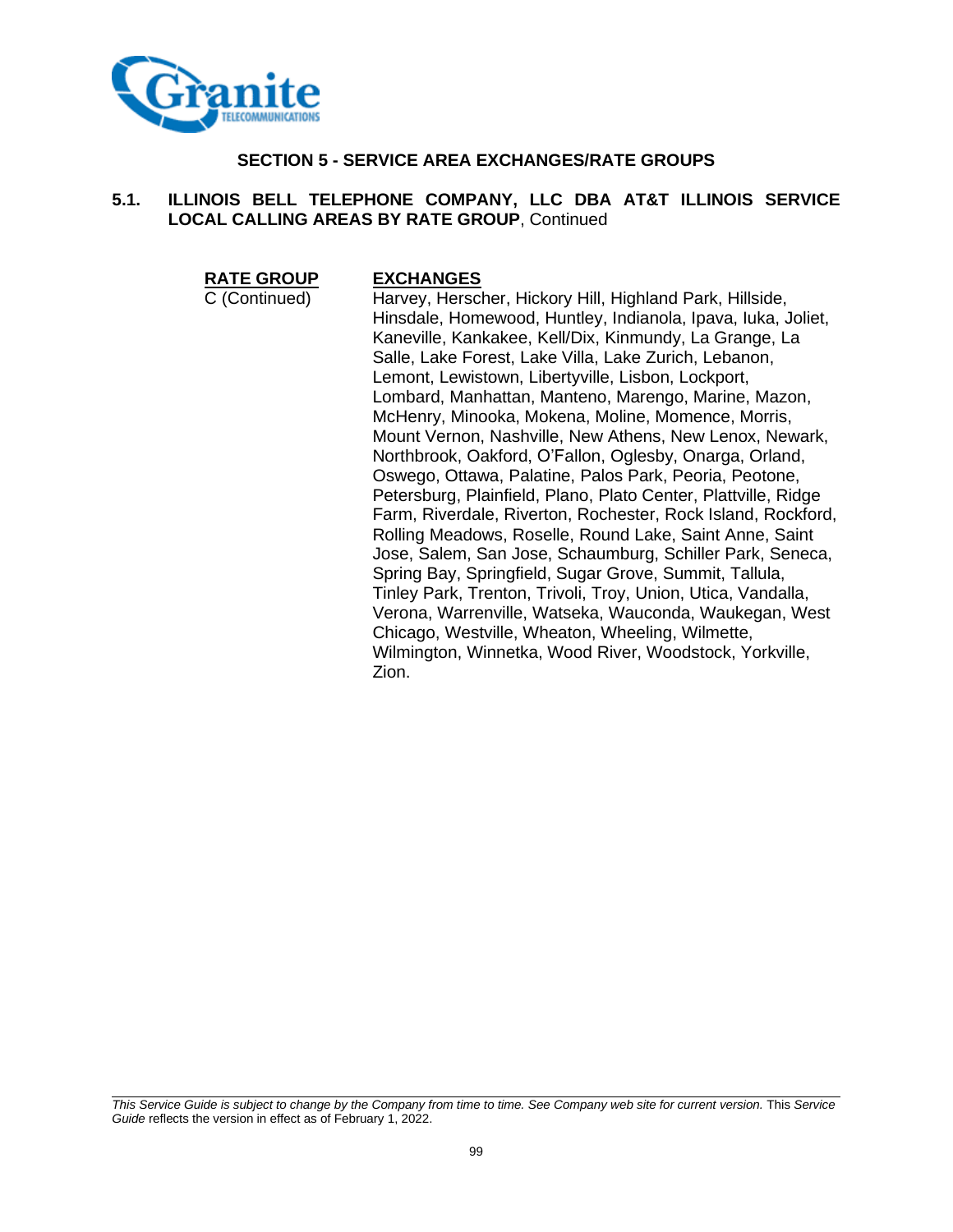

# **5.2. CENTURYLINK SERVICE AREA LOCAL CALLING AREAS**

## **EXCHANGES**

Avon, Cameron, Dixon ForestCity, Galesburg, Granddtour, Green Valley, Harmon, Havana, Knowville, Lacon, Manito, Mt. Carroll, North Pekin, Pekin, Savanna, South Pekin, Talbott, Topeka, Wataga

# **5.3. ILLINOIS CONSOLIDATED TELEPHONE COMPANY LOCAL CALLING AREAS**

| <b>RATE GROUP</b> | <b>EXCHANGES</b>                                |
|-------------------|-------------------------------------------------|
| $\mathbf{1}$      | ASSUMPTION, BLUE MOUND, FARMERSVIL, MOUNT       |
|                   | AUBU, STEWARDSON                                |
| 2                 | ARCOLA, ARTHUR, ATWOOD, HILLSBORO, LITCHFIELD,  |
|                   | NOKOMIS, PANA, RAYMOND, WESTERVELT, WITT        |
| 3                 | CHARLESTON, COWDEN, EDINBURG, EFFINGHAM,        |
|                   | IRVING, KINCAID, MORRISONVI, SHELBYVILL, SIGEL, |
|                   | STONINGTON, STRASBURG, TAYLORVILL, TOWER HILL   |
| $\overline{4}$    | ASHMORE, GAYS, HUMBOLDT, MATTOON, OAKLAND,      |
|                   | <b>OWANECO, WINDSOR</b>                         |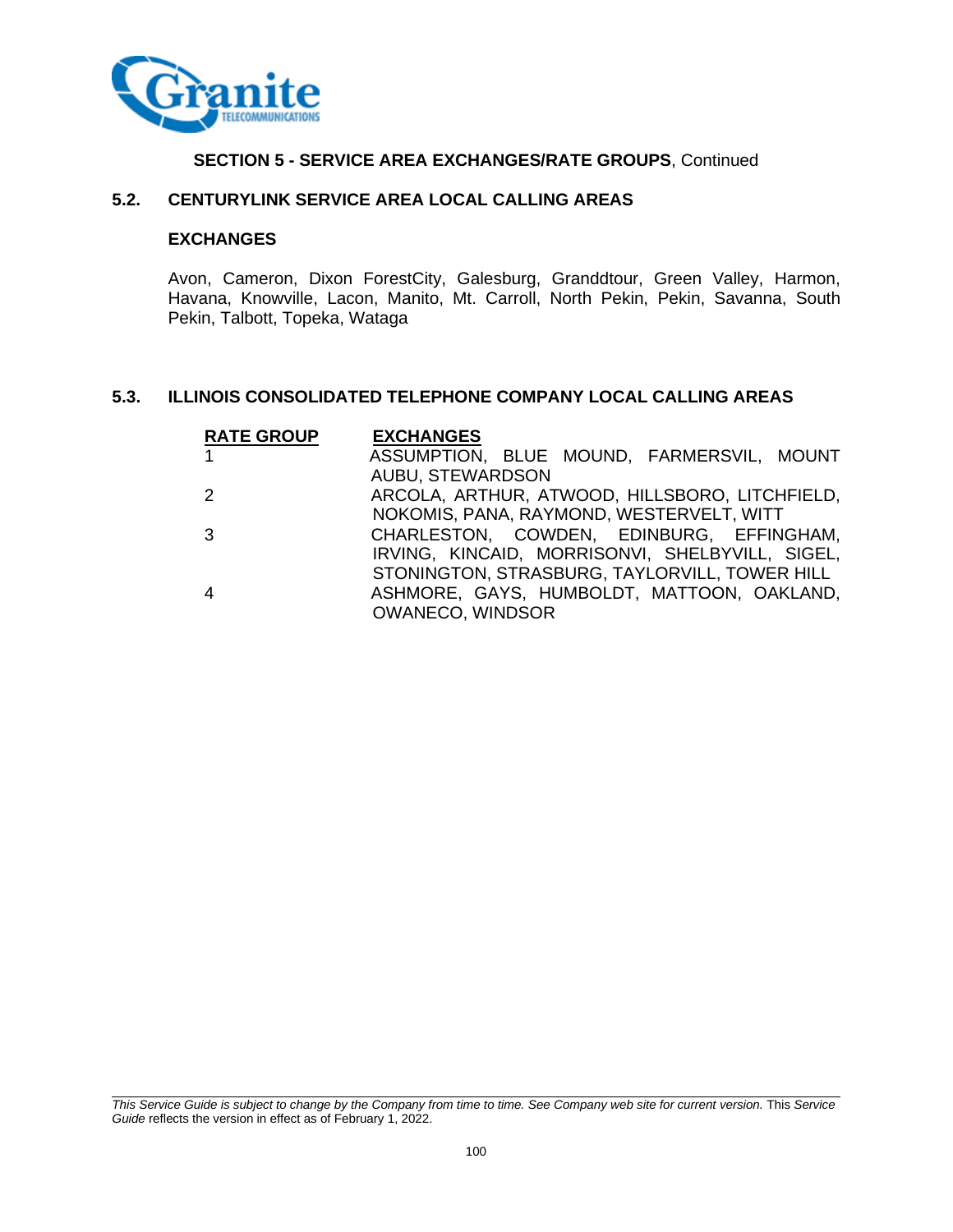

# **5.4 FRONTIER COMMUNICATIONS OF THE CAROLINAS, LLC LOCAL CALLING AREAS**

| <b>RATE GROUP</b> | <b>EXCHANGES</b>                                                                                  |
|-------------------|---------------------------------------------------------------------------------------------------|
| 1GATL             | Armstrong, Beason, Casey, Cheneyville, Cissna Park,                                               |
|                   | Congerville, Danforth, Deer Creek, East Lynn, Emden,                                              |
|                   | Foosland, Goodfield, Greenup, Hartsburg, Hoopeston,                                               |
|                   | Kansas, Milford, Neoga, Potomac, Rankin, Secor, Stockland,                                        |
|                   | Toledo, Wellington, Westfield, Woodland.                                                          |
| 2GATL             | Bondville, Collison, Fisher, Flatville, Gifford, Ivesdale,                                        |
|                   | Ludlow, Ogden, Penfield, Pesotum, Philo, Rantoiul, Royal,<br>Sadorus, Seymour, Thomasboro, Tolon. |
|                   |                                                                                                   |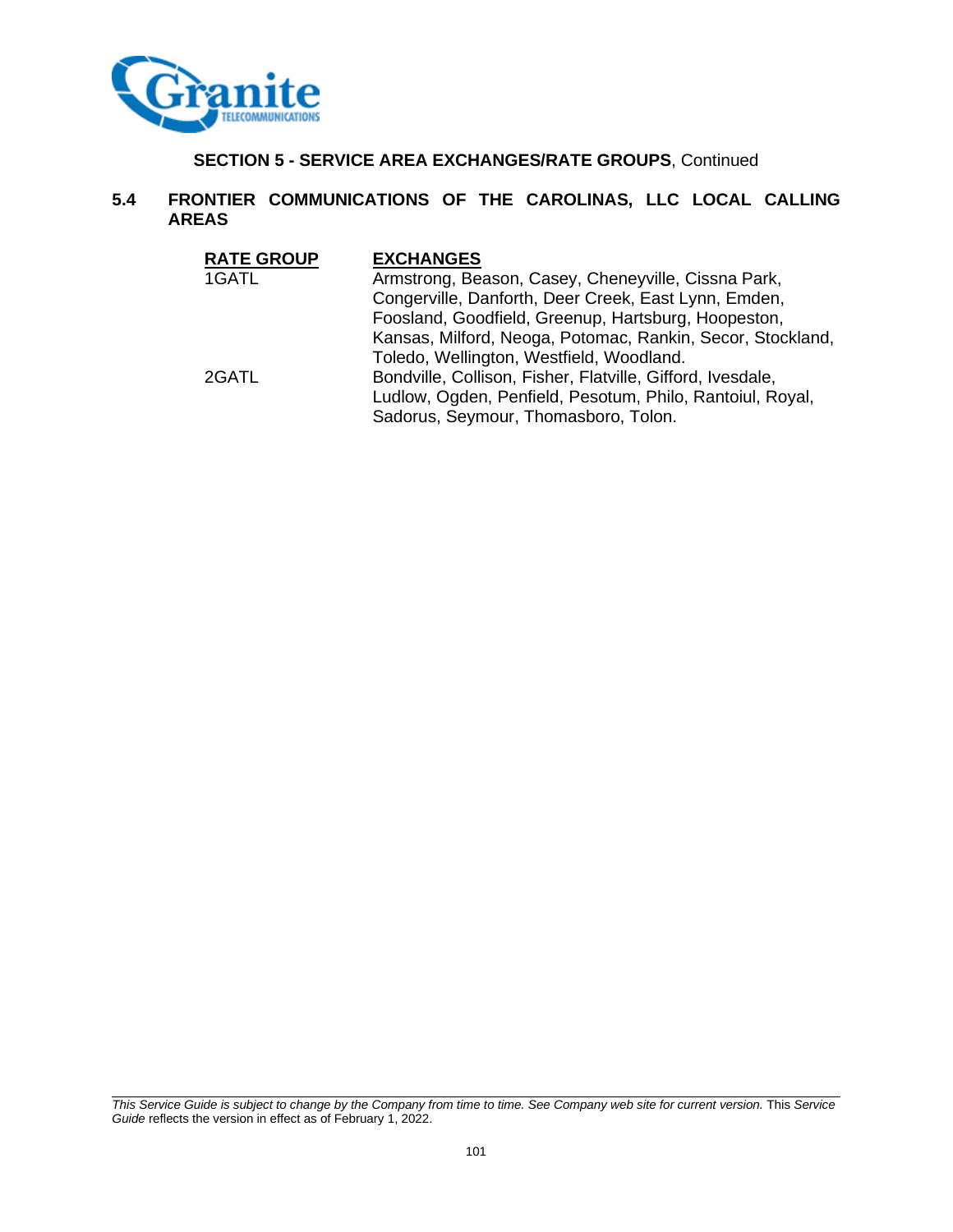

# **5.5. FRONTIER NORTH, INC. SERVICE AREA LOCAL CALLING AREAS**

| <b>RATE GROUP</b> | <b>EXCHANGES</b>                                                                                                    |
|-------------------|---------------------------------------------------------------------------------------------------------------------|
| AG                | Bloomington, Carbondale, DeKalb, Freeport, Jacksonville,                                                            |
|                   | Marion, Normal                                                                                                      |
| <b>BG</b>         | Albers, Albion, Alexander, Allendale, Alvin, Amboy, Anna,                                                           |
|                   | Annapolis, Apple Canyon, Apple River, Agenta, Arrowsmith,                                                           |
|                   | Ashkum, Ashton, Astoria, Atlanta, Auburn, Ava, Barry,                                                               |
|                   | Baylis, Beavervilliage, Bellflower, Bellmont, Belvidere,                                                            |
|                   | Bement, Benson, Benton, Bethany, Birds, Bismark, Bluffs,                                                            |
|                   | Bradford, Bridgeport, Brimfield, Broadlands, Brockton,                                                              |
|                   | Brookport, Buckley, Buda, Bureau, Burnt Prairie, Bushnell,                                                          |
|                   | Byron, Cabery, Calhoun, Camp Grove, Camp Point, Campus,                                                             |
|                   | Capron, Carlock, Carmi, Carrier Mills, Carrollton, Carterville,                                                     |
|                   | Castleton, Cedar Point, Cedarville, Cerro Gordo, Chapin,                                                            |
|                   | Chatham, Chatsworth, Chauncey, Chebanse, Chenoa,                                                                    |
|                   | Cherry                                                                                                              |
|                   | Valley, Chester, Chillicoth, Chrisman, Christopher, Cisco,                                                          |
|                   | Claremont, Clay City, Clayton, Clifton, Clinton, Cobden,                                                            |
|                   | Colfax, Compton, Coulterville, Creal Springs, Creston,                                                              |
|                   | Cropsey, Cuba, Cypress, Dakota, Dalton City, Davis,                                                                 |
|                   | DeLand, DeSoto, Divernon, Dongola, Donovan, Dover,                                                                  |
|                   | Downs, DuQuoin, Dundas, Dunlap, Durand, Earlville,                                                                  |
|                   | Edelstein, El Dorado, Eldred, Elizabeth Elkhart, Elkville,                                                          |
|                   | Elliott, Ellis Grove, Ellsworth, Elmira, Elmwood, Elwin,                                                            |
|                   | Emington, Enfield, Eureka, Evansville, Ewing, Fairbury,                                                             |
|                   | Fairfield, Farmer City, Fayetteville, Flora, Forreston,                                                             |
|                   | Franklin, Franklin Grove, Galva, Garden Prairie, Genoa,<br>German Valley, Girard, Golconda, Goreville, Grand Ridge, |
|                   | Granville, Grayville, Greenfield, Griggsville, Groveland,                                                           |
|                   | Hammond, Hanover, Hardinville, Harrisburg, Hebron,                                                                  |
|                   | Hecker, Hennepin, Henning, Henry, Herrin, Heyworth,                                                                 |
|                   | Highland, Hillview, Hinckley, Homer, Hopedale, Hudson,                                                              |
|                   | Hurst, Hutsonville, Illiopolis, Johnston City, Joppa, Karnak,                                                       |
|                   | Kenney, Kewanee, Kirkland, La Moille, La Place, La Rose,                                                            |
|                   | Ladd, Lawrenceville, LeRoy, Leland, Lena, Lexington,                                                                |
|                   | Lincoln, Literberry, Loami, Loda, Long Point, Lostant                                                               |
|                   |                                                                                                                     |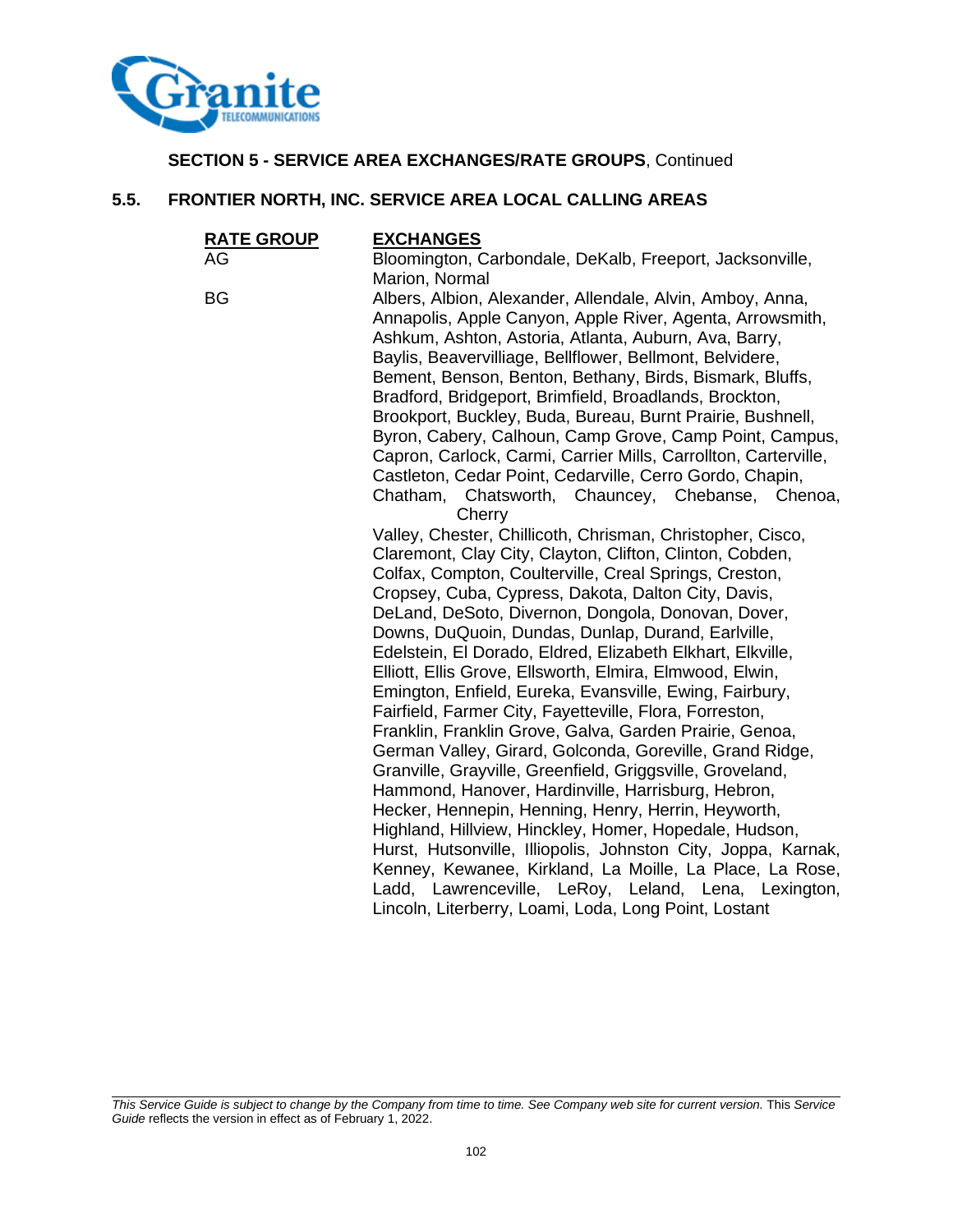

# **5.5. FRONTIER NORTH, INC. SERVICE AREA LOCAL CALLING AREAS BY RATE GROUP**, Continued

**RATE GROUP EXCHANGES**

BG – (Continued) Mackinaw, Macomb, Macon, Magnolia, Mahomet, Malta, Manchester, Manlius, Mansfield, Maple Park, Marissa, Maroa, Marshall, Martinton, Mascoutah, Massbach, Maunie, McConnell, McLean, McLeansboro, Melvin, Mendota, Meredosia, Metcalf, Metropolis, Millstadt, Milton, Mineral, Minier, Minonk, Monroe Center, Monticello, Morton, Mossville, Mount Carmel, Mount Morris, Mount Sterling, Mount Zion, Murphysboro, Murrayville, Neponset, New Baden, New Berlin, New Canton, New Haven, New Hollan, New Milfor, Newman, Netwon, Niantic, Noble, Norris City, Odell, Ohio, Okawville, Olney, Omaha, Orangeville, Oreana, Oregon, Palestine, Palmyra, Paris, Parkersburg, Patterson, Paulton, Paw Paw, Pawnee, Paxton, Pearl, Pearl City, Pecatonica, Percy, Perry, Pinckneyville, Piper City, Pittsfield, Pleasant Hill, Pleasant Plains, Pontiac, Poplar Grove, Prairie City, Princeton, Princeville, Putnam, Raleigh, Reddick, Redmond, Richmond, Ridgway, Roanoke, Roberts, Robinson, Rochelle, Rock Cut, Rockport, Rockton, Roodhouse, Roscoe, Rose Hill, Rossville, Royalton, Rutland, Sailor Springs, Saint Francis, Sandwich, Saybrook, Scales Mound, Sesser, Seward, Shabbona, Shawneetow, Sheffield, Sheldon, Sheridan, Sherman, Shirland, Sibley, Sidell, Sidney, Somonauk, Sparland, Sparta, Spring Grove, Spring Valley, Stanford, Steward Stillman Valley, Stockton, Stonefort, Strawn, Streator, Sublette, Sullivan, Summerfield, Sumner, Sunnyland, Sycamore, Thawville, Thompsonville, Tilden, Tiskilwa, Toluca, Toulon, Tremont, Tuscola, Ullin, Varna, Vermillion, Vermont, Versailles, Vienna, Villa Grive, Villa Ridge, Virden, Walnut, Warren, Warrensburg, Washburn, Washington, Waterman, Waverly, Wayne City, Waynesville, Weldon, Wendelin, Wenona, West Brook, West Frank, West Salem, West Union, Westport, White Hall, Williamsville, Willow Hill, Winchester, Winnebago, Winslow, Wonder Lake, Woodson, Wyanet, WyoMing, Ziegler.

*This Service Guide is subject to change by the Company from time to time. See Company web site for current version.* This *Service Guide* reflects the version in effect as of February 1, 2022.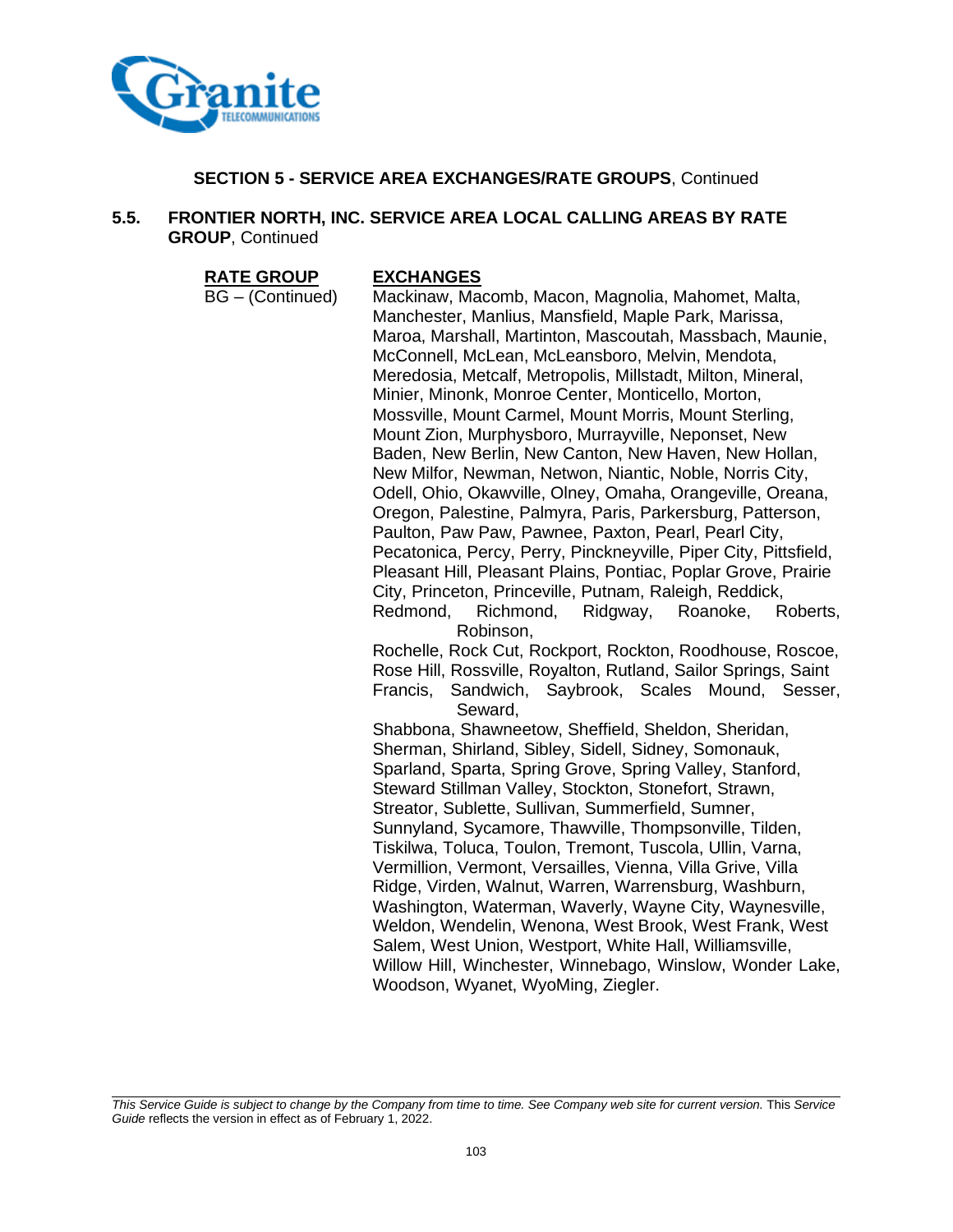

## **5.5. FRONTIER NORTH, INC. SERVICE AREA LOCAL CALLING AREAS BY RATE GROUP**, Continued

**RATE GROUP EXCHANGES**

Abingdon, Addieville, Albany, Aledo, Alexis, Alpha, Altamont, Andover, Ashley, Bartelso, Basco, Batchtown, Bath, Beecher City, Benld, Biggsville, Bowen, Brownstown, Brussels, Bunker Hill Carlinville, Carthage, Chadwick, Chesterfield, Coffeen, Coleta, Cordova, Dallas City, Donnellson, Dow, DuBois, East Dubuque, Edgewood, Eliza, Elvaston, Erie, Farina, Ferris, Fieldon, Fillmore, Gillespie, Greenview, Gulfport, Hamburg, Hamilton, Hampton, Hardin, Hettick, Hillsdale, Hoffman, Hooppole, Hoyleton, Ina, Irvington, Jerseyville, Joy, Kampsville, Keyesport, Kilbourne, Kirkwood, Lanark, Little York, London Mills, Mason City, Matherville, Medora, Milledgeville, Monmouth, Mount Olive, Mulberry Grove, Nauvoo, New Boston, New Douglas, New Minden, Niota, North Hend, Oquawka, Patoka, Pittsburg, Polo, Port Byron, Preemption, Prophetstown, Ramsey, Rio, Roseville, Saint Elmo, Saint Pete, Sandoval, Seaton, Shannon, Shattuck, Sherrard, Shumway, Sorento, Stronghurst, Sutter, Tamaroa, Tampico, Teutopolis, Thomas, Waltonville, Warsaw, Watson, Woodlawn. C<sub>2</sub> Fulton C3 Lyndon C4 Morrison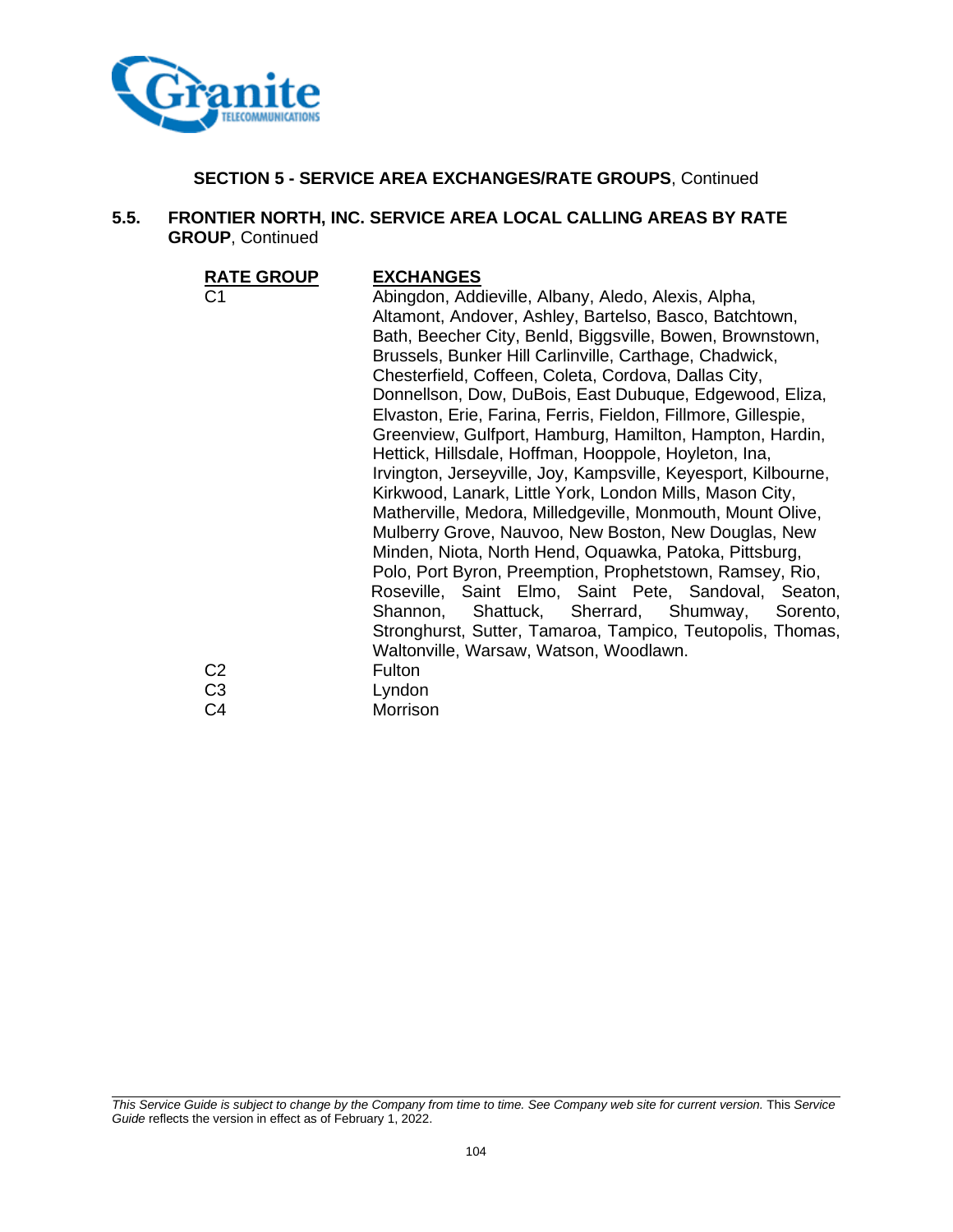

# **SECTION 6 - INTEREXCHANGE SERVICE RATES AND CHARGES**

Switched and Dedicated Service Charges

Service charges per account are based on the following schedule:

A. Switched Access Outbound Service

|            | <b>DAYTIME</b>     |                 |         | <b>EVENING</b>                                | <b>NIGHT</b>                                          |                 |  |
|------------|--------------------|-----------------|---------|-----------------------------------------------|-------------------------------------------------------|-----------------|--|
|            | Initial<br>30 Sec. | Add'l<br>6 Sec. | Initial | Initial<br>Add'l<br>30 Sec. 6 Sec.<br>30 Sec. |                                                       | Add'l<br>6 Sec. |  |
| Intrastate |                    |                 |         |                                               | \$0.0495 \$0.0099 \$0.0495 \$0.0099 \$0.0495 \$0.0099 |                 |  |

B. Switched Access Inbound Service

|            | <b>DAYTIME</b>                                        |                 |         | <b>EVENING</b>                  | <b>NIGHT</b> |                 |  |
|------------|-------------------------------------------------------|-----------------|---------|---------------------------------|--------------|-----------------|--|
|            | Initial<br>30 Sec.                                    | Add'l<br>6 Sec. | Initial | Add'l<br>30 Sec. 6 Sec. 30 Sec. | Initial      | Add'l<br>6 Sec. |  |
| Intrastate | \$0.0495 \$0.0099 \$0.0495 \$0.0099 \$0.0495 \$0.0099 |                 |         |                                 |              |                 |  |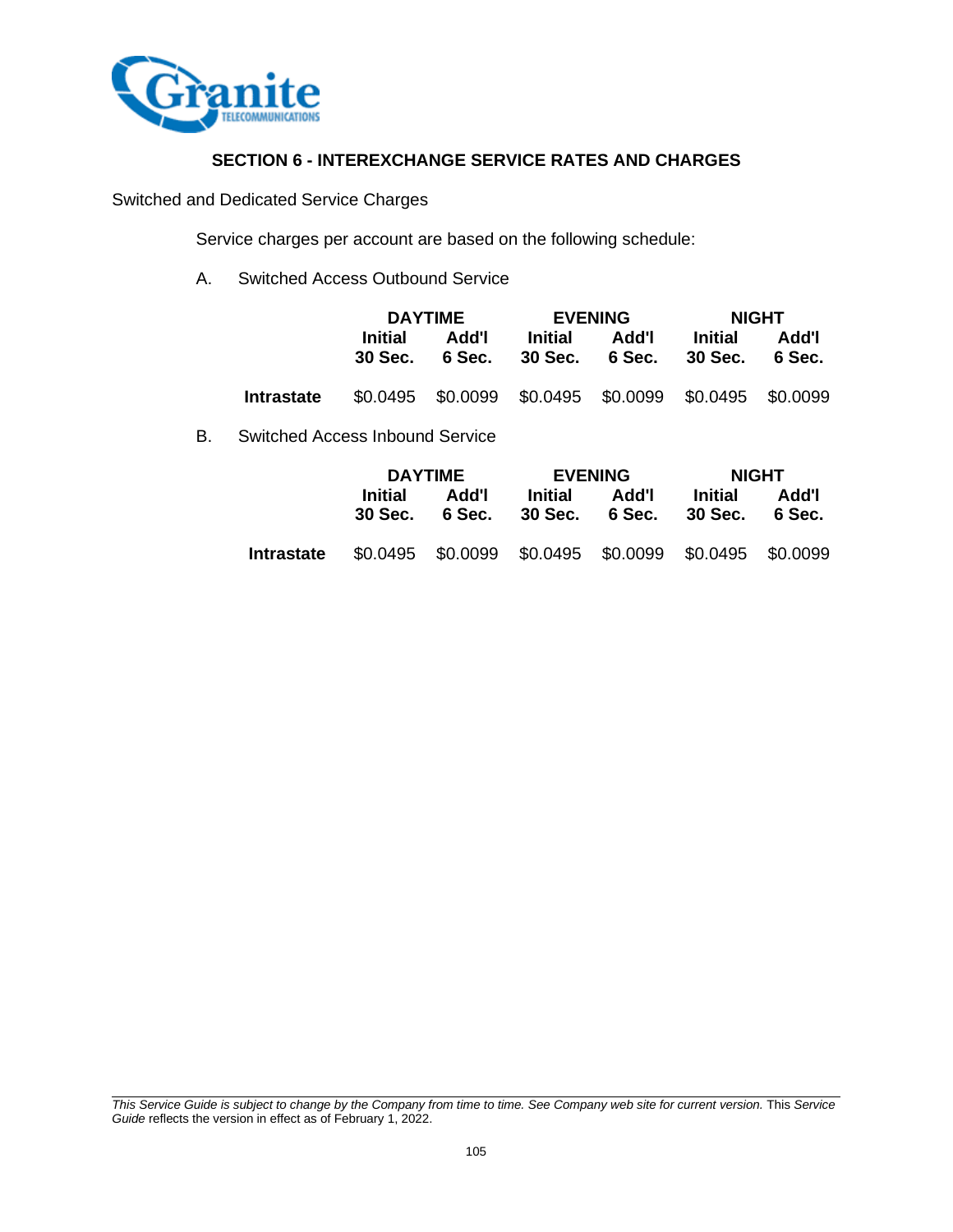

# **SECTION 6 - INTEREXCHANGE SERVICE RATES AND CHARGES,** Continued

Switched and Dedicated Service Charges, Continued

C. Dedicated Access Outbound Service

|    |                                  | <b>DAYTIME</b>     |                 |                           | <b>EVENING</b>  | <b>NIGHT</b>              |                 |
|----|----------------------------------|--------------------|-----------------|---------------------------|-----------------|---------------------------|-----------------|
|    |                                  | Initial<br>30 Sec. | Add'l<br>6 Sec. | <b>Initial</b><br>30 Sec. | Add'l<br>6 Sec. | <b>Initial</b><br>30 Sec. | Add'l<br>6 Sec. |
|    | <b>Intrastate</b>                | ICB.               | ICB.            | ICB.                      | ICB.            | ICB                       | <b>ICB</b>      |
| D. | Dedicated Access Inbound Service |                    |                 |                           |                 |                           |                 |

|                             |                                           | <b>DAYTIME</b>                               |            | <b>EVENING</b>            |                 | <b>NIGHT</b>              |                 |
|-----------------------------|-------------------------------------------|----------------------------------------------|------------|---------------------------|-----------------|---------------------------|-----------------|
|                             |                                           | <b>Initial</b><br>Add'l<br>30 Sec.<br>6 Sec. |            | <b>Initial</b><br>30 Sec. | Add'l<br>6 Sec. | <b>Initial</b><br>30 Sec. | Add'l<br>6 Sec. |
|                             | <b>Intrastate</b>                         | <b>ICB</b>                                   | <b>ICB</b> | <b>ICB</b>                | <b>ICB</b>      | <b>ICB</b>                | <b>ICB</b>      |
| <b>Travel Card Service</b>  |                                           |                                              |            |                           |                 |                           |                 |
|                             | Access charge per call<br>Rate per Minute |                                              |            | \$0.50<br>\$0.20          |                 |                           |                 |
| <b>Directory Assistance</b> |                                           |                                              |            |                           |                 |                           |                 |
|                             | Rate per access                           |                                              |            |                           | \$0.85          |                           |                 |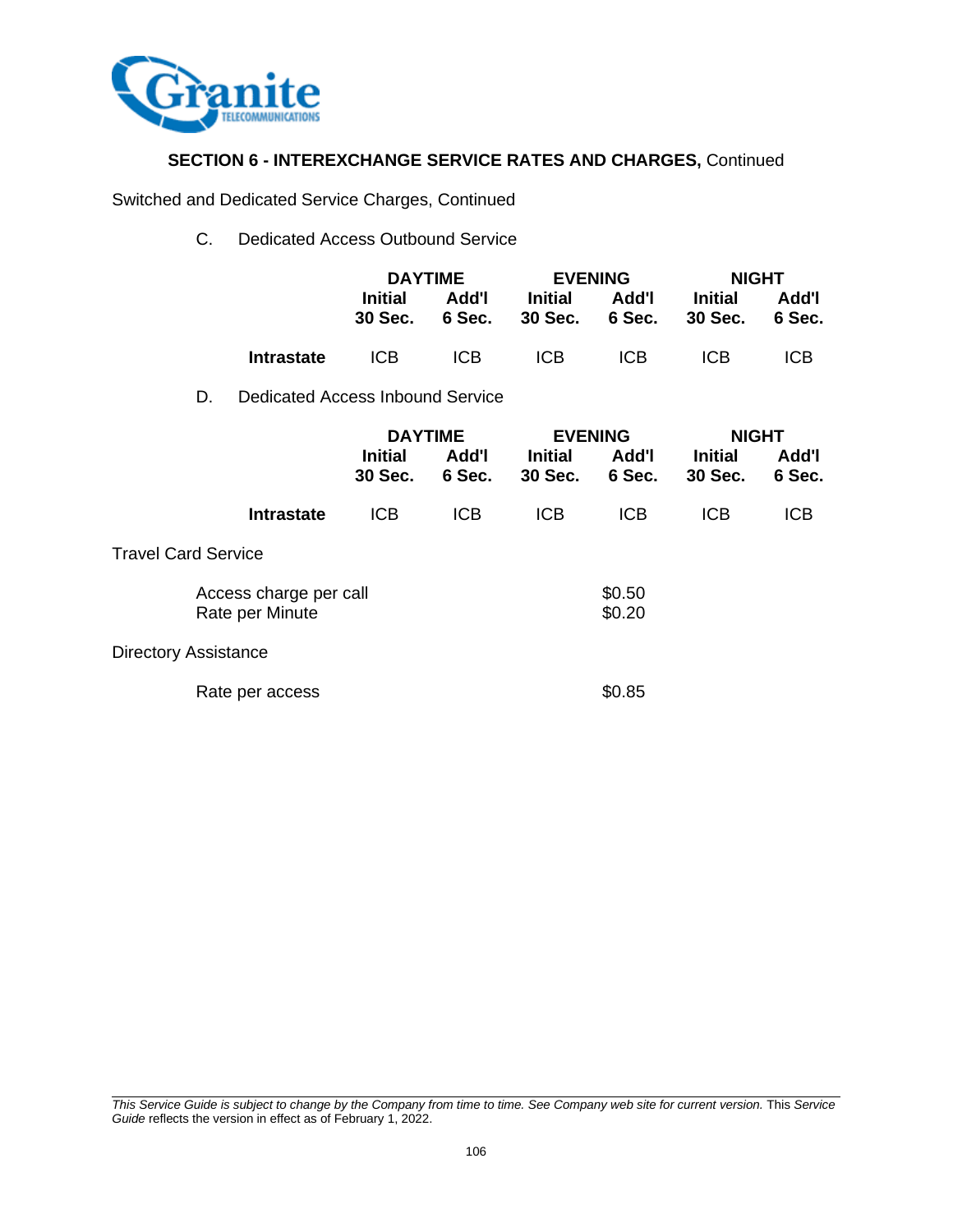

# **SECTION 6 - INTEREXCHANGE SERVICE RATES AND CHARGES,** Continued

# **INTEREXCHANGE CALLING TIME PERIODS**

The application periods for the service are:

|                                                                                  | Mon        | <b>Tue</b> | Wed   | Thur | Fri        | <b>Sat</b> | Sun |
|----------------------------------------------------------------------------------|------------|------------|-------|------|------------|------------|-----|
| 8:00 AMto4:59 PM                                                                 | Dav        | Dav        | Dav   | Dav  | Dav        | Eve        | Eve |
| 5:00 PMto10:59 PM                                                                | <b>Eve</b> | <b>Eve</b> | Eve – | Eve  | <b>Eve</b> | <b>Fve</b> | Eve |
| 11:00 PMto7:59 AM    Night    Night    Night    Night    Night    Night    Night |            |            |       |      |            |            |     |

Night Rate applies to selected holidays (New Year's Day, July 4, Labor Day, Thanksgiving and Christmas). On these holidays the Night Rate applies all day, unless a lower rate would normally apply.

## **INDIVIDUAL CASE BASIS (ICB) ARRANGEMENTS**

Arrangements will be developed on a case-by-case basis in response to a bona fide request from a Customer or prospective Customer to develop a competitive bid for a Service offered under this Service Guide. Rates quoted in response to such competitive requests may be different than those specified for such Services in this Service Guide. ICB rates will be offered to the Customer in writing and on a non-discriminatory basis.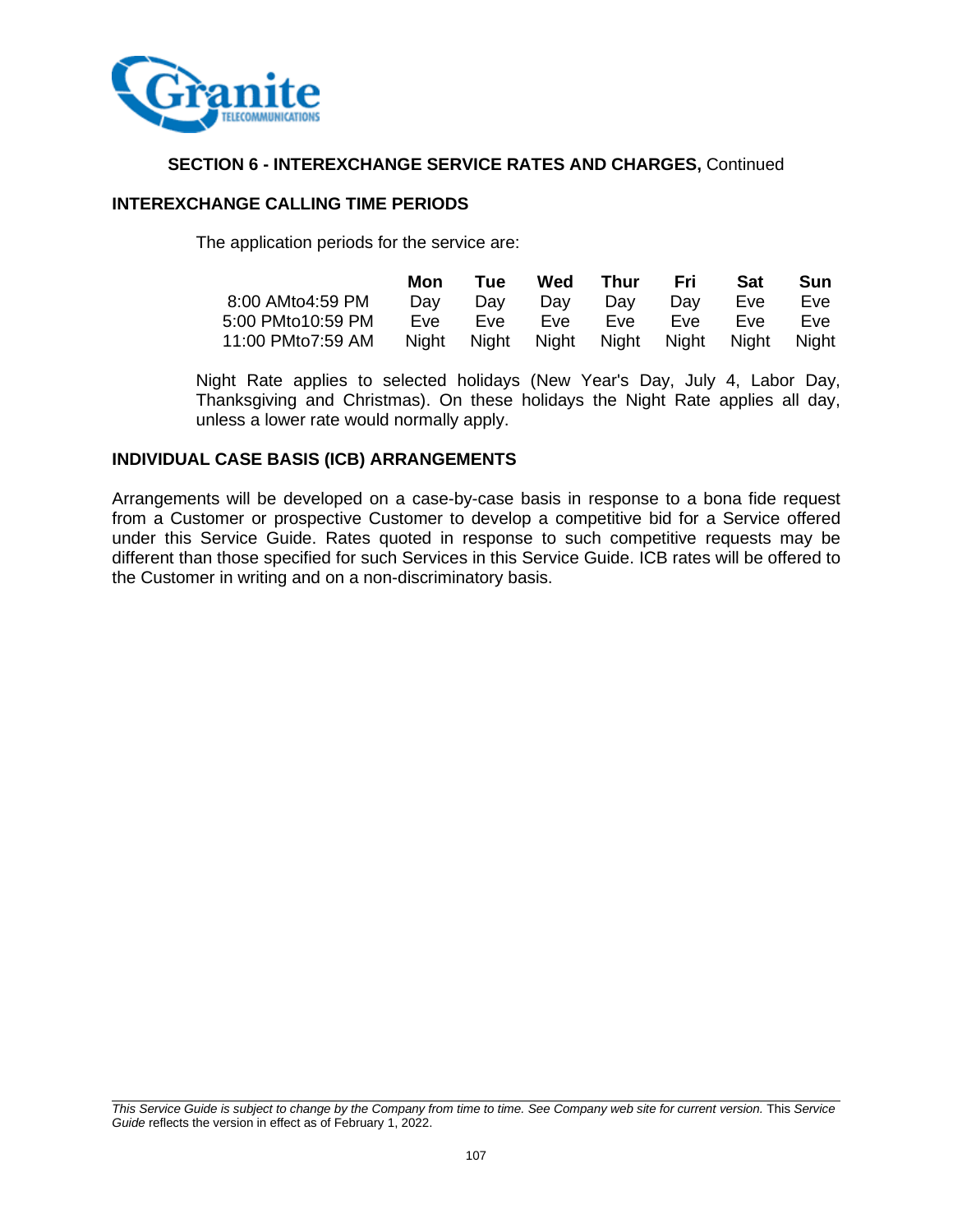

### **SECTION 7 - FEDERAL GOVERNMENT SERVICE AGREEMENTS**

#### **GENERAL**

The Company may enter into contracts for the use of all authorized Federal agencies; authorized federal contractors; agency-sponsored universities and laboratories; and when authorized by law or regulation, state, local and tribal governments, and other organizations. All organizations listed in General Service Administration (GSA) Order ADM 4800.2E (as updated) are eligible.

#### **ENTERPRISE INFRASTUCTURE SERVICES (EIS)**

In addition to services covered elsewhere in this Service Guide, the Company may offer services pursuant to the EIS contractual agreement.

- A. Terms and Conditions
	- 1. EIS Services are only available pursuant to the EIS contractual agreement.
	- 2. The Company reserves the right to limit the locations where services will be offered.
- B. Rates and Charges
	- 1. The nonrecurring charge below applies for the installing, connecting or moving of EIS Services.
	- 2. If the Company continues to provide service after the expiration of the customer's term without a further agreement, the customer's monthly recurring term rate shall continue to apply until the customer enters into a new service agreement or the service is disconnected.
	- 3. The following maximum rates and charges apply.

|           |                                                             | <b>NONRECURRING</b><br><b>CHARGE</b> | <b>MONTHLY RATE</b> |
|-----------|-------------------------------------------------------------|--------------------------------------|---------------------|
| $\bullet$ | <b>Commercial Analog</b><br><b>Business Lines</b><br>(POTS) | <b>ICB</b>                           | <b>ICB</b>          |
|           | Analog PBX Trunks                                           | <b>ICB</b>                           | <b>ICB</b>          |
|           | <b>Digital PBX Trunks</b>                                   | ICB                                  | <b>ICB</b>          |
|           | <b>ISDN Basic rate</b><br>Interface (BRI)                   | <b>ICB</b>                           | <b>ICB</b>          |
|           | <b>ISDN Primary rate</b><br>Interface (PRI)                 | ICB                                  | ICB                 |

*This Service Guide is subject to change by the Company from time to time. See Company web site for current version.* This *Service Guide* reflects the version in effect as of February 1, 2022.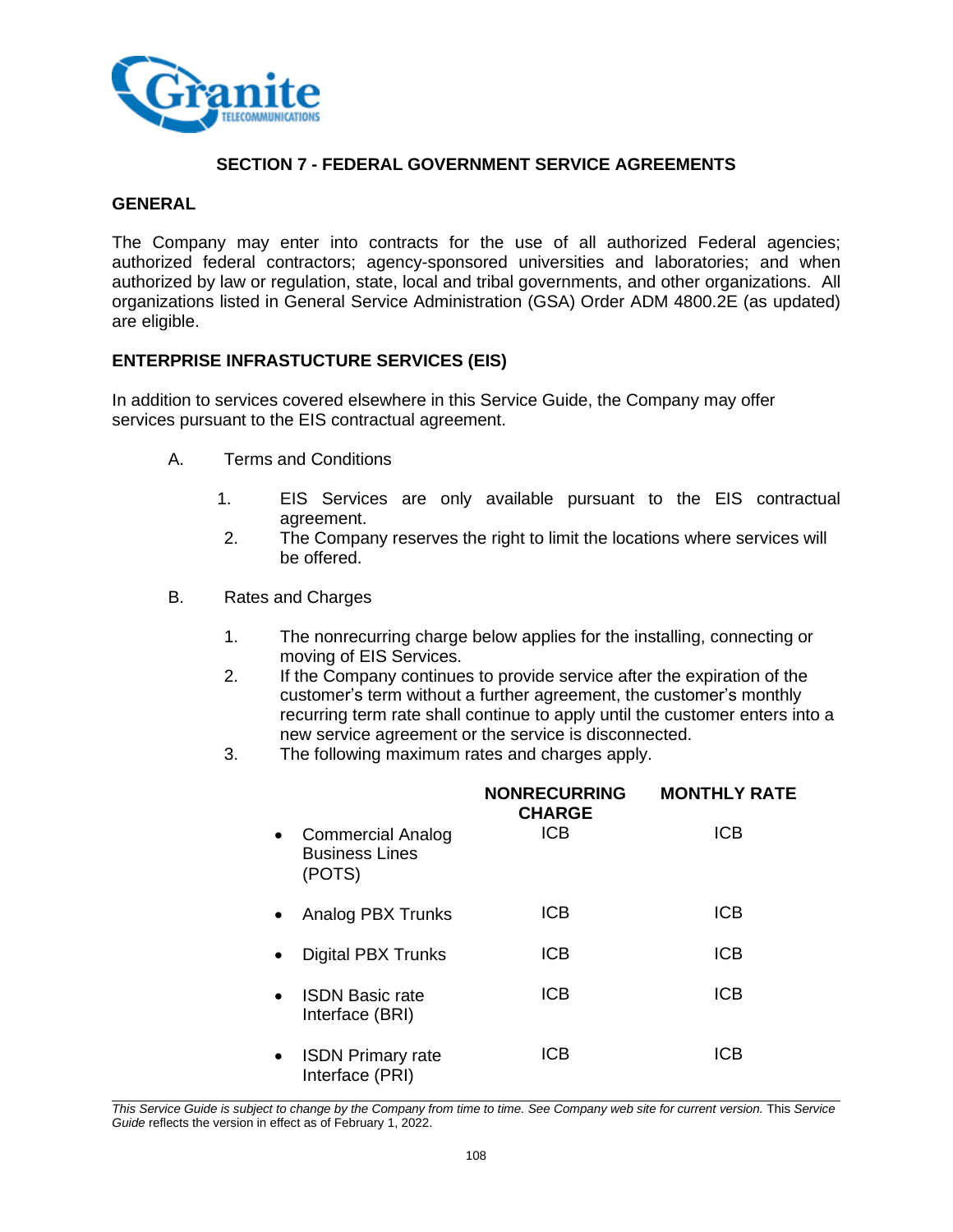

### **GENERAL**

The Telecommunications Service Priority (TSP) Program is a federal program used to identify and prioritize telecommunications services that support national security or emergency preparedness (NS/EP) missions.

NS/EP services are defined as those telecommunications services which are used to maintain a state of readiness or respond to and manage any event or crisis which causes or could cause injury or harm to the population, damage or loss to property, or degrades or threatens the NS/EP posture of the United States.

TSP restoration and/or provisioning shall be provided in accordance with Part 64, Appendix A of the Federal Communications Commission's Rules and Regulations (47 C.F.R.), and the "Service Vendor Handbook For The Telecommunications Service Priority (TSP) Program" and the "Service User Manual for the Telecommunications Service Priority (TSP) System" (NCS Manual 3-1-1) (Service User Manual) issued and updated as necessary by the Office of Priority Telecommunications (OPT) of the National Communications System. Any changes to or reissuance of these regulations or manuals supersede Service Guide language contained herein.

#### **TSP PROGRAM COMPONENTS**

The TSP program has two components, restoration and provisioning.

- 1. A restoration priority is applied to new or existing telecommunications services to ensure restoration before any other services during a service outage. TSP restoration priorities must be requested and assigned before a service outage occurs.
- 2. A provisioning priority is obtained to facilitate priority installation of new telecommunications services during a service outage. Provisioning on a priority basis becomes necessary when an end-user has an urgent requirement for a new NS/EP service that must be installed immediately or by a specific due date that can be met only by a shorter than standard or expedited Company provisioning time frame. As a matter of general practice, existing TSP services will be restored before provisioning new TSP services.

*This Service Guide is subject to change by the Company from time to time. See Company web site for current version.* This *Service Guide* reflects the version in effect as of February 1, 2022.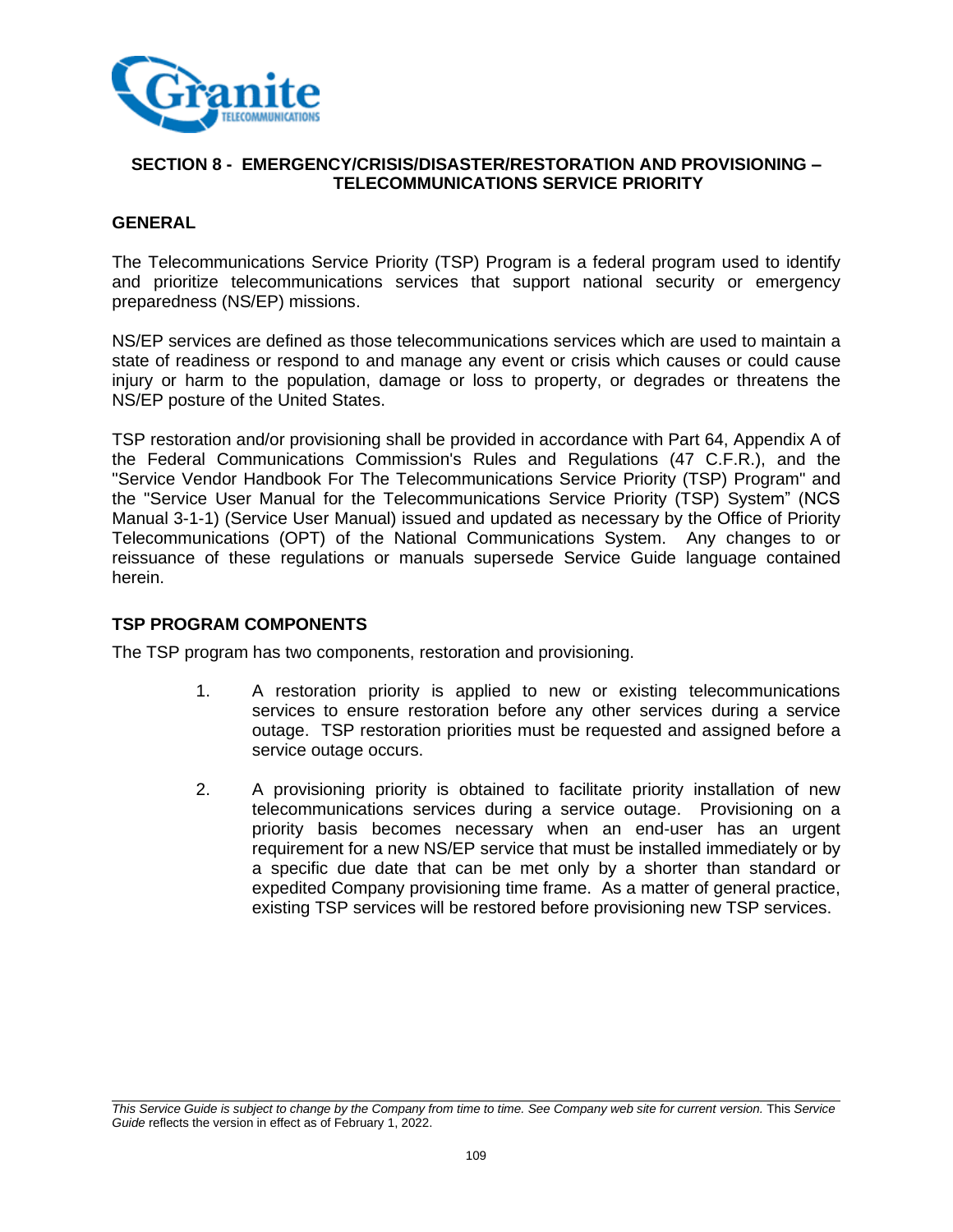

### **TSP REQUEST PROCESS – RESTORATION**

To request a TSP restoration priority assignment, a prospective TSP user must:

- 1. determine that the user's telecommunications service supports an NS/EP function under one of the following TSP categories.
	- a. National Security Leadership
		- 1. National Security Posture and U.S. Population Attack Warning
		- 2. Public Health, Safety, and Maintenance of Law and Order
		- 3. Public Welfare and Maintenance of National Economic Posture.
- 2. identify the priority level to be requested for the telecommunications service. The priority level is determined by the end-user's TSP category and service profile. The service profile defines the user's level of support to the portion of the telecommunications service that the user owns and operates, such as Customer Premises Equipment or wiring. The five levels of priority and seven element groups that define the service profile are contained in the Service User Manual.
- 3. Complete the TSP Request for Service Users form (SF 315) available on the National Communications System (NCS) website (http://tsp.ncs.gov/).
- 4. For non-federal users, have their TSP requests approved by a federal agency sponsor. Non-federal users should contact the OPT, at the NCS website (http://tsp.ncs.gov/), for information on identifying a sponsor for TSP requests.
- 5. Submit the SF 315 to the OPT.
- 6. Upon receipt of the TSP Authorization Code from the OPT, notify the Company, and include the TSP Authorization Code in any service order to the Company requesting restoration of NS/EP services.

*This Service Guide is subject to change by the Company from time to time. See Company web site for current version.* This *Service Guide* reflects the version in effect as of February 1, 2022.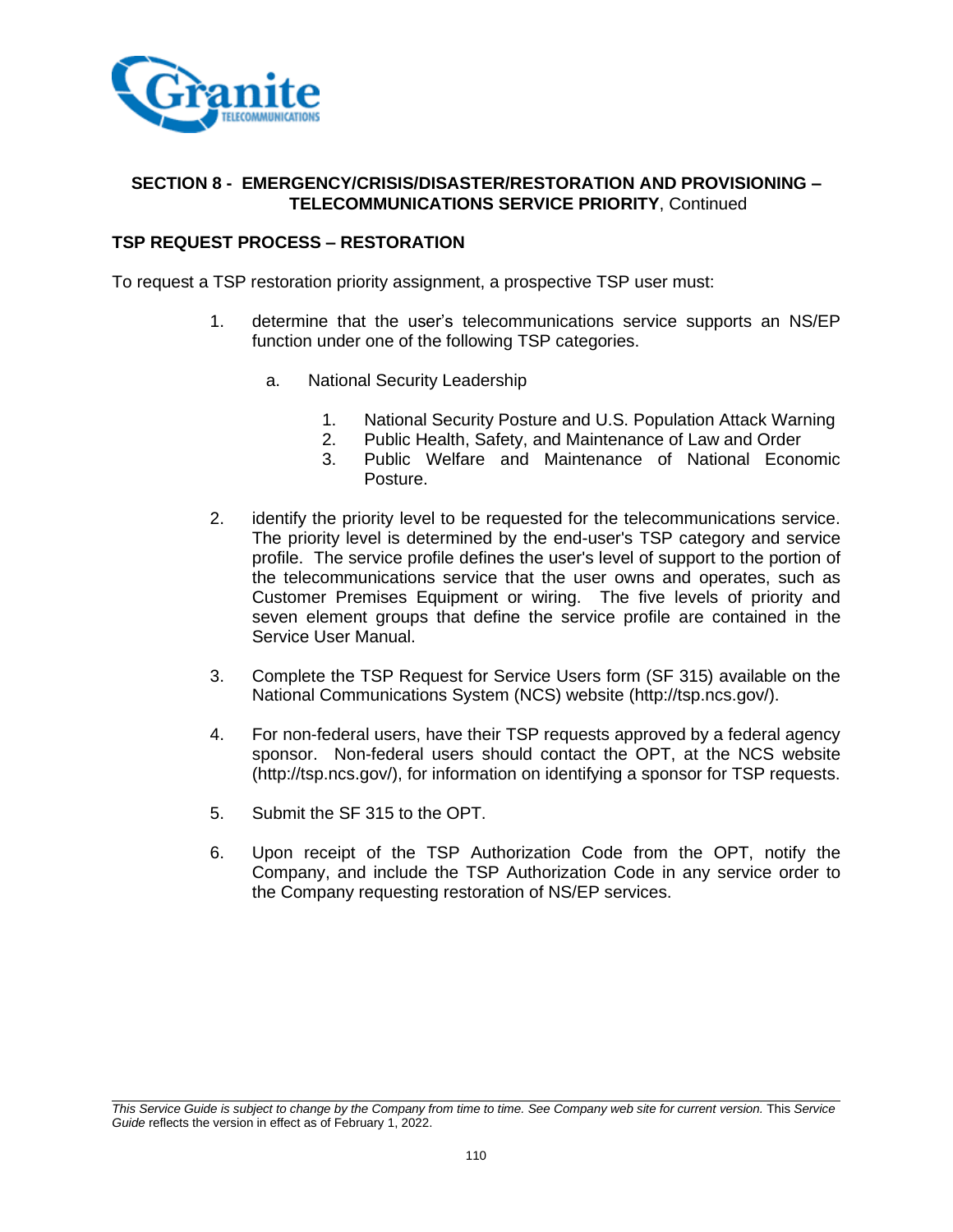

### **TSP REQUEST PROCESS – PROVISIONING**

To request a TSP provisioning priority assignment, a prospective TSP user must follow the same steps listed above for restoration priority assignment except for the following differences. The user should:

- 1. certify that its telecommunications service is an Emergency service. Emergency services are those that support one of the NS/EP functions listed above and are so critical that they must be provisioned at the earliest possible time, without regard to cost to the user.
- 2. verify that the Company cannot meet the service due date without a TSP assignment.
- 3. obtain approval from the end-user's invocation official to request a provisioning priority. Invocation officials are designated individuals with the authority to request TSP provisioning for a telecommunications service, and include the head or director of a federal agency, commander of a unified/specified military command, chief of a military service, commander of a major military command, or state governor.

*This Service Guide is subject to change by the Company from time to time. See Company web site for current version.* This *Service Guide* reflects the version in effect as of February 1, 2022.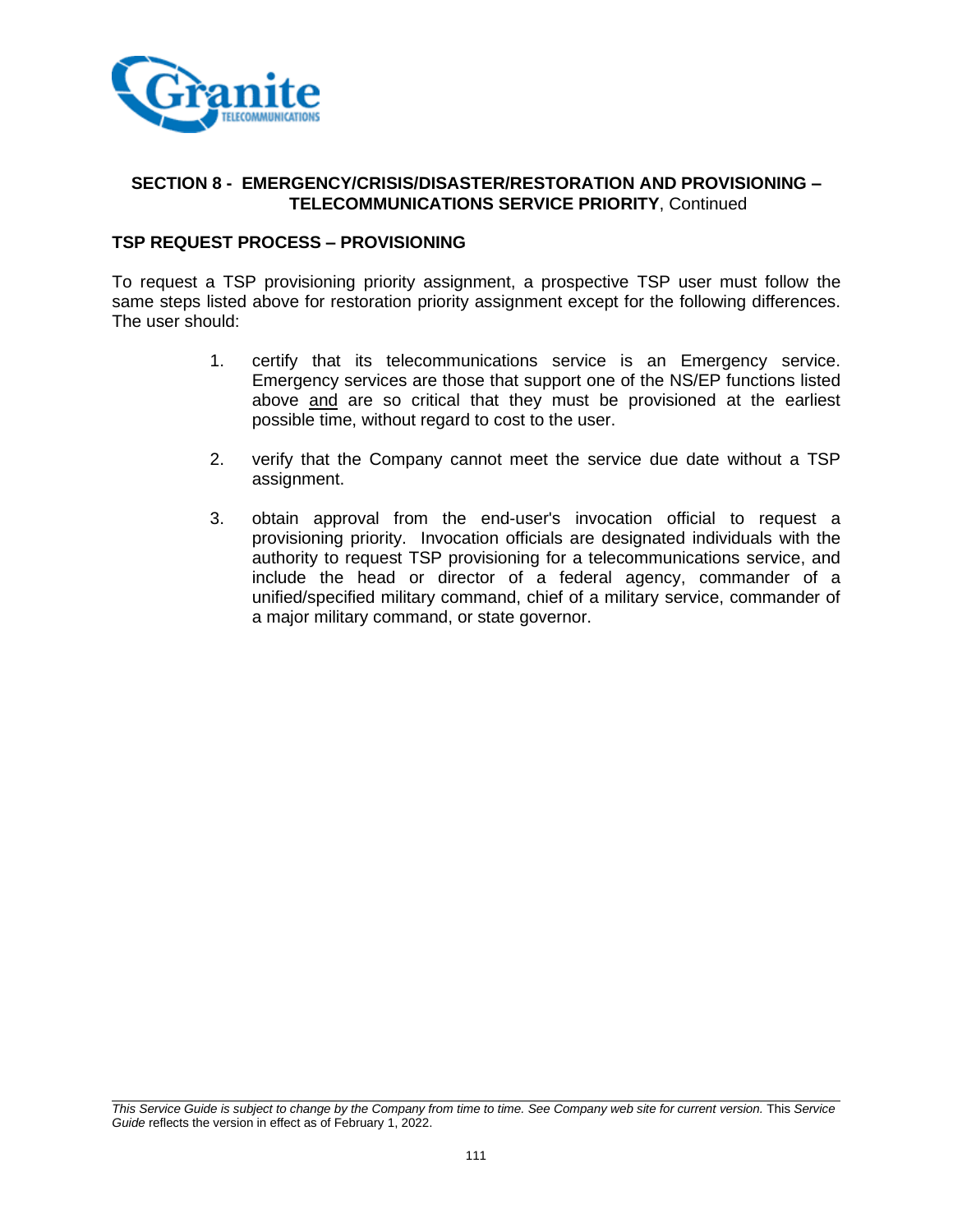

### **RESPONSIBILITIES OF THE END USER**

End-users or entities acting on their behalf must perform the following:

- 1. Identify telecommunications services requiring priority.
- 2. Request, justify, and revalidate all priority level assignments. Revalidation must be completed every 2 years, and must be done before expiration of the end-user's TSP Authorization Code(s).
- 3. Accept TSP services by the service due dates.
- 4. Have Customer Premises Equipment (CPE) and Customer Premises Wiring (CPW) available by the requested service due date and ensure (through contractual means or otherwise) priority treatment for CPE and CPW necessary for end-to-end service continuity.
- 5. Pay the Company any authorized costs associated with priority services.
- 6. Report to the Company any failed or unusable services with priority levels.
- 7. Designate a 24-hour point of contact for each TSP request and apprise the OPT.
- 8. Cooperate with the OPT during reconciliation (comparison of NS/EP service information and resolution of any identified discrepancies) and revalidation.

*This Service Guide is subject to change by the Company from time to time. See Company web site for current version.* This *Service Guide* reflects the version in effect as of February 1, 2022.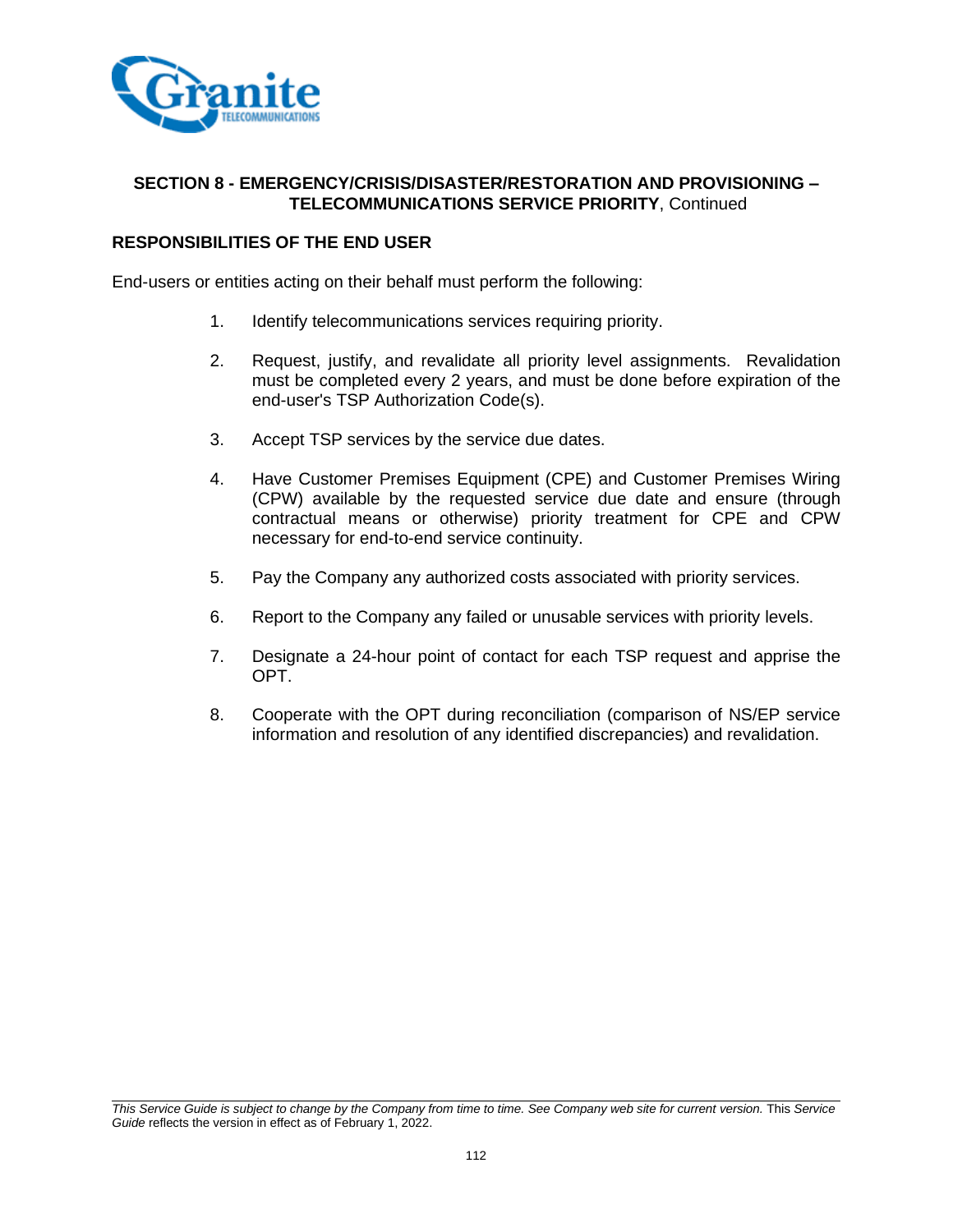

# **RESPONSIBILITIES OF THE COMPANY**

The Company will perform the following:

- 1. Provide TSP service only after receipt of a TSP authorization code.
- 2. Revoke TSP services at the direction of the end-user or OPT.
- 3. Ensure that TSP Program priorities supersede any other telecommunications priority that may be provided (other than control services and order wires).
- 4. Designate a 24-hour point of contact to receive reports of TSP service outages from TSP service users.
- 5. Designate a 24-hour point of contact to coordinate TSP processes with the OPT.
- 6. Confirm completion of TSP service order activity to the OPT.
- 7. Participate in reconciliation of TSP information at the request of the OPT.
- 8. Ensure that all subcontractors complete reconciliation of TSP information with the service vendor.
- 9. Ensure that other carriers supplying underlying facilities are provided information necessary to implement priority treatment of facilities that support NS/EP services.
- 10. Assist in ensuring that priority level assignments of NS/EP services are accurately identified "end-to-end" by providing to subcontractors and interconnecting carriers the restoration priority level assigned to a service.
- 11. Disclose content of the NS/EP TSP database only as may be required by law.
- 12. Comply with regulations and procedures supplemental to and consistent with guidelines issued by the OPT.

*This Service Guide is subject to change by the Company from time to time. See Company web site for current version.* This *Service Guide* reflects the version in effect as of February 1, 2022.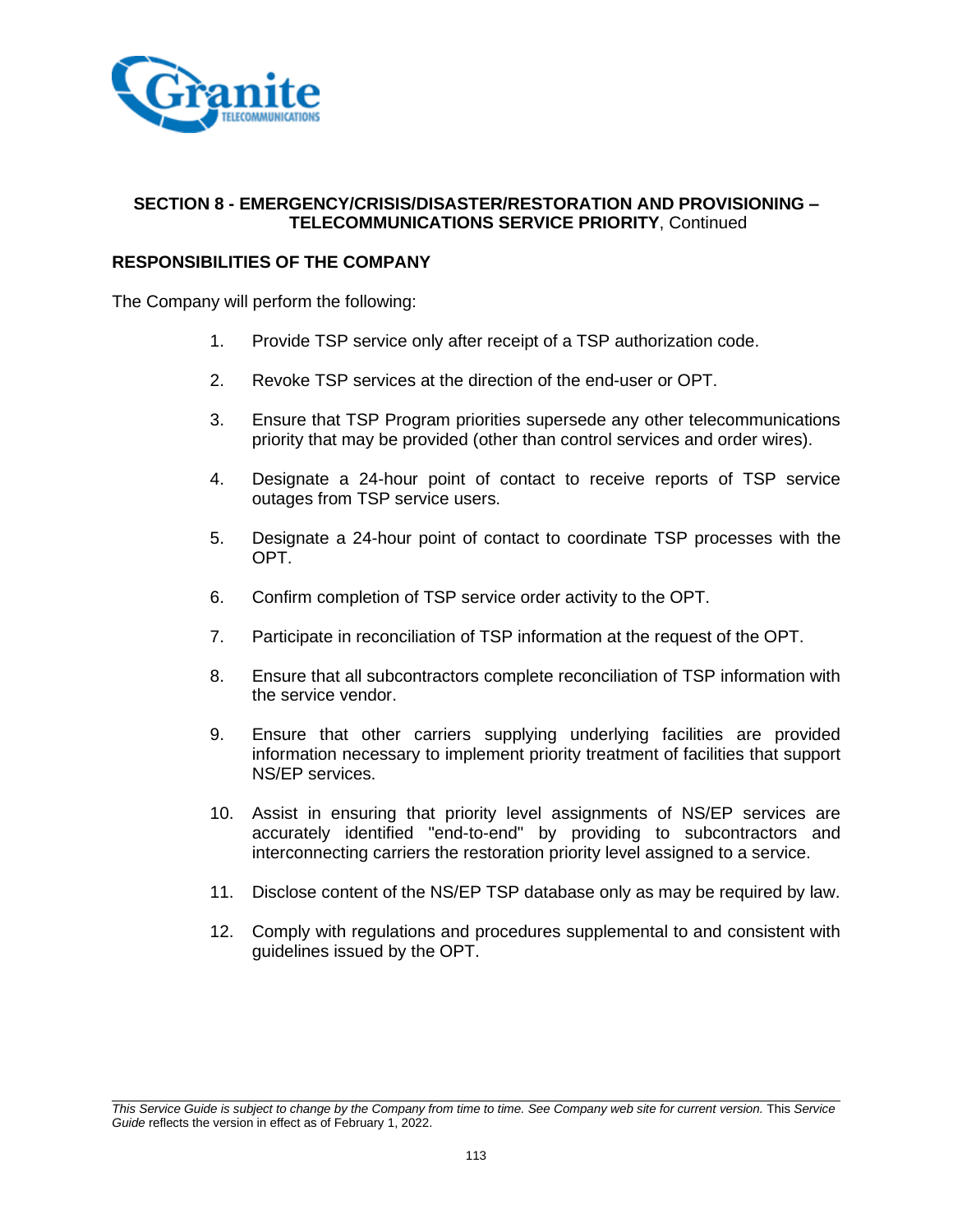

## **PREEMPTION**

When spare facilities are not available, it may be necessary for the Company to preempt the facilities required to provision or restore a TSP service. When preemption is necessary, non-TSP services may be preempted based on the Company's best judgment. If no suitable spare or non-TSP services are available, the Company may preempt an existing TSP service to restore a TSP service with a higher restoration priority assignment. When preemption is necessary, prior consent of the service user whose service will be preempted is not required; however, the Company will make every reasonable effort to notify the preempted Customer of the action to be taken.

*This Service Guide is subject to change by the Company from time to time. See Company web site for current version.* This *Service Guide* reflects the version in effect as of February 1, 2022.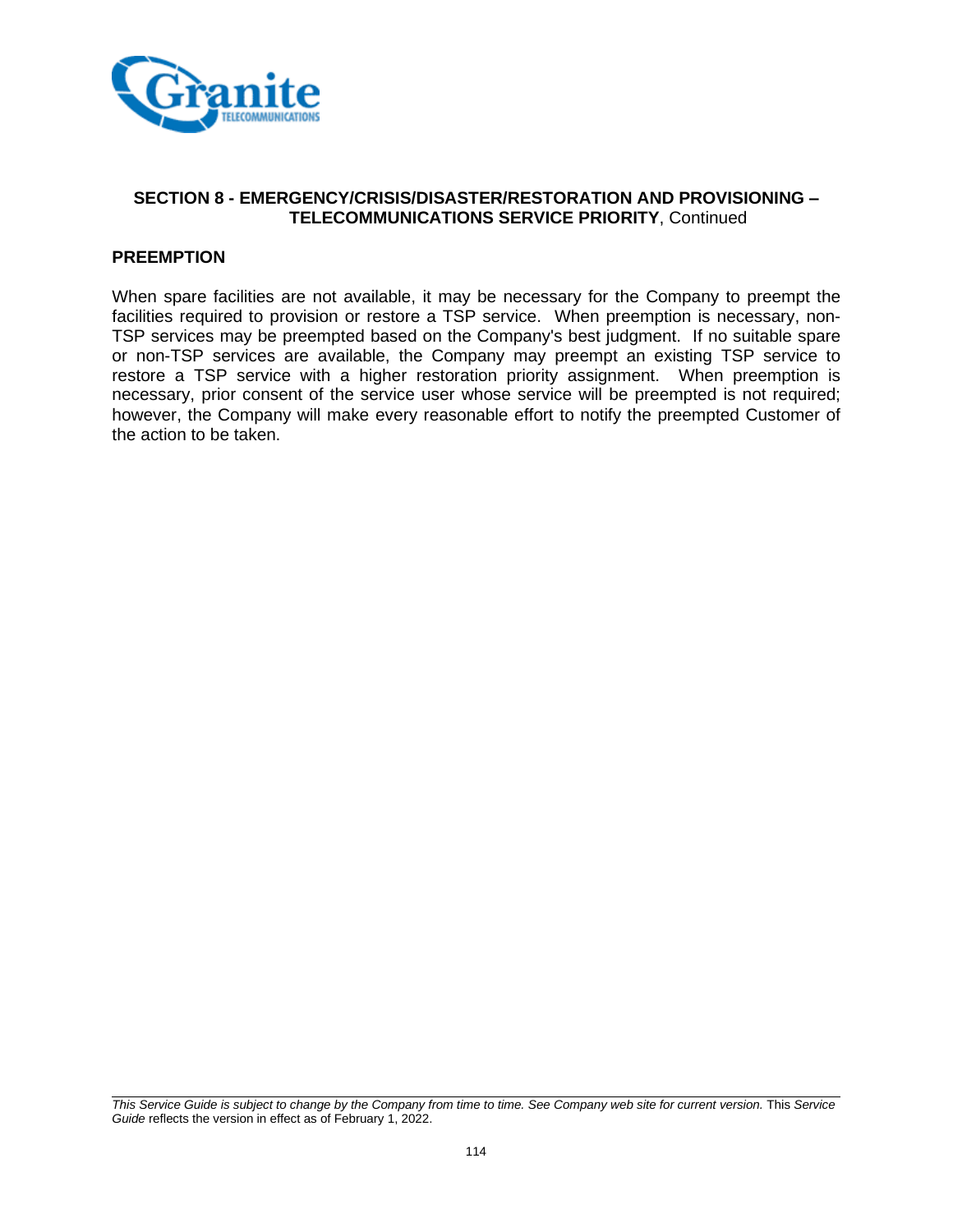

## **SECTION 9 - CRITICAL FACILITIES ADMINISTRATION SERVICE**

#### **PROGRAM OVERVIEW**

Facilities-based carriers are responsible to provide data on the physical path of qualified circuits to customers who request such information. Such carriers are required to maintain facilities associated with qualified circuits in such a manner as to ensure that notification of a change in the physical routing of a qualifying circuit is communicated quickly to the affected customer, and the physical path data promptly updated. Such carriers will maintain the data and establish appropriate methods of identification and authentication to secure the data and restrict access by each customer to information relative to that customer's qualifying circuits.

Customers are required to demonstrate for each qualifying circuit that the circuit has been registered under the federal Telecommunications Service Priority program in order to participate.

#### **CUSTOMER RESPONSIBILITIES**

Customers participating under the Critical Facilities Administration program will be required to:

Identify critical facilities by enrolling circuits in the federal Telecommunications Service Priority program, and demonstrating the sponsorship of a federal agency supporting the designation of those circuits as qualifying under the federal Telecommunications Service Priority program. Such circuits will be referred to as "qualifying circuits."

Subscribe to the Critical Facilities Administration service offered by their carrier and identify which qualifying circuits it wishes to enroll in the service. Such circuits will be referred to as "subscribed circuits."

*This Service Guide is subject to change by the Company from time to time. See Company web site for current version.* This *Service Guide* reflects the version in effect as of February 1, 2022.